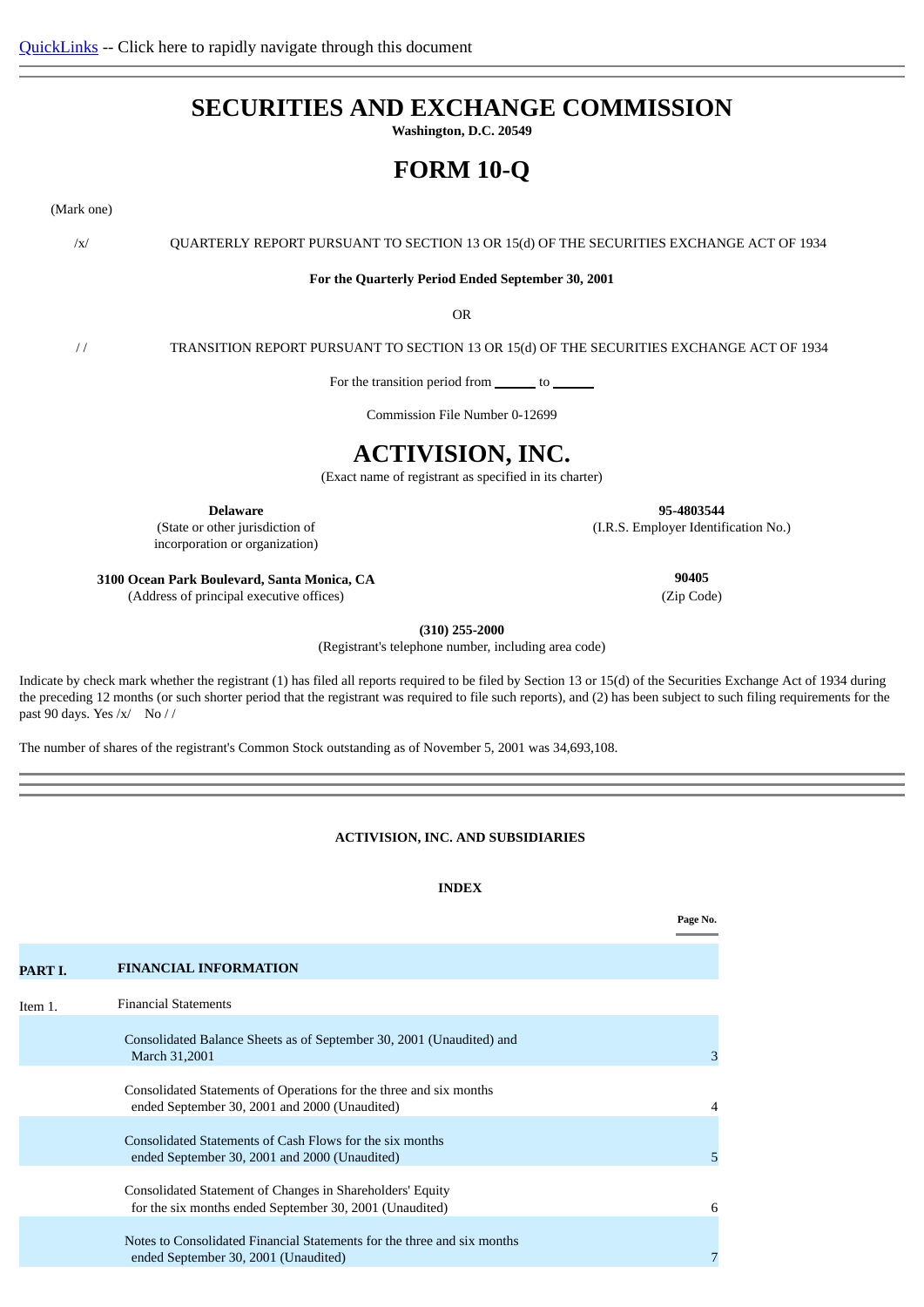| Item 2.           | Management's Discussion and Analysis of Financial Condition and Results<br>of Operations | 16 |
|-------------------|------------------------------------------------------------------------------------------|----|
| Item 3.           | Quantitative and Qualitative Disclosures About Market Risk                               | 24 |
| PART II.          | <b>OTHER INFORMATION</b>                                                                 |    |
| Item 1.           | Legal Proceedings                                                                        | 26 |
| Item 4.           | Submission of Matters to a Vote of Security Holders                                      | 26 |
| Item 6.           | Exhibits and Reports on Form 8-K                                                         | 27 |
| <b>SIGNATURES</b> |                                                                                          | 28 |

### **Part I. Financial Information.**

<span id="page-1-0"></span>**Item 1. Financial Statements.**

### **ACTIVISION, INC. AND SUBSIDIARIES CONSOLIDATED BALANCE SHEETS (In thousands, except share data)**

|                                                                                                                                                                  | September 30,<br>2001<br>(Unaudited) |    | March 31,<br>2001 |  |  |
|------------------------------------------------------------------------------------------------------------------------------------------------------------------|--------------------------------------|----|-------------------|--|--|
| <b>Assets</b>                                                                                                                                                    |                                      |    |                   |  |  |
| Current assets:                                                                                                                                                  |                                      |    |                   |  |  |
| Cash and cash equivalents                                                                                                                                        | \$<br>122,152                        | \$ | 125,550           |  |  |
| Accounts receivable, net of allowances of \$27,450 and \$28,461 at September 30, 2001                                                                            |                                      |    |                   |  |  |
| and March 31, 2001, respectively                                                                                                                                 | 86,391                               |    | 73,802            |  |  |
| Inventories                                                                                                                                                      | 33,892                               |    | 43,888            |  |  |
| Prepaid royalties and capitalized software costs                                                                                                                 | 38,377                               |    | 27,502            |  |  |
| Deferred income taxes                                                                                                                                            | 12,553                               |    | 14,292            |  |  |
| Other current assets                                                                                                                                             | 14,758                               |    | 13,196            |  |  |
| Total current assets                                                                                                                                             | 308,123                              |    | 298,230           |  |  |
| Prepaid royalties and capitalized software costs                                                                                                                 | 23,538                               |    | 14,703            |  |  |
| Property and equipment, net                                                                                                                                      | 17,209                               |    | 15,240            |  |  |
| Deferred income taxes                                                                                                                                            | 39,697                               |    | 13,759            |  |  |
| Other assets                                                                                                                                                     | 5,786                                |    | 7,709             |  |  |
| Goodwill                                                                                                                                                         | 10,458                               |    | 10,316            |  |  |
|                                                                                                                                                                  |                                      |    |                   |  |  |
| <b>Total assets</b>                                                                                                                                              | \$<br>404,811                        | S  | 359,957           |  |  |
|                                                                                                                                                                  |                                      |    |                   |  |  |
| <b>Liabilities and Shareholders' Equity</b>                                                                                                                      |                                      |    |                   |  |  |
| Current liabilities:                                                                                                                                             |                                      |    |                   |  |  |
| Current portion of long-term debt                                                                                                                                | \$<br>2,337                          | \$ | 10,231            |  |  |
| Accounts payable                                                                                                                                                 | 60,417                               |    | 60,980            |  |  |
| Accrued expenses                                                                                                                                                 | 43,612                               |    | 44,039            |  |  |
| Total current liabilities                                                                                                                                        | 106,366                              |    | 115,250           |  |  |
| Long-term debt, less current portion                                                                                                                             | 3,425                                |    | 3,401             |  |  |
| Convertible subordinated notes                                                                                                                                   |                                      |    | 60,000            |  |  |
|                                                                                                                                                                  |                                      |    |                   |  |  |
| Total liabilities                                                                                                                                                | 109,791                              |    | 178,651           |  |  |
|                                                                                                                                                                  |                                      |    |                   |  |  |
| Commitments and contingencies                                                                                                                                    |                                      |    |                   |  |  |
| Shareholders' equity:                                                                                                                                            |                                      |    |                   |  |  |
| Preferred stock, \$.000001 par value, 4,500,000 shares authorized, no shares issued at                                                                           |                                      |    |                   |  |  |
| September 30, 2001 and March 31, 2001                                                                                                                            |                                      |    |                   |  |  |
| Series A Junior Preferred stock, \$.000001 par value, 500,000 shares authorized, no shares                                                                       |                                      |    |                   |  |  |
| issued at September 30, 2001 and March 31, 2001                                                                                                                  |                                      |    |                   |  |  |
| Common stock, \$.000001 par value, 125,000,000 and 50,000,000 shares authorized,<br>36,201,749 and 30,166,455 shares issued and 33,317,770 and 27,282,476 shares |                                      |    |                   |  |  |
| outstanding at September 30, 2001 and March 31, 2001, respectively                                                                                               |                                      |    |                   |  |  |
| Additional paid-in capital                                                                                                                                       | 310,744                              |    | 200,786           |  |  |
| Retained earnings                                                                                                                                                | 14,390                               |    | 12,146            |  |  |
| Accumulated other comprehensive loss                                                                                                                             | (9,865)                              |    | (11, 377)         |  |  |
| Less: Treasury stock, at cost, 2,883,979 shares at September 30, 2001 and March 31,                                                                              | (20, 249)                            |    | (20, 249)         |  |  |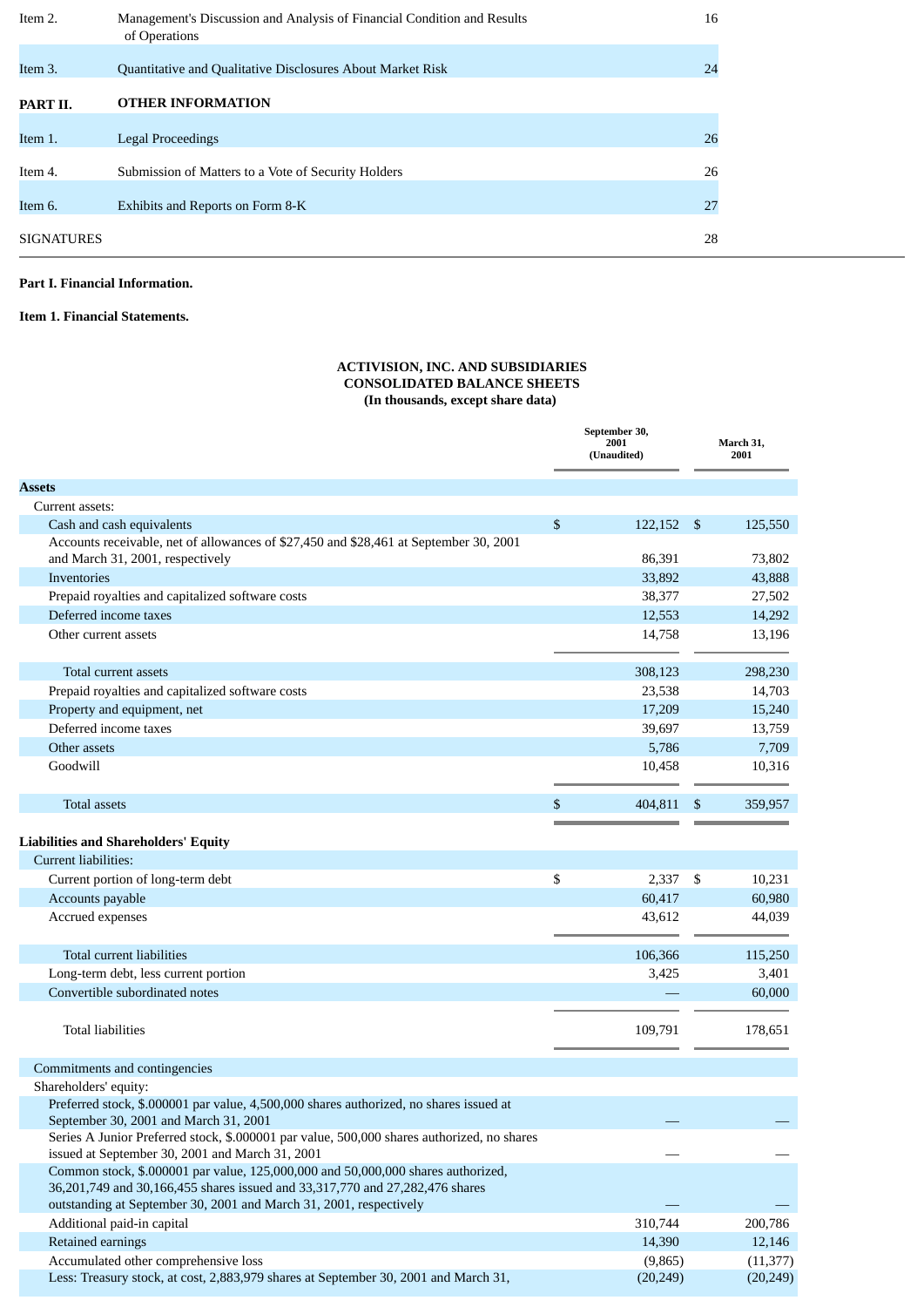| $\sim$ 0 $\sigma$ 1                        |         |         |
|--------------------------------------------|---------|---------|
| Total shareholders' equity                 | 295,020 | 181,306 |
| Total liabilities and shareholders' equity | 404,811 | 359,957 |
|                                            |         |         |

The accompanying notes are an integral part of these consolidated financial statements.

3

### **ACTIVISION, INC. AND SUBSIDIARIES CONSOLIDATED STATEMENTS OF OPERATIONS (Unaudited) (In thousands, except per share data)**

<span id="page-2-0"></span>

|                                                              | For the three months ended<br>September 30, |                |         |                |         | For the six months ended<br>September 30, |          |  |
|--------------------------------------------------------------|---------------------------------------------|----------------|---------|----------------|---------|-------------------------------------------|----------|--|
|                                                              | 2001                                        |                | 2000    |                | 2001    |                                           | 2000     |  |
| Net revenues                                                 | \$<br>139,604                               | $\mathfrak{S}$ | 144,363 | $\mathbb{S}$   | 250,181 | \$                                        | 228,921  |  |
| Costs and expenses:                                          |                                             |                |         |                |         |                                           |          |  |
| Cost of sales-product costs                                  | 88,157                                      |                | 64,351  |                | 152,281 |                                           | 107,984  |  |
| Cost of sales-royalties and software amortization            | 13,165                                      |                | 24,819  |                | 23,161  |                                           | 38,465   |  |
| Product development                                          | 9,020                                       |                | 11,107  |                | 18,210  |                                           | 18,531   |  |
| Sales and marketing                                          | 16,425                                      |                | 23,909  |                | 35,181  |                                           | 41,779   |  |
| General and administrative                                   | 9,693                                       |                | 10,641  |                | 19,439  |                                           | 19,124   |  |
| Total costs and expenses                                     | 136,460                                     |                | 134,827 |                | 248,272 |                                           | 225,883  |  |
| Operating income                                             | 3,144                                       |                | 9,536   |                | 1,909   |                                           | 3,038    |  |
| Interest income (expense), net                               | 372                                         |                | (2,683) |                | 1,653   |                                           | (4, 406) |  |
| Income (loss) before income tax provision                    | 3,516                                       |                | 6,853   |                | 3,562   |                                           | (1,368)  |  |
| Income tax provision (benefit)                               | 1,301                                       |                | 2,547   |                | 1,318   |                                           | (495)    |  |
| Net income (loss)                                            | \$<br>2,215                                 | $\mathfrak{s}$ | 4,306   | $\mathfrak{S}$ | 2,244   | $\mathfrak{s}$                            | (873)    |  |
| Basic earnings (loss) per share                              | \$<br>0.07                                  | \$             | 0.18    | \$             | 0.07    | \$                                        | (0.04)   |  |
| Weighted average common shares outstanding                   | 33,241                                      |                | 23,835  |                | 31,683  |                                           | 24,388   |  |
| Diluted earnings (loss) per share                            | \$<br>0.06                                  | S.             | 0.17    | \$             | 0.06    | S                                         | (0.04)   |  |
| Weighted average common shares outstanding assuming dilution | 38,100                                      |                | 25,799  |                | 36,752  |                                           | 24,388   |  |

The accompanying notes are an integral part of these consolidated financial statements.

4

### **ACTIVISION, INC. AND SUBSIDIARIES CONSOLIDATED STATEMENTS OF CASH FLOWS (Unaudited) (In thousands)**

<span id="page-2-1"></span>**For the six months ended September 30, 2001 2000** Cash flows from operating activities: Net income (loss)  $\frac{1}{2}$  (873) Adjustments to reconcile net income (loss) to net cash used in operating activities: Deferred income taxes (24,199) (5,275) Depreciation and amortization 2,679 2,964 Amortization of prepaid royalties and capitalized software costs and the state of the state of the state 17,531 34,101 Tax benefit attributable to employee stock options and common stock warrants 24,371 1,445 Expense related to common stock warrants **566** 703 Changes in assets and liabilities: Accounts receivable (12,589) (28,760)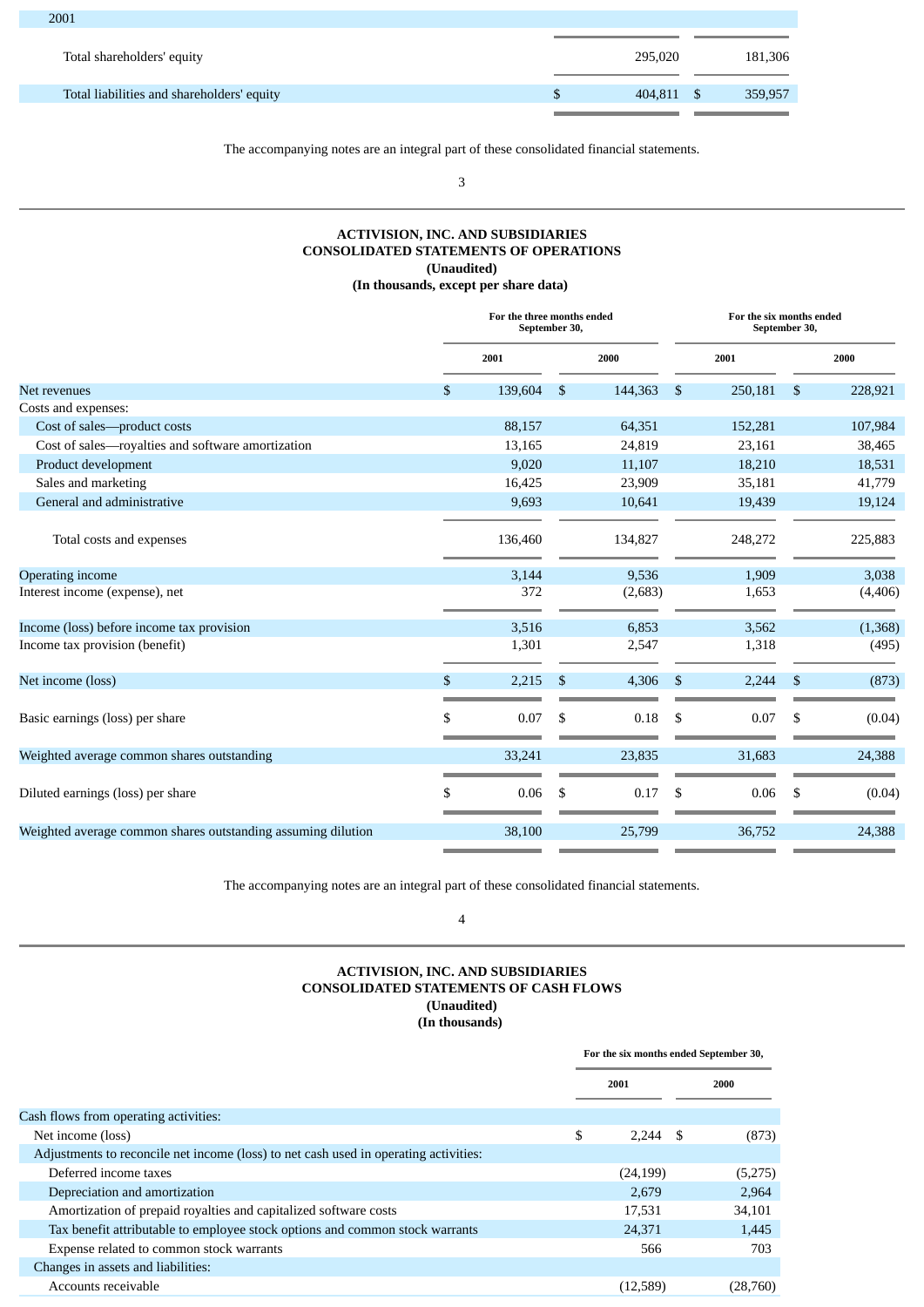| Inventories                                                                                                                               | 9,996         | (6,789)      |
|-------------------------------------------------------------------------------------------------------------------------------------------|---------------|--------------|
| Prepaid royalties and capitalized software costs                                                                                          | (37, 241)     | (37, 182)    |
| Other assets                                                                                                                              | (1,489)       | (1,677)      |
| Accounts payable                                                                                                                          | (563)         | 6,200        |
| Accrued expenses and other liabilities                                                                                                    | 2,790         | 8,493        |
| Net cash used in operating activities                                                                                                     | (15,904)      | (26, 650)    |
| Cash flows from investing activities:                                                                                                     |               |              |
| Capital expenditures                                                                                                                      | (4, 652)      | (3,531)      |
| Proceeds from disposal of property and equipment                                                                                          | 391           | 1,394        |
| Net cash used in investing activities                                                                                                     | (4,261)       | (2, 137)     |
| Cash flows from financing activities:                                                                                                     |               |              |
| Proceeds from issuance of common stock pursuant to employee stock option plans, employee<br>stock purchase plan and common stock warrants | 23,716        | 5,451        |
| Borrowing under line-of-credit agreements                                                                                                 |               | 234,296      |
| Payment under line-of-credit agreements                                                                                                   |               | (211,055)    |
| Payment on term loan                                                                                                                      | (8,550)       | (5,000)      |
| Other borrowings, net                                                                                                                     | 680           | (458)        |
| Redemption of convertible subordinated notes                                                                                              | (62)          |              |
| Purchase of treasury stock                                                                                                                |               | (14, 971)    |
| Net cash provided by financing activities                                                                                                 | 15,784        | 8,263        |
| Effect of exchange rate changes on cash                                                                                                   | 983           | (4,257)      |
| Net decrease in cash and cash equivalents                                                                                                 | (3,398)       | (24, 781)    |
| Cash and cash equivalents at beginning of period                                                                                          | 125,550       | 49,985       |
| Cash and cash equivalents at end of period                                                                                                | \$<br>122,152 | \$<br>25,204 |
|                                                                                                                                           |               |              |

The accompanying notes are an integral part of these consolidated financial statements.

5

### **ACTIVISION, INC. AND SUBSIDIARIES CONSOLIDATED STATEMENT OF CHANGES IN SHAREHOLDERS' EQUITY For the six months ended September 30, 2001 (Unaudited) (In thousands)**

<span id="page-3-0"></span>

|                                                                                                                                   |               | <b>Common Stock</b> |        | <b>Additional</b>  |                                    |               | <b>Treasury Stock</b> | <b>Accumulated</b><br>Other<br>Comprehensive |               |                                       |
|-----------------------------------------------------------------------------------------------------------------------------------|---------------|---------------------|--------|--------------------|------------------------------------|---------------|-----------------------|----------------------------------------------|---------------|---------------------------------------|
|                                                                                                                                   | <b>Shares</b> | <b>Amount</b>       |        | Paid-In<br>Capital | <b>Retained</b><br><b>Earnings</b> | <b>Shares</b> | <b>Amount</b>         | Income<br>(Loss)                             |               | <b>Shareholders'</b><br><b>Equity</b> |
| Balance, March 31, 2001<br>Components of comprehensive income<br>$(\text{loss})$ :                                                | $30,166$ \$   |                     | $-$ \$ | 200,786 \$         | 12,146                             | $(2,884)$ \$  | $(20, 249)$ \$        |                                              | $(11,377)$ \$ | 181,306                               |
| Net income                                                                                                                        |               |                     |        |                    | 2,244                              |               |                       |                                              |               | 2,244                                 |
| Foreign currency translation adjustment                                                                                           |               |                     |        |                    |                                    |               |                       |                                              | 1,512         | 1,512                                 |
| Total comprehensive income                                                                                                        |               |                     |        |                    |                                    |               |                       |                                              |               | 3,756                                 |
| Issuance of common stock pursuant to<br>conversion of convertible subordinated<br>notes                                           | 3,175         |                     |        | 59,938             |                                    |               |                       |                                              |               | 59,938                                |
| Issuance of common stock pursuant to<br>employee stock option plans, employee<br>stock purchase plan and common stock<br>warrants | 2,861         |                     |        | 23,716             |                                    |               |                       |                                              |               | 23,716                                |
| Tax benefit attributable to employee stock<br>options and common stock warrants<br>Other                                          |               |                     |        | 24,371<br>1,933    |                                    |               |                       |                                              |               | 24,371<br>1,933                       |
| Balance, September 30, 2001                                                                                                       | 36,202 \$     |                     | -\$    | 310,744 \$         | 14,390                             | $(2,884)$ \$  | $(20, 249)$ \$        |                                              | $(9,865)$ \$  | 295,020                               |

The accompanying notes are an integral part of these consolidated financial statements.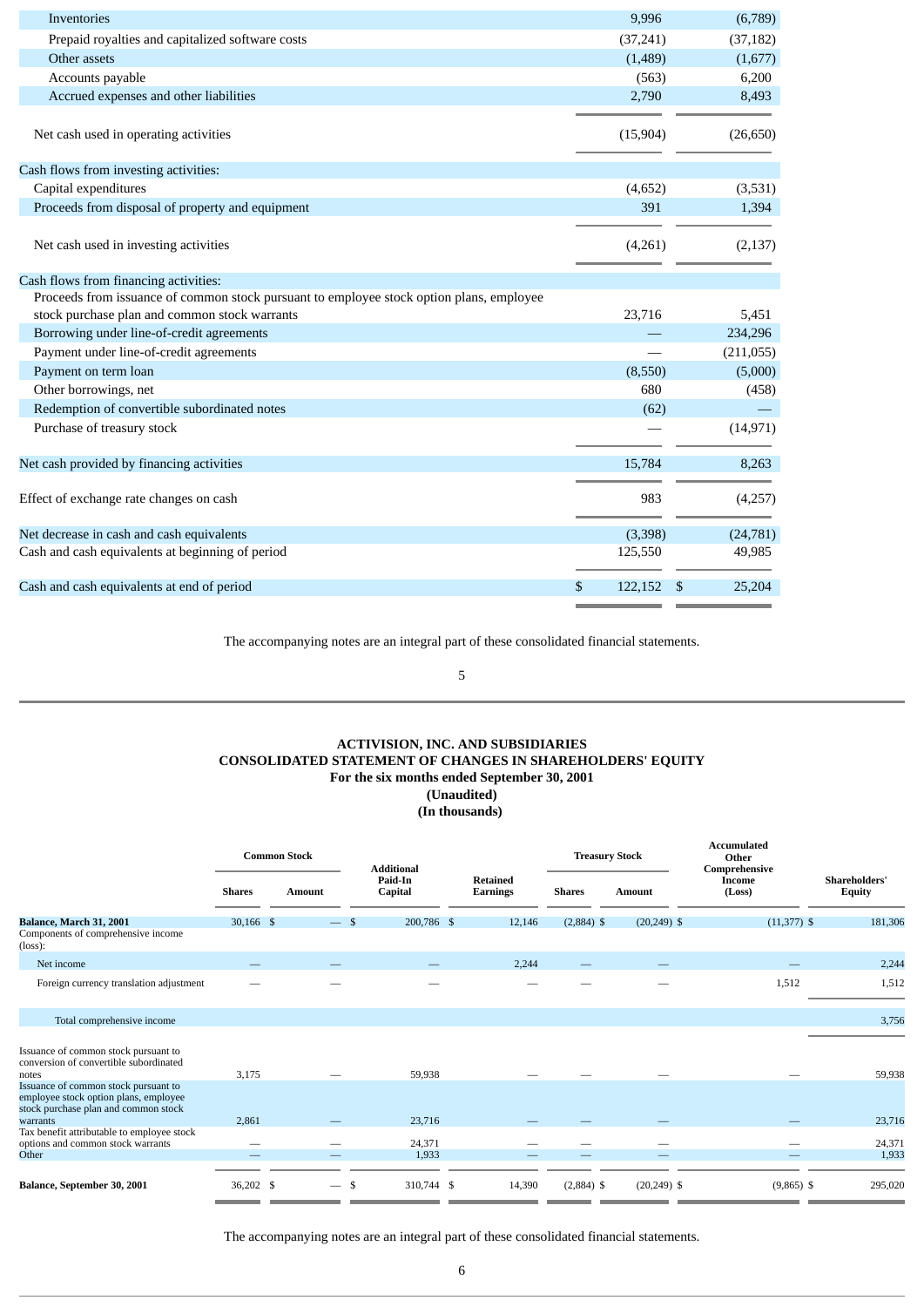### **ACTIIVION INC. AND SUBSIDIARIES Notes to Consolidated Financial Statements For the three and six months ended September 30, 2001 (Unaudited)**

### <span id="page-4-0"></span>**1. Basis of Presentation**

 The accompanying consolidated financial statements include the accounts of Activision, Inc. and its subsidiaries. The information furnished is unaudited and reflects all adjustments that, in the opinion of management, are necessary to provide a fair statement of the results for the interim periods presented. The financial statements should be read in conjunction with the financial statements included in our Annual Report on Form 10-K for the year ended March 31, 2001 as filed with the Securities and Exchange Commission.

 Certain amounts in the consolidated financial statements have been reclassified to conform to the current period's presentation. These reclassifications had no impact on previously reported working capital or results of operations.

### **2. Recently Issued Accounting Standards**

 Statement of Financial Accounting Standards ("SFAS") No. 141, "Business Combinations", was issued on July 20, 2001 and addresses financial accounting and reporting for business combinations. SFAS No. 141 requires that the purchase method be used to account and report for all business combinations. The provisions of this Statement apply to all business combinations initiated after June 30, 2001. This Statement also applies to all business combinations accounted for using the purchase method for which the date of acquisition is July 1, 2001 or later.

 SFAS No. 142 "Goodwill and Other Intangibles", was issued on July 20, 2001 and addresses financial accounting and reporting for acquired goodwill and other intangible assets. SFAS No. 142 addresses how intangible assets should be accounted for after they have been initially recognized in the financial statements. The provisions of this Statement are required to be applied starting with fiscal years beginning after December 15, 2001. Early application is permitted for entities with fiscal years beginning after March 15, 2001, provided that the first interim financial statements have not previously been issued. We adopted the provisions of this Statement effective April 1, 2001.

 In August 2001, SFAS No. 144, "Accounting for the Impairment or Disposal of Long-Lived Assets" was issued, which supersedes SFAS No. 121, "Accounting for the Impairment of Long-Lived Assets and for Long-Lived Assets to be Disposed of," and the accounting and reporting provisions of Accounting Principles Board ("APB") No. 30, "Reporting the Results of Operations—Reporting the Effects of Disposal of a Segment of a Business, and Extraordinary, Unusual and Infrequently Occurring Events and Transactions." SFAS No.144 addresses financial accounting and reporting for the impairment or disposal of long-lived assets and is effective for fiscal years beginning after December 15, 2001, and interim periods within those fiscal years. We believe the adoption of SFAS No. 144 will not have a material impact on our financial statements.

### **3. Goodwill and Other Intangible Assets—Adoption of SFAS No. 142**

 We adopted SFAS No. 142 effective April 1, 2001, and as a result we were not required to expense goodwill in the amount of \$375,000 and \$750,000 for the three months and six months ended September 30, 2001, respectively. The following table reconciles net income (loss) and earnings (loss) per share as reported for the three and six months ended September 30, 2001 and 2000 to net income

(loss) and earnings (loss) per share as adjusted to exclude goodwill amortization (amounts in thousands, except per share data).

|                                         | Three months ended September<br>30, |       |               |       |              | Six months ended September 30, |    |        |
|-----------------------------------------|-------------------------------------|-------|---------------|-------|--------------|--------------------------------|----|--------|
|                                         |                                     | 2001  |               | 2000  |              | 2001                           |    | 2000   |
| Reported net income (loss)              | \$                                  | 2,215 | \$            | 4,306 | \$           | 2,244                          | \$ | (873)  |
| Add back: Goodwill amortization         |                                     |       |               | 375   |              |                                |    | 753    |
| Adjusted net income (loss)              | S.                                  | 2,215 | \$            | 4,681 | \$           | 2,244                          | \$ | (120)  |
| <b>Basic earnings (loss) per share:</b> |                                     |       |               |       |              |                                |    |        |
| Reported net income (loss)              | \$                                  | 0.07  | <sup>\$</sup> | 0.18  | $\mathbf{s}$ | 0.07                           | \$ | (0.04) |
| Goodwill amortization                   |                                     |       |               | 0.02  |              |                                |    | 0.03   |
| Adjusted net income (loss)              | S.                                  | 0.07  | \$.           | 0.20  | \$           | 0.07                           | \$ | (0.01) |
| Diluted earnings (loss) per share:      |                                     |       |               |       |              |                                |    |        |
| Reported net income (loss)              | \$                                  | 0.06  | <sup>\$</sup> | 0.17  | \$.          | 0.06                           | \$ | (0.04) |
| Goodwill amortization                   |                                     |       |               | 0.01  |              |                                |    | 0.03   |
| Adjusted net income (loss)              | \$                                  | 0.06  | \$            | 0.18  | \$           | 0.06                           | \$ | (0.01) |

### **4. Prepaid Royalties and Capitalized Software Costs**

 Prepaid royalties include payments made to independent software developers under development agreements and license fees paid to intellectual property rights holders for use of their trademarks or copyrights. Intellectual property rights which have alternative future uses are capitalized. Capitalized software costs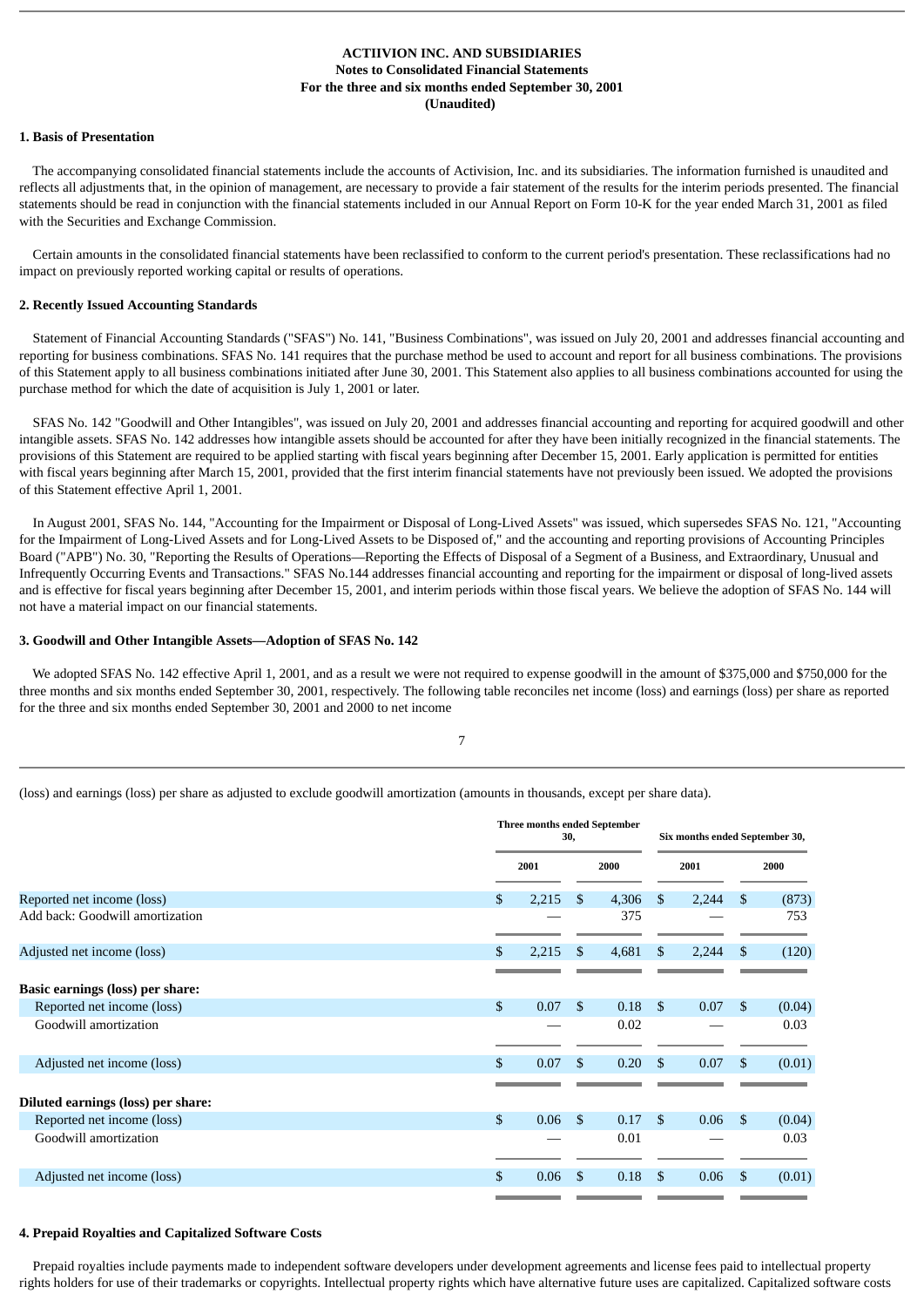represent costs incurred for internal development of products.

 We account for prepaid royalties relating to development agreements and capitalized software costs in accordance with SFAS No. 86, "Accounting for the Costs of Computer Software to be Sold, Leased, or Otherwise Marketed." Software development costs and prepaid royalties are capitalized once technological feasibility is established and such costs are determined to be recoverable. For products where proven game engine technology exists, this may occur early in the development cycle. Technological feasibility is evaluated on a product by product basis. Prior to a product's release, we expense, as part of product development costs, capitalized costs when we believe such amounts are not recoverable. Amounts related to software development which are not capitalized are charged immediately to product development expense.

 We evaluate the future recoverability of capitalized amounts on a quarterly basis. The following criteria is used to evaluate recoverability of software development costs: historical performance of comparable products; the commercial acceptance of prior products released on a given game engine; orders for the product prior to its release; estimated performance of a sequel product based on the performance of the product on which the sequel is based; and actual development costs of a product as compared to our budgeted amount.

 Commencing upon product release prepaid royalties and capitalized software development costs are amortized to cost of sales—royalties and software amortization on the ratio of current revenues to total projected revenues, generally resulting in an amortization period of one year or less. For products that have been released, we evaluate the future recoverability of capitalized amounts on a quarterly basis. The primary evaluation criterion is actual title performance.

 As of September 30, 2001, prepaid royalties and unamortized capitalized software costs totaled \$51.8 million (including \$23.5 million classified as noncurrent) and \$10.2 million, respectively. As of

8

March 31, 2001, prepaid royalties and unamortized capitalized software costs totaled \$38.3 million (including \$14.7 million classified as non-current) and \$3.9 million, respectively.

### **5. Revenue Recognition**

 We recognize revenue from the sale of our products once they are shipped and are available for general release to customers. Subject to certain limitations, we permit customers to exchange and return our products within certain specified periods and we provide our customers with price protection on certain unsold merchandise. Price protection policies, when negotiated and applicable, allow customers to take a deduction on unsold merchandise.

 Revenue from product sales is reflected after deducting the estimated allowance for returns and price protection. We estimate the amount of future returns and price protection based upon historical results and current known circumstances. With respect to license agreements that provide customers the right to make multiple copies in exchange for guaranteed amounts, revenue is recognized upon delivery. Per copy royalties on sales that exceed the guarantee are recognized as earned.

### **6. Interest Income (Expense)**

Interest income (expense), net is comprised of the following (amounts in thousands):

|                               |    | Three months ended<br>September 30, |      | Six months ended<br>September 30, |   |         |      |          |  |      |
|-------------------------------|----|-------------------------------------|------|-----------------------------------|---|---------|------|----------|--|------|
|                               |    | 2001                                |      |                                   |   | 2000    | 2001 |          |  | 2000 |
| Interest expense              | \$ | (662)                               | - \$ | (2, 913)                          |   | (1,263) | - \$ | (5, 103) |  |      |
| Interest income               |    | 1,034                               |      | 230                               |   | 2,916   |      | 697      |  |      |
|                               |    |                                     |      |                                   |   |         |      |          |  |      |
| Net interest income (expense) | \$ | 372                                 |      | (2,683)                           | S | 1,653   |      | (4,406)  |  |      |
|                               |    |                                     |      |                                   |   |         |      |          |  |      |

### **7. Supplemental Cash Flow Information**

Non-cash investing and financing activities and supplemental cash flow information is as follows (amounts in thousands):

|                                                                      | Six months ended<br>September 30, |      |       |
|----------------------------------------------------------------------|-----------------------------------|------|-------|
|                                                                      | 2001                              |      | 2000  |
| Non-cash investing and financing activities:                         |                                   |      |       |
| Conversion of convertible subordinated notes                         | \$<br>59,938                      | - \$ |       |
| Tax benefit derived from net operating loss carryforward utilization |                                   |      | 533   |
| Other                                                                | 1,933                             |      |       |
|                                                                      |                                   |      |       |
| Supplemental cash flow information:                                  |                                   |      |       |
| Cash paid for income taxes                                           | 978                               |      | 2,723 |
| Cash paid (received) for interest                                    | (1,211)                           |      | 3,174 |

### **8. Operations by Reportable Segments and Geographic Area**

We publish, develop and distribute interactive entertainment software products. Our products cover the action, adventure, extreme sports, racing, role playing, simulation and strategy game categories. We offer our products in versions which operate on the Sega Dreamcast, Sony PlayStation, Sony PlayStation 2 and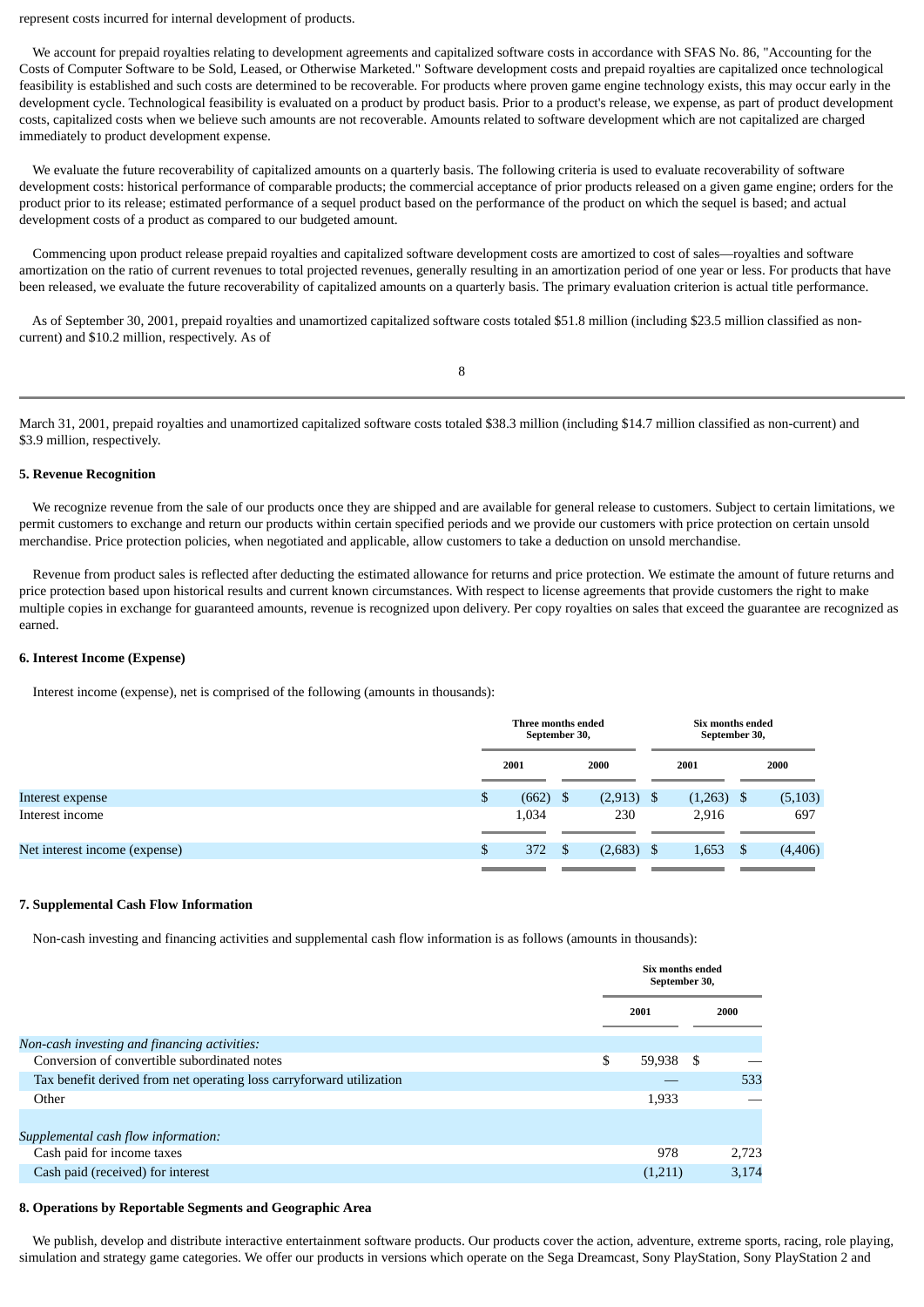Nintendo 64 console systems, the Nintendo Game Boy Color and Game Boy Advance hand held devices, as well as on personal computers. We have also begun product

development for next generation console systems, including Microsoft's Xbox and Nintendo's GameCube.

 Based upon our organizational structure, we operate two business segments: (i) publishing of interactive entertainment software and (ii) distribution of interactive entertainment software and hardware products.

 Publishing refers to the development, marketing and sale of products, either directly, by license or through our affiliate label program with third party publishers. In the United States, our products are sold primarily on a direct basis to major computer and software retailing organizations, mass market retailers, consumer electronic stores, discount warehouses and mail order companies. We conduct our international publishing activities through offices in the United Kingdom, Germany, France, Australia, Canada and Japan. Our products are sold internationally on a direct to retail basis and through third party distribution and licensing arrangements and through our wholly-owned distribution subsidiaries located in the United Kingdom, the Netherlands and Germany.

 Distribution refers to our operations in the United Kingdom, the Netherlands and Germany that provide logistical and sales services to third party publishers of interactive entertainment software, our own publishing operations and manufacturers of interactive entertainment hardware.

 Resources are allocated to each of these segments using information on their respective net revenues and operating profits before interest and taxes. The segments are not evaluated based on assets or depreciation.

 The accounting policies of these segments are the same as those described in the Summary of Significant Accounting Policies in our Annual Report on Form 10-K for the year ended March 31, 2001. Revenue derived from sales between segments is eliminated in consolidation.

10

Information on the reportable segments for the three and six months ended September 30, 2001 and 2000 is as follows (amounts in thousands):

|                                      | Three months ended September 30, 2001 |    |                     |            |              |  |  |  |  |  |  |  |
|--------------------------------------|---------------------------------------|----|---------------------|------------|--------------|--|--|--|--|--|--|--|
|                                      | <b>Publishing</b>                     |    | <b>Distribution</b> |            | <b>Total</b> |  |  |  |  |  |  |  |
| Total segment revenues               | \$<br>97,627                          | \$ | 41,977              | \$         | 139,604      |  |  |  |  |  |  |  |
| Revenues from sales between segments | (7, 481)                              |    | 7,481               |            |              |  |  |  |  |  |  |  |
| Revenues from external customers     | \$<br>90,146                          | \$ | 49,458              | $\$$       | 139,604      |  |  |  |  |  |  |  |
| Operating income                     | \$<br>2,118                           | \$ | 1,026               | \$         | 3,144        |  |  |  |  |  |  |  |
| Goodwill                             | \$<br>5,941                           | \$ | 4,517               | \$         | 10,458       |  |  |  |  |  |  |  |
| Total assets                         | \$<br>319,236                         | \$ | 85,575              | \$         | 404,811      |  |  |  |  |  |  |  |
|                                      | Three months ended September 30, 2000 |    |                     |            |              |  |  |  |  |  |  |  |
|                                      | <b>Publishing</b>                     |    | <b>Distribution</b> |            | <b>Total</b> |  |  |  |  |  |  |  |
| Total segment revenues               | \$<br>121,630                         | \$ | 22,733              | $\sqrt{3}$ | 144,363      |  |  |  |  |  |  |  |
| Revenues from sales between segments | (10, 715)                             |    | 10,715              |            |              |  |  |  |  |  |  |  |
| Revenues from external customers     | \$<br>110,915                         | \$ | 33,448              | \$         | 144,363      |  |  |  |  |  |  |  |
| Operating income (loss)              | \$<br>10,461                          | \$ | (925)               | \$         | 9,536        |  |  |  |  |  |  |  |
| Goodwill                             | \$<br>6.544                           | \$ | 4,630               | \$         | 11,174       |  |  |  |  |  |  |  |
| Total assets                         | \$<br>262,743                         | \$ | 66,784              | \$         | 329,527      |  |  |  |  |  |  |  |
|                                      | Six months ended September 30, 2001   |    |                     |            |              |  |  |  |  |  |  |  |
|                                      | <b>Publishing</b>                     |    | <b>Distribution</b> |            | <b>Total</b> |  |  |  |  |  |  |  |
| Total segment revenues               | \$<br>180,457                         | \$ | 69,724              | \$         | 250,181      |  |  |  |  |  |  |  |
| Revenues from sales between segments | (13, 481)                             |    | 13,481              |            |              |  |  |  |  |  |  |  |
| Revenues from external customers     | \$<br>166,976                         | \$ | 83,205              | \$         | 250,181      |  |  |  |  |  |  |  |
| Operating income                     | \$<br>812                             | \$ | 1,097               | \$         | 1,909        |  |  |  |  |  |  |  |
| Goodwill                             | \$<br>5,941                           | \$ | 4,517               | \$         | 10,458       |  |  |  |  |  |  |  |
|                                      |                                       |    |                     |            |              |  |  |  |  |  |  |  |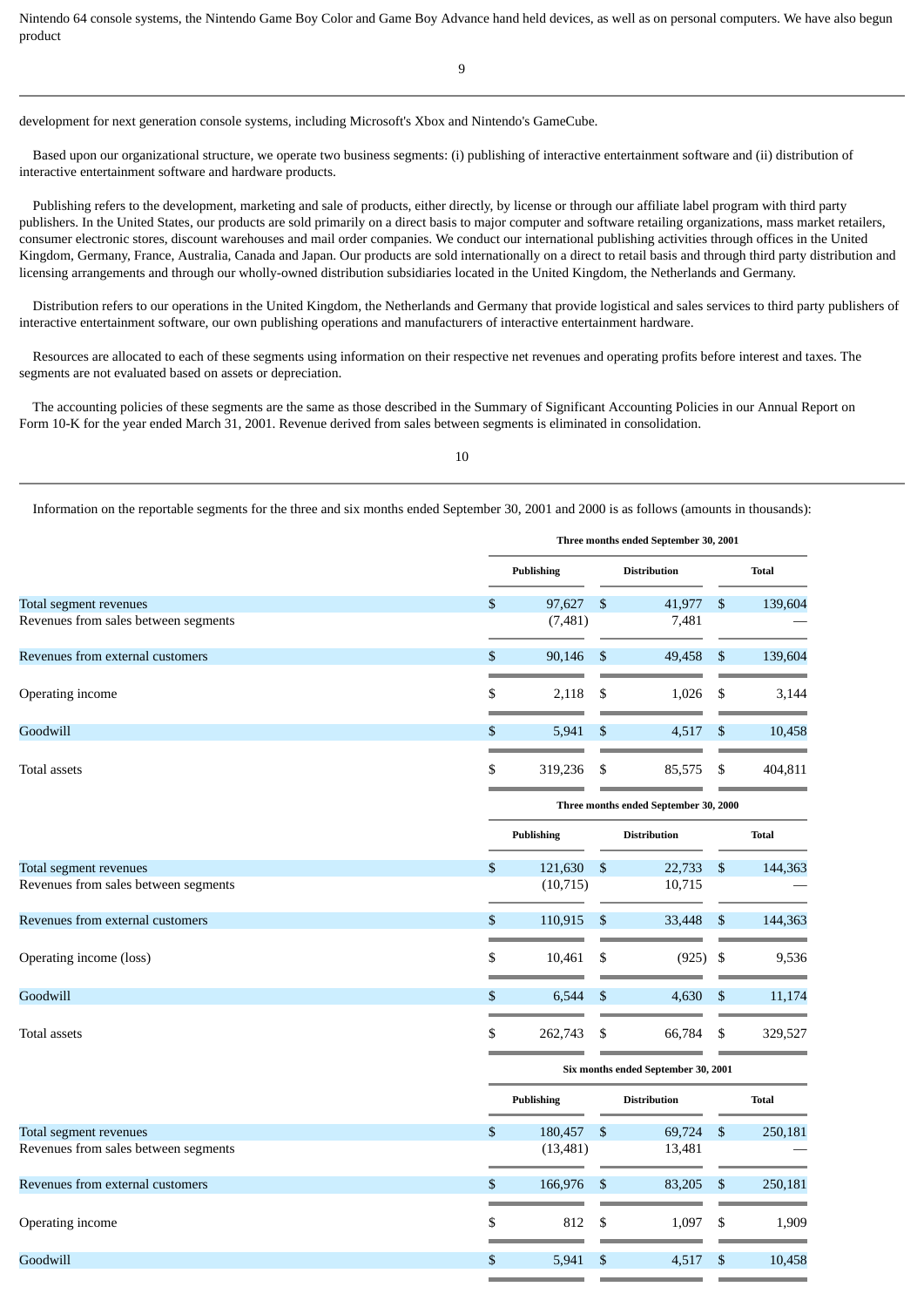| Total assets                         |    | \$<br>319,236 \$  |                | 85,575                              | - \$           | 404,811      |
|--------------------------------------|----|-------------------|----------------|-------------------------------------|----------------|--------------|
|                                      |    |                   |                | Six months ended September 30, 2000 |                |              |
|                                      |    | <b>Publishing</b> |                | <b>Distribution</b>                 |                | <b>Total</b> |
| Total segment revenues               |    | \$<br>182,629     | $\mathfrak{S}$ | 46,292                              | $\mathfrak{S}$ | 228,921      |
| Revenues from sales between segments |    | (16, 576)         |                | 16,576                              |                |              |
| Revenues from external customers     |    | \$<br>166,053     | $\mathfrak{S}$ | 62,868                              | \$             | 228,921      |
| Operating income (loss)              |    | \$<br>4,554       | \$             | $(1,516)$ \$                        |                | 3,038        |
| Goodwill                             |    | \$<br>6,544       | -\$            | 4,630                               | \$             | 11,174       |
| Total assets                         |    | \$<br>262,743     | \$             | 66,784                              | \$             | 329,527      |
|                                      | 11 |                   |                |                                     |                |              |

 Geographic information for the three and six months ended September 30, 2001 and 2000 is based on the location of the selling entity. Revenues from external customers by geographic region were as follows (amounts in thousands):

|                      | Three months ended<br>September 30, |         |     | Six months ended<br>September 30, |      |         |    |         |
|----------------------|-------------------------------------|---------|-----|-----------------------------------|------|---------|----|---------|
|                      |                                     | 2001    |     | 2000                              |      | 2001    |    | 2000    |
| <b>United States</b> | \$                                  | 71,680  | \$. | 92,308                            | - \$ | 137,944 | \$ | 138,303 |
| Europe               |                                     | 65,537  |     | 48,039                            |      | 107,370 |    | 85,409  |
| Other                |                                     | 2,387   |     | 4,016                             |      | 4,867   |    | 5,209   |
| Total                | \$                                  | 139,604 | \$  | 144,363                           | - \$ | 250,181 | \$ | 228,921 |

Revenues by platform were as follows (amounts in thousands):

|              | Three months ended<br>September 30, |               | Six months ended<br>September 30, |         |    |         |  |
|--------------|-------------------------------------|---------------|-----------------------------------|---------|----|---------|--|
|              | 2001                                | 2000          |                                   | 2001    |    | 2000    |  |
| Console      | \$<br>115,086                       | \$<br>115,159 | - \$                              | 208,619 | S  | 161,804 |  |
| PC           | 24,518                              | 29,204        |                                   | 41,562  |    | 67,117  |  |
| <b>Total</b> | \$<br>139,604                       | \$<br>144,363 | -\$                               | 250,181 | \$ | 228,921 |  |

### **9. Computation of Earnings Per Share**

The following table sets forth the computations of basic and diluted earnings (loss) per share (amounts in thousands, except per share data):

|                                                                                                                     | Three months ended<br>September 30, |       |             |      | Six months ended<br>September 30, |    |        |
|---------------------------------------------------------------------------------------------------------------------|-------------------------------------|-------|-------------|------|-----------------------------------|----|--------|
|                                                                                                                     | 2001                                |       | 2000        |      | 2001                              |    | 2000   |
| Numerator<br>Numerator for basic and diluted earnings per share — income (loss) available to<br>common shareholders | \$                                  | 2,215 | \$<br>4,306 | - \$ | 2,244                             | \$ | (873)  |
| Denominator                                                                                                         |                                     |       |             |      |                                   |    |        |
| Denominator for basic earnings per share- weighted average common shares<br>outstanding                             | 33,241                              |       | 23,835      |      | 31,683                            |    | 24,388 |
| Effect of dilutive securities:                                                                                      |                                     |       |             |      |                                   |    |        |
| Employee stock options                                                                                              |                                     | 4,485 | 1,891       |      | 4,663                             |    |        |
| Warrants to purchase common stock                                                                                   |                                     | 374   | 73          |      | 406                               |    |        |
| Potential dilutive common shares                                                                                    |                                     | 4,859 | 1,964       |      | 5,069                             |    |        |
| Denominator for diluted earnings per share - weighted average common shares<br>outstanding plus assumed conversions | 38,100                              |       | 25,799      |      | 36,752                            |    | 24,388 |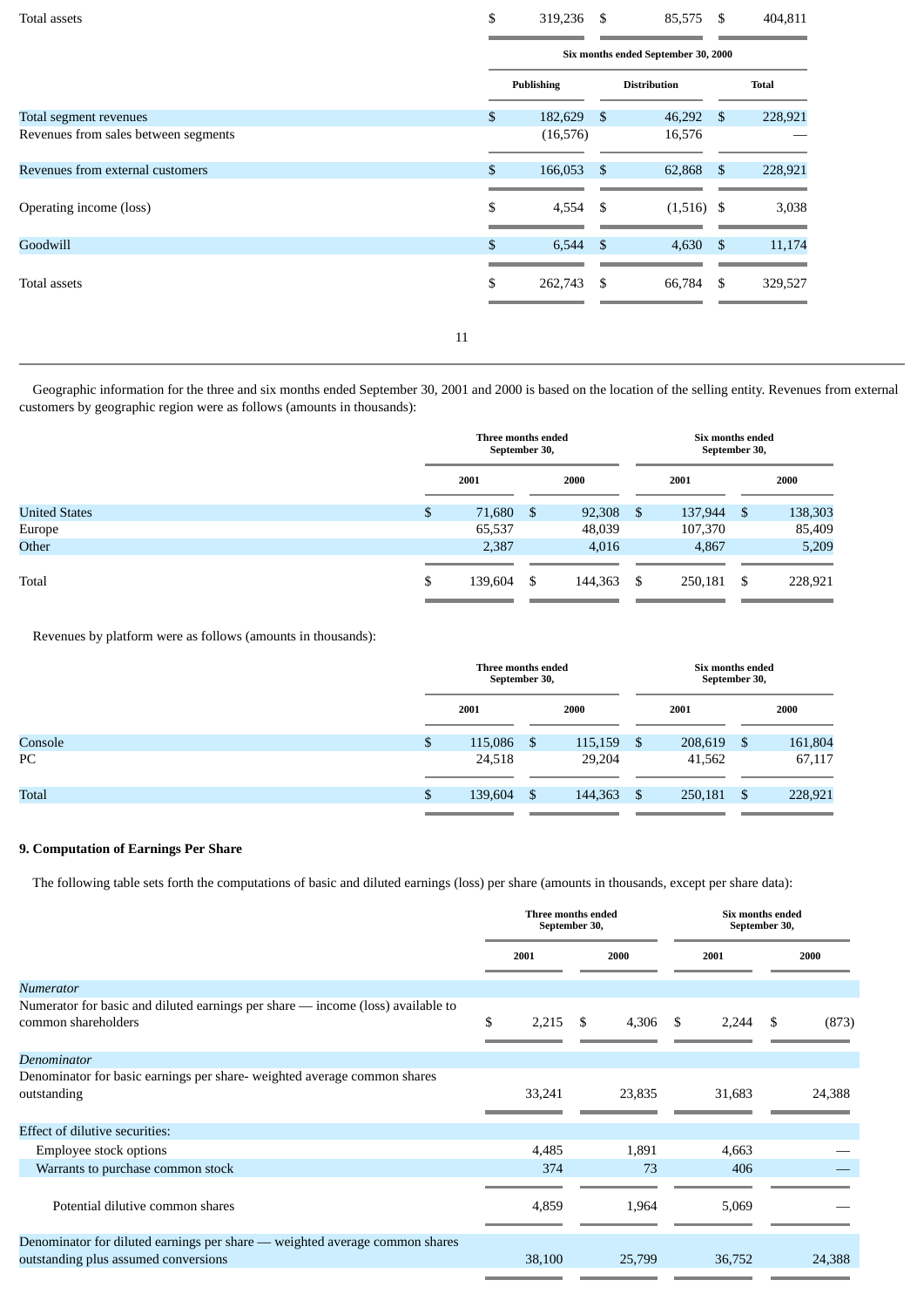| Basic earnings (loss) per share   | 0.07 | 0.18 | 0.07 | (0.04) |
|-----------------------------------|------|------|------|--------|
| Diluted earnings (loss) per share | 0.06 | 0.17 | 0.06 | (0.04) |

 Options to purchase 56,050 shares of common stock at exercise prices ranging from \$32.70 to \$37.90 and options to purchase 38,145 shares of common stock at exercise prices ranging from \$31.05 to \$37.90 were outstanding for the three and six months ended September 30, 2001, respectively, but were not included in the calculation of diluted earnings per share because their effect would be

antidilutive. Options to purchase 3,212,806 of common stock at exercise prices ranging from \$11.05 to \$23.04 and options to purchase 10,804,882 shares of common stock at exercise prices ranging from \$0.75 to \$23.04 were outstanding for the three and six months ended September 30, 2000, respectively, but were not included in the calculation of diluted earnings (loss) per share because their effect would be antidilutive. Shares issuable upon the conversion of convertible subordinated notes were not included in the calculation of diluted earnings (loss) per share for the three and six months ended September 30, 2000 because their effect would be antidilutive.

### **10. Commitments**

### *Bank Lines of Credit*

 In June 1999, we obtained a \$100.0 million revolving credit facility and a \$25.0 million term loan with a syndicate of banks (the "U.S. Facility"). The revolving portion of the U.S. Facility provided us with the ability to borrow up to \$100.0 million and issue letters of credit up to \$80 million on a revolving basis against eligible accounts receivable and inventory. The term loan had a three year term with principal amortization on a straight-line quarterly basis beginning December 31, 1999 and a borrowing rate based on the banks' base rate (which is generally equivalent to the published prime rate) plus 2% or LIBOR plus 3% and was to expire June 2002. The revolving portion of the U.S Facility had a borrowing rate based on the banks' base rate plus 1.75% or LIBOR plus 2.75%. In May 2001, we accelerated our repayment of the outstanding balance under the term loan portion of the U.S. Facility. In connection with the accelerated repayment, we amended the U.S. Facility (the "Amended and Restated U.S. Facility"). The Amended and Restated U.S. Facility eliminated the term loan, reduced the revolver to \$78.0 million and reduced the interest rate to the banks' base rate plus 1.25% or LIBOR plus 2.25%. We pay a commitment fee of  $^{1/4\%}$  on the unused portion of the revolver. The Amended and Restated U.S. Facility is collateralized by substantially all of our assets and expires June 2002. The Amended and Restated U.S. Facility contains various covenants that limit our ability to incur additional indebtedness, pay dividends or make other distributions, create certain liens, sell assets, or enter into certain mergers or acquisitions. We are also required to maintain specified financial ratios related to net worth and fixed charges. We were in compliance with these covenants as of September 30, 2001. As of September 30, 2001, there were no borrowings outstanding under the Amended and Restated U.S. Facility. Letters of credit of \$27.4 million were outstanding against the Amended and Restated U.S. Facility as of September 30, 2001.

 We have a revolving credit facility through our CD Contact subsidiary in the Netherlands (the "Netherlands Facility"). The Netherlands Facility permits revolving credit loans and letters of credit up to Netherlands Guilders ("NLG") 10 million (\$4.2 million) as of September 30, 2001, based upon eligible accounts receivable and inventory balances. The Netherlands Facility is due on demand, bears interest at a Eurocurrency rate plus 1.50% and expires August 2003. Borrowings outstanding and letters of credit outstanding under the Netherlands Facility were \$1.6 million and NLG 0.3 million (\$0.1 million), respectively, as of September 30, 2001.

 We also have revolving credit facilities with our CentreSoft subsidiary located in the United Kingdom (the "UK Facility") and our NBG subsidiary located in Germany (the "German Facility"). The UK Facility provides for British Pounds ("GBP") 7.0 million (\$10.3 million) of revolving loans and GBP 1.5 million (\$2.2 million) of letters of credit as of September 30, 2001. The UK Facility bears interest at LIBOR plus 2%, is collateralized by substantially all of the assets of the subsidiary and expires in October 2002. The UK Facility also contains various covenants that require the subsidiary to maintain specified financial ratios related to, among others, fixed charges. As of September 30, 2001, we were in compliance with these covenants. No borrowings were outstanding against the UK facility as of September 30, 2001. Letters of credit of GBP 1.5 million (\$2.2 million) were outstanding against the UK Facility as of September 30, 2001. As of September 30, 2001, the German Facility provides for revolving loans up to Euro dollar ("EUR") 2.6 million (\$2.3 million), bears interest at 7.0%, is

13

collateralized by a cash deposit of approximately GBP 650,000 (\$1.0 million) made by our CentreSoft subsidiary and has no expiration date. Borrowings outstanding against the German Facility as of September 30, 2001 were \$0.6 million.

### *Private Placement of Convertible Subordinated Notes*

In December 1997, we completed the private placement of \$60.0 million principal amount of  $6<sup>3</sup>/4%$  convertible subordinated notes due 2005 (the "Notes"). The Notes were convertible, in whole or in part, at the option of the holder at any time after December 22, 1997 (the date of original issuance) and prior to the close of business on the business day immediately preceding the maturity date, unless previously redeemed or repurchased, into our common stock, \$.000001 par value, at a conversion price of \$18.875 per share, (equivalent to a conversion rate of 52.9801 shares per \$1,000 principal amount of Notes), subject to adjustment in certain circumstances. During the three months ended June 30, 2001, we called for the redemption of the Notes. In connection with that call, holders converted to common stock approximately \$59.9 million aggregate principal amount of their Notes. The remaining Notes were redeemed for cash.

### *Developer Contracts*

 In the normal course of business, we enter into contractual arrangements with third parties for the development of products. Under these agreements, we commit to provide specified payments to a developer, contingent upon the developer's achievement of contractually specified milestones. Assuming all contractually specified milestones are achieved, the total future minimum contract commitment for contracts in place as of September 30, 2001 is approximately \$61.7 million and is scheduled to be distributed as follows (amounts in thousands):

**Fiscal year ending March 31,**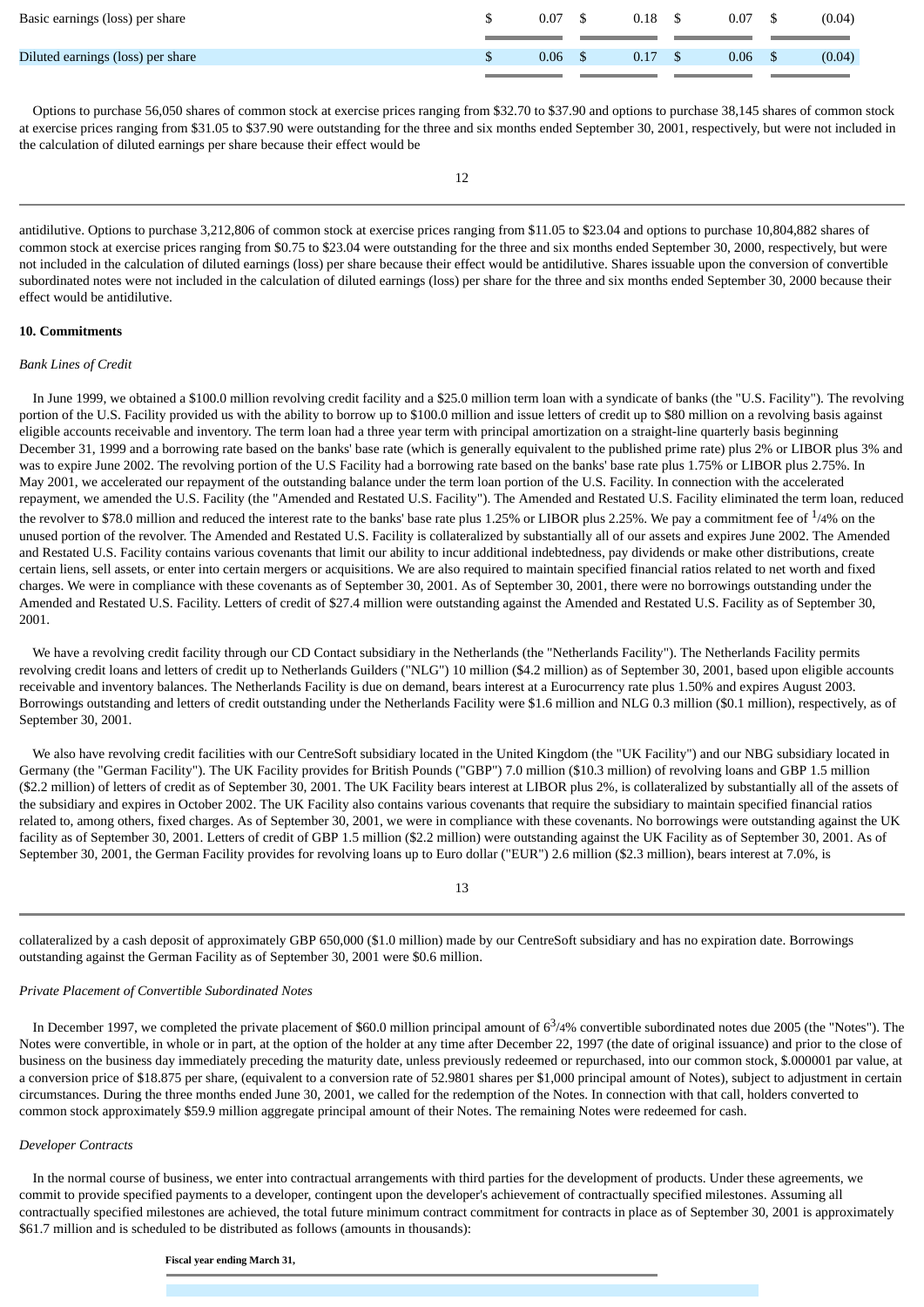| 2002         | \$<br>23,178 |
|--------------|--------------|
| 2003         | 25,314       |
| 2004         | 6,070        |
| 2005         | 2,925        |
| 2006         | 1,675        |
| Thereafter   | 2,500        |
|              |              |
| <b>Total</b> | \$<br>61,662 |
|              |              |

### *Legal Proceedings*

We are party to routine claims and suits brought against us in the ordinary course of business, including disputes arising over the ownership of intellectual property rights and collection matters. In the opinion of management, the outcome of such routine claims will not have a material adverse effect on our business, financial condition, results of operations or liquidity.

### **11. Subsequent Events**

### *Registration Statement*

 On July 30, 2001, we filed with the Securities and Exchange Commission a Registration Statement on Form S-3, as amended, for purposes of registering 6,000,000 shares of our common stock, \$.000001 par value (excluding shares registered to cover the underwriters' over-allotment option), in connection with a proposed public offering of such shares. On October 22, 2001, we withdrew the registration statement.

14

### *Acquisition*

 Effective October 1, 2001, we acquired all of the outstanding capital of Treyarch Invention, LLC ("Treyarch"), a privately held interactive software development company in exchange for 545,974 shares of Activision, Inc. common stock with a market value of \$14.9 million based on our opening stock price as of October 1, 2001. Additional shares of Activision common stock also may be issued to Treyarch's equity holders and employees over the course of several years, depending on the satisfaction of certain performance requirements and other criteria.

### *Stock Split*

 On October 23, 2001, the Board of Directors authorized a three-for-two split of our outstanding common shares. The split is payable on November 20, 2001 to shareholders of record as of November 6, 2001. The par value of our common stock will be maintained at the pre-split amount of \$.000001. Following is the pro forma effect of the split on earnings per share data (in thousands, except per share data).

**(Unaudited)**

|                                                              | (Unduuneu)                          |                 |                                   |        |      |        |      |        |
|--------------------------------------------------------------|-------------------------------------|-----------------|-----------------------------------|--------|------|--------|------|--------|
|                                                              | Three months ended<br>September 30, |                 | Six months ended<br>September 30, |        |      |        |      |        |
|                                                              |                                     | 2001            |                                   | 2000   |      | 2001   |      | 2000   |
| Basic earnings (loss) per share                              | \$                                  | 0.04            | - \$                              | 0.12   | -\$  | 0.05   | -S   | (0.02) |
| Weighted average common shares outstanding                   |                                     | 49,862          |                                   | 35,753 |      | 47,525 |      | 36,582 |
| Diluted earnings (loss) per share                            | \$                                  | $0.04 \quad$ \$ |                                   | 0.11   | - \$ | 0.04   | - \$ | (0.02) |
| Weighted average common shares outstanding assuming dilution |                                     | 57,150          |                                   | 38,699 |      | 55,128 |      | 36,582 |
|                                                              |                                     |                 |                                   |        |      |        |      |        |

### **Item 2. Management's Discussion and Analysis of Financial Condition and Results of Operations**

### **OVERVIEW**

 We are a leading international publisher of interactive entertainment software products. We have built a company with a diverse portfolio of products that spans a wide range of categories and target markets and that is used on a variety of game hardware platforms and operating systems.

 Our products cover the action, adventure, extreme sports, racing, role playing, simulation and strategy game categories. We offer our products in versions which operate on the Sega Dreamcast, Sony PlayStation, Sony PlayStation 2 and Nintendo 64 console systems, the Nintendo Game Boy Color and Game Boy Advance hand held devices, as well as on personal computers ("PC's"). Over the next few years, we plan to produce many titles for the recently released Sony PlayStation 2 console system and Game Boy Advance hand held device, and the Microsoft Xbox and Nintendo GameCube console systems, which are expected to launch in North America in November 2001 and in Europe in the next calendar year. Driven partly by the enhanced capabilities of the next generation platforms, we believe that in the next few years there will be significant growth in the market for interactive entertainment software and we plan to leverage our skills and resources to extend our leading position in the industry.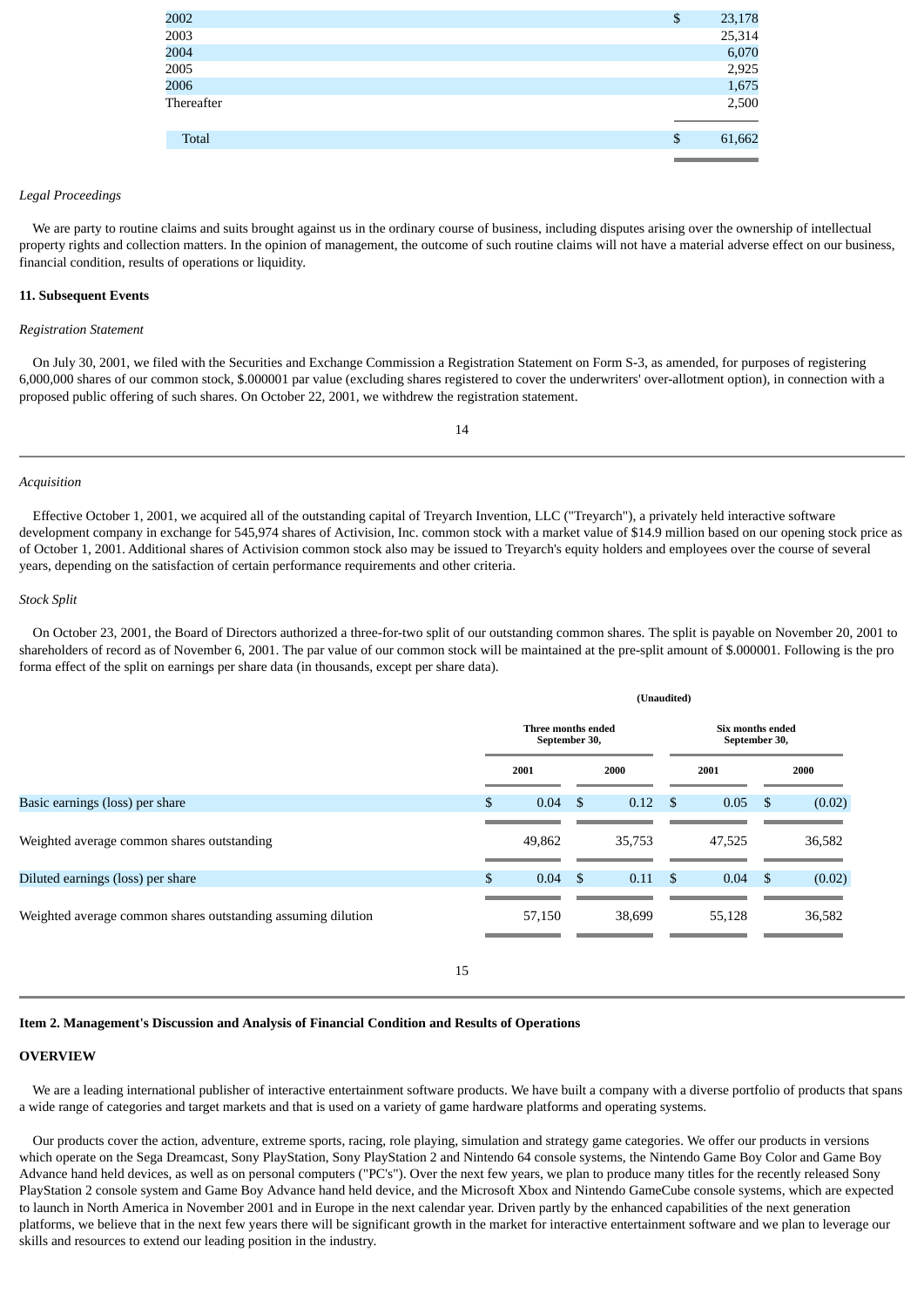We operate two business segments: (i) publishing of interactive entertainment software and (ii) distribution of interactive entertainment software and hardware products. Publishing refers to the development, marketing and sale of products, either directly, by license or through our affiliate label program with third party publishers. Distribution refers to our operations in Europe that provide logistical and sales services to third party publishers of interactive entertainment software, our own publishing operations and manufacturers of interactive entertainment hardware.

 We recognize revenue from the sale of our products once they are shipped and are available for general release to customers. Subject to certain limitations, we permit customers to exchange and return our products within certain specified periods and we provide our customers with price protection on certain unsold merchandise. Price protection policies, when negotiated and applicable, allow customers to take a deduction on unsold merchandise.

 Revenue from product sales is reflected after deducting the estimated allowance for returns and price protection. We estimate the amount of future returns and price protection based upon historical results and current known circumstances. With respect to license agreements that provide customers the right to make multiple copies in exchange for guaranteed amounts, revenue is recognized upon delivery. Per copy royalties on sales that exceed the guarantee are recognized as earned.

 Cost of sales-product costs represents the cost to purchase, manufacture and distribute personal computer and console product units. Manufacturers of our software are located worldwide and are readily available. Console compact discs and cartridges are manufactured by the respective video game console manufacturers, Sony and Nintendo or our agents.

 Cost of sales-royalties and software amortization represents amounts due to developers, product owners and other royalty participants as a result of product sales, as well as amortization of capitalized software development costs. Our costs to develop products are accounted for in accordance with accounting standards that provide for the capitalization of certain software development costs once technological feasibility is established and such costs are determined to be recoverable. Additionally, various contracts are maintained with developers, product owners or other royalty participants, which state a royalty rate, territory and term of agreement, among other items. Upon product release, prepaid royalties and capitalized software costs are amortized to cost of sales-royalties and software amortization based on the ratio of current revenues to total projected revenues, generally resulting in an amortization period of one year or less.

 For products that have been released, we evaluate the future recoverability of prepaid royalties and capitalized software costs on a quarterly basis based on actual title performance. Prior to a product's release, we expense, as part of product development costs, capitalized costs when we believe that such amounts are not recoverable. The following criteria are used to evaluate recoverability of unreleased titles: historical performance of comparable products; the commercial acceptance of prior products released on a given game engine; orders for the product prior to its release; estimated performance of a sequel product based on the performance of the product on which the sequel is based; and actual development costs of a product as compared to our budgeted amount.

 Our profitability is directly affected by the mix of revenues from our publishing and distribution segments. Publishing operating margins are substantially higher than margins realized from our distribution segment. Operating margins in our distribution segment are also affected by the mix of hardware and software sales, with software producing higher margins than hardware.

17

**Three months ended September 30, Six months ended September 30, 2001 2000 2001 2000** Net revenues \$ 139,604 100% \$ 144,363 100% \$ 250,181 100% \$ 228,921 100% Costs and expenses: Cost of sales—product costs 88,157 63% 64,351 45% 152,281 61% 107,984 47% Cost of sales—royalties and software amortization 13,165 9% 24,819 17% 23,161 9% 38,465 17% Product development 11,107 8% 18,210 7% 18,531 8% Sales and marketing 16,425 12% 23,909 16% 35,181 14% 41,779 18% General and administrative 19,693 7% 10,641 7% 19,439 8% 19,124 9% Total costs and expenses 136,460 98% 134,827 93% 248,272 99% 225,883 99% Operating income 3,144 2% 9,536 7% 1,909 1% 3,038 1% Interest income (expense), net 372 1% (2,683) (2%) 1,653 1% (4,406) (2%) Income (loss) before income tax provision 3,516 3% 6,853 5% 3,562 2% (1,368) (1%) Income tax provision (benefit) 1,301 1% 2,547 2% 1,318 1% (495) 0% Net income (loss) 8 2,215 2% \$ 4,306 3% \$ 2,244 1% \$ (873) (1%) NET REVENUES BY TERRITORY: United States \$ 71,680 51% \$ 92,308 64% \$ 137,944 55% \$ 138,303 61% Europe 65,537 47% 48,039 33% 107,370 43% 85,409 37% Other 2,387 2% 4,016 3% 4,867 2% 5,209 2% Total net revenues \$ 139,604 100% \$ 144,363 100% \$ 250,181 100% \$ 228,921 100%

 The following table sets forth certain consolidated statements of operations data for the periods indicated as a percentage of total net revenues and also breaks down net revenues by territory, platform and segment (amounts in thousands):

16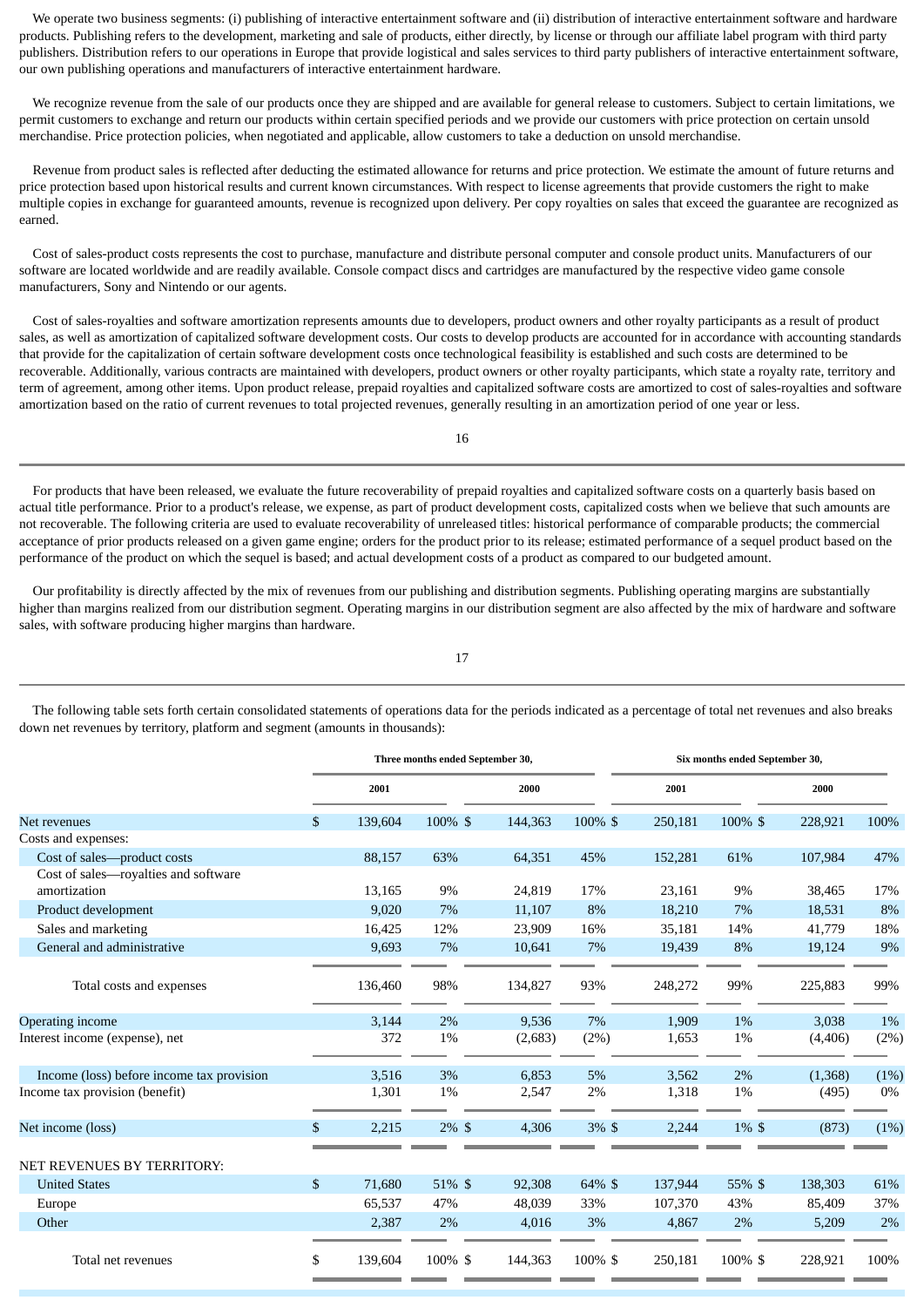| <b>ACTIVITY/PLATFORM MIX:</b>       |               |          |         |         |         |          |         |      |
|-------------------------------------|---------------|----------|---------|---------|---------|----------|---------|------|
| Publishing:                         |               |          |         |         |         |          |         |      |
| Console                             | \$<br>79,490  | 81% \$   | 99,057  | 81% \$  | 148,699 | 82% \$   | 129,100 | 71%  |
| PC                                  | 18,137        | 19%      | 22,573  | 19%     | 31,758  | 18%      | 53,529  | 29%  |
| Total publishing net revenues       | 97,627        | 70%      | 121,630 | 84%     | 180,457 | 72%      | 182,629 | 80%  |
| Distribution:                       |               |          |         |         |         |          |         |      |
| Console                             | 35,596        | 85%      | 16,102  | 71%     | 59,920  | 86%      | 32,704  | 71%  |
| PC                                  | 6,381         | 15%      | 6,631   | 29%     | 9,804   | 14%      | 13,588  | 29%  |
| Total distribution net revenues     | 41,977        | 30%      | 22,733  | 16%     | 69,724  | 28%      | 46,292  | 20%  |
| Total net revenues                  | \$<br>139,604 | 100% \$  | 144,363 | 100% \$ | 250,181 | 100% \$  | 228,921 | 100% |
| OPERATING INCOME (LOSS) BY SEGMENT: |               |          |         |         |         |          |         |      |
| Publishing                          | \$<br>2,118   | $2\%$ \$ | 10,461  | 7% \$   | 812     | $0\% \$$ | 4,554   | 2%   |
| Distribution                        | 1,026         | 0%       | (925)   | 0%      | 1,097   | 0%       | (1,516) | (1%) |
| Total operating income              | \$<br>3,144   | $2\%$ \$ | 9,536   | 7% \$   | 1,909   | $0\% \$$ | 3,038   | 1%   |
|                                     |               | 18       |         |         |         |          |         |      |

### **Results of Operations—Three and Six Months Ended September 30, 2001 and 2000**

### *Net Revenues*

 Net revenues for the three months ended September 30, 2001 decreased 3% over the same period last year, from \$144.4 million to \$139.6 million. This decrease was primarily attributable to a decline in publishing net revenues, partially offset by an increase in distribution net revenues. Net revenues for the six months ended September 30, 2001 increased 9% over the same period last year, from \$228.9 million to \$250.2 million. This increase was driven primarily by our distribution business.

 Publishing net revenues decreased 20% for the three months ended September 30, 2001, over the same period last year, from \$121.6 million to \$97.6 million. Publishing console net revenues decreased from \$99.1 million to \$79.5 million, and publishing PC net revenues decreased from \$22.6 million to \$18.1 million. These decreases are due to the fact that in the prior year, we released most of our major holiday titles by September 30th, including Tony Hawk's Pro Skater 2, Spider-Man, Tenchu II and X-Men Mutant Academy for the PlayStation and two Star Trek titles for the PC. However, in fiscal 2002, a number of our major holiday titles, including Tony Hawk's Pro Skater 3 and Shaun Palmer's Pro Snowboarder for the PlayStation 2, Spider-Man 2: Enter Electro for the PlayStation and Return to Castle Wolfenstein for the PC, have been slated to be released in the third quarter. Additionally, the release of our titles for the Microsoft Xbox and Nintendo GameCube platforms will coincide with the North American hardware launches, which are expected to occur in November 2001. The decrease in our publishing net revenues was offset by the increase in net revenues from our distribution business. Distribution net revenues for the three months ended September 30, 2001 increased 85% from the same period last year, from \$22.7 million to \$42.0 million, primarily driven by an increase in our distribution console net revenues. Distribution console net revenues for the three months ended September 30, 2001 increased 121% over the same period last year, from \$16.1 million to \$35.6 million. We are the sole distributor of Sony products in the independent channel in the UK. Accordingly, we have benefited from the launch of the PlayStation 2, as well as from the subsequent price reduction, effective September 28, 2001, on the hardware. Additionally, in fiscal 2002, we began distributing Nintendo products within the UK, including titles for the recently released Game Boy Advance. These items, along with the improved market conditions in Europe, have resulted in the improvements in our distribution business.

 For the six months ended September 30, 2001, publishing net revenues remained flat, at \$180.5 million as of September 30, 2001, compared to \$182.6 as of September 30, 2000. We experienced a 15% increase in publishing console net revenues over the same period last year, from \$129.1 million to \$148.7 million due to the release of several titles that sold well in the marketplace, including titles for Nintendo's Game Boy Advance hand held device which was released early in June 2001. Such titles included Tony Hawk's Pro Skater 2 for the Game Boy Advance and the Nintendo 64 and Matt Hoffman's Pro BMX and Spiderman: Mysterio's Menace for the PlayStation. This publishing console net revenue increase was offset by a decrease in our publishing PC net revenues. For the six months ended September 30, 2001, publishing PC net revenues decreased 41% over the same period last year, from \$53.5 million to \$31.8 million. This decrease was primarily attributable to the fact that there were several PC launches in the six months ended September 30, 2000 that performed well in the marketplace, including Vampire: The Masquerade Redemption and Star Trek Voyager: Elite Force. We did not have such PC releases in the six months ended September 30, 2001 as our major holiday PC titles such as Return to Castle Wolfenstein and Star Trek Armada 2 are not being released until the third quarter. Distribution net revenues for the six months ended September 30, 2001 increased 51% from \$46.3 million to \$69.7 million, primarily driven by an increase in our distribution console net revenues. For the six months ended September 30, 2001, our distribution console net revenues increased 83% from \$32.7 million for the six months ended September 30, 2000 to \$59.9 million for the six months ended September 30, 2001. As described above, our distribution console net revenues reflect

the accelerating benefits our distribution business has experienced from the introduction of next generation console systems and hand held devices.

 Domestic net revenues decreased 22% for three months ended September 30, 2001, over the same period last year, from \$92.3 million to \$71.7 million. This decrease is due to the decrease in our publishing net revenues as described above. Domestic net revenues for the six months ended September 30, 2001 remained level with the comparable prior year period.

 International net revenues increased 30% and 24% for the three months and six months ended September 30, 2001, respectively, over the same period last year, from \$52.1 million to \$67.9 million for the three month period and from \$90.6 million to \$112.2 million for the six month period. These increases are due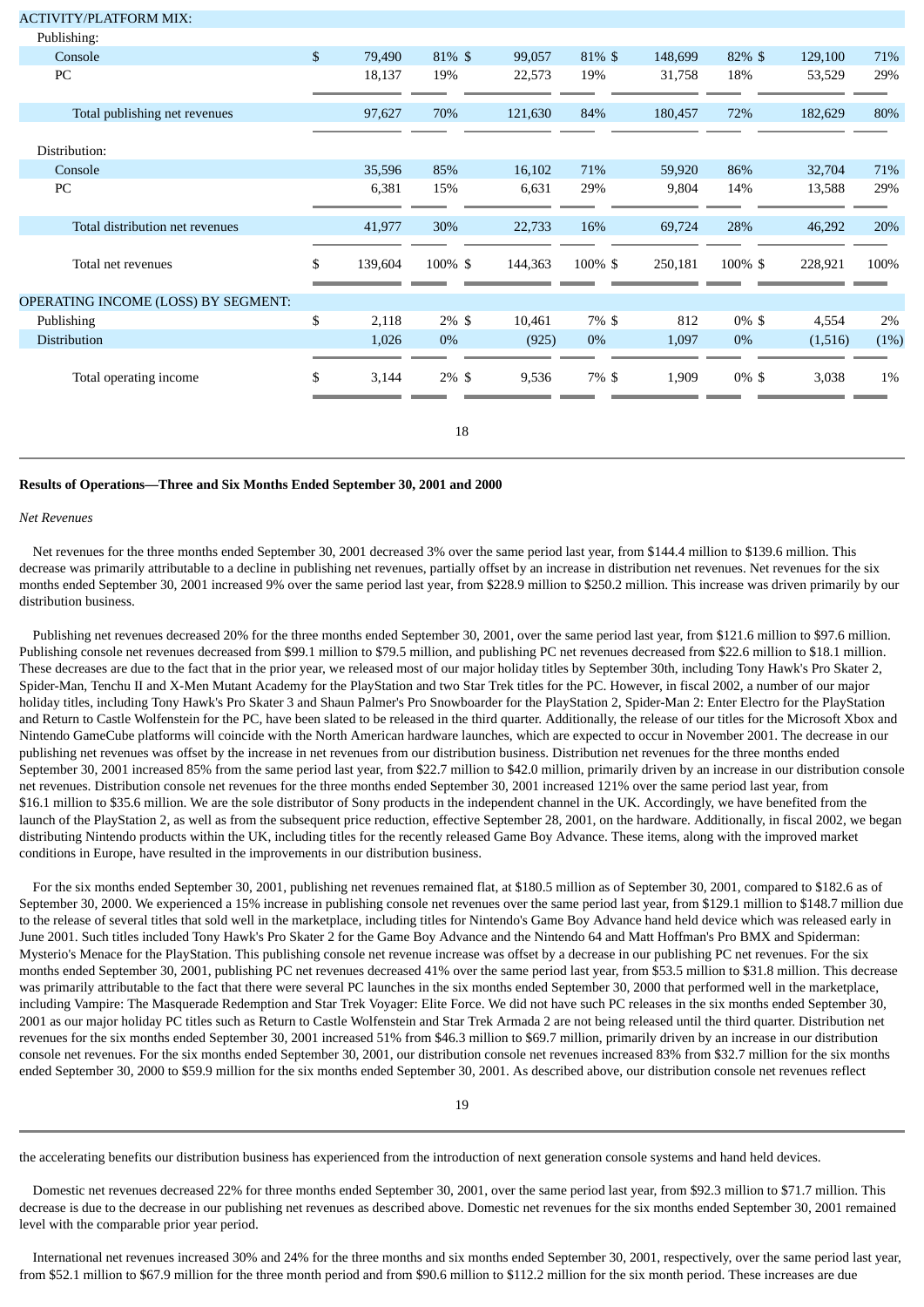primarily to the increase in net revenues from our distribution business as described above.

#### *Costs and Expenses*

 Cost of sales—product costs represented 63% and 45% of net revenues for the three months ended September 30, 2001 and 2000, respectively. Cost of sales product costs represented 61% and 47% of net revenues for the six months ended September 30, 2001 and 2000, respectively. The increase in cost of salesproduct costs as a percentage of net revenues for the three months and six months ended September 30, 2001 was due to the increase in distribution net revenues as a percentage of total net revenues, as well as an increase in console net revenues as a percentage of total net revenues. Distribution net revenues and console net revenues have a higher per unit cost as compared to publishing net revenues and PC net revenues, respectively. Additionally, of console net revenues, the product mix for the three months and six months ended September 30, 2001 reflects a heavier concentration of hand held devices due to the release of Game Boy Advance in June 2001. Hand held devices generally have a higher manufacturing per unit cost than PC's and other console systems.

 Cost of sales—royalty and software amortization expense represented 9% and 17% of net revenues for the three months ended September 30, 2001 and 2000, respectively. Cost of sales—royalty and software amortization expense also represented 9% and 17% of net revenues for the six months ended September 30, 2001 and 2000, respectively. The decrease in cost of sales—royalty and software amortization expense as a percentage of net revenues is reflective of the increase in net revenues from hand held devices as a percentage of our total net revenues as hand held devices generally have lower product development costs than PC's or other console systems.

 Product development expenses of \$9.0 million and \$11.1 million represented 7% and 8% of net revenues for the three months ended September 30, 2001 and 2000, respectively. Product development expenses of \$18.2 million and \$18.5 million represented 7% and 8% of net revenues for the six months ended September 30, 2001 and 2000, respectively. Product development expenses for the three and six months ended September 30, 2001 remained level with the comparable prior year period, reflecting our continued investment in next generation console systems and hand held devices.

 Sales and marketing expenses for the three months ended September 30, 2001 and 2000 were \$16.4 million, 12% of net revenues, and \$23.9 million, 16% of net revenues, respectively. Sales and marketing expenses for the six months ended September 30, 2001 and 2000 were \$35.2 million, 14% of net revenues, and \$41.8 million, 18% of net revenues, respectively. These decreases reflect our ability to generate savings by building on the existing awareness of our branded products and sequel titles sold during fiscal 2002.

 General and administrative expenses remained level with prior year amounts. General and administrative expenses for the three months ended September 30, 2001 and 2000 were \$9.7 million, 7% of net revenues, and \$10.6 million, 7% of net revenues, respectively. General and administrative

 $20$ 

expenses for the six months ended September 30, 2001 and 2000 were \$19.4 million, 8% of net revenues, and \$19.1 million, 9% of net revenues, respectively.

### *Operating Income (Loss)*

 Operating income for the three months ended September 30, 2001 and 2000 was \$3.1 million and \$9.5 million, respectively. Operating income for the six months ended September 30, 2001 and 2000 was \$1.9 million and \$3.0 million, respectively.

 The decrease in operating income for the three months ended September 30, 2001 over the same period last year was primarily due to a decrease in publishing operating income from \$10.5 million to \$2.1 million, slightly offset by an increase in distribution operating income, from an operating loss of (\$925,000) to operating income of \$1.0 million. The decrease in operating income for the six months ended September 30, 2001 over the same period last year was primarily due to a decrease in publishing operating income, from operating income of \$4.6 million to \$812,000, partially offset by an increase in the distribution operating income, from an operating loss of (\$1.5) million to operating income of \$1.1 million. Publishing operating income decreases were primarily the result of a change in our product mix. Our product mix for the three months and six months ended September 30, 2001, reflects a heavier concentration of hand held devices due to the release of Game Boy Advance in June 2001. Hand held devices generally have a higher manufacturing per unit cost than PC's and other console systems. The increases in distribution operating income is reflective of the accelerating benefits our distribution business has experienced from the introduction of next generation console systems and hand held devices as previously described.

### *Other Income (Expense)*

 Interest income (expense), net increased to \$372,000 and \$1.7 million for the three months and six months ended September 30, 2001, respectively, from (\$2.7) million and (\$4.4) million for the three months and six months ended September 30, 2000, respectively. This change was due to our improved cash position resulting in higher investment income and elimination of borrowings and the conversion and/or redemption of our \$60.0 million convertible subordinated notes.

### *Provision for Income Taxes*

 The income tax provision of \$1.3 million for the three months and six months ended September 30, 2001, reflects our effective income tax rate of approximately 37%. The significant item that generated the variance between our effective rate and our statutory rate of 35% was state taxes. The realization of deferred tax assets primarily is dependent on the generation of future taxable income. We believe that it is more likely than not that we will generate taxable income sufficient to realize the benefit of net deferred tax assets recognized.

### **Liquidity and Capital Resources**

 Our cash and cash equivalents were \$122.2 million at September 30, 2001 compared to \$125.6 million at March 31, 2001. This was in comparison to the comparable prior year periods of \$25.2 million at September 30, 2000 compared to \$50.0 million at March 31, 2000. This change in cash and cash equivalents for the six months ended September 30, 2001, resulted from \$15.9 million and \$4.3 million utilized in operating and investing activities, respectively, offset by \$15.8 million provided by financing activities. Cash used in operating activities was primarily the result of our continued investment in product development and changes in accounts receivable and accounts payable, driven by a seasonal change in working capital needs. Approximately \$37.2 million was utilized in connection with the acquisition of publishing or distribution rights to products being developed by third parties, the execution of new license agreements granting us long-term rights to intellectual property of third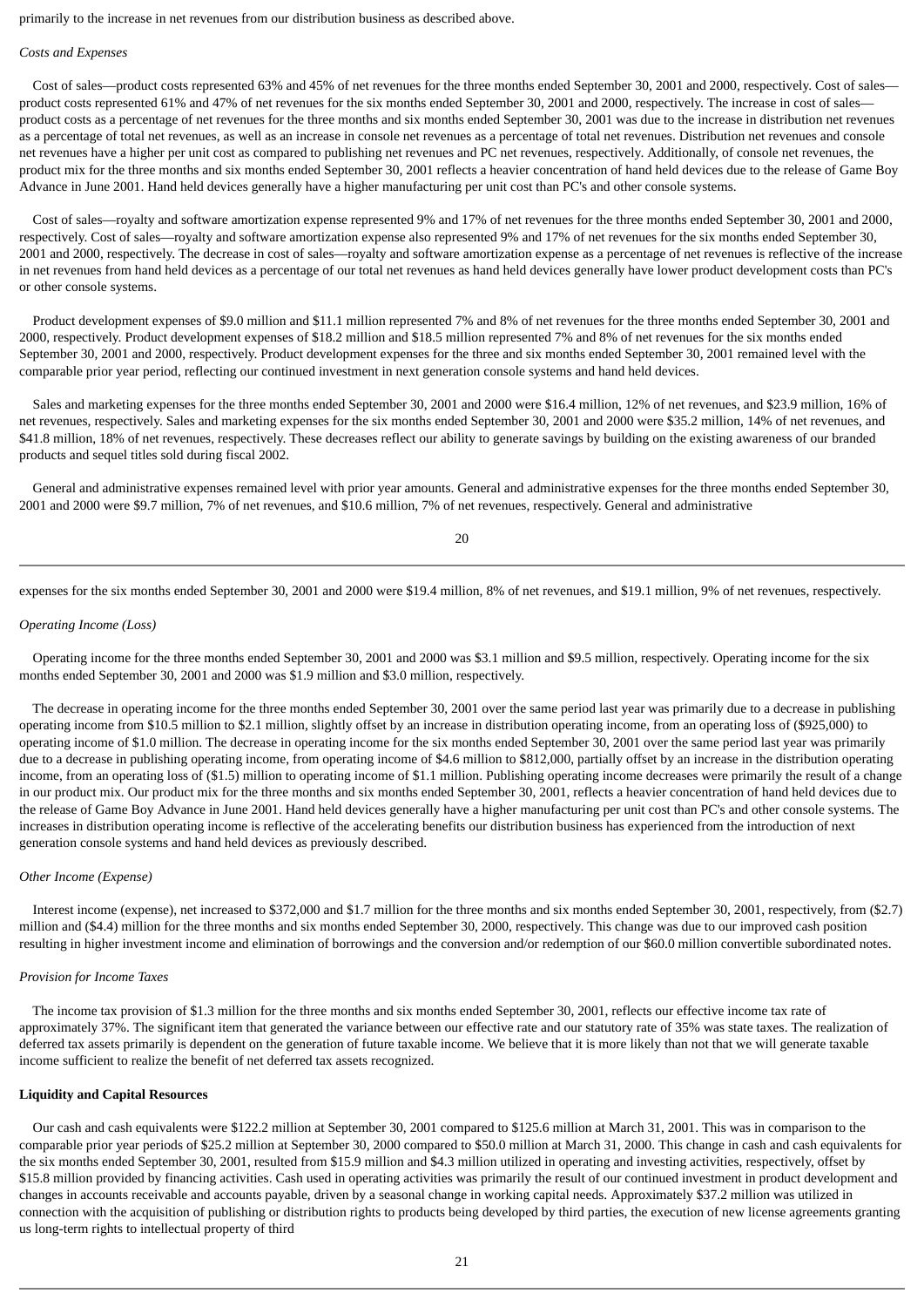parties, as well as the capitalization of product development costs relating to internally developed products. The cash used in investing activities primarily was the result of capital expenditures. The cash provided by financing activities primarily was the result of proceeds from the issuance of common stock pursuant to employee option and stock purchase plans and common stock warrants, offset by the accelerated repayment of our term loan.

 In connection with our purchases of Nintendo 64 and Game Boy hardware and software cartridges for distribution in North America and Europe, Nintendo requires us to provide irrevocable letters of credit prior to accepting purchase orders. Furthermore, Nintendo maintains a policy of not accepting returns of Nintendo 64 and Game Boy hardware and software cartridges. Because of these and other factors, the carrying of an inventory of Nintendo 64 and Game Boy hardware and software cartridges entails significant capital and risk. As of September 30, 2001, we had \$2.5 million of Nintendo 64 and \$7.0 million of Game Boy hardware and software cartridge inventory on hand, which represented approximately 8% and 20%, respectively, of all inventory.

In December 1997, we completed the private placement of \$60.0 million principal amount of  $6<sup>3</sup>/4%$  convertible subordinated notes due 2005 (the "Notes"). During the three months ended June 30, 2001, we called for the redemption of the Notes. In connection with that call, holders converted to common stock approximately \$59.9 million aggregate principal amount of their Notes. The remaining Notes were redeemed for cash.

 In June 1999, we obtained a \$100.0 million revolving credit facility and a \$25.0 million term loan with a syndicate of banks (the "U.S. Facility"). The revolving portion of the U.S. Facility provided us with the ability to borrow up to \$100.0 million and issue letters of credit up to \$80 million on a revolving basis against eligible accounts receivable and inventory. The term loan had a three year term with principal amortization on a straight-line quarterly basis beginning December 31, 1999 and a borrowing rate based on the banks' base rate (which is generally equivalent to the published prime rate) plus 2% or LIBOR plus 3% and was to expire June 2002. The revolving portion of the U.S Facility had a borrowing rate based on the banks' base rate plus 1.75% or LIBOR plus 2.75%. In May 2001, we accelerated our repayment of the outstanding balance under the term loan portion of the U.S. Facility. In connection with the accelerated repayment, we amended the U.S. Facility (the "Amended and Restated U.S. Facility"). The Amended and Restated U.S. Facility eliminated the term loan, reduced the revolver to \$78.0 million and reduced the interest rate to the banks' base rate plus 1.25% or LIBOR plus 2.25%. We pay a commitment fee of  $^{1/4\%}$  on the unused portion of the revolver. The Amended and Restated U.S. Facility is collateralized by substantially all of our assets and expires June 2002. The Amended and Restated U.S. Facility contains various covenants that limit our ability to incur additional indebtedness, pay dividends or make other distributions, create certain liens, sell assets, or enter into certain mergers or acquisitions. We are also required to maintain specified financial ratios related to net worth and fixed charges. We were in compliance with these covenants as of September 30, 2001. As of September 30, 2001, there were no borrowings outstanding under the Amended and Restated U.S. Facility. Letters of credit of \$27.4 million were outstanding against the Amended and Restated U.S. Facility as of September 30, 2001.

 We have a revolving credit facility through our CD Contact subsidiary in the Netherlands (the "Netherlands Facility"). The Netherlands Facility permits revolving credit loans and letters of credit up to Netherlands Guilders ("NLG") 10 million (\$4.2 million) as of September 30, 2001, based upon eligible accounts receivable and inventory balances. The Netherlands Facility is due on demand, bears interest at a Eurocurrency rate plus 1.50% and expires August 2003. Borrowings outstanding and letters of credit outstanding under the Netherlands Facility were \$1.6 million and NLG 0.3 million (\$0.1 million), respectively, as of September 30, 2001.

 We also have revolving credit facilities with our CentreSoft subsidiary located in the United Kingdom (the "UK Facility") and our NBG subsidiary located in Germany (the "German Facility").

The UK Facility provides for British Pounds ("GBP") 7.0 million (\$10.3 million) of revolving loans and GBP 1.5 million (\$2.2 million) of letters of credit as of September 30, 2001. The UK Facility bears interest at LIBOR plus 2%, is collateralized by substantially all of the assets of the subsidiary and expires in October 2002. The UK Facility also contains various covenants that require the subsidiary to maintain specified financial ratios related to, among others, fixed charges. As of September 30, 2001, we were in compliance with these covenants. No borrowings were outstanding against the UK facility as of September 30, 2001. Letters of credit of GBP 1.5 million (\$2.2 million) were outstanding against the UK Facility as of September 30, 2001. As of September 30, 2001, the German Facility provides for revolving loans up to Euro dollar ("EUR") 2.6 million (\$2.3 million), bears interest at 7.0%, is collateralized by a cash deposit of approximately GBP 650,000 (\$1.0 million) made by our CentreSoft subsidiary and has no expiration date. Borrowings outstanding against the German Facility as of September 30, 2001 were \$0.6 million.

 In the normal course of business, we enter into contractual arrangements with third parties for the development of products. Under these agreements, we commit to provide specified payments to a developer, contingent upon the developer's achievement of contractually specified milestones. Assuming all contractually specified milestones are achieved, the total future minimum contract commitment for contracts in place as of September 30, 2001 is approximately \$61.7 million and is scheduled to be distributed as follows (amounts in thousands):

**Fiscal year ending March 31,**

| 2002         | \$ | 23,178 |
|--------------|----|--------|
| 2003         |    | 25,314 |
| 2004         |    | 6,070  |
| 2005         |    | 2,925  |
| 2006         |    | 1,675  |
| Thereafter   |    | 2,500  |
| <b>Total</b> | \$ | 61,662 |
|              |    |        |

 We have historically financed our acquisitions through the issuance of shares of common stock. We will continue to evaluate potential acquisition candidates as to the benefit they bring to us and as to our ability to make such acquisitions and maintain compliance with our bank facilities.

 On July 30, 2001, we filed with the Securities and Exchange Commission a Registration Statement on Form S-3, as amended, for purposes of registering 6,000,000 shares of our common stock, \$.000001 par value (excluding shares registered to cover the underwriters' over-allotment option), in connection with a proposed public offering of such shares. On October 22, 2001, we withdrew the registration statement.

### 22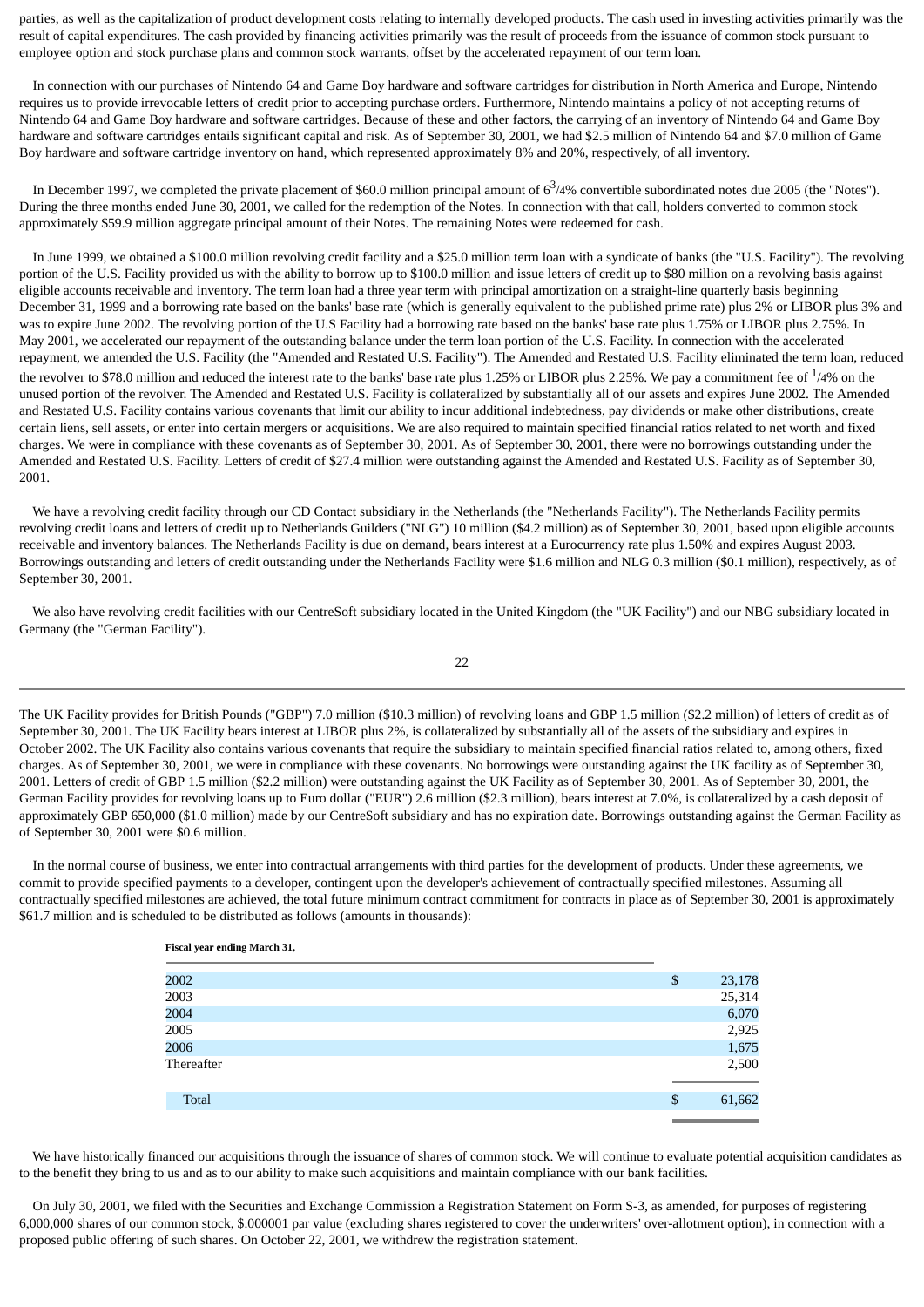We believe that we have sufficient working capital (\$201.8 million at September 30, 2001), as well as proceeds available from the U.S. Facility, the UK Facility, the Netherlands Facility and the German Facility, to finance our operational requirements for at least the next twelve months, including acquisitions of inventory and equipment, the funding of the development, production, marketing and sale of new products and the acquisition of intellectual property rights for future products from third parties.

#### **Factors Affecting Future Performance**

 In connection with the Private Securities Litigation Reform Act of 1995 (the "Litigation Reform Act"), we have disclosed certain cautionary information to be used in connection with written materials (including this Quarterly Report on Form 10-Q) and oral statements made by or on behalf of our employees and representatives that may contain "forward-looking statements" within the meaning of

the Litigation Reform Act. Such statements consist of any statement other than a recitation of historical fact and can be identified by the use of forward-looking terminology such as "may," "expect," "anticipate," "estimate" or "continue" or the negative thereof or other variations thereon or comparable terminology. The listener or reader is cautioned that all forward-looking statements are necessarily speculative and there are numerous risks and uncertainties that could cause actual events or results to differ materially from those referred to in such forward-looking statements. For a discussion that highlights some of the more important risks identified by management, but which should not be assumed to be the only factors that could affect future performance, see our Annual Report on Form 10- K for the fiscal year ended March 31, 2001 and Registration Statement on Form S-3, Registration No. 333-66280, filed with the Securities and Exchange Commission on July 30, 2001, as amended, which are incorporated herein by reference. The reader or listener is cautioned that we do not have a policy of updating or revising forward-looking statements and thus he or she should not assume that silence by management over time means that actual events are bearing out as estimated in such forward-looking statements.

#### **Recently Issued Accounting Standards**

 Statement of Financial Accounting Standards ("SFAS") No. 141, "Business Combinations", was issued on July 20, 2001 and addresses financial accounting and reporting for business combinations. SFAS No. 141 requires that the purchase method be used to account and report for all business combinations. The provisions of this Statement apply to all business combinations initiated after June 30, 2001. This Statement also applies to all business combinations accounted for using the purchase method for which the date of acquisition is July 1, 2001 or later.

 SFAS No. 142 "Goodwill and Other Intangibles", was issued July 20, 2001 and addresses financial accounting and reporting for acquired goodwill and other intangible assets. SFAS No. 142 addresses how intangible assets should be accounted for after they have been initially recognized in the financial statements. The provisions of this Statement are required to be applied starting with fiscal years beginning after December 15, 2001. Early application is permitted for entities with fiscal years beginning after March 15, 2001, provided that the first interim financial statements have not previously been issued. The Company has adopted the provisions of this Statement effective April 1, 2001.

 In August 2001, SFAS No. 144, "Accounting for the Impairment or Disposal of Long-Lived Assets" was issued, which supersedes SFAS No. 121, "Accounting for the Impairment of Long-Lived Assets and for Long-Lived Assets to be Disposed of," and the accounting and reporting provisions of Accounting Principles Board ("APB") No. 30, "Reporting the Results of Operations—Reporting the Effects of Disposal of a Segment of a Business, and Extraordinary, Unusual and Infrequently Occurring Events and Transactions." SFAS No.144 addresses financial accounting and reporting for the impairment or disposal of long-lived assets and is effective for fiscal years beginning after December 15, 2001, and interim periods within those fiscal years. We believe the adoption of SFAS No. 144 will not have a material impact on our financial statements.

### **Item 3. Quantitative and Qualitative Disclosures about Market Risk**

 Market risk is the potential loss arising from fluctuations in market rates and prices. Our market risk exposures primarily include fluctuations in interest rates and foreign currency exchange rates. Our market risk sensitive instruments are classified as "other than trading." Our exposure to market risk as discussed below includes "forward-looking statements" and represents an estimate of possible changes in fair value or future earnings that would occur assuming hypothetical future movements in interest rates or foreign currency exchange rates. Our views on market risk are not necessarily indicative of actual results that may occur and do not represent the maximum possible gains and losses that may occur, since actual gains and losses will differ from those estimated, based upon actual fluctuations in foreign currency exchange rates, interest rates and the timing of transactions.

### 24

### **Interest Rate Risk**

 We have had a number of variable rate and fixed rate debt obligations, denominated both in U.S. dollars and various foreign currencies as detailed in Note 10 to the Consolidated Financial Statements appearing elsewhere in this Quarterly Report. We manage interest rate risk by monitoring our ratio of fixed and variable rate debt obligations in view of changing market conditions. Additionally, in the future, we may consider the use of interest rate swap agreements to further manage potential interest rate risk.

 During the three months ended June 30, 2001, our holdings of market risk sensitive instruments changed. During that period, we called for the redemption of \$60.0 million of the Notes. In connection with that call, holders converted to common stock approximately \$59.9 million aggregate principal amount of their Notes. The remaining Notes were redeemed for cash. Additionally, in May 2001, we repaid in full the remaining \$8.5 million balance of the term loan portion of the U.S. Facility.

 As of September 30, 2001, the carrying value of our variable rate debt was approximately \$2.2 million. A hypothetical 1% increase in the applicable interest rates of our variable rate debt would increase annual interest expense by approximately \$22,000.

### **Foreign Currency Exchange Rate Risk**

 We transact business in many different foreign currencies and may be exposed to financial market risk resulting from fluctuations in foreign currency exchange rates, particularly GBP. The volatility of GBP (and all other applicable currencies) will be monitored frequently throughout the coming year. While the we have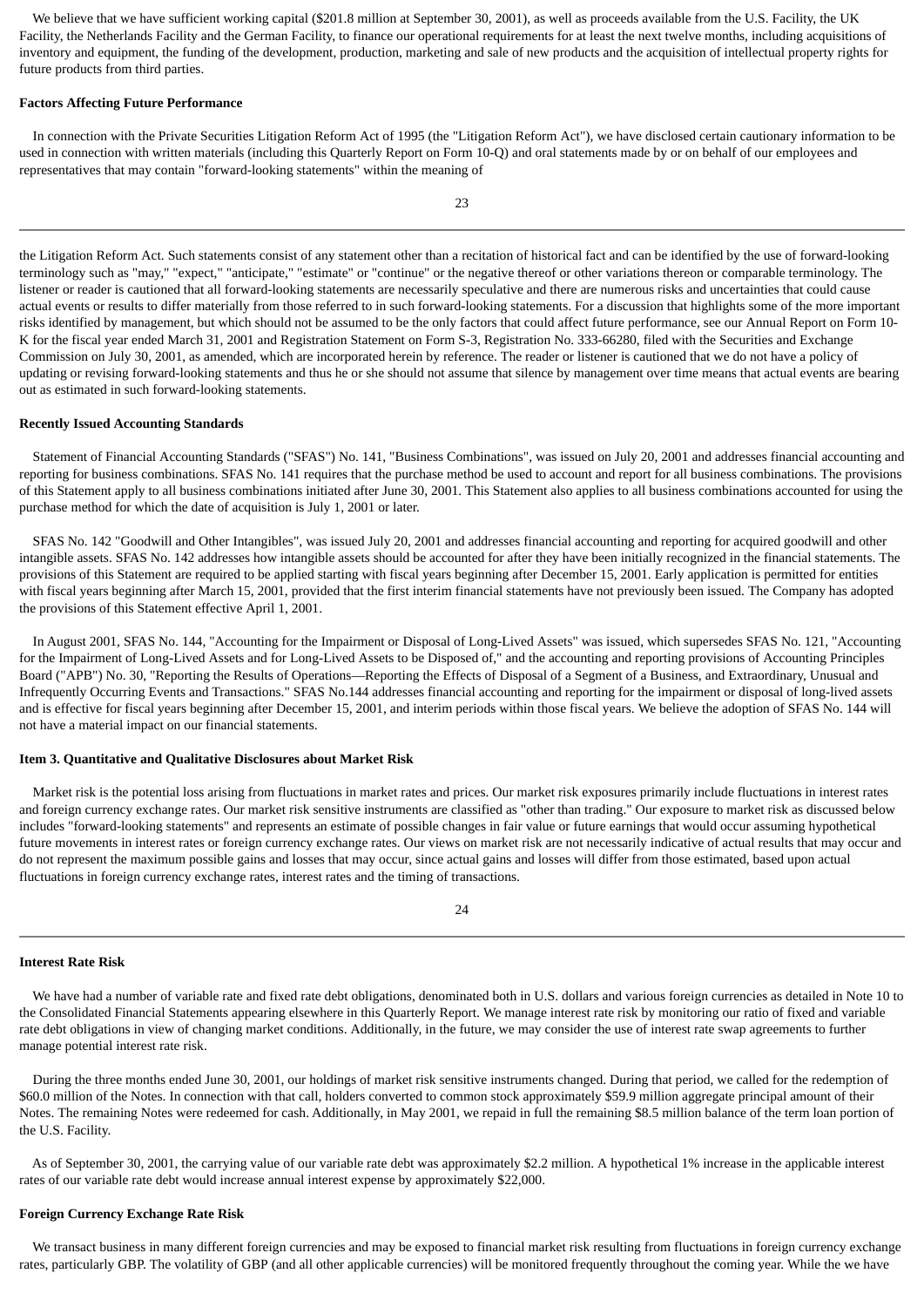not traditionally engaged in foreign currency hedging, we may in the future use hedging programs, currency forward contracts, currency options and/or other derivative financial instruments commonly utilized to reduce financial market risks if it is determined that such hedging activities are appropriate to reduce risk.

### **Part II.—OTHER INFORMATION**

#### **Item 1. Legal Proceedings**

 We are party to routine claims and suits brought against us in the ordinary course of business including disputes arising over the ownership of intellectual property rights and collection matters. In the opinion of management, the outcome of such routine claims will not have a material adverse effect on our business, financial condition or results of operations.

### **Item 4. Submission of Matters to a Vote of Security Holders**

 The Company held its 2001 Annual Meeting of the Stockholders on August 23, 2001 in Beverly Hills, California. Four items were submitted to a vote of the stockholders: (1) the election of six directors to hold office for one year terms and until their respective successors are duly elected and qualified; (2) the approval of an amendment to our Amended and Restated Certificate of Incorporation, as amended, to increase the number of authorized shares of common stock from 50,000,000 to 125,000,000; (3) the approval of the adoption of the Company's 2001 Incentive Plan; and (4) the approval of the selection of PricewaterhouseCoopers LLP as our independent auditors for the fiscal year ending March 31, 2002.

All six directors were recommended by the Board of Directors and all were elected. Set forth below are the results of the voting for each director.

|                      | For        | Withheld  |
|----------------------|------------|-----------|
|                      |            |           |
| Kenneth L. Henderson | 27,638,824 | 1,700,902 |
| Barbara S. Isgur     | 28,483,589 | 856,137   |
| Brian G. Kelly       | 23,983,240 | 5,356,486 |
| Robert A. Kotick     | 23,936,038 | 5,403,688 |
| Steven T. Maver      | 28,456,038 | 883,688   |
| Robert J. Morgado    | 28,488,411 | 851,315   |

 The approval of the amendment to our Amended and Restated Certificate of Incorporation, as amended, to increase the number of authorized shares of common stock from 50,000,000 to 125,000,000 was approved. Set forth below are the results of the voting.

| For        | <b>Against</b> | <b>Abstain</b> |
|------------|----------------|----------------|
|            |                |                |
| 21,913,885 | 7,419,439      | 6.402          |

The approval of the adoption of the Company's 2001 Incentive Plan was approved. Set forth below are the results of the voting.

| For        | <b>Against</b> | <b>Abstain</b> |
|------------|----------------|----------------|
| 15,334,756 | 13,887,654     | 117,316        |

 The approval of the selection of PricewaterhouseCoopers LLP as the Company's independent auditors for the fiscal year ending March 31, 2002 was approved. Set forth below are the results of the voting.

| For        | <b>Against</b><br>$\mathcal{L}^{\text{max}}_{\text{max}}$ and $\mathcal{L}^{\text{max}}_{\text{max}}$ and $\mathcal{L}^{\text{max}}_{\text{max}}$ | <b>Abstain</b> |
|------------|---------------------------------------------------------------------------------------------------------------------------------------------------|----------------|
| 29,169,975 | 165,358                                                                                                                                           | 4,393          |
|            | 26                                                                                                                                                |                |

#### **Item 6. Exhibits and Reports on Form 8-K**

## (a)

Exhibits

- 3.1 Our Amended and Restated Certificate of Incorporation, dated June 1, 2000 (incorporated by reference to Exhibit 2.5 of our Current Report on Form 8-K, filed on June 16, 2000).
- 3.2 Our certificate of Amendment of Amended and Restated Certificate of Incorporation, dated June 9, 2000 (incorporated by reference to Exhibit 2.7 of our Current Report on Form 8-K, filed on June 16, 2000).
- 3.3 Our Certificate of Amendment of Amended and Restated Certificate of Incorporation, dated August 23, 2001 (incorporated by reference to Exhibit 3.3 of our Registration Statement on Form S-3, Registration No. 333-66280, filed on July 30, 2001).

3.4 Our Amended and Restated By-laws dated August 1, 2000 (incorporated by reference to our Current Report on Form 8-K, filed July 11, 2001).

- 4.1 Rights Agreement dated as of April 18, 2000, between us and Continental Stock Transfer & Trust Company, which includes as exhibits the form of Right Certificates as Exhibit A, the Summary of Rights to Purchase Series A Junior Preferred Stock as Exhibit B and the form of Certificate of Designation of Series A Junior Preferred Stock of the Company as Exhibit C (incorporated by reference to our Registration Statement on Form 8- A, Registration No. 001-15839, filed April 19, 2000).
- 10.1 Our 2001 Incentive Plan adopted on July 11, 2001 (incorporated by reference to our Proxy Statement on Schedule 14A for the 2001 Annual Meeting of Stockholders filed on July 30, 2001).
- 10.2 Our 2001 Incentive Plan as amended through October 17, 2001.
- 10.3 Our 1999 Incentive Plan as amended through October 17, 2001.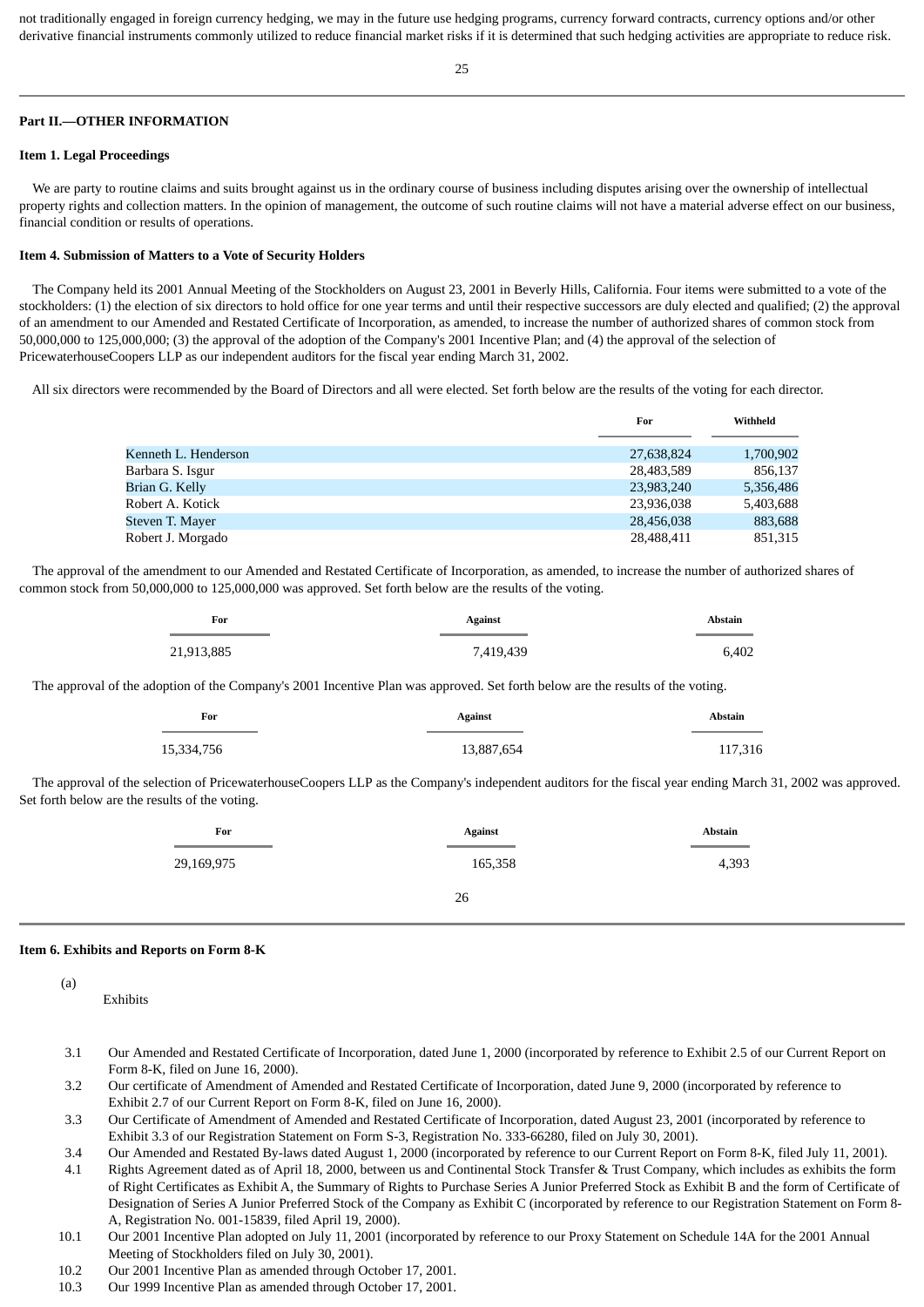- 10.4 Our 1998 Incentive Plan as amended through October 17, 2001.
- 10.5 Our 1991 Stock Option and Stock Award Plan as amended through October 17, 2001.
- (b)

Reports on Form 8-K

- 1.1 We have filed a Form 8-K on October 4, 2001, reporting under "Item 5. Other Events" the acquisition of Treyarch Inventions LLC, under "Item 7. Financial Statements, Pro Forma Financial Statements and Exhibits" and under "Item 9. Regulation FD Disclosure" the postponement of our proposed common stock offering.
- 1.2 We have filed a Form 8-K on July 31, 2001, reporting under "Item 7. Financial Statements, Pro Forma Financial Statements and Exhibits" and "Item 9. Regulation FD Disclosure", reaffirming our Fiscal 2002 and 2003 earnings guidance.
- 1.3 We have filed a Form 8-K on July 11, 2001, reporting under "Item 5. Other Events" and "Items 7. Financial Statements, Pro Forma Financial Statements and Exhibits" the adoption by the Board of Directors of certain amendments to our by-laws and the execution of new employment agreements with Kathy Vrabeck and Lawrence Goldberg.

27

### **SIGNATURES**

<span id="page-16-1"></span> Pursuant to the requirements of the Securities Exchange Act of 1934, the Registrant has duly caused this report to be signed on its behalf by the undersigned thereunto duly authorized.

Date: November 12, 2001

ACTIVISION, INC.

/s/ WILLIAM J. CHARDAVOYNE

William J. Chardavoyne *Chief Financial Officer and Chief Accounting Officer*

28

<span id="page-16-0"></span>QuickLinks

[ACTIVISION, INC. AND SUBSIDIARIES](#page-0-0)

[INDEX](#page-0-1)

[ACTIVISION, INC. AND SUBSIDIARIES CONSOLIDATED BALANCE SHEETS \(In thousands, except share data\)](#page-1-0)

[ACTIVISION, INC. AND SUBSIDIARIES CONSOLIDATED STATEMENTS OF OPERATIONS \(Unaudited\) \(In thousands, except per share data\)](#page-2-0)

[ACTIVISION, INC. AND SUBSIDIARIES CONSOLIDATED STATEMENTS OF CASH FLOWS \(Unaudited\) \(In thousands\)](#page-2-1)

[ACTIVISION, INC. AND SUBSIDIARIES CONSOLIDATED STATEMENT OF CHANGES IN SHAREHOLDERS' EQUITY For the six months ended](#page-3-0) September 30, 2001 (Unaudited) (In thousands)

[ACTIIVION INC. AND SUBSIDIARIES Notes to Consolidated Financial Statements For the three and six months ended September 30, 2001 \(Unaudited\)](#page-4-0) **[SIGNATURES](#page-16-1)**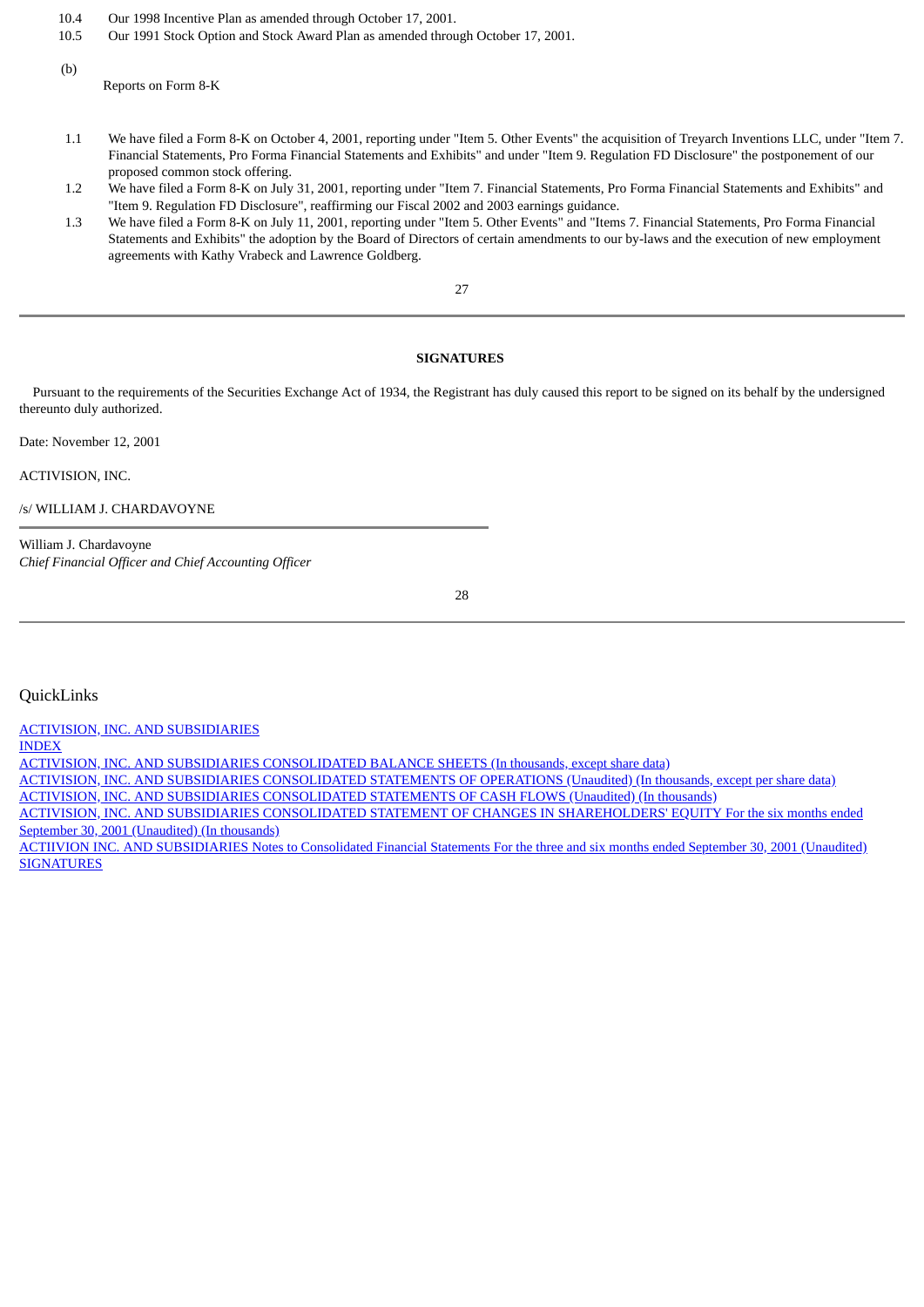#### **Exhibit 10.2**

As Adopted by the Board of Directors on July 11, 2001, and amended on October 17, 2001

### **ACTIVISION, INC. 2001 INCENTIVE PLAN**

<span id="page-17-1"></span><span id="page-17-0"></span> ACTIVISION, INC., a corporation formed under the laws of the State of Delaware (the "Company"), hereby establishes and adopts the following 2001 Incentive Plan (the "Plan").

#### **RECITALS**

 WHEREAS, the Company desires to encourage high levels of performance by those individuals who are key to the success of the Company, to attract new individuals who are highly motivated and who will contribute to the success of the Company and to encourage such individuals to remain as directors and/or employees of the Company and its subsidiaries by increasing their proprietary interest in the Company's growth and success.

 WHEREAS, to attain these ends, the Company has formulated the Plan embodied herein to authorize the granting of incentive awards through grants of share options ("Options"), grants of share appreciation rights, grants of Share Purchase Awards (hereafter defined), grants of Restricted Share Awards (hereafter defined), grants of Performance-Based Awards (hereafter defined), or any other award made under the Plan to those persons (each such person, a "Participant") whose judgment, initiative and efforts are or have been or will be responsible for the success of the Company.

<span id="page-17-2"></span>NOW, THEREFORE, the Company hereby constitutes, establishes and adopts the following Plan and agrees to the following provisions:

### **ARTICLE 1.**

### **PURPOSE OF THE PLAN**

 1.1. *Purpose.* The purpose of the Plan is to assist the Company and its subsidiaries in attracting and retaining selected individuals to serve as directors, officers, consultants, advisors and other key employees of the Company and its subsidiaries who will contribute to the Company's success and to achieve longterm objectives which will inure to the benefit of all shareholders of the Company through the additional incentive inherent in the ownership or increased ownership of the Company's shares of common stock ("Shares"). Options granted under the Plan will be either "incentive share options," intended to qualify as such under the provisions of Section 422 of the Internal Revenue Code of 1986, as amended from time to time (the "Code"), or "nonqualified share options." For purposes of the Plan, the term "subsidiary" shall mean "subsidiary corporation," as such term is defined in Section 424(f) of the Code, and "affiliate" shall have the meaning set forth in Rule 12b-2 of the Securities Exchange Act of 1934, as amended (the "Exchange Act"). For purposes of the Plan, the term "Award" shall mean a grant of an Option, a grant of a share appreciation right, a grant of a Share Purchase Award, a grant of a Restricted Share Award, or any other award made under the terms of the Plan.

### **ARTICLE 2.**

### **SHARES SUBJECT TO AWARDS**

<span id="page-17-3"></span> 2.1. *Number of Shares.* Subject to the adjustment provisions of Section 9.10 hereof, the aggregate number of Shares which may be issued under Awards under the Plan, whether pursuant to Options, share appreciation rights, Share Purchase Awards, Restricted Share Awards or Performance-Based Awards shall not exceed 1,500,000. No Options to purchase fractional Shares shall be granted or

issued under the Plan. For purposes of this Section 2.1, the Shares that shall be counted toward such limitation shall include all Shares:

(1)

issued or issuable pursuant to Options that have been or may be exercised;

(2)

issued or issuable pursuant to Share Purchase Awards;

(3)

issued as, or subject to issuance as a Restricted Share Award; and

(4)

issued or issuable under any other Award granted under the terms of the Plan.

 2.2. *Shares Subject to Terminated Awards.* The Shares covered by any unexercised portions of terminated Options granted under Articles 4 and 6, Shares forfeited as provided in Section 8.2(a) and Shares subject to any Awards which are otherwise surrendered by the Participant without receiving any payment or other benefit with respect thereto may again be subject to new Awards under the Plan, other than grants of Options intended to qualify as incentive share options. In the event the purchase price of an Option is paid in whole or in part through the delivery of Shares, the number of Shares issuable in connection with the exercise of the Option shall not again be available for the grant of Awards under the Plan. Shares subject to Options, or portions thereof, which have been surrendered in connection with the exercise of share appreciation rights shall not again be available for the grant of Awards under the Plan.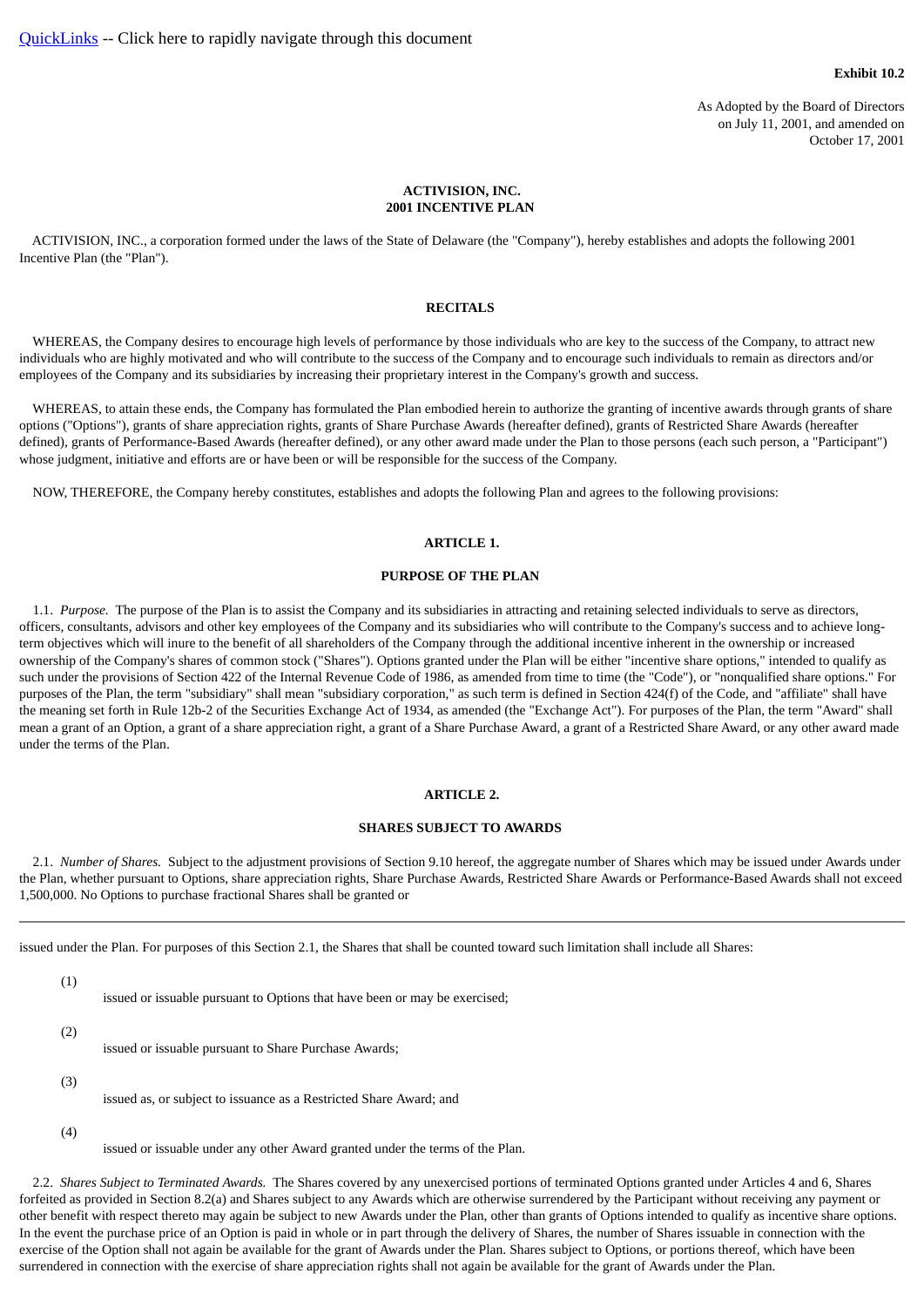2.3. *Character of Shares.* Shares delivered under the Plan may be authorized and unissued Shares or Shares acquired by the Company, or both.

 2.4. *Limitations on Grants to Individual Participant.* Subject to adjustments pursuant to the provisions of Section 10.10 hereof, the maximum number of Shares with respect to which Options or stock appreciation rights may be granted hereunder to any employee during any fiscal year of the Company shall be 500,000 Shares (the "Limitation"). If an Option is cancelled, the cancelled Option shall continue to be counted toward the Limitation for the year granted. An Option (or a stock appreciation right) that is repriced during any fiscal year is treated as the cancellation of the Option (or stock appreciation right) and a grant of a new Option (or stock appreciation right) for purposes of the Limitation for that fiscal year.

### **ARTICLE 3.**

### **ELIGIBILITY AND ADMINISTRATION**

<span id="page-18-0"></span> 3.1. *Awards to Employees, Directors and Others.* (a) Participants who receive (i) Options under Articles 4 and 6 hereof or share appreciation rights under Article 5 ("Optionees"), and (ii) Share Purchase Awards under Article 7, Restricted Share Awards under Article 8, Deferred Share Awards (as defined herein) under Article 9, Performance Based Awards (defined herein) under Article 11, or any other Award granted under the Plan shall consist of such officers, key employees, consultants, advisors and Directors (hereinafter defined) of the Company or any of its subsidiaries or affiliates as the Committee shall select from time to time. The Committee's designation of an Optionee or Participant in any year shall not require the Committee to designate such person to receive Awards or grants in any other year. The designation of an Optionee or Participant to receive Awards or grants under one portion of the Plan shall not require the Committee to include such Optionee or Participant under other portions of the Plan.

(b)

No Option that is intended to qualify as an "incentive share option" may be granted (x) to any individual that is not an employee of the Company or any subsidiary thereof, or (y) to any employee who, at the time of such grant, owns, directly or indirectly (within the meaning of Sections 422(b)(6) and 424(d) of the Code), shares possessing more than 10% of the total combined voting power of all classes of shares of the Company or any of its subsidiaries or affiliates, unless at the time of such grant, (i) the option price is fixed at not less than 110%

 $\overline{2}$ 

of the Fair Market Value (as defined below) of the Shares subject to such Option, determined on the date of the grant, and (ii) the exercise of such Option is prohibited by its terms after the expiration of five years from the date such Option is granted.

 3.2. *Administration.* (a) The Plan shall be administered by a committee (the "Committee") consisting of not fewer than two Directors of the Company (the directors of the Company being hereinafter referred to as the "Directors"), as designated by the Directors. The Directors may remove from, add members to, or fill vacancies in the Committee. Unless otherwise determined by the Directors, each member of the Committee will be a "non-employee director" within the meaning of Rule 16b-3 (or any successor rule) of the Exchange Act and an "outside director" within the meaning of Section 162(m)(4)(C)(i) of the Code and the regulations thereunder.

 Notwithstanding any other provision of this Plan, any Award to a member of the Committee must be approved by the Board of Directors of the Company (excluding Directors who are also members of the Committee) to be effective.

(b)

The Committee is authorized, subject to the provisions of the Plan, to establish such rules and regulations as it may deem appropriate for the conduct of meetings and proper administration of the Plan. All actions of the Committee shall be taken by majority vote of its members.

(c)

Subject to the provisions of the Plan, the Committee shall have authority, in its sole discretion, to grant Awards under the Plan, to interpret the provisions of the Plan and, subject to the requirements of applicable law, including Rule 16b-3 of the Exchange Act, to prescribe, amend, and rescind rules and regulations relating to the Plan or any Award thereunder as it may deem necessary or advisable. All decisions made by the Committee pursuant to the provisions of the Plan shall be final, conclusive and binding on all persons, including the Company, its shareholders, Directors and employees, and other Plan participants.

### **ARTICLE 4.**

### **OPTIONS**

<span id="page-18-1"></span> 4.1. *Grant of Options.* The Committee shall determine, within the limitations of the Plan, those key officers, employees, consultants, advisors and Directors of the Company and its subsidiaries and affiliates to whom Options are to be granted under the Plan, the number of Shares that may be purchased under each such Option and the option price, and shall designate such Options at the time of the grant as either "incentive share options" or "nonqualified share options"; *provided, however*, that Options granted to employees of an affiliate (that is not also a subsidiary) or to non-employees of the Company may only be "nonqualified share options."

 4.2. *Share Option Agreements; etc.* All Options granted pursuant to Article 4 and Article 6 herein (a) shall be authorized by the Committee and (b) shall be evidenced in writing by share option agreements ("Share Option Agreements") in such form and containing such terms and conditions as the Committee shall determine that are not inconsistent with the provisions of the Plan, and, with respect to any Share Option Agreement granting Options that are intended to qualify as "incentive share options," are not inconsistent with Section 422 of the Code. Granting of an Option pursuant to the Plan shall impose no obligation on the recipient to exercise such Option. Any individual who is granted an Option pursuant to this Article 4 and Article 6 herein may hold more than one Option granted pursuant to such Articles at the same time and may hold both "incentive share options" and "nonqualified share options" at the same time. To the extent that any Option does not qualify as an "incentive share option" (whether because of its provisions, the time or manner of its exercise or otherwise) such Option or the portion thereof which does not so qualify shall constitute a separate "nonqualified share option."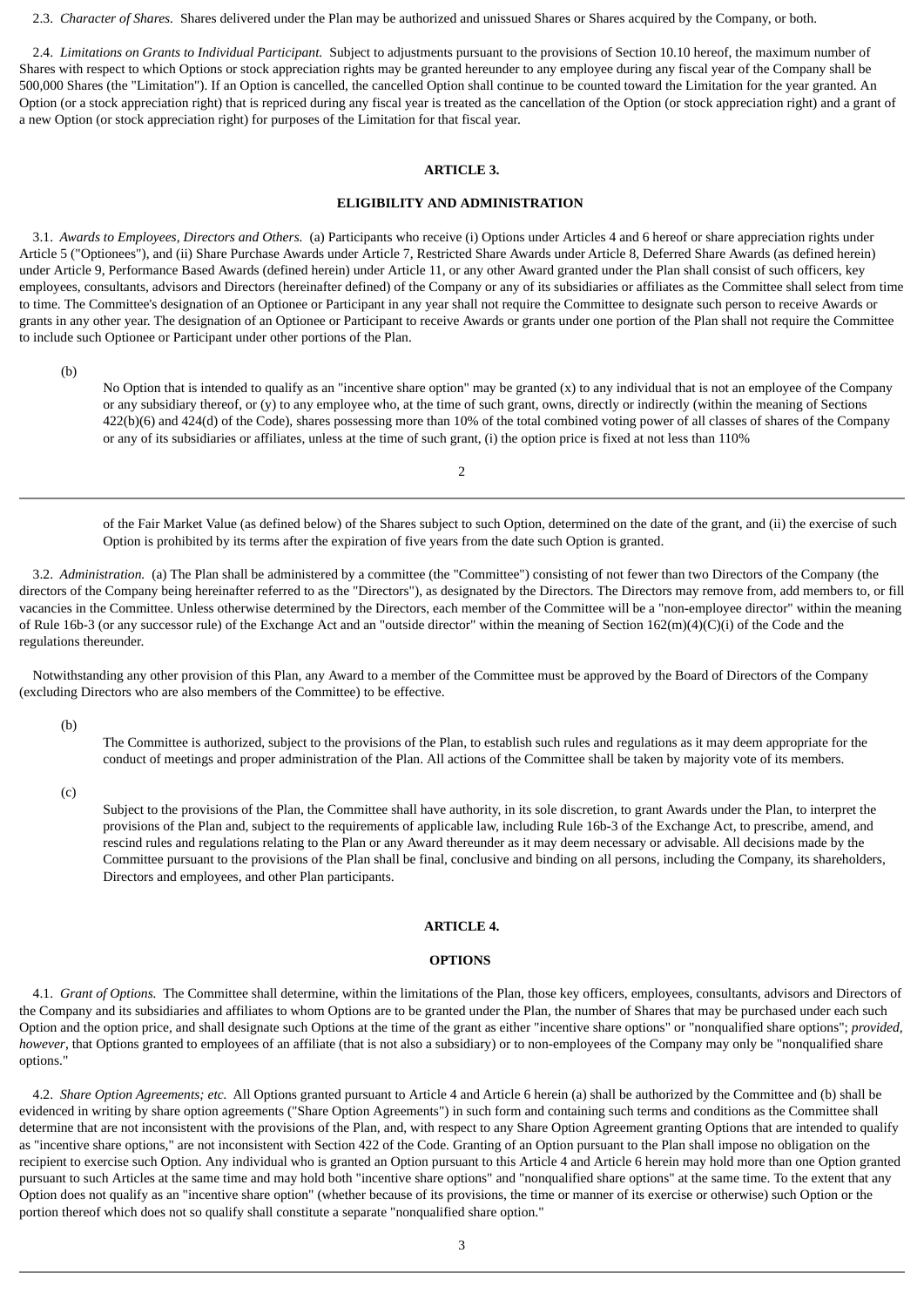4.3. *Option Price.* Subject to Section 3.1(b), the option exercise price per each Share purchasable under any "incentive share option" granted pursuant to this Article 4, any "nonqualified share option" granted pursuant to Article 6, and Options intended to be performance based under Section 162(m) of the Code shall not be less than 100% of the Fair Market Value (as hereinafter defined) of such Share on the date of the grant of such Option. The option exercise price per share of each Share purchasable under any "nonqualified share option" that is not intended to be performance-based under Section 162(m) of the Code and is granted pursuant to this Article 4 shall be determined by the Committee at the time of the grant of such Option, but shall not be less than 85% of the Fair Market Value of such Share on the date of the grant of such Option.

<span id="page-19-0"></span> 4.4. *Other Provisions.* Options granted pursuant to this Article 4 shall be made in accordance with the terms and provisions of Article 10 hereof and any other applicable terms and provisions of the Plan.

#### **ARTICLE 5.**

### **SHARE APPRECIATION RIGHTS**

 5.1. *Grant and Exercise.* Share appreciation rights may be granted in conjunction with all or part of any Option granted under the Plan, as follows: (i) in the case of a nonqualified share option, such rights may be granted either at the time of the grant of such option or at any subsequent time during the term of the option; and (ii) in the case of an incentive share option, such rights may be granted only at the time of the grant of such option. A "share appreciation right" is a right to receive cash or whole Shares, as provided in this Article 5, in lieu of the purchase of a Share under a related Option. A share appreciation right or applicable portion thereof shall terminate and no longer be exercisable upon the termination or exercise of the related Option, and a share appreciation right granted with respect to less than the full number of Shares covered by a related Option shall not be reduced until, and then only to the extent that, the exercise or termination of the related Option exceeds the number of Shares not covered by the share appreciation right. A share appreciation right may be exercised by the holder thereof (the "Holder"), in accordance with Section 5.2 of this Article 5, by giving written notice thereof to the Company and surrendering the applicable portion of the related Option. Upon giving such notice and surrender, the Holder shall be entitled to receive an amount determined in the manner prescribed in Section 5.2 of this Article 5. Options which have been so surrendered, in whole or in part, shall no longer be exercisable to the extent the related share appreciation rights have been exercised.

 5.2. *Terms and Conditions.* Share appreciation rights shall be subject to such terms and conditions, not inconsistent with the provisions of the Plan, as shall be determined from time to time by the Committee, including the following:

(a)

Share appreciation rights shall be exercisable only at such time or times and to the extent that the Options to which they relate shall be exercisable in accordance with the provisions of the Plan.

(b)

Upon the exercise of a share appreciation right, a Holder shall be entitled to receive up to, but no more than, an amount in cash or whole Shares as determined by the Committee in its sole discretion equal to the excess of the then Fair Market Value of one Share over the option exercise price per Share specified in the related Option multiplied by the number of Shares in respect of which the share appreciation right shall have been exercised. The Holder shall specify in his written notice of exercise, whether payment shall be made in cash or in whole Shares. Each share appreciation right may be exercised only at the time and so long as a related Option, if any, would be exercisable or as otherwise permitted by applicable law.

4

(c)

Upon the exercise of a share appreciation right, the Option or part thereof to which such share appreciation right is related shall be deemed to have been exercised for the purpose of the limitation of the number of Shares to be issued under the Plan, as set forth in Section 2.1 of the Plan.

### (d)

With respect to share appreciation rights granted in connection with an Option that is intended to be an "incentive share option," the following shall apply:

### (i)

No share appreciation right shall be transferable by a Holder otherwise than by will or by the laws of descent and distribution, and share appreciation rights shall be exercisable, during the Holder's lifetime, only by the Holder.

(ii)

Share appreciation rights granted in connection with an Option may be exercised only when the Fair Market Value of the Shares subject to the Option exceeds the option exercise price at which Shares can be acquired pursuant to the Option.

### **ARTICLE 6.**

#### **RELOAD OPTIONS**

<span id="page-19-1"></span> 6.1. *Authorization of Reload Options.* Concurrently with the award of any Option (such Option hereinafter referred to as the "Underlying Option") to any Participant in the Plan, the Committee may grant one or more reload options (each, a "Reload Option") to such Participant to purchase for cash or Shares (held for at least six months or such other period to avoid accounting charges against the Company's earnings) a number of Shares as specified below. A Reload Option shall be exercisable for an amount of Shares equal to (i) the number of Shares delivered by the Optionee to the Company to exercise the Underlying Option, and (ii) to the extent authorized by the Committee, the number of Shares used to satisfy any tax withholding requirement incident to the exercise of the Underlying Option, subject to the availability of Shares under the Plan at the time of such exercise. Any Reload Option may provide for the grant, when exercised, of subsequent Reload Options to the extent and upon such terms and conditions consistent with this Article 6, as the Committee in its sole discretion shall specify at or after the time of grant of such Reload Option. Except as otherwise determined by the Committee, a Reload Option will vest and become exercisable six months after the exercise of an Underlying Option or Reload Option by the Participant delivering to the Company Shares owned by the Optionee for at least six months in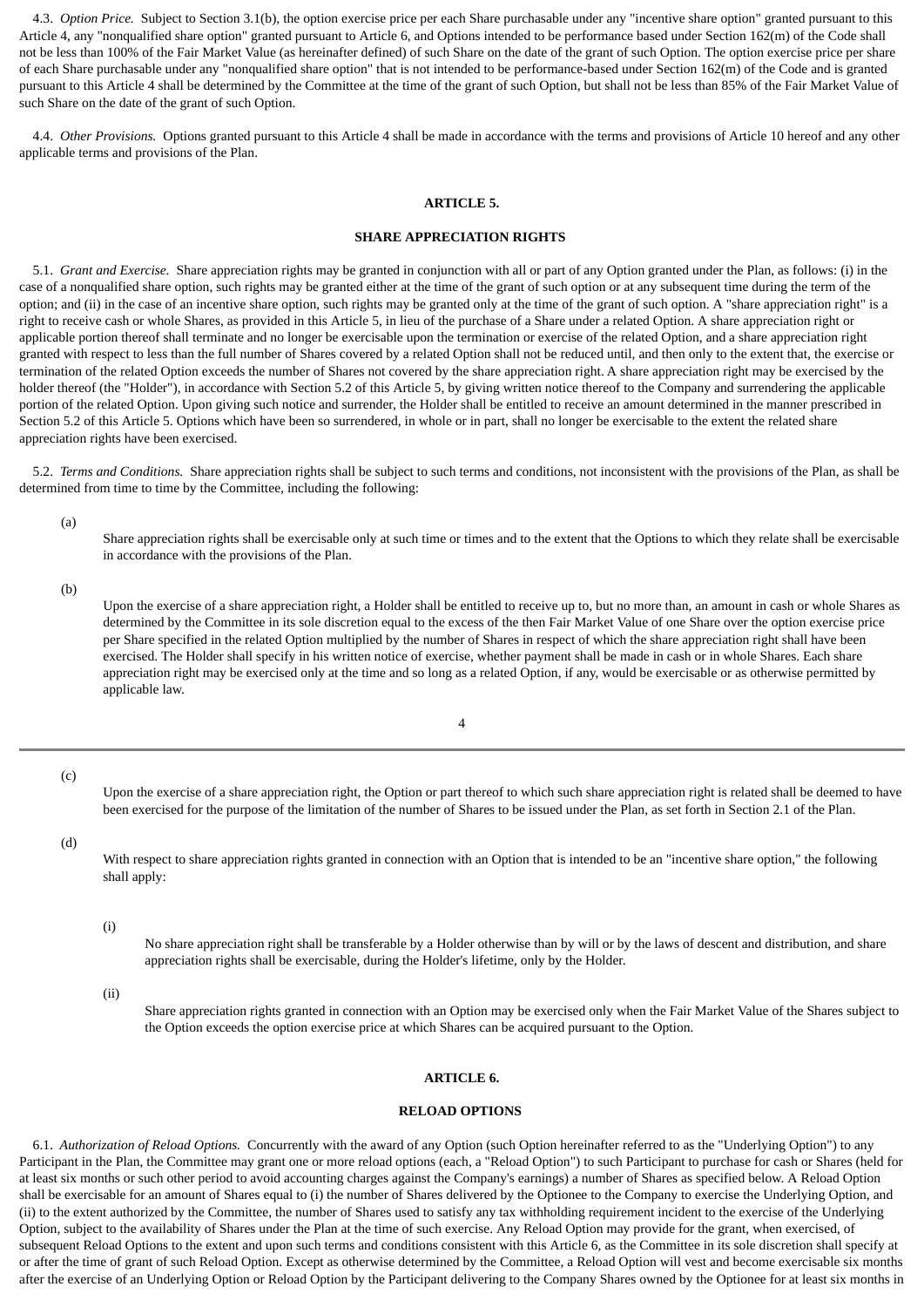payment of the exercise price and/or tax withholding obligations. Notwithstanding the fact that the Underlying Option may be an "incentive share option," a Reload Option is not intended to qualify as an "incentive share option" under Section 422 of the Code.

 6.2. *Reload Option Amendment.* Each Share Option Agreement shall state whether the Committee has authorized Reload Options with respect to the Underlying Option. Upon the exercise of an Underlying Option or other Reload Option, the Reload Option will be evidenced by an amendment to the underlying Share Option Agreement.

 6.3. *Reload Option Price.* The option exercise price per Share payable upon the exercise of a Reload Option shall be the Fair Market Value of a Share on the date the corresponding Underlying Option is exercised.

 6.4. *Term and Exercise.* Except as otherwise determined by the Committee, each Reload Option vests and is fully exercisable six months after its grant (i.e., six months after the corresponding Underlying Option is exercised). The term of each Reload Option shall be equal to the remaining option term of the Underlying Option.

 6.5. *Termination of Employment.* No additional Reload Options shall be granted to Optionees when Options and/or Reload Options are exercised pursuant to the terms of this Plan following

5

termination of the Optionee's employment unless the Committee, in its sole discretion, shall determine otherwise.

<span id="page-20-0"></span> 6.6. *Applicability of Other Sections.* Except as otherwise provided in this Article 6, the provisions of Article 9 applicable to Options shall apply equally to Reload Options.

### **ARTICLE 7.**

### **SHARE PURCHASE AWARDS**

 7.1. *Grant of Share Purchase Award.* The term "Share Purchase Award" means the right to purchase Shares of the Company and to pay for such Shares through a loan made by the Company to the Participant (a "Purchase Loan") as set forth in this Article 7.

 7.2. *Terms of Purchase Loans.* (a) *Purchase Loan*. Each Purchase Loan shall be evidenced by a promissory note. The term of the Purchase Loan shall be for a period of years, as determined by the Committee, and the proceeds of the Purchase Loan shall be used exclusively by the Participant for purchase of Shares from the Company at a purchase price equal to the Fair Market Value on the date of the Share Purchase Award.

(b)

*Interest on Purchase Loan*. A Purchase Loan shall be non-interest bearing or shall bear interest at whatever rate the Committee shall determine (but not in excess of the maximum rate permissible under applicable law), payable in a manner and at such times as the Committee shall determine. Those terms and provisions as the Committee shall determine shall be incorporated into the promissory note evidencing the Purchase Loan.

(c)

*Forgiveness of Purchase Loan*. Subject to Section 7.4 hereof, the Company may forgive the repayment of up to 100% of the principal amount of the Purchase Loan, subject to such terms and conditions as the Committee shall determine and set forth in the promissory note evidencing the Purchase Loan. A Participant's Purchase Loan can be prepaid at any time, and from time to time, without penalty.

 7.3. *Security for Loans.* (a) *Stock Power and Pledge*. Purchase Loans granted to Participants shall be secured by a pledge of the Shares acquired pursuant to the Share Purchase Award. Such pledge shall be evidenced by a pledge agreement (the "Pledge Agreement") containing such terms and conditions as the Committee shall determine. Purchase Loans shall be recourse or non-recourse with respect to a Participant, as determined from time to time by the Committee. The share certificates for the Shares purchased by a Participant pursuant to a Share Purchase Award shall be issued in the Participant's name, but shall be held by the Company as security for repayment of the Participant's Purchase Loan together with a stock power executed in blank by the Participant (the execution and delivery of which by the Participant shall be a condition to the issuance of the Share Purchase Award). Unless otherwise determined by the Committee, the Participant shall be entitled to exercise all rights applicable to such Shares, including, but not limited to, the right to vote such Shares and the right to receive dividends and other distributions made with respect to such Shares. When the Purchase Loan and any accrued but unpaid interest thereon has been repaid or otherwise satisfied in full, the Company shall deliver to the Participant the share certificates for the Shares purchased by a Participant under the Share Purchase Award.

(b)

*Release and Delivery of Share Certificates During the Term of the Purchase Loan*. The Company shall release and deliver to each Participant certificates for Shares purchased by a Participant pursuant to a Share Purchase Award, in such amounts and on such terms and conditions as the Committee shall determine, which shall be set forth in the Pledge Agreement.

(c)

*Release and Delivery of Share Certificates Upon Repayment of the Purchase Loan*. The Company shall release and deliver to each Participant certificates for the Shares purchased by the

Participant under the Share Purchase Award and then held by the Company, provided the Participant has paid or otherwise satisfied in full the balance of the Purchase Loan and any accrued but unpaid interest thereon. In the event the balance of the Purchase Loan is not repaid, forgiven or otherwise satisfied within 90 days after (i) the date repayment of the Purchase Loan is due (whether in accordance with its term, by reason of acceleration or otherwise), or (ii) such longer time as the Committee, in its discretion, shall provide for repayment or satisfaction, the Company shall retain those Shares then held by the Company in accordance with the Pledge Agreement.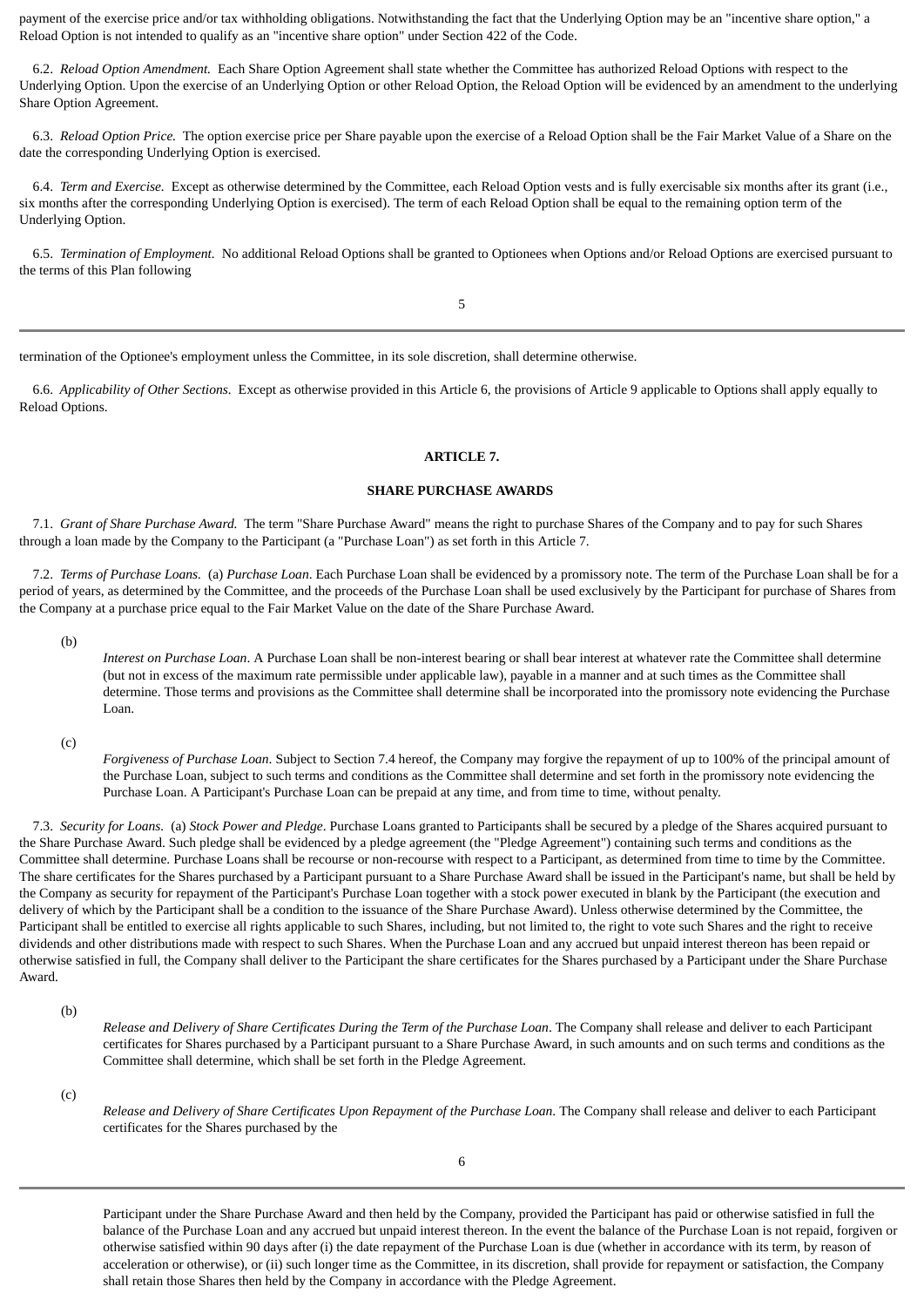(d)

*Recourse Purchase Loans*. Notwithstanding Sections 7.3(a), (b) and (c) above, in the case of a recourse Purchase Loan, the Committee may make a Purchase Loan on such terms as it determines, including without limitation, not requiring a pledge of the acquired Shares.

 7.4. *Termination of Employment.* (a) *Termination of Employment by Death, Disability or by the Company Without Cause; Change of Control*. In the event of a Participant's termination of employment or separation from service by reason of death, "disability" or by the Company without "cause," or in the event of a "change of control," the Committee shall have the right (but shall not be required) to forgive the remaining unpaid amount (principal and interest) of the Purchase Loan in whole or in part as of the date of such occurrence. "Change of Control," "disability" and "cause" shall have the respective meanings as set forth in the promissory note evidencing the Purchase Loan.

(b)

*Other Termination of Employment*. Subject to Section 7.4(a) above, in the event of a Participant's termination of employment or separation from service for any reason, the Participant shall repay to the Company the entire balance of the Purchase Loan and any accrued but unpaid interest thereon, which amounts shall become immediately due and payable, unless otherwise determined by the Committee.

 7.5. *Restrictions on Transfer.* No Share Purchase Award or Shares purchased through such an Award and pledged to the Company as collateral security for the Participant's Purchase Loan (and accrued and unpaid interest thereon) may be otherwise pledged, sold, assigned or transferred (other than by will or by the laws of descent and distribution).

7

### **ARTICLE 8.**

### **RESTRICTED SHARE AWARDS**

<span id="page-21-0"></span> 8.1. *Restricted Share Awards.* (a) *Grant*. A grant of Shares made pursuant to this Article 8 is referred to as a "Restricted Share Award." The Committee may grant to any Participant an amount of Shares in such manner, and subject to such terms and conditions relating to vesting, forfeitability and restrictions on delivery and transfer (whether based on performance standards, periods of service or otherwise) as the Committee shall establish (such Shares, "Restricted Shares"). The terms of any Restricted Share Award granted under this Plan shall be set forth in a written agreement (a "Restricted Share Agreement") which shall contain provisions determined by the Committee and not inconsistent with this Plan. The provisions of Restricted Share Awards need not be the same for each Participant receiving such Awards.

(b)

*Issuance of Restricted Shares*. As soon as practicable after the date of grant of a Restricted Share Award by the Committee, the Company shall cause to be transferred on the books of the Company, Shares registered in the name of the Company, as nominee for the Participant, evidencing the Restricted Shares covered by the Award; provided, however, such Shares shall be subject to forfeiture to the Company retroactive to the date of grant, if a Restricted Share Agreement delivered to the Participant by the Company with respect to the Restricted Shares covered by the Award is not duly executed by the Participant and timely returned to the Company. All Restricted Shares covered by Awards under this Article 8 shall be subject to the restrictions, terms and conditions contained in the Plan and the Restricted Share Agreement entered into by and between the Company and the Participant. Until the lapse or release of all restrictions applicable to an Award of Restricted Shares, the share certificates representing such Restricted Shares shall be held in custody by the Company or its designee.

(c)

*Shareholder Rights*. Beginning on the date of grant of the Restricted Share Award and subject to execution of the Restricted Share Agreement as provided in Sections 8.1(a) and (b), the Participant shall become a shareholder of the Company with respect to all Shares subject to the Restricted Share Agreement and shall have all of the rights of a shareholder, including, but not limited to, the right to vote such Shares and the right to receive distributions made with respect to such Shares; *provided, however*, that any Shares or any other property (other than cash) distributed as a dividend or otherwise with respect to any Restricted Shares as to which the restrictions have not yet lapsed shall be subject to the same restrictions as such Restricted Shares and shall be represented by book entry and held as prescribed in Section 8.1(b).

(d)

*Restriction on Transferability*. None of the Restricted Shares may be assigned or transferred (other than by will or the laws of descent and distribution), pledged or sold prior to lapse or release of the restrictions applicable thereto.

(e)

*Delivery of Shares Upon Release of Restrictions*. Upon expiration or earlier termination of the forfeiture period without a forfeiture and the satisfaction of or release from any other conditions prescribed by the Committee, the restrictions applicable to the Restricted Shares shall lapse. As promptly as administratively feasible thereafter, subject to the requirements of Section 12.1, the Company shall deliver to the Participant or, in case of the Participant's death, to the Participant's beneficiary, one or more stock certificates for the appropriate number of Shares, free of all such restrictions, except for any restrictions that may be imposed by law.

 8.2. *Terms of Restricted Shares.* (a) *Forfeiture of Restricted Shares*. Subject to Section 8.2(b), all Restricted Shares shall be forfeited and returned to the Company and all rights of the Participant with respect to such Restricted Shares shall terminate unless the Participant continues in the service of the

8

Company as an employee until the expiration of the forfeiture period for such Restricted Shares and satisfies any and all other conditions set forth in the Restricted Share Agreement. The Committee in its sole discretion, shall determine the forfeiture period (which may, but need not, lapse in installments) and any other terms and conditions applicable with respect to any Restricted Share Award and the Committee has the discretion to modify the terms and conditions of a Restricted Share award as long as the rights of the Participant are not impaired.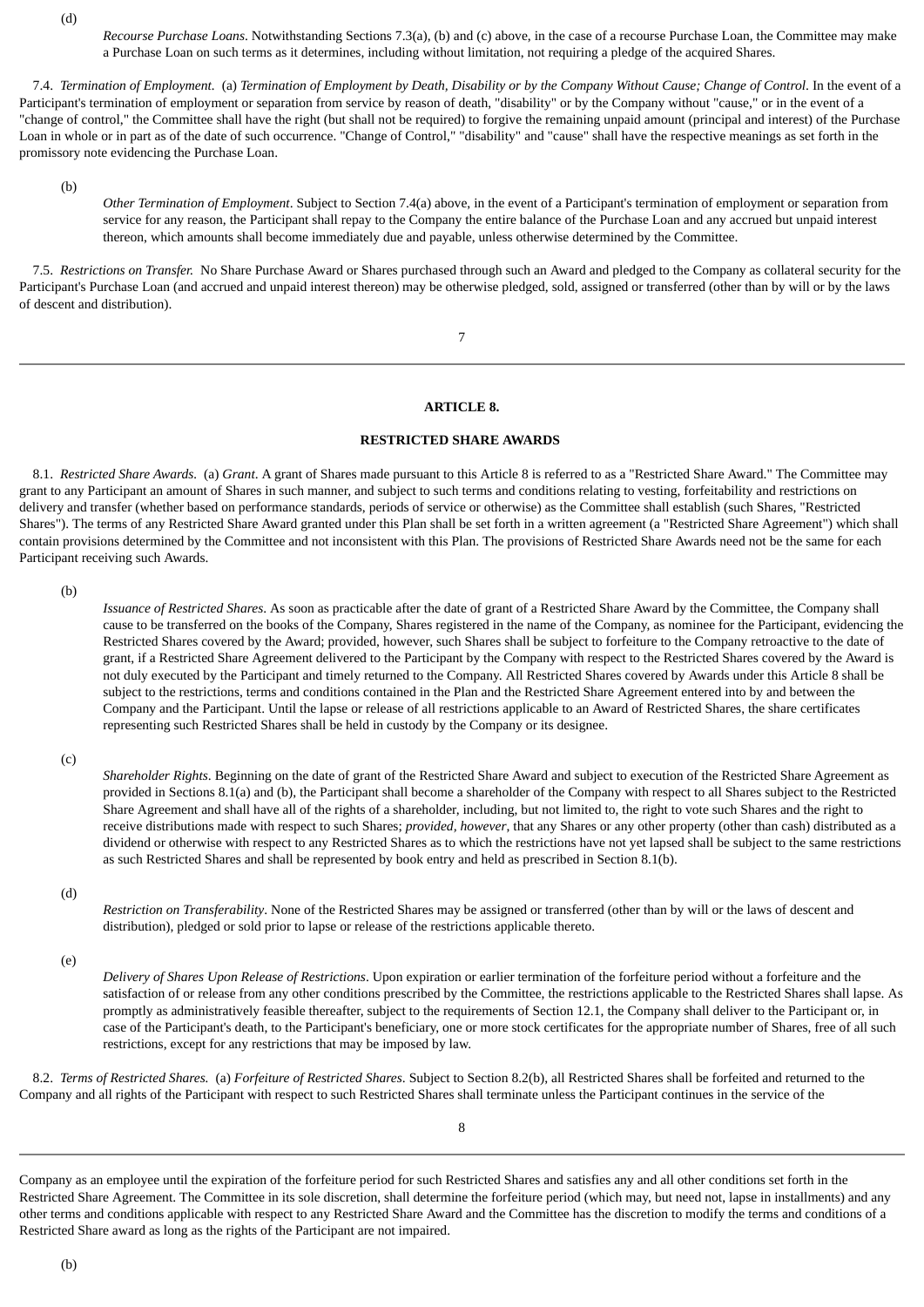*Waiver of Forfeiture Period*. Notwithstanding anything contained in this Article 8 to the contrary, the Committee may, in its sole discretion and subject to the limitations imposed under Section 162(m) of the Code and the Treasury Regulations thereunder in the case of a Restricted Share Award intended to comply with the performance-based exception under Code Section 162(m), waive the forfeiture period and any other conditions set forth in any Restricted Share Agreement under appropriate circumstances (including the death, disability or retirement of the Participant or a material change in circumstances arising after the date of an Award) and subject to such terms and conditions (including forfeiture of a proportionate number of the Restricted Shares) as the Committee shall deem appropriate.

### **ARTICLE 9.**

#### **DEFERRED SHARE AWARDS**

<span id="page-22-0"></span> 9.1. *Shares and Administration.* Awards of the right to receive Shares that are not to be distributed to the Participant until after a specified deferral period (such Award and the deferred Shares delivered thereunder hereinafter as the context shall require, the "Deferred Shares") may be made either alone or in addition to share Options, share appreciation rights, or Restricted Share Awards, or Other Share-based Awards (hereafter defined) granted under the Plan. The Committee shall determine the Directors, officers, employees, consultants and advisors of the Company and its subsidiaries to whom and the time or times at which Deferred Shares shall be awarded, the number of Deferred Shares to be awarded to any Participant, the duration of the period (the "Deferral Period") during which, and the conditions under which, receipt of the Shares will be deferred, and the terms and conditions of the award in addition to those contained in Section 9.2. In its sole discretion, the Committee may provide for a minimum payment at the end of the applicable Deferral Period based on a stated percentage of the Fair Market Value on the date of grant of the number of Shares covered by a Deferred Share award. The Committee may also provide for the grant of Deferred Shares upon the completion of a specified performance period. The provisions of Deferred Share awards need not be the same with respect to each recipient.

9.2. *Terms and Conditions.* Deferred Share awards made pursuant to this Article 9 shall be subject to the following terms and conditions:

(a)

Subject to the provisions of the Plan, the Shares to be issued pursuant to a Deferred Share award may not be sold, assigned, transferred, pledged or otherwise encumbered during the Deferral Period or Elective Deferral Period (defined below), where applicable, and may be subject to a risk of forfeiture during all or such portion of the Deferral Period as shall be specified by the Committee. At the expiration of the Deferral Period and Elective Deferral Period, share certificates shall be delivered to the Participant, or the Participant's legal representative, in a number equal to the number of shares covered by the Deferred Share award.

#### (b)

Amounts equal to any dividends declared during the Deferral Period with respect to the number of Shares covered by a Deferred Share award will be paid to the Participant currently, or deferred and deemed to be reinvested in additional deferred Shares or otherwise reinvested, as determined at the time of the Award by the Committee, in its sole discretion.

$$
9 \\
$$

(c)

Subject to the provisions of paragraph 9.2(d) of this Article 9, upon termination of employment for any reason during the Deferral Period for a given Award, the Deferred Shares in question shall be forfeited by the Participant.

#### (d)

In the event of the Participant's death or permanent disability during the Deferral Period (or Elective Deferral Period, where applicable), or in cases of special circumstances, the Committee may, in its sole discretion, when it finds that a waiver would be in the best interests of the Company, waive in whole or in part any or all of the remaining deferral limitations imposed hereunder with respect to any or all of the Participant's Deferred Shares.

(e)

Prior to completion of the Deferral Period, a Participant may elect to further defer receipt of the Award for a specified period or until a specified event (the "Elective Deferral Period"), subject in each case to the approval of the Committee and under such terms as are determined by the Committee, all in its sole discretion.

<span id="page-22-1"></span>(f)

Each Award shall be confirmed by a Deferred Share agreement or other instrument executed by the Company and the Participant.

### **ARTICLE 10.**

### **GENERALLY APPLICABLE PROVISIONS**

 10.1. *Option Period.* Subject to Section 3.1(b), the period for which an Option is exercisable shall be set by the Committee and shall not exceed ten years from the date such Option is granted, *provided, however*, in the case of an Option that is not intended to be an "incentive share option," the Committee may prescribe a period in excess of ten years. After the Option is granted, the option period may not be reduced, subject to expiration due to termination of employment or otherwise.

 10.2. *Fair Market Value.* The "Fair Market Value" of a Share shall be determined in good faith by the Committee in its sole discretion from time to time. In no case shall Fair Market Value be less than the par value of a Share. An Option shall be considered granted on the date the Committee acts to grant the Option or such later date as the Committee shall specify.

 10.3. *Exercise of Options.* Vested Options granted under the Plan shall be exercised by the Optionee or by a Permitted Assignee thereof (or by his or her executors, administrators, guardian or legal representative, as provided in Sections 10.6 and 10.7 hereof) as to all or part of the Shares covered thereby, by the giving of written notice of exercise to the Company, specifying the number of Shares to be purchased, accompanied by payment of the full purchase price for the Shares being purchased. Full payment of such purchase price shall be made at the time of exercise and shall be made (i) in cash or by certified check or bank check or wire transfer of immediately available funds, (ii) with the consent of the Committee, by delivery of a promissory note in favor of the Company upon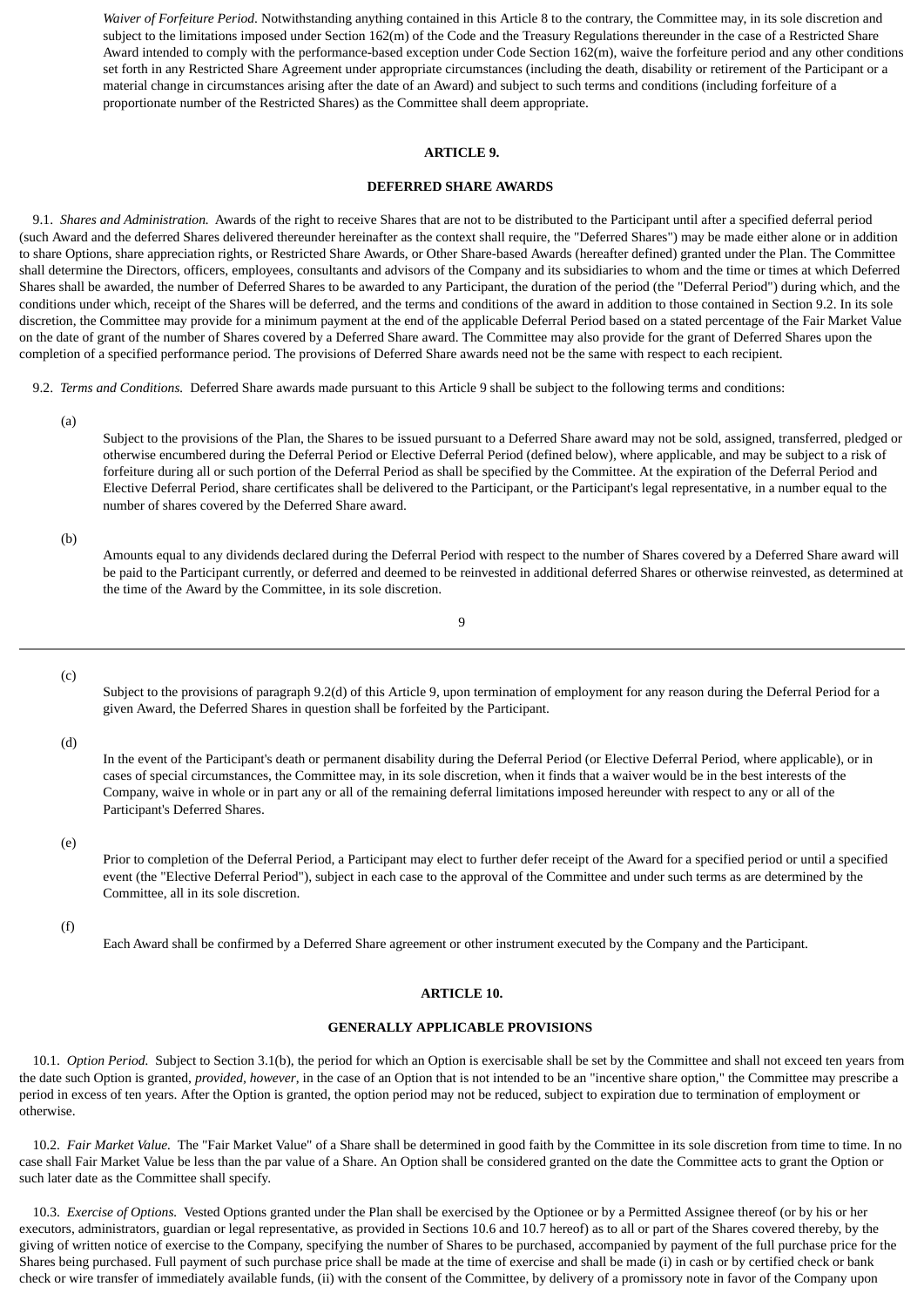such terms and conditions as determined by the Committee, (iii) with the consent of Committee, by tendering previously acquired Shares (valued at its Fair Market Value, as determined by the Committee as of the date of tender) that have been owned for a period of at least six months (or such other period to avoid accounting charges against the Company's earnings), (iv) if Shares are traded on a national securities exchange, the Nasdaq Stock Market, Inc. or quoted on a national quotation system sponsored by the National Association of Securities Dealers, Inc. and the Committee authorizes this method of exercise, through the delivery of irrevocable instructions to a broker approved by the Committee to deliver promptly to the Company an amount equal to the purchase price, or (v) with the consent of the Committee, any combination of (i), (ii), (iii) and (iv). In connection with a tender of previously acquired Shares pursuant to clause (iii) above, the Committee, in its sole discretion, may permit the Optionee to constructively exchange Shares already owned by the Optionee in lieu of actually tendering such Shares to the Company, provided that adequate documentation concerning the ownership of the Shares to be constructively tendered is furnished in form satisfactory to the

Committee. The notice of exercise, accompanied by such payment, shall be delivered to the Company at its principal business office or such other office as the Committee may from time to time direct, and shall be in such form, containing such further provisions consistent with the provisions of the Plan, as the Committee may from time to time prescribe. In no event may any Option granted hereunder be exercised for a fraction of a Share. The Company shall, subject to Section 10.4 herein, effect the transfer of Shares purchased pursuant to an Option as soon as practicable, and, within a reasonable time thereafter, such transfer shall be evidenced on the books of the Company. No person exercising an Option shall have any of the rights of a holder of Shares subject to an Option until certificates for such Shares shall have been issued following the exercise of such Option. No adjustment shall be made for cash dividends or other rights for which the record date is prior to the date of such issuance.

 10.4. *Transferability.* No Option that is intended to qualify as an "incentive stock option" under Section 422 of the Code shall be assignable or transferable by the Optionee, other than by will or the laws of descent and distribution, and such Option may be exercised during the life of the Optionee only by the Optionee or his guardian or legal representative. "Non-qualified share options" and any share appreciation rights granted in tandem therewith are transferable (together and not separately) with the consent of the Committee by the Optionee or Holder, as the case may be, to any one or more of the following persons (each, a "Permitted Assignee"): (i) the spouse, parent, issue, spouse of issue, or issue of spouse ("issue" shall include all descendants whether natural or adopted) of such Optionee or Holder, as the case may be; (ii) a trust for the benefit of one or more of those persons described in clause (i) above or for the benefit of such Optionee or Holder, as the case may be; (iii) an entity in which the Optionee or Holder or any Permitted Assignee thereof is a beneficial owner; or (iv) in the case of a transfer by an Optionee who is a non-employee director, another non-employee director of the Company; provided that such Permitted Assignee shall be bound by and subject to all of the terms and conditions of this Plan and the Share Option Agreement relating to the transferred Option and shall execute an agreement satisfactory to the Company evidencing such obligations; and provided further that such Optionee or Holder shall remain bound by the terms and conditions of this Plan. In the case of a transfer by a non-employee director to another non-employee director, the vesting and exercisability shall after such transfer be determined by reference to the service of the assignee, rather than the assignor. The Company shall cooperate with any Permitted Assignee and the Company's transfer agent in effectuating any transfer permitted under this Section 10.4.

 10.5. *Termination of Employment.* Unless the Committee determines otherwise, in the event of the termination of employment of an Optionee or the termination or separation from service of an advisor, consultant or a Director (who is an Optionee) for any reason (other than death or disability as provided below), any Option(s) held by such Optionee (or Permitted Assignee) under this Plan and not previously exercised or expired shall be deemed cancelled and terminated on the day of such termination or separation, *provided, however*, that in no instance may the term of the Option, if extended by the Committee, exceed the maximum term established pursuant to Section 3.1(b)(ii) or 10.1 above. Notwithstanding the foregoing, in the event of the termination or separation from service of an Optionee for any reason other than death or disability, under conditions satisfactory to the Company, the Committee may, in its sole discretion, allow any "nonqualified share options" granted to such Optionee under the Plan and not previously exercised or expired to be exercisable for a period of time to be specified by the Committee, *provided, however*, that in no instance may the term of the Option, as so extended, exceed the maximum term established pursuant to Section 10.1 above.

 10.6. *Death.* In the event an Optionee dies while employed by the Company or any of its subsidiaries or affiliates or during his term as a Director, advisor or consultant of the Company or any of its subsidiaries or affiliates, as the case may be, any Option(s) held by such Optionee (or his Permitted Assignee) and not previously expired or exercised shall, to the extent exercisable on the date of death, be exercisable by the estate of such Optionee or by any person who acquired such Option by bequest or inheritance, or by the Permitted Assignee at any time within one year after the death of the

11

Optionee, unless earlier terminated pursuant to its terms, *provided, however*, that if the term of such Option would expire by its terms within six months after the Optionee's death, the term of such Option shall be extended until six months after the Optionee's death, *provided further, however*, that in no instance may the term of the Option, as so extended, exceed the maximum term established pursuant to Section 3.1(b)(ii) or 10.1 above.

 10.7. *Disability.* In the event of the termination of employment of an Optionee or the separation from service of a Director (who is an Optionee), advisor or consultant of the Company, due to total disability, the Optionee, or his guardian or legal representative, or a Permitted Assignee shall have the unqualified right to exercise any Option(s) that have not expired or been previously exercised and that the Optionee was eligible to exercise as of the first date of total disability (as determined by the Committee), at any time within one year after such termination or separation, unless earlier terminated pursuant to its terms, *provided, however*, that if the term of such Option would expire by its terms within six months after such termination or separation, the term of such Option shall be extended until six months after such termination or separation, *provided further, however*, that in no instance may the term of the Option, as so extended, exceed the maximum term established pursuant to Section 3.1(b)(ii) or 10.1 above. The term "total disability" shall, for purposes of this Plan, be defined in the same manner as such term is defined in Section 22(e)(3) of the Code.

 10.8. *Amendment and Modification of the Plan.* The Committee may, from time to time, alter, amend, suspend or terminate the Plan as it shall deem advisable, subject to any requirement for shareholder approval imposed by applicable law or any rule of any stock exchange or quotation system on which Shares are listed or quoted; provided that the Committee may not amend the Plan, without the approval of the Company's shareholders, to increase the number of Shares that may be the subject of Options under the Plan (except for adjustments pursuant to Section 10.9 hereof). In addition, no amendments to, or termination of, the Plan shall in any way impair the rights of an Optionee or a Participant (or a Permitted Assignee thereof) under any Award previously granted without such Optionee's or Participant's consent.

 10.9. *Adjustments.* In the event that the Committee shall determine that any dividend or other distribution (whether in the form of cash, Shares, other securities, or other property), recapitalization, stock split, reverse stock split, reorganization, merger, consolidation, split-up, spin-off, combination, repurchase, or exchange of Shares or other securities, the issuance of warrants or other rights to purchase Shares or other securities, or other similar corporate transaction or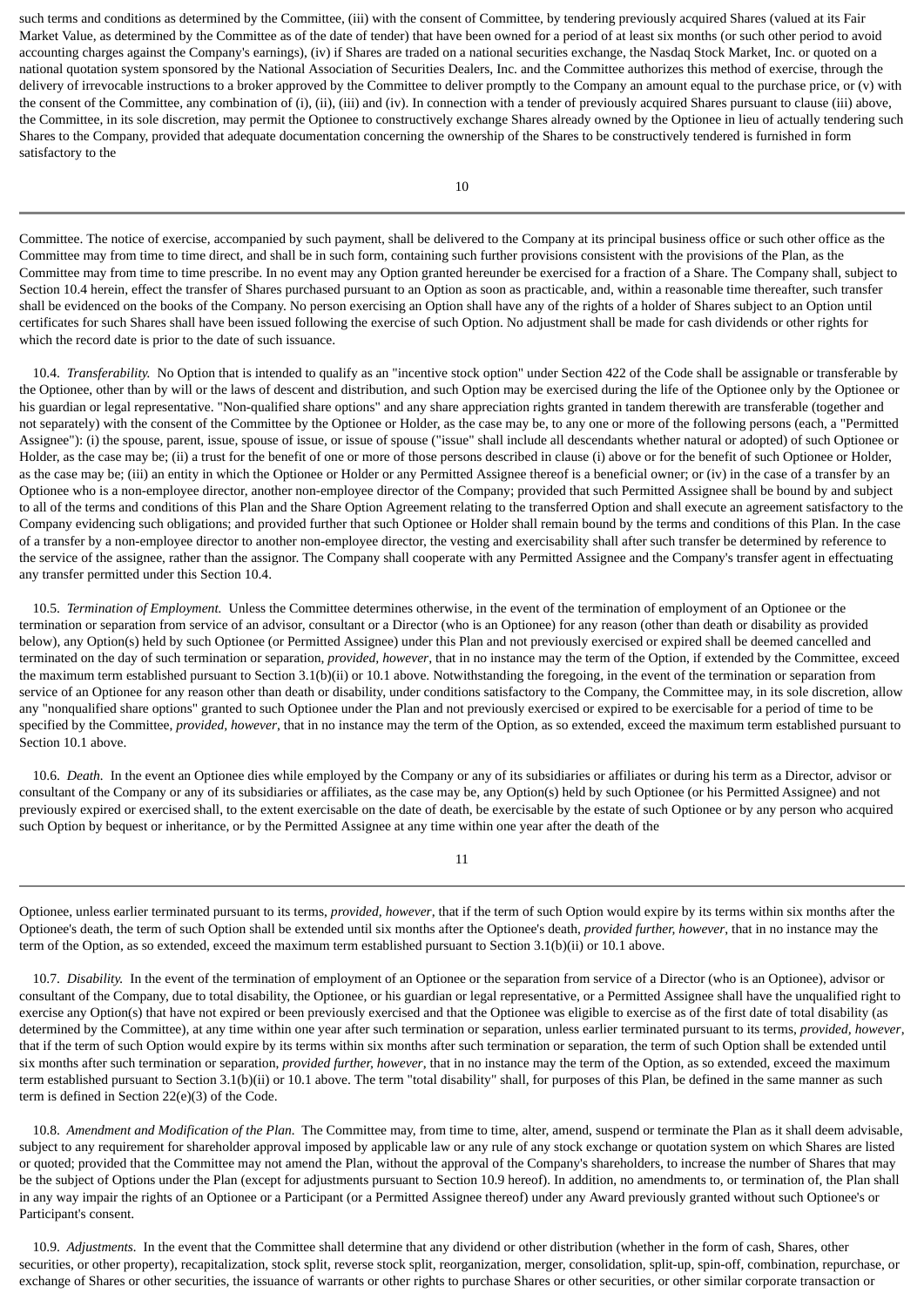event affects the Shares with respect to which Awards have been or may be issued under the Plan, such that an adjustment is determined in good faith by the Committee to be appropriate in order to prevent dilution or enlargement of the benefits or potential benefits intended to be made available under the Plan, then the Committee shall, in such manner as the Committee may deem equitable, adjust any or all of (i) the number and type of Shares that thereafter may be made the subject of Awards, (ii) the number and type of Shares subject to outstanding Awards and share appreciation rights, and (iii) the grant or exercise price with respect to any Award, or, if deemed appropriate, make provision for a cash payment to the holder of any outstanding Award; provided, in each case, that with respect to "incentive stock options," no such adjustment shall be authorized to the extent that such adjustment would cause such options to violate Section 422(b) of the Code or any successor provision; and provided further, that the number of Shares subject to any Award denominated in Shares shall always be a whole number. In the event of any reorganization, merger, consolidation, split-up, spin-off, or other business combination involving the Company (collectively, a "Reorganization"), the Committee or the Board of Directors of the Company may cause any Award outstanding as of the effective date of the Reorganization to be cancelled in consideration of a cash payment or alternate Award (whether from the Company or another entity that is a party to the Reorganization) or a combination thereof made to the holder of such cancelled Award substantially equivalent in value to the fair market value of such cancelled

12

Award. The determination of fair market value shall be made by the Committee or the Board of Directors, as the case may be, in their sole discretion.

 10.10. *Change of Control.* The terms of any Award may provide in the Share Option Agreement, Restricted Share Agreement, Purchase Loan or other document evidencing the Award, that upon a "Change of Control" of the Company (as that term may be defined therein), (i) Options (and share appreciation rights) immediately vest and become fully exercisable, (ii) restrictions on Restricted Shares lapse and the shares become fully vested, (iii) Purchase Loans are forgiven in whole or in part, and (iv) such other additional benefits as the Committee deems appropriate shall apply, subject in each case to any terms and conditions contained in the applicable document evidencing such Award. For purposes of this Plan, a "Change of Control" shall mean an event described in the applicable document evidencing the Award or such other event as determined in the sole discretion of the Board of Directors of the Company. The Committee, in its discretion, may determine that, upon the occurrence of a Change of Control of the Company, each Option and share appreciation right outstanding hereunder shall terminate within a specified number of days after notice to the Participant or Holder, and such Participant or Holder shall receive, with respect to each Share subject to such Option or share appreciation right, an amount equal to the excess of the Fair Market Value of such Share immediately prior to the occurrence of such Change of Control over the exercise price per share of such Option or share appreciation right; such amount to be payable in cash, in one or more kinds of property (including the property, if any, payable in the transaction) or in a combination thereof, as the Committee, in its discretion, shall determine.

10.11. *Employment Violation.* Each Share Option Agreement evidencing an Option granted hereunder shall include and be subject to the following terms:

(a)

The terms of this Section 10.11 shall apply to the Option if the Optionee is or shall become subject to an employment agreement with the Company.

(b)

If the Optionee materially breaches his or her employment agreement (it being understood that any breach of the post-termination obligations contained therein shall be deemed to be material) for so long as the terms of such employment agreement shall apply to the Optionee (each an "Employment Violation"), the Company shall have the right to require (i) the termination and cancellation of the unexercised portion of the Option, if any, whether vested or unvested, and (ii) payment by the Optionee to the Company of the Recapture Amount (as defined below). Such termination of unexercised Options and payment of the Recapture Amount, as the case may be, shall be in addition to, and not in lieu of, any other right or remedy available to the Company arising out of or in connection with any such Employment Violation including, without limitation, the right to terminate Optionee's employment if not already terminated, seek injunctive relief and additional monetary damages.

(c)

"Recapture Amount" shall mean the gross gain realized or unrealized by the Optionee upon each exercise of his Option during the period beginning on the date which is twelve (12) months prior to the date of the Optionee's Employment Violation and ending on the date of computation (the "Look-back Period"), which gain shall be calculated as the sum of:

(i)

if the Optionee has exercised any portion of his Option during the Look-back Period and sold any of the Shares acquired on exercise thereafter, an amount equal to the product of  $(x)$  the sales price per Share sold minus the exercise price per Share times  $(y)$  the number of Shares as to which the Option was exercised and which were sold at such sales price; plus

(ii)

if the Optionee has exercised any portion of his Option during the Look-back Period and not sold any of the Shares acquired on exercise thereafter, with respect to each of such Shares an amount equal to the product of  $(x)$  the greatest of the following: (1) the Fair

13

Market Value per Share on the date of exercise, (2) the arithmetic average of the per Share closing sales prices as reported on NASDAQ for the thirty (30) trading day period ending on the trading day immediately preceding the date of the Company's written notice of its exercise of its rights under this clause (h), or (3) the arithmetic average of the per Share closing sales prices as reported on NASDAQ for the thirty (30) trading day period ending on the trading day immediately preceding the date of computation, minus the exercise price per Share times (y) the number of Shares as to which this Option was exercised and which were not sold;

provided, however, in lieu of payment by the Optionee to the Company of the Recapture Amount determined pursuant to subclause (ii) above, the Optionee, in his or her discretion, may tender to the Company the Shares acquired upon exercise of this Option during the Look-back Period and the Optionee shall not be entitled to receive any consideration from the Company in exchange therefor.

 With respect to any other Awards granted hereunder, the terms of any Restricted Share Agreement, share appreciation right, Share Purchase Award or any other document evidencing an Award under the Plan, may include comparable provisions to those set forth in this Section 10.11.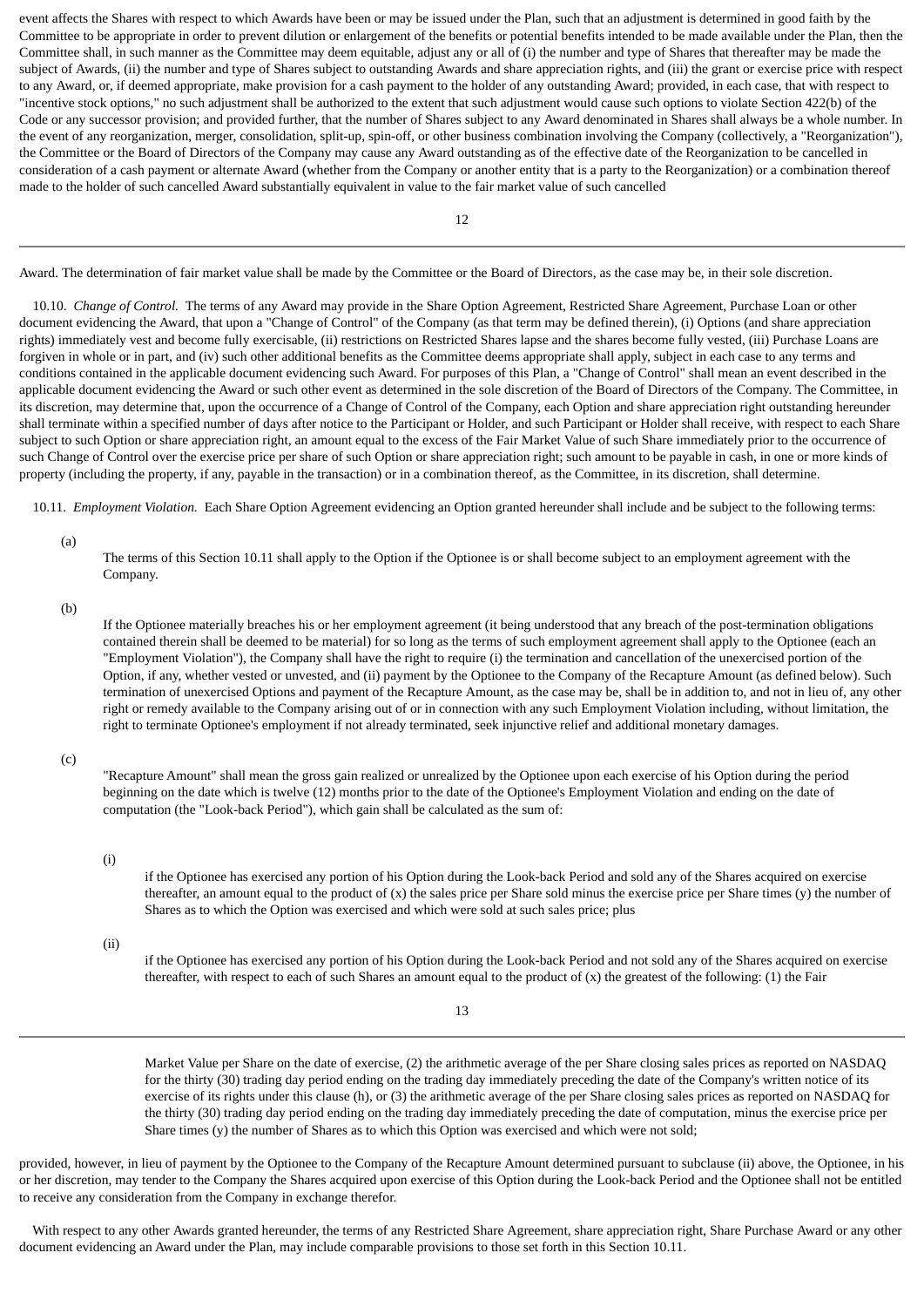10.12. *Other Provisions.* (a) The Committee may require each Participant purchasing Shares pursuant to an Award under the Plan to represent to and agree with the Company in writing that such Participant is acquiring the Shares without a view to distribution thereof. The certificates for such Shares may include any legend which the Committee deems appropriate to reflect any restrictions on transfer.

(b)

All certificates for Shares delivered under the Plan pursuant to any Award shall be subject to such share-transfer orders and other restrictions as the Committee may deem advisable under the rules, regulations, and other restrictions of the Securities and Exchange Commission, any stock exchange upon which the Shares are then listed, and any applicable Federal or state securities law, and the Committee may cause a legend or legends to be put on any such certificates to make appropriate reference to such restrictions.

(c)

Awards granted under the Plan may, in the discretion of the Committee, be granted either alone or in addition to, in tandem with, or in substitution for, any other Awards granted under the Plan. If Awards are granted in substitution for other Awards, the Committee shall require the surrender of such other Awards in consideration for the grant of the new Awards. Awards granted in addition to or in tandem with other Awards may be granted either at the same time as or at a different time from the grant of such other Awards.

(d)

Nothing contained in this Plan shall prevent the Board of Directors from adopting other or additional compensation arrangements, subject to shareholder approval if such approval is required; and such arrangements may be either generally applicable or applicable only in specific cases.

(e)

A Participant shall have no right as a shareholder until he or she becomes the holder of record.

(f)

The Company will provide to its shareholders, at least annually, reports containing financial statements and management's discussion and analysis of financial conditions and results of operations.

 10.13. *Terms of Option Grant.* Notwithstanding anything in Section 10.4, 10.5, 10.6, 10.7, 10.10 and 10.11 to the contrary, the Committee may grant an Option under such terms and conditions as may be provided in the Share Option Agreement given to the Optionee and the Committee has the discretion to modify the terms and conditions of an Option after grant as long as the rights of the Optionee are not impaired unless the Optionee otherwise consents, *provided, however*, that in no instance may the term of the Option, as so granted, exceed the maximum term established pursuant to Section 10.1 above.

14

### **ARTICLE 11.**

### **PERFORMANCE-BASED AWARDS.**

<span id="page-25-0"></span> 11.1. *General.* (a) Certain Awards granted under the Plan may be granted in a manner such that the Awards qualify as "performance-based compensation"(as such term is used in Section 162(m) of the Code and the regulations thereunder) and thus be exempt from the deduction limitation imposed by Section 162(m) of the Code ("Performance-Based Awards"). Awards shall only qualify as Performance-Based Awards if, among other things, at the time of grant the Committee is comprised solely of two or more "outside directors" (as such term is used in Section 162(m) of the Code and the regulations thereunder).

(b)

Performance-Based Awards may be granted to Participants at any time and from time to time, as shall be determined by the Committee. The Committee shall have complete discretion in determining the number, amount and timing of awards granted to each Participant. Such Performance-Based Awards may take the form of, without limitation, cash, Shares or any combination thereof.

(c)

The Committee shall set performance goals at its discretion which, depending on the extent to which they are met, will determine the number and/or value of such Performance-Based Awards that will be paid out to the Participants, and may attach to such Performance-Based Awards one or more restrictions. The maximum amount of Performance-Based Awards to be awarded to any employee during any fiscal year shall be \$1,000,000.

 11.2. *Options and Share Appreciation Rights.* Options and share appreciation rights granted under the Plan with an exercise price at or above the Fair Market Value of the Shares on the date of grant should qualify as Performance-Based Awards.

 11.3. *Other Awards.* Either the granting or vesting of Performance-Based Awards granted under the Plan shall be subject to the achievement of a performance target or targets, as determined by the Committee in its sole discretion, based on one or more of the performance measures specified in Section 11.4 below. With respect to such Performance-Based Awards:

(1)

the Committee shall establish in writing  $(x)$  the objective performance-based goals applicable to a given period and  $(y)$  the individual employees or class of employees to which such performance-based goals apply no later than 90 days after the commencement of such period (but in no event after 25 percent of such period has elapsed);

(2)

no Performance-Based Awards shall be payable to or vest with respect to, as the case may be, any Participant for a given period until the Committee certifies in writing that the objective performance goals (and any other material terms) applicable to such period have been satisfied; and

(3)

after the establishment of a performance goal, the Committee shall not revise such performance goal or increase the amount of compensation payable thereunder (as determined in accordance with Section 162(m) of the Code) upon the attainment of such performance goal.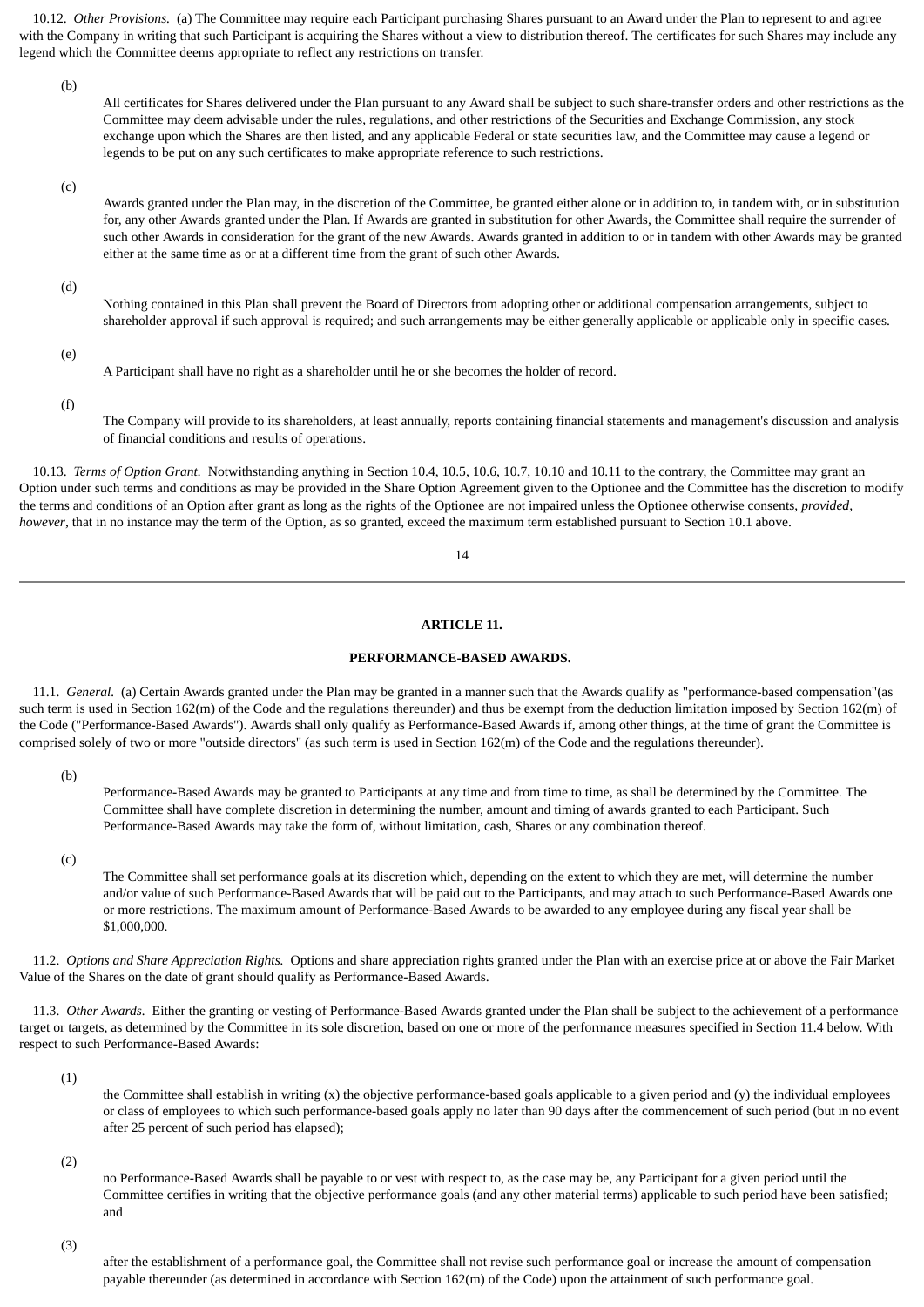11.4. *Performance Measures.* The Committee may use the following performance measures (either individually or in any combination) to set performance targets with respect to Awards intended to qualify as Performance-Based Awards: net sales; pretax income before allocation of corporate overhead and bonus; budget; earnings per share; net income; division, group or corporate financial goals; return on stockholders= equity; return on assets; attainment of strategic and operational initiatives; appreciation in and/or maintenance of the price of the common stock or any other publicly-traded securities of the Company; market share; gross profits; earnings before taxes; earnings before

15

<span id="page-26-0"></span>interest and taxes; earnings before interest, taxes, depreciation and amortization; economic value-added models; comparisons with various stock market indices; and/or reductions in costs.

### **ARTICLE 12.**

#### **MISCELLANEOUS**

 12.1. *Tax Withholding.* The Company shall have the right to make all payments or distributions pursuant to the Plan to an Optionee or Participant (or a Permitted Assignee thereof) net of any applicable Federal, State and local taxes required to be paid as a result of the grant of any Award, exercise of an Option or share appreciation rights or any other event occurring pursuant to this Plan. The Company or any subsidiary or affiliate thereof shall have the right to withhold from wages or other amounts otherwise payable to such Optionee or Participant (or a Permitted Assignee thereof) such withholding taxes as may be required by law, or to otherwise require the Optionee or Participant (or a Permitted Assignee thereof) to pay such withholding taxes. If the Optionee or Participant (or a Permitted Assignee thereof) shall fail to make such tax payments as are required, the Company or its subsidiaries or affiliates shall, to the extent permitted by law, have the right to deduct any such taxes from any payment of any kind otherwise due to such Optionee or Participant or to take such other action as may be necessary to satisfy such withholding obligations. In satisfaction of the requirement to pay withholding taxes, the Optionee or Participant (or Permitted Assignee) may make a written election, which may be accepted or rejected in the discretion of the Committee, to have withheld a portion of the Shares then issuable to the Optionee (or Permitted Assignee) pursuant to the Plan having an aggregate Fair Market Value equal to the withholding taxes.

 12.2. *Right of Discharge Reserved.* Nothing in the Plan nor the grant of an Award hereunder shall confer upon any employee, Director or other individual the right to continue in the employment or service of the Company or any subsidiary or affiliate of the Company or affect any right that the Company or any subsidiary or affiliate of the Company may have to terminate the employment or service of (or to demote or to exclude from future Options under the Plan) any such employee, Director or other individual at any time for any reason. Except as specifically provided by the Committee, the Company shall not be liable for the loss of existing or potential profit with respect to an Award in the event of termination of an employment or other relationship even if the termination is in violation of an obligation of the Company or any subsidiary or affiliate of the Company to the employee, Director, advisor or consultant.

 12.3. *Nature of Payments.* All Awards made pursuant to the Plan are in consideration of services performed or to be performed for the Company or any subsidiary or affiliate of the Company. Any income or gain realized pursuant to Awards under the Plan and any share appreciation rights constitutes a special incentive payment to the Optionee, Participant or Holder and shall not be taken into account, to the extent permissible under applicable law, as compensation for purposes of any of the employee benefit plans of the Company or any subsidiary or affiliate of the Company except as may be determined by the Committee or by the Directors or directors of the applicable subsidiary or affiliate of the Company.

 12.4. *Unfunded Status of the Plan.* The Plan is intended to constitute an "unfunded" plan for incentive and deferred compensation. With respect to any payments not yet made to a Participant or Optionee by the Company, nothing contained herein shall give any such Participant or Optionee any rights that are greater than those of a general creditor of the Company. In its sole discretion, the Committee may authorize the creation of trusts or other arrangements to meet the obligations created under the Plan to deliver the Shares or payments in lieu of or with respect to Awards hereunder; provided, however, that the existence of such trusts or other arrangements is consistent with the unfunded status of the Plan.

16

 12.5. *Severability.* If any provision of the Plan shall be held unlawful or otherwise invalid or unenforceable in whole or in part, such unlawfulness, invalidity or unenforceability shall not affect any other provision of the Plan or part thereof, each of which remain in full force and effect. If the making of any payment or the provision of any other benefit required under the Plan shall be held unlawful or otherwise invalid or unenforceable, such unlawfulness, invalidity or unenforceability shall not prevent any other payment or benefit from being made or provided under the Plan, and if the making of any payment in full or the provision of any other benefit required under the Plan in full would be unlawful or otherwise invalid or unenforceable, then such unlawfulness, invalidity or unenforceability shall not prevent such payment or benefit from being made or provided in part, to the extent that it would not be unlawful, invalid or unenforceable, and the maximum payment or benefit that would not be unlawful, invalid or unenforceable shall be made or provided under the Plan.

 12.6. *Gender and Number.* In order to shorten and to improve the understandability of the Plan document by eliminating the repeated usage of such phrases as "his or her" and any masculine terminology herein shall also include the feminine, and the definition of any term herein in the singular shall also include the plural except when otherwise indicated by the context.

 12.7. *Governing Law.* The Plan and all determinations made and actions taken thereunder, to the extent not otherwise governed by the Code or the laws of the United States, shall be governed by the laws of the State of Delaware and construed accordingly.

 12.8. *Effective Date of Plan; Termination of Plan.* The Plan shall be effective on the date of the approval of the Plan by the Board of Directors. Notwithstanding the foregoing, no Option intended to qualify as an incentive share option shall be granted hereunder until the Plan shall be approved by the holders of a majority of the shares entitled to vote thereon, provided such approval is obtained within 12 months after the date of adoption of the Plan by the Board of Directors. Awards may be granted under the Plan at any time and from time to time prior to July 10, 2011, on which date the Plan will expire except as to Awards and related share appreciation rights then outstanding under the Plan. Such outstanding Awards and share appreciation rights shall remain in effect until they have been exercised or terminated, or have expired.

 12.9. *Captions.* The captions in this Plan are for convenience of reference only, and are not intended to narrow, limit or affect the substance or interpretation of the provisions contained herein.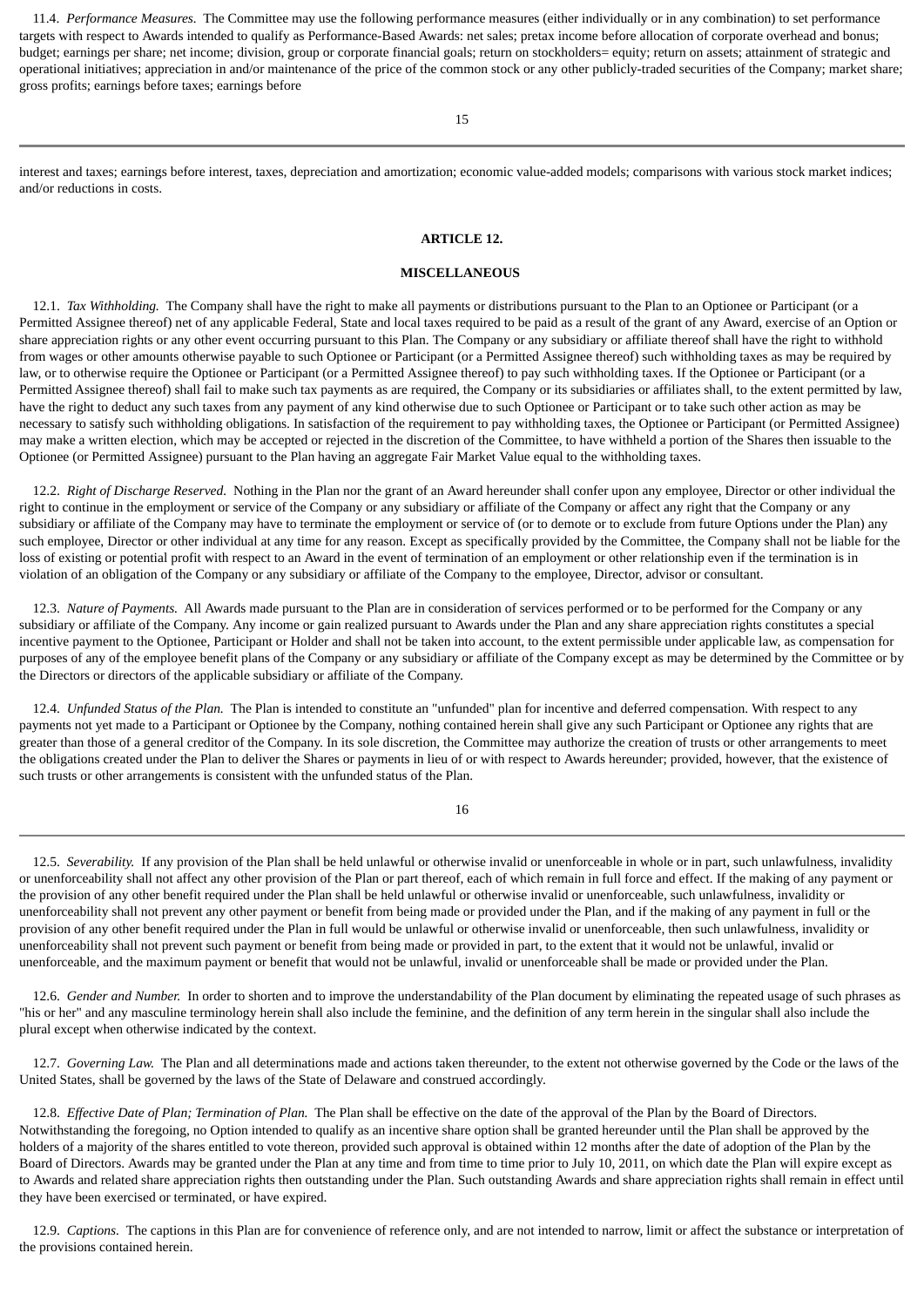12.10. *Dissolution or Liquidation.* In the event of the proposed dissolution or liquidation of the Company, the Committee shall notify each Optionee and Participant as soon as practicable prior to the effective date of such proposed transaction. The Committee in its sole discretion may permit an Optionee to exercise an Option until ten days prior to such transaction with respect to all vested and exercisable Shares covered thereby and with respect to such number of unvested Shares as the Committee shall determine. In addition, the Committee may provide that any forfeiture provision or Company repurchase option applicable to any Restricted Share Award shall lapse as to such number of Shares as the Committee shall determine, contingent upon the occurrence of the proposed dissolution or liquidation at the time and in the manner contemplated. To the extent an Option has not been previously exercised, the Option shall terminate automatically immediately prior to the consummation of the proposed action. To the extent a forfeiture provision applicable to a Restricted Share Award has not been waived by the Committee, the related Restricted Share Award shall be forfeited automatically immediately prior to the consummation of the proposed action.

 12.11. *Successors and Assigns.* This Plan shall be binding upon and inure to the benefit of the respective successors and permitted assigns of the Company, Optionees and Participants.

17

### **STOCK OPTION AGREEMENT**

### **(Non-Transferable)**

<span id="page-27-0"></span>Stock Option # For Shares

### **Issued Pursuant to the 2001 Incentive Plan of ACTIVISION, INC.**

 THIS CERTIFIES that on (the "Issuance Date") (the "Holder") was granted an option (the "Option") to purchase at the option price of \$ per share, all or any part of fully paid and non-assessable shares ("Shares") of common stock, par value \$.000001 per share, of ACTIVISION, INC., a Delaware corporation (the "Company"), upon and subject to the following terms and conditions:

(a)

*Terms of the Plan*. The Option is granted pursuant to, and is subject to the terms and conditions of, the Company's 2001 Incentive Plan (the "Plan"), the terms, conditions and definitions of which are hereby incorporated herein as though set forth at length, and the receipt of a copy of which the Holder hereby acknowledges by his signature below. Capitalized terms used herein shall have the meanings set forth in the Plan, unless otherwise defined herein.

 [The Company intends that this Option qualify as an "incentive" share option within the meaning of Section 422 of the Internal Revenue Code to the maximum extent permissible under the Internal Revenue Code. To the extent that the Option does not qualify as an incentive share option, the Option or the portion thereof which does not so qualify shall constitute a separate "nonqualified" share option.]

(b)

*Expiration*. This Option shall expire on [ten (10) years less one day from date of issuance], unless extended or earlier terminated in accordance herewith.

(c)

Exercise. This Option may be exercised or surrendered during the Holder's lifetime only by the Holder or his/her guardian or legal representative. THIS OPTION SHALL NOT BE TRANSFERABLE BY THE HOLDER OTHERWISE THAN BY WILL OR BY THE LAWS OF DESCENT AND DISTRIBUTION, SUBJECT TO THE TERMS AND CONDITIONS OF THE PLAN.

This Option shall vest and be exercisable as follows:

**Vesting Date Shares Vested at Vesting Date**

**Cumulative Shares Vested at Vesting Date**

### **[vesting schedule]**

 This Option shall be exercised by the Holder (or by her executors, administrators, guardian or legal representative) as to all or part of the Shares, by the giving of written notice of exercise to the Company, specifying the number of Shares to be purchased, accompanied by payment of the full purchase price for the Shares being purchased. Full payment of such purchase price shall be made at the time of exercise and shall be made (i) in cash or by certified check or bank check or wire transfer of immediately available funds, (ii) with the consent of the Company, by tendering previously acquired Shares (valued at its Fair Market Value (as defined in the Plan), as determined by the Company as of the date of tender), or (iii) with the consent of the Company, a combination of (i) and (ii). Such notice

18

of exercise, accompanied by such payment, shall be delivered to the Company at its principal business office or such other office as the Company may from time to time direct, and shall be in such form, containing such further provisions as the Company may from time to time prescribe. In no event may this Option be exercised for a fraction of a Share. The Company shall effect the transfer of Shares purchased pursuant to an Option as soon as practicable, and, within a reasonable time thereafter, such transfer shall be evidenced on the books of the Company. No person exercising this Option shall have any of the rights of a holder of Shares subject to this Option until certificates for such Shares shall have been issued following the exercise of such Option. No adjustment shall be made for cash dividends or other rights for which the record date is prior to the date of such issuance.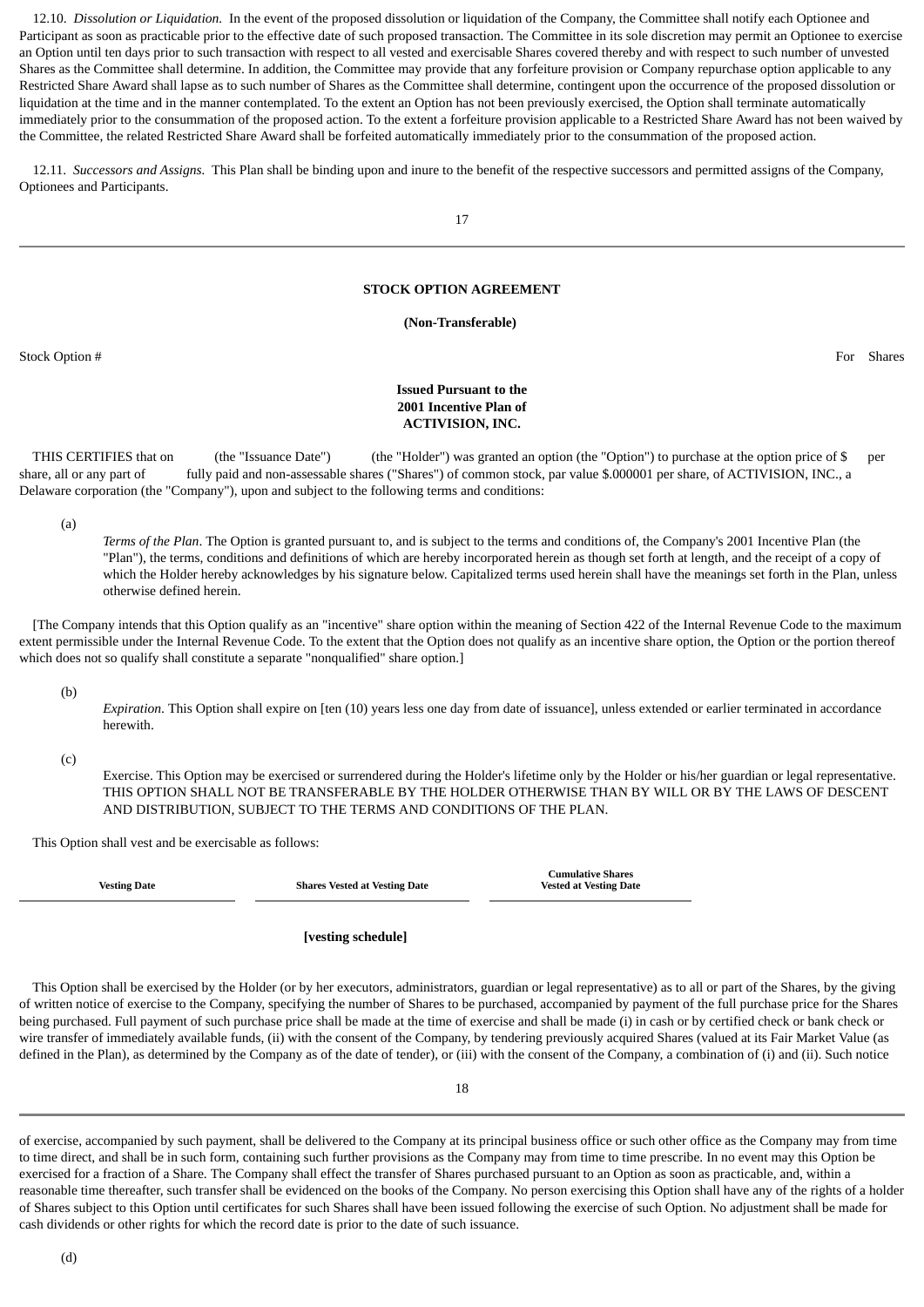*Termination of Employment*. In the event of the termination of employment or separation from service of the Holder for any reason (other than death or disability as provided below), this Option, to the extent not previously exercised or expired, shall be deemed cancelled and terminated on the day of such termination or separation, unless the Company decides, in its sole discretion, to extend the term of this Option, subject to the terms of the Plan.

#### (e)

*Death*. In the event the Holder dies while employed by the Company or any of its subsidiaries or affiliates, or during his term as a Director of the Company or any of its subsidiaries or affiliates, as the case may be, this Option, to the extent not previously expired or exercised, shall, to the extent exercisable on the date of death, be exercisable by the estate of the Holder or by any person who acquired this Option by bequest or inheritance, at any time within one year after the death of the Holder, *provided, however*, that if the term of such Option would expire by its terms within six months after the Optionee's death, the term of such Option shall be extended until six months after the Optionee's death, *provided further, however*, that in no instance may the term of the Option, as so extended, exceed the maximum term established pursuant to Sections 3.1(b) (ii) or 10.1 of the Plan.

### (f)

*Disability*. In the event of the termination of employment of the Holder or the separation from service of a Director who is a Holder due to total disability, the Holder, or her guardian or legal representative, shall have the unqualified right to exercise any portion of this Option which has not been previously exercised or expired and which the Holder was eligible to exercise as of the first date of total disability (as determined by the Company), at any time within one year after such termination or separation, *provided, however*, that if the term of such Option would expire by its terms within six months after such termination or separation, the term of such Option shall be extended until six months after such termination or separation, *provided further, however*, that in no instance may the term of the Option, as so extended, exceed the maximum term established pursuant to Section 3.1(b)(ii) or 10.1 of the Plan. The term "total disability" shall, for purposes of this Share Option Agreement, be defined in the same manner as such term is defined in Section 22(e)(3) of the Internal Revenue Code of 1986, as amended.

### (g)

*Change of Control*. If the Holder is an active employee of the Company or any of its subsidiaries at the time there occurs a "Change of Control" of the Company (as defined below) and the Holder's employment is terminated by the Company or any of its subsidiaries other than for Cause (as defined below) within twelve (12) months following such Change of Control, or such longer period as the Committee may determine, the portion, if any, of this Option with respect to which the right to exercise has not yet accrued, shall immediately vest and be exercisable in full, effective upon such termination, for a period of 30 days thereafter, or such longer period as the Committee may determine. For purposes of this Option, a "Change of Control" of the Company shall be deemed to occur if:

### (i)

there shall have occurred a Change of Control of a nature that would be required to be reported in response to Item 6(e) of Schedule 14A of Regulation 14A promulgated under

$$
19\quad
$$

the Securities Exchange Act of 1934, as amended (the "Exchange Act"), as in effect on the date hereof, whether or not the Company is then subject to such reporting requirement, provided, however, that there shall not be deemed to be a Change of Control of the Company if immediately prior to the occurrence of what would otherwise be a Change of Control of the Company (a) the Holder is the other party to the transaction (a "Control Event") that would otherwise result in a Change of Control of the Company or (b) the Holder is an executive officer, trustee, director or more than 5% equity holder of the other party to the Control Event or of any entity, directly or indirectly, controlling such other party;

(ii)

the Company merges or consolidates with, or sells all or substantially all of its assets to, another company (each, a "Transaction"), provided, however, that a Transaction shall not be deemed to result in a Change of Control of the Company if (a) immediately prior thereto the circumstances in (i)(a) or (i)(b) above exist, or (b) (1) the shareholders of the Company, immediately before such Transaction own, directly or indirectly, immediately following such Transaction in excess of fifty percent (50%) of the combined voting power of the outstanding voting securities of the corporation or other entity resulting from such Transaction (the "Surviving Corporation") in substantially the same proportion as their ownership of the voting securities of the Company immediately before such Transaction and (2) the individuals who were members of the Company's Board of Directors immediately prior to the execution of the agreement providing for such Transaction constitute at least a majority of the members of the board of directors or the board of trustees, as the case may be, of the Surviving Corporation, or of a corporation or other entity beneficially directly or indirectly owning a majority of the outstanding voting securities of the Surviving Corporation; or

(iii)

the Company acquires assets of another company or a subsidiary of the Company merges or consolidates with another company (each, an "Other Transaction") and (a) the shareholders of the Company, immediately before such Other Transaction own, directly or indirectly, immediately following such Other Transaction 50% or less of the combined voting power of the outstanding voting securities of the corporation or other entity resulting from such Other Transaction (the "Other Surviving Corporation") in substantially the same proportion as their ownership of the voting securities of the Company immediately before such Other Transaction or (b) the individuals who were members of the Company's Board of Directors immediately prior to the execution of the agreement providing for such Other Transaction constitute less than a majority of the members of the board of directors or the board of trustees, as the case may be, of the Other Surviving Corporation, or of a corporation or other entity beneficially directly or indirectly owning a majority of the outstanding voting securities of the Other Surviving Corporation, provided, however, that an Other Transaction shall not be deemed to result in a Change of Control of the Company if immediately prior thereto the circumstances in (i)(a) or (i)(b) above exist.

 For purposes of this clause (g), "Cause" shall mean (unless a different definition is used in the Holder's written employment agreement with the Company, if any, in which case such different definition shall apply to the Holder) any of the following: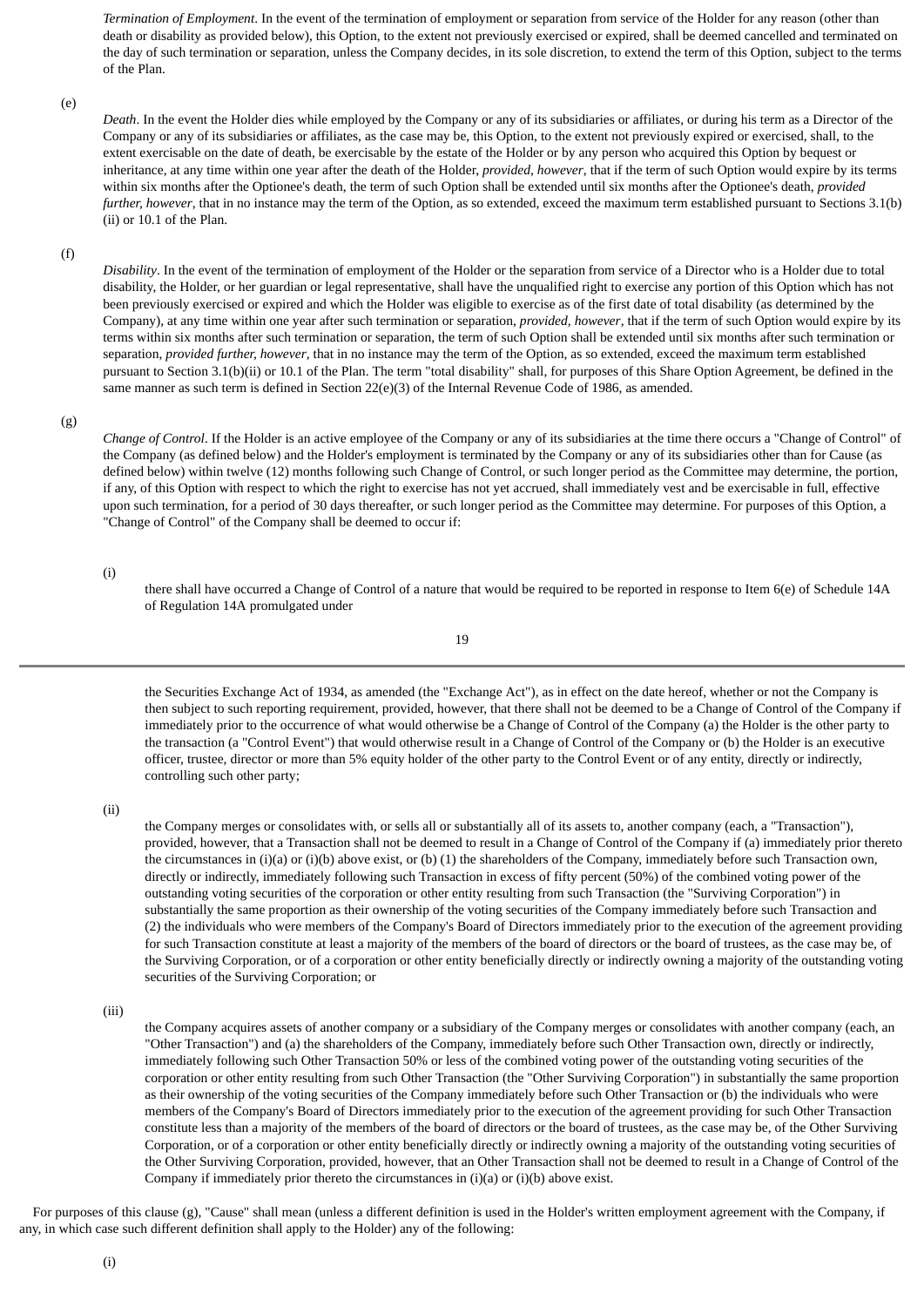material breach by the Holder of his or her employment agreement, if any, or material failure by the Holder to perform his or her duties (other than as a result of incapacity due to physical or mental illness) during his or her employment with the Company after written notice of such breach or failure and the Holder failed to cure such breach or failure to the Company's reasonable satisfaction within five (5) days after receiving such written notice;

(ii)

material breach by the Holder of his or her Employee Proprietary Information Agreement or other similar arrangement entered into by the Holder in connection with his or her employment by the Company; or

(iii)

any act of fraud, misappropriation, misuse, embezzlement or any other material act of dishonesty in respect of the Company or its funds, properties, assets or other employees.

(h)

*Employment Violation*. In consideration of the granting and by acceptance of this Option, the Holder hereby agrees that the terms of this clause (h) shall apply to the Option. The Holder acknowledges and agrees that each exercise of this Option and each written notice of exercise delivered to the Company and executed by the Holder shall serve as a reaffirmation of and continuing agreement by the Holder to comply with the terms contained in this clause (h).

 The Company and the Holder acknowledge and agree that if the Holder materially breaches his or her employment agreement (it being understood that any breach of the post-termination obligations contained therein shall be deemed to be material) for so long as the terms of such employment agreement shall apply to the Holder (each an "Employment Violation"), the Company shall have the right to require (i) the termination and cancellation of the unexercised portion of this Option, if any, whether vested or unvested, and (ii) payment by the Holder to the Company of the Recapture Amount (as defined below). The Company and the Holder further agree that such termination of unexercised Options and payment of the Recapture Amount, as the case may be, shall be in addition to, and not in lieu of, any other right or remedy available to the Company arising out of or in connection with any such Employment Violation including, without limitation, the right to terminate the Holder's employment if not already terminated, seek injunctive relief and additional monetary damages.

 For purposes of this clause (h), the "Recapture Amount" shall mean the gross gain realized or unrealized by the Holder upon each exercise of this Option during the period beginning on the date which is twelve (12) months prior to the date of the Holder's Employment Violation and ending on the date of computation (the "Look-back Period"), which gain shall be calculated as the sum of:

(i)

if the Holder has exercised any portion of this Option during the Look-back Period and sold any of the Shares acquired on exercise thereafter, an amount equal to the product of  $(x)$  the sales price per Share sold minus the exercise price per Share times  $(y)$  the number of Shares as to which this Option was exercised and which were sold at such sales price; plus

(ii)

if the Holder has exercised any portion of this Option during the Look-back Period and not sold any of the Shares acquired on exercise thereafter, with respect to each of such Shares an amount equal to the product of (x) the greatest of the following: (1) the Fair Market Value per Share on the date of exercise, (2) the arithmetic average of the per Share closing sales prices as reported on NASDAQ for the thirty (30) trading day period ending on the trading day immediately preceding the date of the Company's written notice of its exercise of its rights under this clause (h), or (3) the arithmetic average of the per Share closing sales prices as reported on NASDAQ for the thirty (30) trading day period ending on the trading day immediately preceding the date of computation, minus the exercise price per Share times (y) the number of Shares as to which this Option was exercised and which were not sold;

provided, however, in lieu of payment by the Holder to the Company of the Recapture Amount determined pursuant to subclause (ii) above, the Holder, in his or her discretion, may tender to the Company the Shares acquired upon exercise of this Option during the Look-back Period and the Optionee shall not be entitled to receive any consideration from the Company in exchange therefor.

(i)

*Adjustments*. In the event that the Company shall determine that any dividend or other distribution (whether in the form of cash, shares of common stock of the Company, other

21

securities, or other property), recapitalization, stock split, reverse stock split, reorganization, merger, consolidation, split-up, spin-off, combination, repurchase, or exchange of shares of common stock of the Company or other securities, the issuance of warrants or other rights to purchase shares of common stock of the Company, or other securities, or other similar corporate transaction or event affects the Shares, such that an adjustment is determined by the Company to be appropriate in order to prevent dilution or enlargement of the benefits or potential benefits intended to be made available to the Holder, then the Company shall, in such manner as the Company may deem equitable, adjust any or all of (i) the number and type of shares of common stock of the Company subject to this Option, and (ii) the grant or exercise price with respect to this Option, or, if deemed appropriate, make provision for a cash payment to the Holder.

(j)

*Delivery of Share Certificates*. Within a reasonable time after the exercise of this Option, the Company shall cause to be delivered to the person entitled thereto a certificate for the Shares purchased pursuant to the exercise of this Option. If this Option shall have been exercised with respect to less than all of the Shares subject to this Option, the Company shall also cause to be delivered to the person entitled thereto a new Stock Option Agreement in replacement of this Stock Option Agreement if surrendered at the time of the exercise of this Option, indicating the number of Shares with respect to which this Option remains available for exercise, or the Company shall make a notation in its books and records to reflect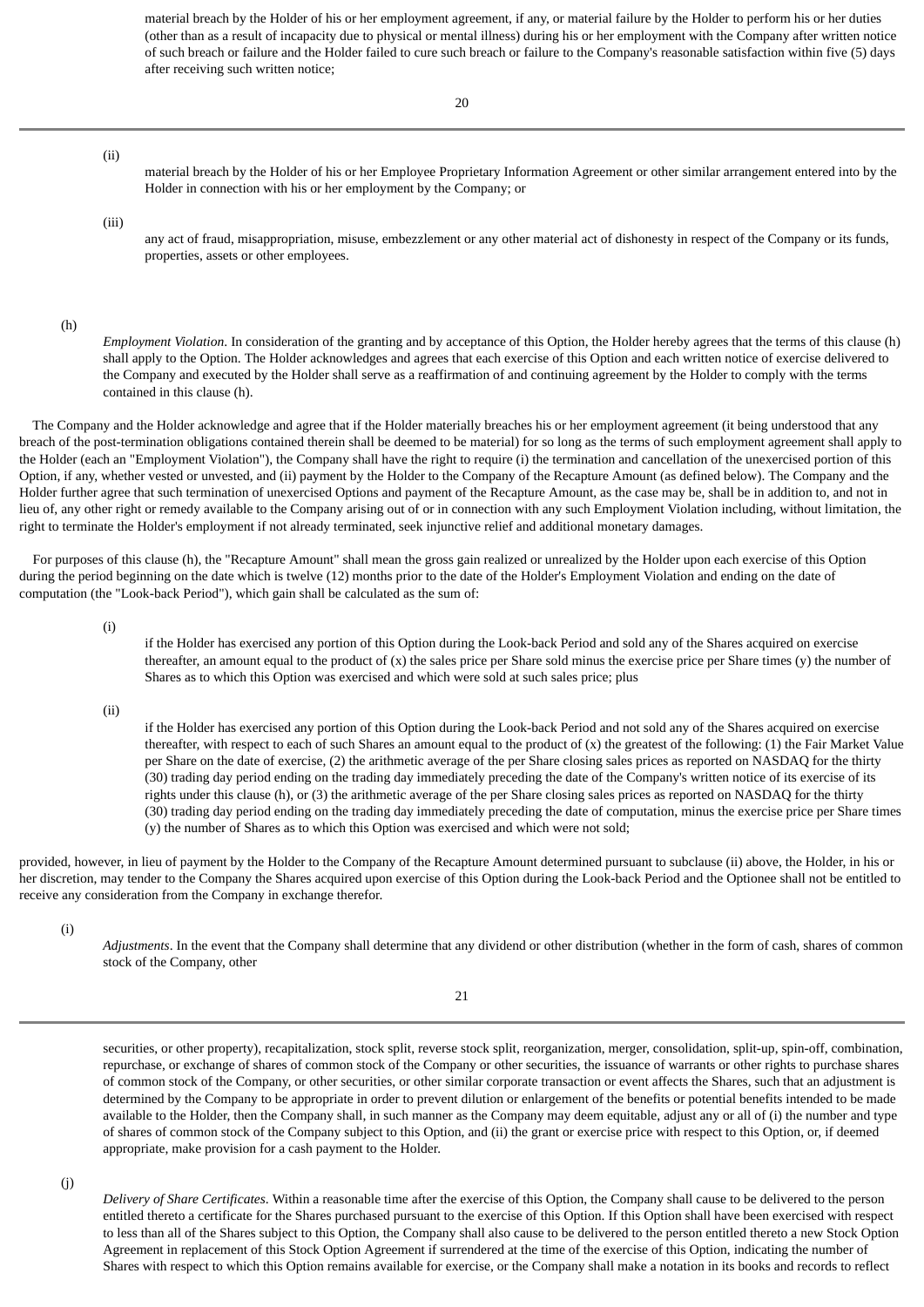the partial exercise of this Option.

(k)

*Withholding*. In the event that the Holder elects to exercise this Option or any part thereof, and if the Company or any subsidiary or affiliate of the Company shall be required to withhold any amounts by reasons of any federal, state or local tax laws, rules or regulations in respect of the issuance of Shares to the Holder pursuant to this Option, the Company or such subsidiary or affiliate shall be entitled to deduct and withhold such amounts from any payments to be made to the Holder. In any event, the Holder shall make available to the Company or such subsidiary or affiliate, promptly when requested by the Company or such subsidiary or affiliate, sufficient funds to meet the requirements of such withholding; and the Company or such subsidiary or affiliate shall be entitled to take and authorize such steps as it may deem advisable in order to have such funds available to the Company or such subsidiary or affiliate out of any funds or property due or to become due to the Holder.

#### (l)

*Reservation of Shares*. The Company hereby agrees that at all times there shall be reserved for issuance and/or delivery upon exercise of this Option such number of Shares as shall be required for issuance or delivery upon exercise hereof.

(m)

*Rights of Holder*. Nothing contained herein shall be construed to confer upon the Holder any right to be continued in the employ of the Company and/or any subsidiary or affiliate of the Company or derogate from any right of the Company and/or any subsidiary or affiliate of the Company to retire, request the resignation of, or discharge the Holder at any time, with or without cause. The Holder shall not, by virtue hereof, be entitled to any rights of a shareholder in the Company, either at law or in equity, and the rights of the Holder are limited to those expressed herein and are not enforceable against the Company except to the extent set forth herein.

(n)

*Exclusion from Pension Computations*. By acceptance of the grant of this Option, the Holder hereby agrees that any income realized upon the receipt or exercise hereof, or upon the disposition of the Shares received upon its exercise, is special incentive compensations and, to the extent permissible under applicable law, shall not be taken into account as "wages", "salary" or "compensation" in determining the amount of any payment under any pension,

22

retirement, incentive, profit sharing, bonus or deferred compensation plan of the Company or any of its subsidiaries or affiliates.

(o)

*Registration; Legend*. The Company may postpone the issuance and delivery of Shares upon any exercise of this Option until (a) the admission of such Shares to listing on any stock exchange or exchanges on which Shares of the Company of the same class are then listed and (b) the completion of such registration or other qualification of such Shares under any state or federal law, rule or regulation as the Company shall determine to be necessary or advisable. The Holder shall make such representations and furnish such information as may, in the opinion of counsel for the Company, be appropriate to permit the Company, in light of the then existence or non-existence with respect to such Shares of an effective Registration Statement under the Securities Act of 1933, as amended, to issue the Shares in compliance with the provisions of that or any comparable act.

 The Company may cause the following or a similar legend to be set forth on each certificate representing Shares or any other security issued or issuable upon exercise of this Option unless counsel for the Company is of the opinion as to any such certificate that such legend is unnecessary:

 THE SECURITIES REPRESENTED BY THIS CERTIFICATE MAY NOT BE OFFERED FOR SALE, SOLD OR OTHERWISE TRANSFERRED EXCEPT PURSUANT TO AN EFFECTIVE REGISTRATION STATEMENT UNDER THE SECURITIES ACT OF 1933, AS AMENDED (THE "ACT"), OR PURSUANT TO AN EXEMPTION FROM REGISTRATION UNDER THE ACT, THE AVAILABILITY OF WHICH IS ESTABLISHED BY AN OPINION FROM COUNSEL TO THE COMPANY.

(p)

*Amendment*. The Company may, with the consent of the Holder, at any time or from time to time amend the terms and conditions of this Option, and may at any time or from time to time amend the terms of the Plan.

(q)

*Notices*. Any notice which either party hereto may be required or permitted to give to the other shall be in writing, and may be delivered personally or by mail, postage prepaid, or overnight courier, addressed as follows: if to the Company, at its office at 3100 Ocean Park Boulevard, Santa Monica, California 90405, Attn: General Counsel, or at such other address as the Company by notice to the Holder may designate in writing from time to time; and if to the Holder, at the address shown below her signature on this Stock Option Agreement, or at such other address as the Holder by notice to the Company may designate in writing from time to time. Notices shall be effective upon receipt.

(r)

*Interpretation*. A determination of the Committee as to any questions which may arise with respect to the interpretation of the provisions of this Option and of the Plan shall be final and binding. The Committee may authorize and establish such rules, regulations and revisions thereof as it may deem advisable.

23

IN WITNESS WHEREOF, the parties have executed this Stock Option Agreement as of the date set forth above.

ACTIVISION, INC.

By: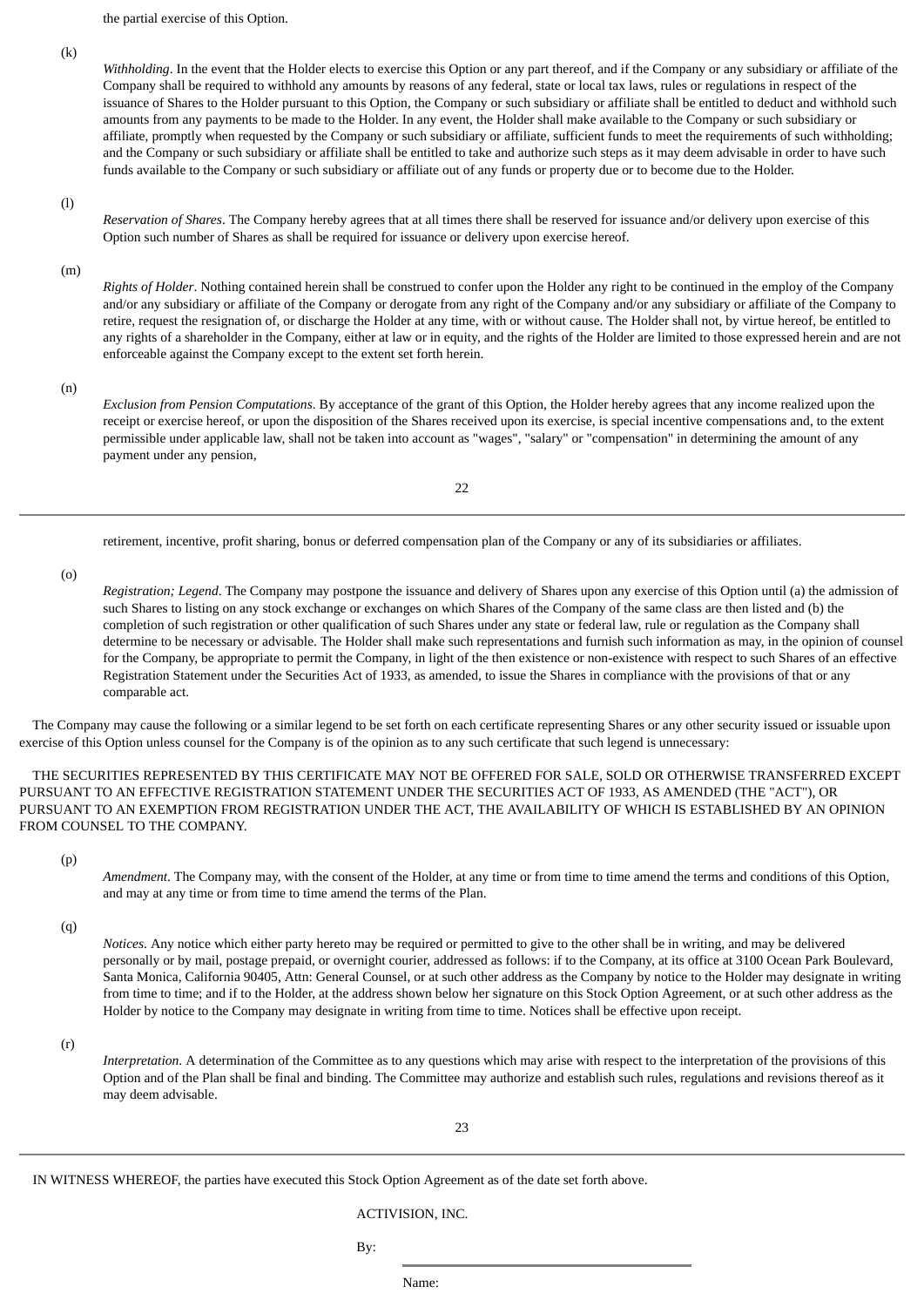Title:

Date:

Attest:

ACCEPTED:

### <span id="page-31-0"></span>QuickLinks

[ACTIVISION, INC. 2001 INCENTIVE PLAN](#page-17-0) **[RECITALS](#page-17-1)** [ARTICLE 1. PURPOSE OF THE PLAN](#page-17-2) [ARTICLE 2. SHARES SUBJECT TO AWARDS](#page-17-3) [ARTICLE 3. ELIGIBILITY AND ADMINISTRATION](#page-18-0) [ARTICLE 4. OPTIONS](#page-18-1) [ARTICLE 5. SHARE APPRECIATION RIGHTS](#page-19-0) [ARTICLE 6. RELOAD OPTIONS](#page-19-1) [ARTICLE 7. SHARE PURCHASE AWARDS](#page-20-0) [ARTICLE 8. RESTRICTED SHARE AWARDS](#page-21-0) [ARTICLE 9. DEFERRED SHARE AWARDS](#page-22-0) [ARTICLE 10. GENERALLY APPLICABLE PROVISIONS](#page-22-1) [ARTICLE 11. PERFORMANCE-BASED AWARDS.](#page-25-0) [ARTICLE 12. MISCELLANEOUS](#page-26-0) [STOCK OPTION AGREEMENT \(Non-Transferable\)](#page-27-0)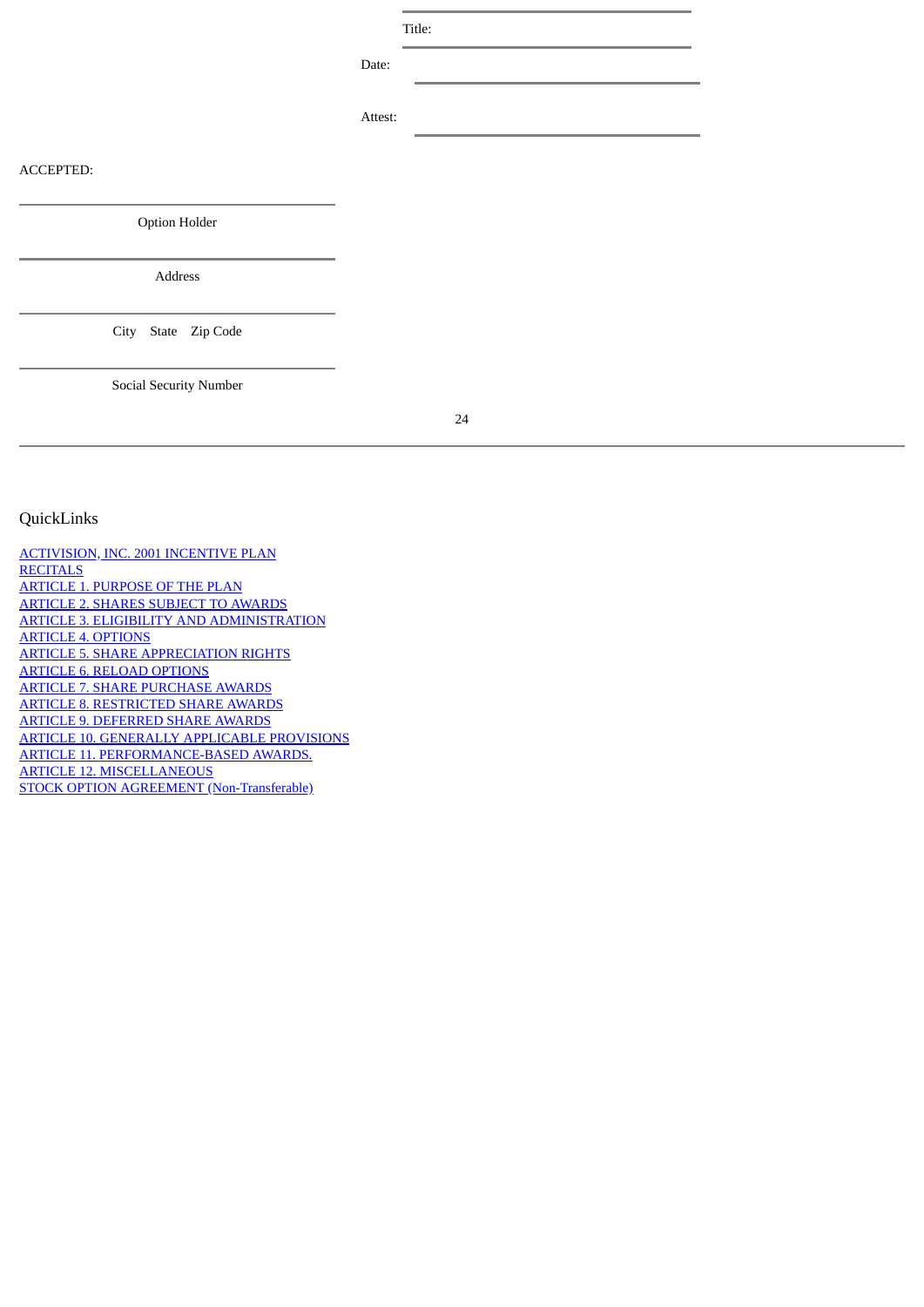As Adopted by the Board of Directors on April 26, 1999, and amended on April 1, 2001 and October 17, 2001

#### **ACTIVISION, INC. 1999 INCENTIVE PLAN**

<span id="page-32-1"></span><span id="page-32-0"></span> ACTIVISION, INC., a corporation formed under the laws of the State of Delaware (the "Company"), hereby establishes and adopts the following 1999 Incentive Plan (the "Plan").

#### **RECITALS**

 WHEREAS, the Company desires to encourage high levels of performance by those individuals who are key to the success of the Company, to attract new individuals who are highly motivated and who will contribute to the success of the Company and to encourage such individuals to remain as directors and/or employees of the Company and its subsidiaries by increasing their proprietary interest in the Company's growth and success.

 WHEREAS, to attain these ends, the Company has formulated the Plan embodied herein to authorize the granting of incentive awards through grants of share options ("Options"), grants of share appreciation rights, grants of Share Purchase Awards (hereafter defined) and grants of Restricted Share Awards (hereafter defined) to those individuals whose judgment, initiative and efforts are or have been responsible for the success of the Company.

<span id="page-32-2"></span>NOW, THEREFORE, the Company hereby constitutes, establishes and adopts the following Plan and agrees to the following provisions:

### **ARTICLE 1.**

### **PURPOSE OF THE PLAN**

 1.1. *Purpose.* The purpose of the Plan is to assist the Company and its subsidiaries in attracting and retaining selected individuals to serve as directors, officers, consultants, advisors and other key employees of the Company and its subsidiaries who will contribute to the Company's success and to achieve longterm objectives which will inure to the benefit of all shareholders of the Company through the additional incentive inherent in the ownership or increased ownership of the Company's shares of common stock ("Shares"). Options granted under the Plan will be either "incentive share options," intended to qualify as such under the provisions of Section 422 of the Internal Revenue Code of 1986, as amended from time to time (the "Code"), or "nonqualified share options." For purposes of the Plan, the term "subsidiary" shall mean "subsidiary corporation," as such term is defined in Section 424(f) of the Code, and "affiliate" shall have the meaning set forth in Rule 12b-2 of the Securities Exchange Act of 1934, as amended (the "Exchange Act"). For purposes of the Plan, the term "Award" shall mean a grant of an Option, a grant of a share appreciation right, a grant of a Share Purchase Award, a grant of a Restricted Share Award, or any other award made under the terms of the Plan.

### **ARTICLE 2.**

### **SHARES SUBJECT TO AWARDS**

<span id="page-32-3"></span> 2.1. *Number of Shares.* Subject to the adjustment provisions of Section 9.10 hereof, the aggregate number of Shares which may be issued under Awards under the Plan, whether pursuant to Options, share appreciation rights, Share Purchase Awards or Restricted Share Awards shall not exceed 5,000,000. No Options to purchase fractional Shares shall be granted or issued under the Plan. For

purposes of this Section 2.1, the Shares that shall be counted toward such limitation shall include all Shares:

- (1)
- issued or issuable pursuant to Options that have been or may be exercised;
- (2)
- issued or issuable pursuant to Share Purchase Awards; and
- (3)
- issued as, or subject to issuance as a Restricted Share Award.

 2.2. *Shares Subject to Terminated Awards.* The Shares covered by any unexercised portions of terminated Options granted under Articles 4 and 6, Shares forfeited as provided in Section 8.2(a) and Shares subject to any Awards which are otherwise surrendered by the Participant without receiving any payment or other benefit with respect thereto may again be subject to new Awards under the Plan. In the event the purchase price of an Option is paid in whole or in part through the delivery of Shares, the number of Shares issuable in connection with the exercise of the Option shall not again be available for the grant of Awards under the Plan. Shares subject to Options, or portions thereof, which have been surrendered in connection with the exercise of share appreciation rights shall not again be available for the grant of Awards under the Plan.

2.3. *Character of Shares.* Shares delivered under the Plan may be authorized and unissued Shares or Shares acquired by the Company, or both.

 2.4. *Limitations on Grants to Individual Participant.* Subject to adjustments pursuant to the provisions of Section 10.10 hereof, the maximum number of Shares with respect to which Options or stock appreciation rights may be granted hereunder to any employee during any fiscal year shall be 500,000 Shares (the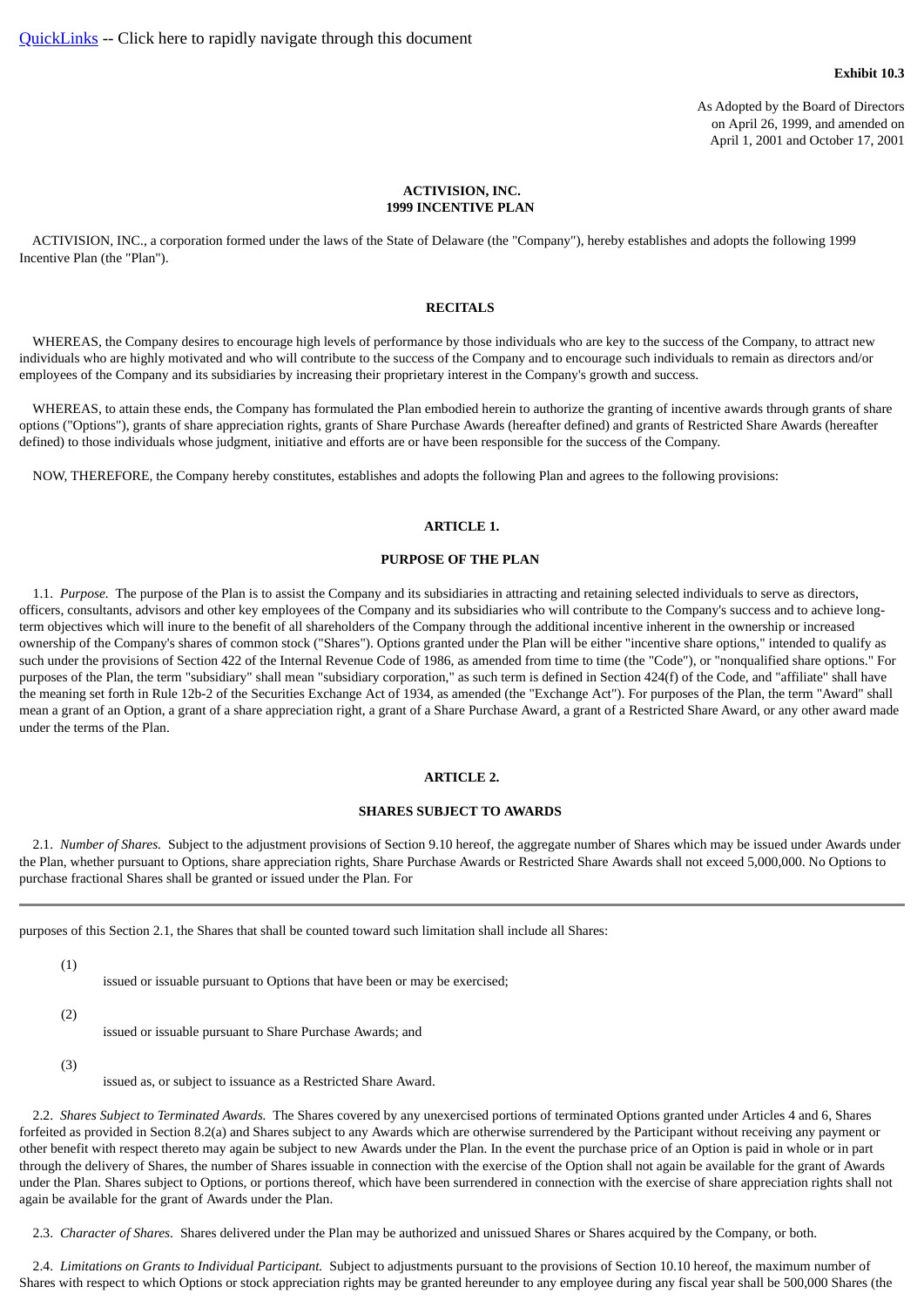<span id="page-33-0"></span>"Limitation"). If an Option is cancelled, the cancelled Option shall continue to be counted toward the Limitation for the year granted. An Option (or a stock appreciation right) that is repriced during any fiscal year is treated as the cancellation of the Option (or stock appreciation right) and a grant of a new Option (or stock appreciation right) for purposes of the Limitation for that fiscal year.

### **ARTICLE 3.**

### **ELIGIBILITY AND ADMINISTRATION**

 3.1. *Awards to Employees and Directors.* (a) Participants who receive (i) Options under Articles 4 and 6 hereof or share appreciation rights under Article 5 ("Optionees"), and (ii) Share Purchase Awards under Article 7 or Restricted Share Awards under Article 8 (in either case, a "Participant"), shall consist of such officers, key employees, consultants, representatives and other contractors and agents and Directors (hereinafter defined) of the Company or any of its subsidiaries or affiliates as the Committee shall select from time to time, *provided, however*, that an Option that is intended to qualify as an "incentive share option" may be granted only to an individual that is an employee of the Company or any of its subsidiaries. The Committee's designation of an Optionee or Participant in any year shall not require the Committee to designate such person to receive Awards or grants in any other year. The designation of an Optionee or Participant to receive Awards or grants under one portion of the Plan shall not require the Committee to include such Optionee or Participant under other portions of the Plan.

(b)

No Option which is intended to qualify as an "incentive share option" may be granted to any employee or Director who, at the time of such grant, owns, directly or indirectly (within the meaning of Sections 422(b)(6) and 424(d) of the Code), shares possessing more than 10% of the total combined voting power of all classes of shares of the Company or any of its subsidiaries or affiliates, unless at the time of such grant, (i) the option price is fixed at not less than 110% of the Fair Market Value (as defined below) of the Shares subject to such

2

Option, determined on the date of the grant, and (ii) the exercise of such Option is prohibited by its terms after the expiration of five years from the date such Option is granted.

 3.2. *Administration.* (a) The Plan shall be administered by a committee (the "Committee") consisting of not fewer than two Directors of the Company (the directors of the Company being hereinafter referred to as the "Directors"), as designated by the Directors. The Directors may remove from, add members to, or fill vacancies in the Committee. Unless otherwise determined by the Directors, each member of the Committee will be a "non-employee director" within the meaning of Rule 16b-3 (or any successor rule) of the Exchange Act and an "outside director" within the meaning of Section 162(m)(4)(C)(i) of the Code and the regulations thereunder.

 Notwithstanding any other provision of this Plan, any Award to a member of the Committee must be approved by the Board of Directors of the Company (excluding Directors who are also members of the Committee) to be effective.

(b)

The Committee is authorized, subject to the provisions of the Plan, to establish such rules and regulations as it may deem appropriate for the conduct of meetings and proper administration of the Plan. All actions of the Committee shall be taken by majority vote of its members.

(c)

Subject to the provisions of the Plan, the Committee shall have authority, in its sole discretion, to grant Awards under the Plan, to interpret the provisions of the Plan and, subject to the requirements of applicable law, including Rule 16b-3 of the Exchange Act, to prescribe, amend, and rescind rules and regulations relating to the Plan or any Award thereunder as it may deem necessary or advisable. All decisions made by the Committee pursuant to the provisions of the Plan shall be final, conclusive and binding on all persons, including the Company, its shareholders, Directors and employees, and other Plan participants.

### **ARTICLE 4.**

### **OPTIONS**

<span id="page-33-1"></span> 4.1. *Grant of Options. Directors, Officers and Other Key Employees*. The Committee shall determine, within the limitations of the Plan, those Directors, officers and other key employees of the Company and its subsidiaries and affiliates to whom Options are to be granted under the Plan, the number of Shares that may be purchased under each such Option and the option price, and shall designate such Options at the time of the grant as either "incentive share options" or "nonqualified share options"; *provided, however*, that Options granted to employees of an affiliate (that is not also a subsidiary) or to non-employees of the Company may only be "nonqualified share options."

 4.2. *Share Option Agreements; etc.* All Options granted pursuant to Article 4 and Article 6 herein (a) shall be authorized by the Committee and (b) shall be evidenced in writing by share option agreements ("Share Option Agreements") in such form and containing such terms and conditions as the Committee shall determine which are not inconsistent with the provisions of the Plan, and, with respect to any Share Option Agreement granting Options which are intended to qualify as "incentive share options," are not inconsistent with Section 422 of the Code. Granting of an Option pursuant to the Plan shall impose no obligation on the recipient to exercise such option. Any individual who is granted an Option pursuant to this Article 4 and Article 6 herein may hold more than one Option granted pursuant to such Articles at the same time and may hold both "incentive share options" and "nonqualified share options" at the same time. To the extent that any Option does not qualify as an "incentive share option" (whether because of its provisions, the time or manner of its exercise or otherwise) such Option or the portion thereof which does not so qualify shall constitute a separate "nonqualified share option."

 4.3. *Option Price.* Subject to Section 3.1(b), the option price per each Share purchasable under any "incentive share option" granted pursuant to this Article 4 and any "nonqualified share option"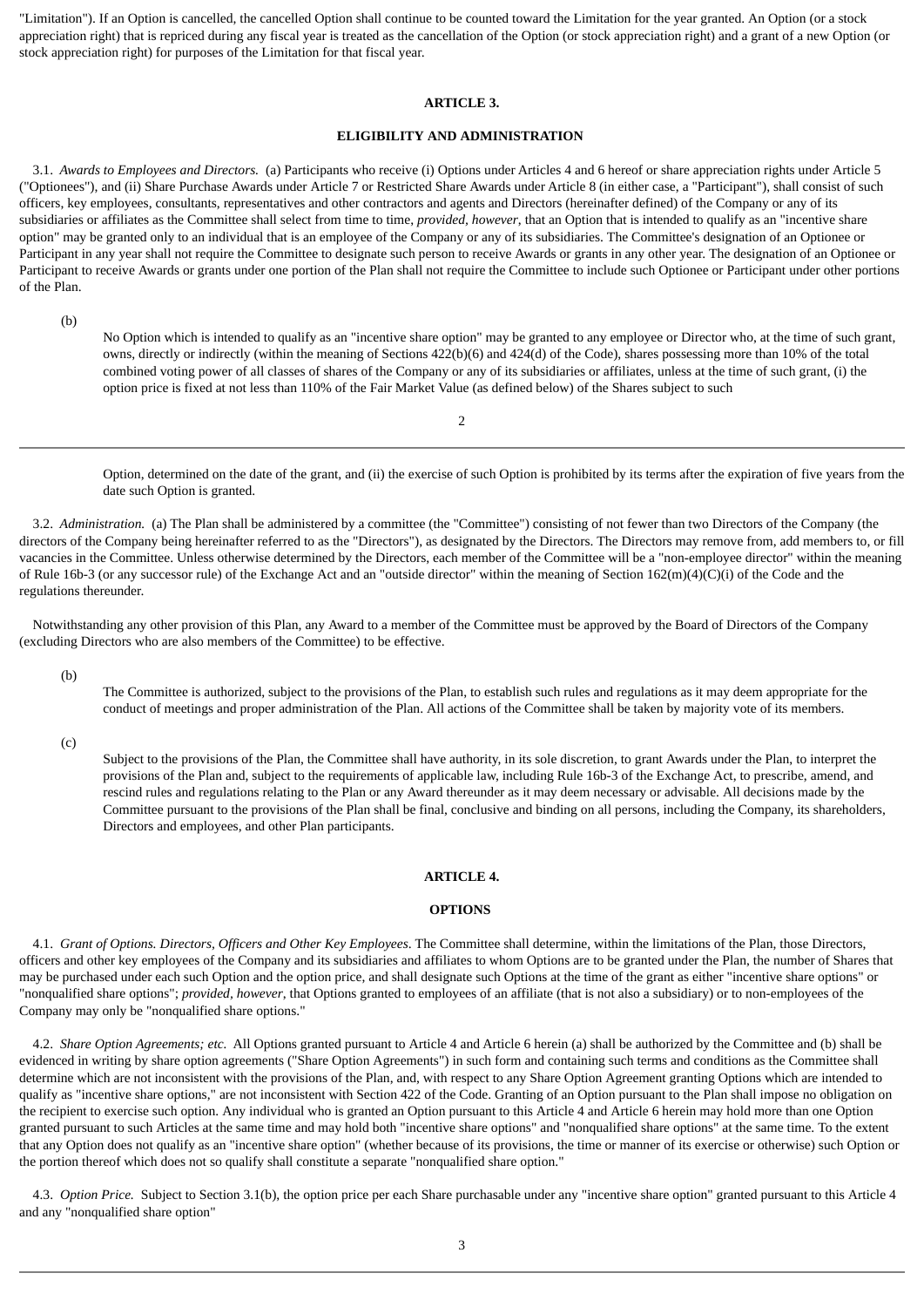granted pursuant to Article 6 herein shall be determined by the Committee, but in the case of an "incentive share option" shall not be less than 100% of the Fair Market Value (as hereinafter defined) of such Share on the date of the grant of such Option. The option price per share of each Share purchasable under any "nonqualified share option" granted pursuant to this Article 4 shall be determined by the Committee at the time of the grant of such Option, but shall not be less than 85% of the Fair Market Value of such Share on the date of the grant of such Option.

<span id="page-34-0"></span> 4.4. *Other Provisions.* Options granted pursuant to this Article 4 shall be made in accordance with the terms and provisions of Article 10 hereof and any other applicable terms and provisions of the Plan.

#### **ARTICLE 5.**

### **SHARE APPRECIATION RIGHTS**

 5.1. *Grant and Exercise.* Share appreciation rights may be granted in conjunction with all or part of any Option granted under the Plan, as follows: (i) in the case of a nonqualified share option, such rights may be granted either at the time of the grant of such option or at any subsequent time during the term of the option; and (ii) in the case of an incentive share option, such rights may be granted only at the time of the grant of such option. A "share appreciation right" is a right to receive cash or Shares, as provided in this Article 5, in lieu of the purchase of a Share under a related Option. A share appreciation right or applicable portion thereof shall terminate and no longer be exercisable upon the termination or exercise of the related Option, and a share appreciation right granted with respect to less than the full number of Shares covered by a related Option shall not be reduced until, and then only to the extent that, the exercise or termination of the related Option exceeds the number of Shares not covered by the share appreciation right. A share appreciation right may be exercised by the holder thereof (the "Holder"), in accordance with Section 5.2 of this Article 5, by giving written notice thereof to the Company and surrendering the applicable portion of the related Option. Upon giving such notice and surrender, the Holder shall be entitled to receive an amount determined in the manner prescribed in Section 5.2 of this Article 5. Options which have been so surrendered, in whole or in part, shall no longer be exercisable to the extent the related share appreciation rights have been exercised.

 5.2. *Terms and Conditions.* Share appreciation rights shall be subject to such terms and conditions, not inconsistent with the provisions of the Plan, as shall be determined from time to time by the Committee, including the following:

(a)

Share appreciation rights shall be exercisable only at such time or times and to the extent that the Options to which they relate shall be exercisable in accordance with the provisions of the Plan.

(b)

Upon the exercise of a share appreciation right, a Holder shall be entitled to receive up to, but no more than, an amount in cash or whole Shares as determined by the Committee in its sole discretion equal to the excess of the then Fair Market Value of one Share over the option price per Share specified in the related Option multiplied by the number of Shares in respect of which the share appreciation right shall have been exercised. The Holder shall specify in his written notice of exercise, whether payment shall be made in cash or in whole Shares. Each share appreciation right may be exercised only at the time and so long as a related Option, if any, would be exercisable or as otherwise permitted by applicable law.

(c)

Upon the exercise of a share appreciation right, the Option or part thereof to which such share appreciation right is related shall be deemed to have been exercised for the purpose of the limitation of the number of Shares to be issued under the Plan, as set forth in Section 2.1 of the Plan.

4

(d)

With respect to share appreciation rights granted in connection with an Option that is intended to be an "incentive share option," the following shall apply:

(i)

No share appreciation right shall be transferable by a Holder otherwise than by will or by the laws of descent and distribution, and share appreciation rights shall be exercisable, during the Holder's lifetime, only by the Holder.

(ii)

Share appreciation rights granted in connection with an Option may be exercised only when the Fair Market Value of the Shares subject to the Option exceeds the option price at which Shares can be acquired pursuant to the Option.

### **ARTICLE 6.**

### **RELOAD OPTIONS**

<span id="page-34-1"></span> 6.1. *Authorization of Reload Options.* Concurrently with the award of any Option (such Option hereinafter referred to as the "Underlying Option") to any participant in the Plan, the Committee may grant one or more reload options (each, a "Reload Option") to such participant to purchase for cash or Shares a number of Shares as specified below. A Reload Option shall be exercisable for an amount of Shares equal to (i) the number of Shares delivered by the Optionee to the Company to exercise the Underlying Option, and (ii) to the extent authorized by the Committee, the number of Shares used to satisfy any tax withholding requirement incident to the exercise of the Underlying Option, subject to the availability of Shares under the Plan at the time of such exercise. Any Reload Option may provide for the grant, when exercised, of subsequent Reload Options to the extent and upon such terms and conditions consistent with this Article 6, as the Committee in its sole discretion shall specify at or after the time of grant of such Reload Option. The grant of a Reload Option will become effective upon the exercise of an Underlying Option or Reload Option by the Optionee delivering to the Company Shares owned by the Optionee in payment of the exercise price and/or tax withholding obligations. Notwithstanding the fact that the Underlying Option may be an "incentive share option," a Reload Option is not intended to qualify as an "incentive share option" under Section 422 of the Code.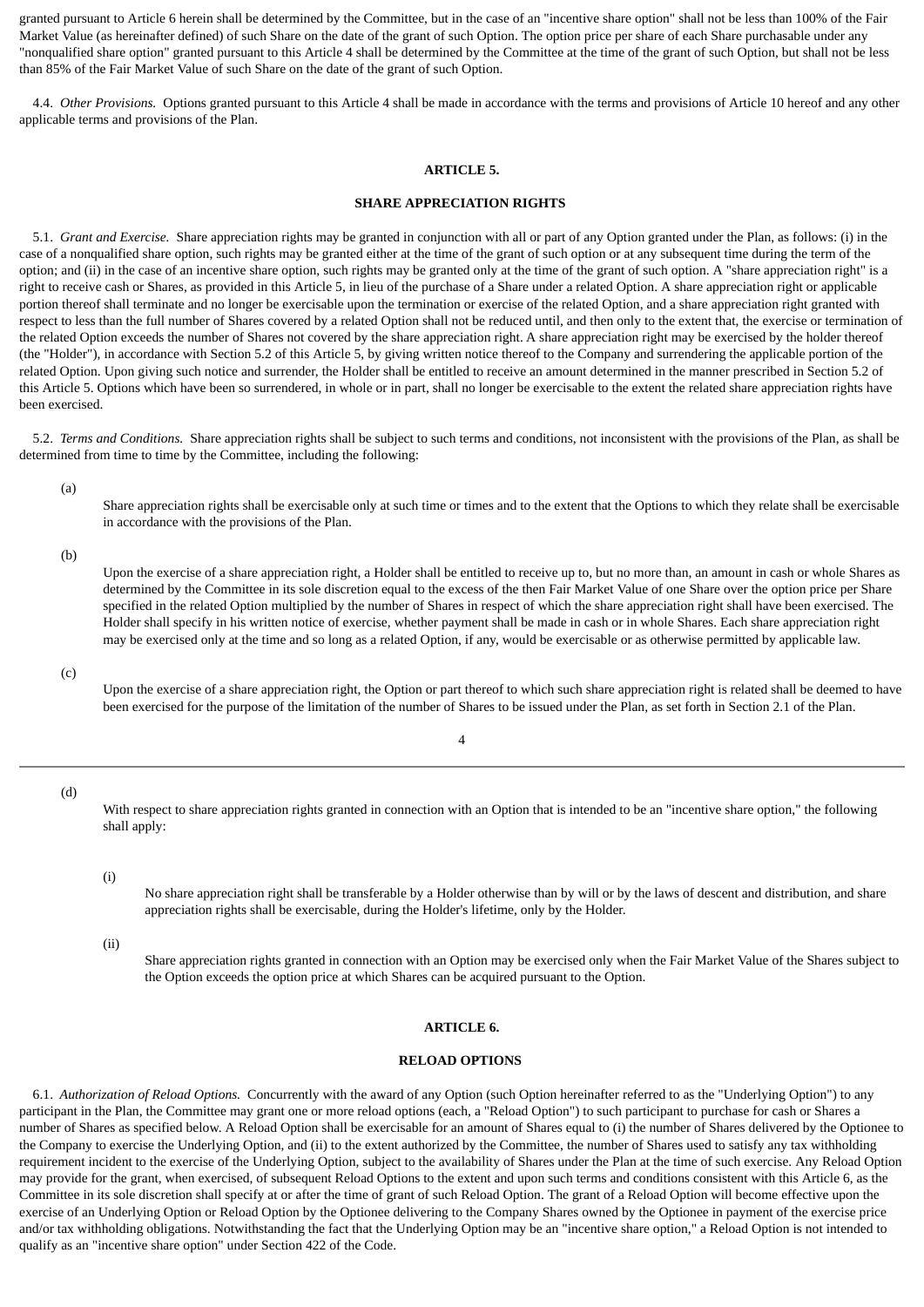6.2. *Reload Option Amendment.* Each Share Option Agreement shall state whether the Committee has authorized Reload Options with respect to the Underlying Option. Upon the exercise of an Underlying Option or other Reload Option, the Reload Option will be evidenced by an amendment to the underlying Share Option Agreement.

 6.3. *Reload Option Price.* The option price per Share payable upon the exercise of a Reload Option shall be the Fair Market Value of a Share on the date the grant of the Reload Option becomes effective.

 6.4. *Term and Exercise.* Each Reload Option is fully exercisable immediately from the effective date of grant. The term of each Reload Option shall be equal to the remaining option term of the Underlying Option.

 6.5. *Termination of Employment.* No additional Reload Options shall be granted to Optionees when Options and/or Reload Options are exercised pursuant to the terms of this Plan following termination of the Optionee's employment unless the Committee, in its sole discretion, shall determine otherwise.

 6.6. *Applicability of Other Sections.* Except as otherwise provided in this Article 6, the provisions of Article 9 applicable to Options shall apply equally to Reload Options.

5

### **ARTICLE 7.**

### **SHARE PURCHASE AWARDS**

<span id="page-35-0"></span> 7.1. *Grant of Share Purchase Award.* The term "Share Purchase Award" means the right to purchase Shares of the Company and to pay for such Shares through a loan made by the Company to an employee (a "Purchase Loan") as set forth in this Article 7.

 7.2. *Terms of Purchase Loans.* (a) *Purchase Loan*. Each Purchase Loan shall be evidenced by a promissory note. The term of the Purchase Loan shall be a period of years, as determined by the Committee, and the proceeds of the Purchase Loan shall be used exclusively by the Participant for purchase of Shares from the Company at a purchase price equal to the Fair Market Value on the date of the Share Purchase Award.

(b)

*Interest on Purchase Loan.* A Purchase Loan shall be non-interest bearing or shall bear interest at whatever rate the Committee shall determine (but not in excess of the maximum rate permissible under applicable law), payable in a manner and at such times as the Committee shall determine. Those terms and provisions as the Committee shall determine shall be incorporated into the promissory note evidencing the Purchase Loan.

(c)

*Forgiveness of Purchase Loan.* Subject to Section 7.4 hereof, the Company may forgive the repayment of up to 100% of the principal amount of the Purchase Loan, subject to such terms and conditions as the Committee shall determine and set forth in the promissory note evidencing the Purchase Loan. A Participant's Purchase Loan can be prepaid at any time, and from time to time, without penalty.

 7.3. *Security for Loans.* (a) *Stock Power and Pledge*. Purchase Loans granted to Participants shall be secured by a pledge of the Shares acquired pursuant to the Share Purchase Award. Such pledge shall be evidenced by a pledge agreement (the "Pledge Agreement") containing such terms and conditions as the Committee shall determine. Purchase Loans shall be recourse or non-recourse with respect to a Participant, as determined from time to time by the Committee. The share certificates for the Shares purchased by a Participant pursuant to a Share Purchase Award shall be issued in the Participant's name, but shall be held by the Company as security for repayment of the Participant's Purchase Loan together with a stock power executed in blank by the Participant (the execution and delivery of which by the Participant shall be a condition to the issuance of the Share Purchase Award). The Participant shall be entitled to exercise all rights applicable to such Shares, including, but not limited to, the right to vote such Shares and the right to receive dividends and other distributions made with respect to such Shares. When the Purchase Loan and any accrued but unpaid interest thereon has been repaid or otherwise satisfied in full, the Company shall deliver to the Participant the share certificates for the Shares purchased by a Participant under the Share Purchase Award.

(b)

Release and Delivery of Share Certificates During the Term of the Purchase Loan. The Company shall release and deliver to each Participant certificates for Shares purchased by a Participant pursuant to a Share Purchase Award, in such amounts and on such terms and conditions as the Committee shall determine, which shall be set forth in the Pledge Agreement.

(c)

*Release and Delivery of Share Certificates Upon Repayment of the Purchase Loan*. The Company shall release and deliver to each Participant certificates for the Shares purchased by the Participant under the Share Purchase Award and then held by the Company, provided the Participant has paid or otherwise satisfied in full the balance of the Purchase Loan and any accrued but unpaid interest thereon. In the event the balance of the Purchase Loan is not repaid, forgiven or otherwise satisfied within 90 days after (i) the date repayment of the Purchase Loan is due (whether in accordance with its term, by reason of acceleration or otherwise), or (ii) such longer time as the Committee, in its discretion, shall provide for

repayment or satisfaction, the Company shall retain those Shares then held by the Company in accordance with the Pledge Agreement.

(d)

*Recourse Purchase Loans*. Notwithstanding Sections 7.3(a), (b) and (c) above, in the case of a recourse Purchase Loan, the Committee may make such Purchase Loan on such terms as it determines, including without limitation, not requiring a pledge of the acquired Shares.

 7.4. *Termination of Employment.* (a) *Termination of Employment by Death, Disability or by the Company Without Cause; Change of Control*. In the event of a Participant's termination of employment by reason of death, "disability" or by the Company without "cause," or in the event of a "change of control," the Committee shall have the right (but shall not be required) to forgive the remaining unpaid amount (principal and interest) of the Purchase Loan in whole or in part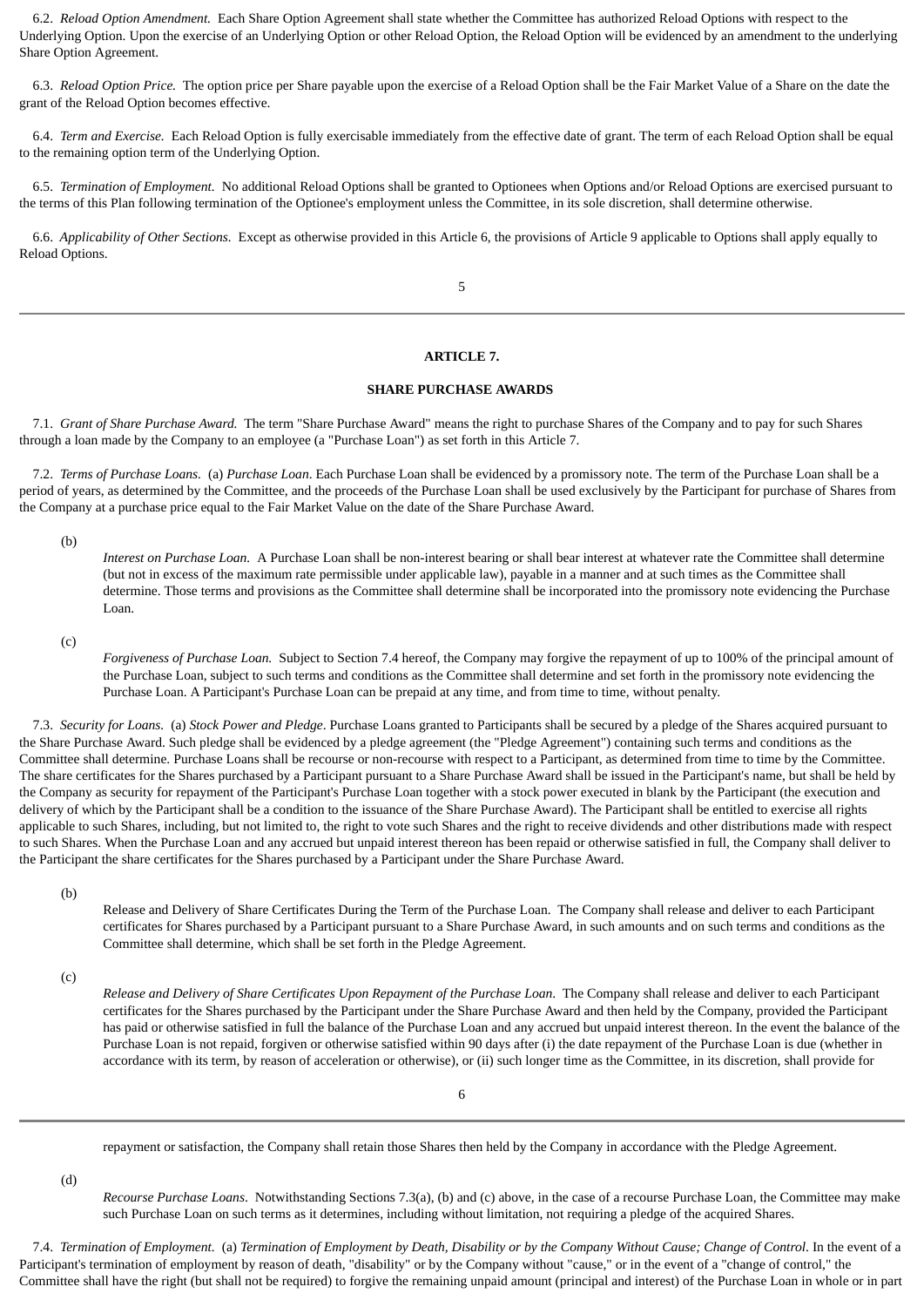as of the date of such occurrence. "Change of Control," "disability" and "cause" shall have the respective meanings as set forth in the promissory note evidencing the Purchase Loan.

(b)

*Other Termination of Employment*. Subject to Section 7.4(a) above, in the event of a Participant's termination of employment for any reason, the Participant shall repay to the Company the entire balance of the Purchase Loan and any accrued but unpaid interest thereon, which amounts shall become immediately due and payable, unless otherwise determined by the Committee.

<span id="page-36-0"></span> 7.5. *Restrictions on Transfer.* No Share Purchase Award or Shares purchased through such an Award and pledged to the Company as collateral security for the Participant's Purchase Loan (and accrued and unpaid interest thereon) may be otherwise pledged, sold, assigned or transferred (other than by will or by the laws of descent and distribution).

### **ARTICLE 8.**

### **RESTRICTED AWARDS**

 8.1. *Restricted Share Awards.* (a) *Grant*. A grant of Shares made pursuant to this Article 8 is referred to as a "Restricted Share Award." The Committee may grant to any employee an amount of Shares in such manner, and subject to such terms and conditions relating to vesting, forfeitability and restrictions on delivery and transfer (whether based on performance standards, periods of service or otherwise) as the Committee shall establish (such Shares, "Restricted Shares"). The terms of any Restricted Share Award granted under this Plan shall be set forth in a written agreement (a "Restricted Share Agreement") which shall contain provisions determined by the Committee and not inconsistent with this Plan. The provisions of Restricted Share Awards need not be the same for each Participant receiving such Awards.

(b)

*Issuance of Restricted Shares*. As soon as practicable after the date of grant of a Restricted Share Award by the Committee, the Company shall cause to be transferred on the books of the Company, Shares registered in the name of the Company, as nominee for the Participant, evidencing the Restricted Shares covered by the Award; provided, however, such Shares shall be subject to forfeiture to the Company retroactive to the date of grant, if a Restricted Share Agreement delivered to the Participant by the Company with respect to the Restricted Shares covered by the Award is not duly executed by the Participant and timely returned to the Company. All Restricted Shares covered by Awards under this Article 8 shall be subject to the restrictions, terms and conditions contained in the Plan and the Restricted Share Agreement entered into by and between the Company and the Participant. Until the lapse or release of all restrictions applicable to an Award of Restricted Shares, the share certificates representing such Restricted Shares shall be held in custody by the Company or its designee.

(c)

*Shareholder Rights*. Beginning on the date of grant of the Restricted Share Award and subject to execution of the Restricted Share Agreement as provided in Sections 8.1(a) and (b),

7

the Participant shall become a shareholder of the Company with respect to all Shares subject to the Restricted Share Agreement and shall have all of the rights of a shareholder, including, but not limited to, the right to vote such Shares and the right to receive distributions made with respect to such Shares; *provided, however*, that any Shares distributed as a dividend or otherwise with respect to any Restricted Shares as to which the restrictions have not yet lapsed shall be subject to the same restrictions as such Restricted Shares and shall be represented by book entry and held as prescribed in Section 8.1(b).

(d)

*Restriction on Transferability*. None of the Restricted Shares may be assigned or transferred (other than by will or the laws of descent and distribution), pledged or sold prior to lapse or release of the restrictions applicable thereto.

(e)

*Delivery of Shares Upon Release of Restrictions*. Upon expiration or earlier termination of the forfeiture period without a forfeiture and the satisfaction of or release from any other conditions prescribed by the Committee, the restrictions applicable to the Restricted Shares shall lapse. As promptly as administratively feasible thereafter, subject to the requirements of Section 12.1, the Company shall deliver to the Participant or, in case of the Participant's death, to the Participant's beneficiary, one or more stock certificates for the appropriate number of Shares, free of all such restrictions, except for any restrictions that may be imposed by law.

 8.2. *Terms of Restricted Shares.* (a) *Forfeiture of Restricted Shares*. Subject to Section 8.2(b), all Restricted Shares shall be forfeited and returned to the Company and all rights of the Participant with respect to such Restricted Shares shall terminate unless the Participant continues in the service of the Company as an employee until the expiration of the forfeiture period for such Restricted Shares and satisfies any and all other conditions set forth in the Restricted Share Agreement. The Committee in its sole discretion, shall determine the forfeiture period (which may, but need not, lapse in installments) and any other terms and conditions applicable with respect to any Restricted Share Award.

<span id="page-36-1"></span>(b)

*Waiver of Forfeiture Period*. Notwithstanding anything contained in this Article 8 to the contrary, the Committee may, in its sole discretion, waive the forfeiture period and any other conditions set forth in any Restricted Share Agreement under appropriate circumstances (including the death, disability or retirement of the Participant or a material change in circumstances arising after the date of an Award) and subject to such terms and conditions (including forfeiture of a proportionate number of the Restricted Shares) as the Committee shall deem appropriate.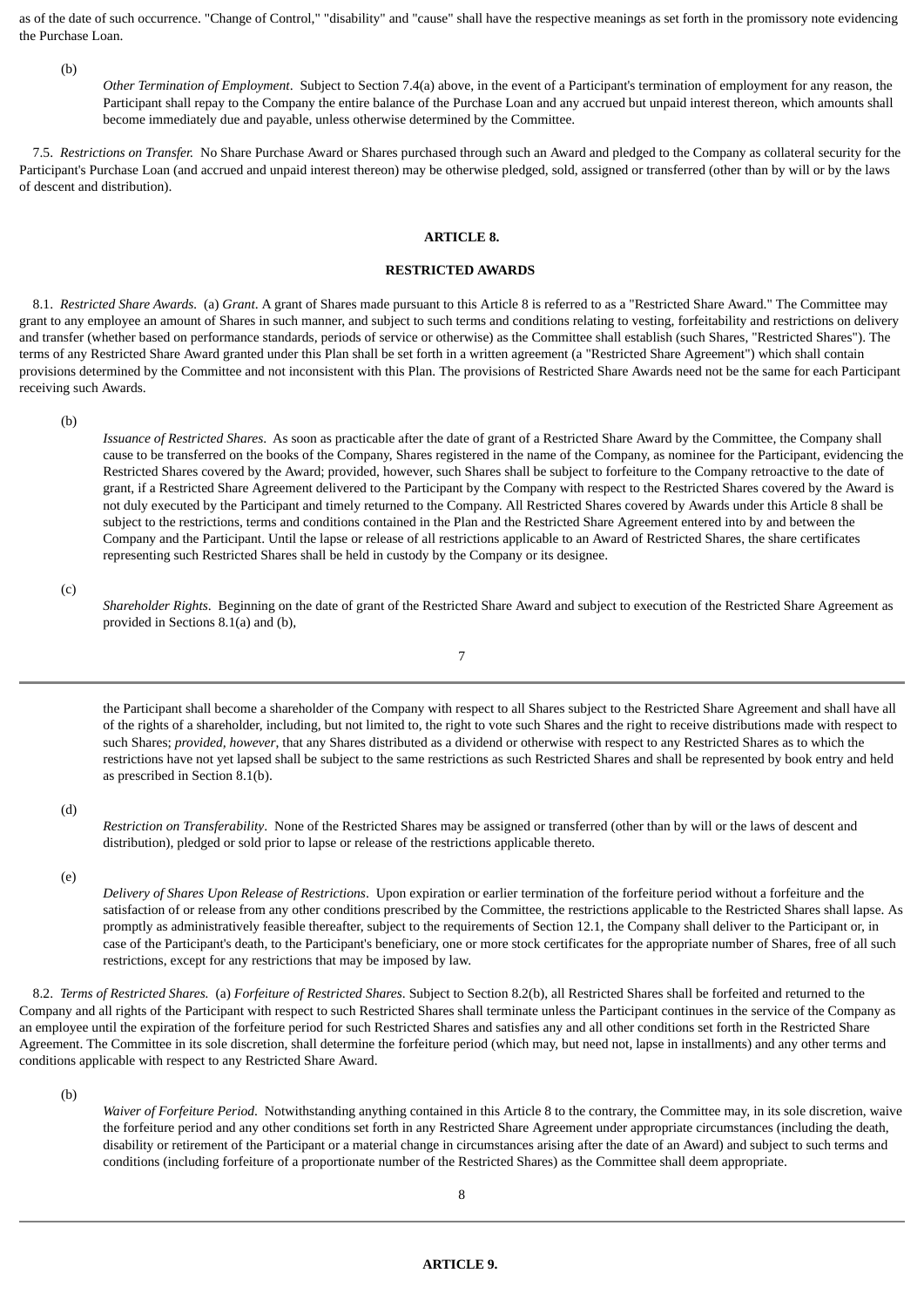### **DEFERRED SHARE AWARDS**

 9.1. *Shares and Administration.* Awards of the right to receive Shares that are not to be distributed to the Participant until after a specified deferral period (such Award and the deferred Shares delivered thereunder hereinafter as the context shall require, the "Deferred Shares") may be made either alone or in addition to share options, share appreciation rights, or Restricted Share Awards, or Other Share-based Awards (hereafter defined) granted under the Plan. The Committee shall determine the Directors, officers and other key employees of the Company and its subsidiaries to whom and the time or times at which Deferred Shares shall be awarded, the number of Deferred Shares to be awarded to any Participant, the duration of the period (the "Deferral Period") during which, and the conditions under which, receipt of the Shares will be deferred, and the terms and conditions of the award in addition to those contained in Section 9.2. In its sole discretion, the Committee may provide for a minimum payment at the end of the applicable Deferral Period based on a stated percentage of the Fair Market Value on the date of grant of the number of Shares covered by a Deferred Share award. The Committee may also provide for the grant of Deferred Shares upon the completion of a specified performance period. The provisions of Deferred Share awards need not be the same with respect to each recipient.

9.2. *Terms and Conditions.* Deferred Share awards made pursuant to this Article 9 shall be subject to the following terms and conditions:

(a)

Subject to the provisions of the Plan, the Shares to be issued pursuant to a Deferred Share award may not be sold, assigned, transferred, pledged or otherwise encumbered during the Deferral Period or Elective Deferral Period (defined below), where applicable, and may be subject to a risk of forfeiture during all or such portion of the Deferral Period as shall be specified by the Committee. At the expiration of the Deferral Period and Elective Deferral Period, share certificates shall be delivered to the Participant, or the Participant's legal representative, in a number equal to the number of shares covered by the Deferred Share award.

(b)

Amounts equal to any dividends declared during the Deferral Period with respect to the number of Shares covered by a Deferred Share award will be paid to the Participant currently, or deferred and deemed to be reinvested in additional deferred Shares or otherwise reinvested, as determined at the time of the award by the Committee, in its sole discretion.

(c)

Subject to the provisions of paragraph 9.2(d) of this Article 9, upon termination of employment for any reason during the Deferral Period for a given award, the Deferred Shares in question shall be forfeited by the Participant.

(d)

In the event of the Participant's death or permanent disability during the Deferral Period (or Elective Deferral Period, where applicable), or in cases of special circumstances, the Committee may, in its sole discretion, when it finds that a waiver would be in the best interests of the Company, waive in whole or in part any or all of the remaining deferral limitations imposed hereunder with respect to any or all of the Participant's Deferred Shares.

(e)

Prior to completion of the Deferral Period, a Participant may elect to further defer receipt of the award for a specified period or until a specified event (the "Elective Deferral Period"), subject in each case to the approval of the Committee and under such terms as are determined by the Committee, all in its sole discretion.

(f)

Each award shall be confirmed by a Deferred Share agreement or other instrument executed by the Company and the Participant.

### 9

### **ARTICLE 10.**

### **GENERALLY APPLICABLE PROVISIONS**

<span id="page-37-0"></span> 10.1. *Option Period.* Subject to Section 3.1(b), the period for which an Option is exercisable shall not exceed ten years from the date such Option is granted, *provided, however*, in the case of an Option that is not intended to be an "incentive share option," the Committee may prescribe a period in excess of ten years. After the Option is granted, the option period may not be reduced.

 10.2. *Fair Market Value.* If the Shares are listed or admitted to trading on a securities exchange registered under the Exchange Act or listed as a national market security on the National Association of Securities Dealers, Inc. Automated Quotations System ("NASDAQ"), the "Fair Market Value" of a Share as of a specified date shall mean the closing price of a share on the day immediately preceding the date as of which Fair Market Value is being determined (or if there was no reported sale on such date, on the last preceding date on which any reported sale occurred) on the principal securities exchange or NASDAQ on which the Shares are listed or admitted to trading. If the Shares are not listed or admitted to trading on any such exchange but are traded in the over-the-counter market or listed or traded on any similar system then in use, the Fair Market Value of a Share shall be the average of the high bid and low asked prices of the Shares for the day immediately preceding the date as of which the Fair Market Value is being determined (or if there was no reported sale on such date, on the last preceding date on which any reported sale occurred) reported on such system. If the Shares are not publicly traded, Fair Market Value shall be determined by the Committee in its sole discretion using appropriate criteria. In no case shall Fair Market Value be less than the par value of a Share. An Option shall be considered granted on the date the Committee acts to grant the Option or such later date as the Committee shall specify.

 10.3. *Exercise of Options.* Options granted under the Plan shall be exercised by the Optionee or by a Permitted Assignee thereof (or by his executors, administrators, guardian or legal representative, as provided in Sections 10.6 and 10.7 hereof) as to all or part of the Shares covered thereby, by the giving of written notice of exercise to the Company, specifying the number of Shares to be purchased, accompanied by payment of the full purchase price for the Shares being purchased. Full payment of such purchase price shall be made within five business days following the date of exercise and shall be made (i) in cash or by certified check or bank check, (ii) with the consent of the Committee, by delivery of a promissory note in favor of the Company upon such terms and conditions as determined by the Committee, (iii) with the consent of Committee, by tendering previously acquired Shares (valued at its Fair Market Value, as determined by the Committee as of the date of tender), or (iv) with the consent of the Committee, any combination of (i), (ii) and (iii). In connection with a tender of previously acquired Shares pursuant to clause (iii) above, the Committee, in its sole discretion, may permit the Optionee to constructively exchange Shares already owned by the Optionee in lieu of actually tendering such Shares to the Company, provided that adequate documentation concerning the ownership of the Shares to be constructively tendered is furnished in form satisfactory to the Committee. The notice of exercise, accompanied by such payment, shall be delivered to the Company at its principal business office or such other office as the Committee may from time to time direct, and shall be in such form, containing such further provisions consistent with the provisions of the Plan, as the Committee may from time to time prescribe. In no event may any Option granted hereunder be exercised for a fraction of a Share. The Company shall effect the transfer of Shares purchased pursuant to an Option as soon as practicable, and, within a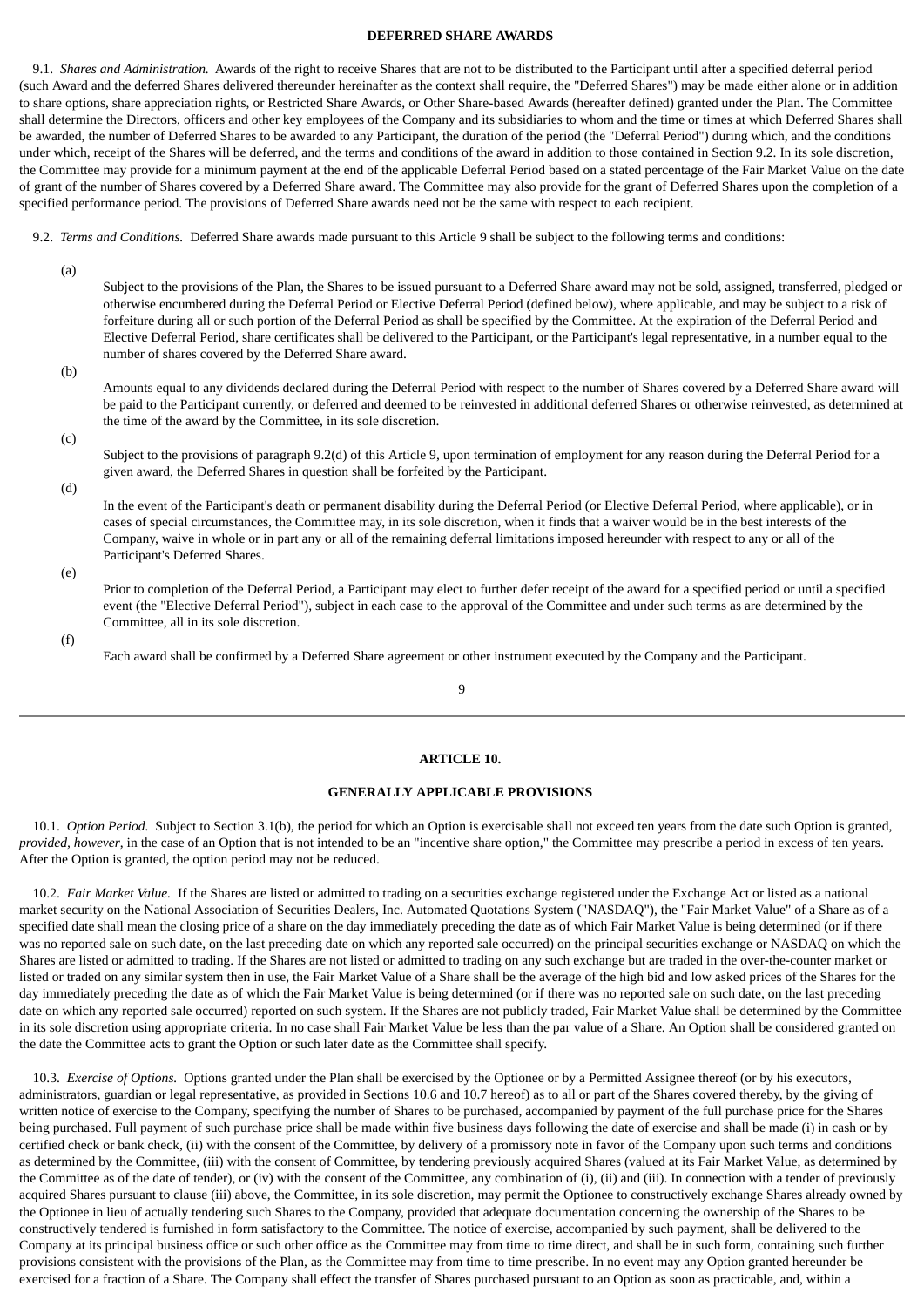reasonable time thereafter, such transfer shall be evidenced on the books of the Company. No person exercising an Option shall have any of the rights of a holder of Shares subject to an Option until certificates for such Shares shall have been issued following the exercise of such Option. No adjustment shall be made for cash dividends or other rights for which the record date is prior to the date of such issuance.

 10.4. *Transferability.* No Option that is intended to qualify as an "incentive stock option" under Section 422 of the Code shall be assignable or transferable by the Optionee, other than by will or the

laws of descent and distribution, and such Option may be exercised during the life of the Optionee only by the Optionee or his guardian or legal representative. "Non-qualified share options" and any share appreciation rights granted in tandem therewith are transferable (together and not separately) with the consent of the Committee by the Optionee or Holder, as the case may be, to any one or more of the following persons (each, a "Permitted Assignee"): (i) the spouse, parent, issue, spouse of issue, or issue of spouse ("issue" shall include all descendants whether natural or adopted) of such Optionee or Holder, as the case may be; (ii) a trust for the benefit of one or more of those persons described in clause (i) above or for the benefit of such Optionee or Holder, as the case may be; (iii) an entity in which the Optionee or Holder or any Permitted Assignee thereof is a beneficial owner; or (iv) in the case of a transfer by an Optionee who is a non-employee director, another non-employee director of the Company; provided that such Permitted Assignee shall be bound by and subject to all of the terms and conditions of this Plan and the Share Option Agreement relating to the transferred Option and shall execute an agreement satisfactory to the Company evidencing such obligations; and provided further that such Optionee or Holder shall remain bound by the terms and conditions of this Plan. In the case of a transfer by a nonemployee director to another non-employee director, the vesting and exercisability shall after such transfer be determined by reference to the service of the assignee, rather than the assignor. The Company shall cooperate with any Permitted Assignee and the Company's transfer agent in effectuating any transfer permitted under this Section 10.4.

 10.5. *Termination of Employment.* In the event of the termination of employment of an Optionee or the termination or separation from service of an advisor or consultant or a Director (who is an Optionee) for any reason (other than death or disability as provided below), any Option(s) granted to such Optionee under this Plan and not previously exercised or expired shall be deemed cancelled and terminated on the day of such termination or separation, unless the Committee decides, in its sole discretion, to extend the term of the Option for a period not to exceed three months after the date of such termination or separation, *provided, however*, that in no instance may the term of the Option, as so extended, exceed the maximum term established pursuant to Section 3.1(b)(ii) or 10.1 above. Notwithstanding the foregoing, in the event of the termination or separation from service of an Optionee for any reason other than death or disability, under conditions satisfactory to the Company, the Committee may, in its sole discretion, allow any "nonqualified share options" granted to such Optionee under the Plan and not previously exercised or expired to be exercisable for a period of time to be specified by the Committee, *provided, however*, that in no instance may the term of the Option, as so extended, exceed the maximum term established pursuant to Section 10.1 above.

 10.6. *Death.* In the event an Optionee dies while employed by the Company or any of its subsidiaries or affiliates or during his term as a Director of the Company or any of its subsidiaries or affiliates, as the case may be, any Option(s) granted to him (or his Permitted Assignee) and not previously expired or exercised shall, to the extent exercisable on the date of death, be exercisable by the estate of such Optionee or by any person who acquired such Option by bequest or inheritance, or by the Permitted Assignee at any time within one year after the death of the Optionee, unless earlier terminated pursuant to its terms, *provided, however*, that if the term of such Option would expire by its terms within six months after the Optionee's death, the term of such Option shall be extended until six months after the Optionee's death, *provided further, however*, that in no instance may the term of the Option, as so extended, exceed the maximum term established pursuant to Section 3.1(b)(ii) or 10.1 above.

 10.7. *Disability.* In the event of the termination of employment of an Optionee or the separation from service of a Director (who is an Optionee) due to total disability, the Optionee, or his guardian or legal representative, or a Permitted Assignee shall have the unqualified right to exercise any Option(s) which have not been previously exercised or expired and which the Optionee was eligible to exercise as of the first date of total disability (as determined by the Committee), at any time within one year after such termination or separation, unless earlier terminated pursuant to its terms, *provided, however*, that if the term of such Option would expire by its terms within six months after such termination or

11

separation, the term of such Option shall be extended until six months after such termination or separation, *provided further, however*, that in no instance may the term of the Option, as so extended, exceed the maximum term established pursuant to Section 3.1(b)(ii) or 10.1 above. The term "total disability" shall, for purposes of this Plan, be defined in the same manner as such term is defined in Section 22(e)(3) of the Code.

 10.8. *Amendment and Modification of the Plan.* The Compensation Committee of the Board of Directors of the Company may, from time to time, alter, amend, suspend or terminate the Plan as it shall deem advisable, subject to any requirement for shareholder approval imposed by applicable law or any rule of any stock exchange or quotation system on which Shares are listed or quoted; provided that such Compensation Committee may not amend the Plan, without the approval of the Company's shareholders, to increase the number of Shares that may be the subject of Options under the Plan (except for adjustments pursuant to Section 10.9 hereof). In addition, no amendments to, or termination of, the Plan shall in any way impair the rights of an Optionee or a Participant (or a Permitted Assignee thereof) under any Award previously granted without such Optionee's or Participant's consent.

 10.9. *Adjustments.* In the event that the Committee shall determine that any dividend or other distribution (whether in the form of cash, Shares, other securities, or other property), recapitalization, stock split, reverse stock split, reorganization, merger, consolidation, split-up, spin-off, combination, repurchase, or exchange of Shares or other securities, the issuance of warrants or other rights to purchase Shares or other securities, or other similar corporate transaction or event affects the Shares with respect to which Options have been or may be issued under the Plan, such that an adjustment is determined by the Committee to be appropriate in order to prevent dilution or enlargement of the benefits or potential benefits intended to be made available under the Plan, then the Committee shall, in such manner as the Committee may deem equitable, adjust any or all of (i) the number and type of Shares that thereafter may be made the subject of Options, (ii) the number and type of Shares subject to outstanding Options and share appreciation rights, and (iii) the grant or exercise price with respect to any Option, or, if deemed appropriate, make provision for a cash payment to the holder of any outstanding Option; provided, in each case, that with respect to "incentive stock options," no such adjustment shall be authorized to the extent that such adjustment would cause such options to violate Section 422(b) of the Code or any successor provision; and provided further, that the number of Shares subject to any Option denominated in Shares shall always be a whole number. In the event of any reorganization, merger, consolidation, split-up, spin-off, or other business combination involving the Company (collectively, a "Reorganization"), the Compensation Committee of the Board of Directors or the Board of Directors may cause any Award outstanding as of the effective date of the Reorganization to be cancelled in consideration of a cash payment or alternate Award made to the holder of such cancelled Award equal in value to the fair market value of such cancelled Award. The determination of fair market value shall be made by the Compensation Committee of the Board of Directors or the Board of Directors, as the case may be, in their sole discretion.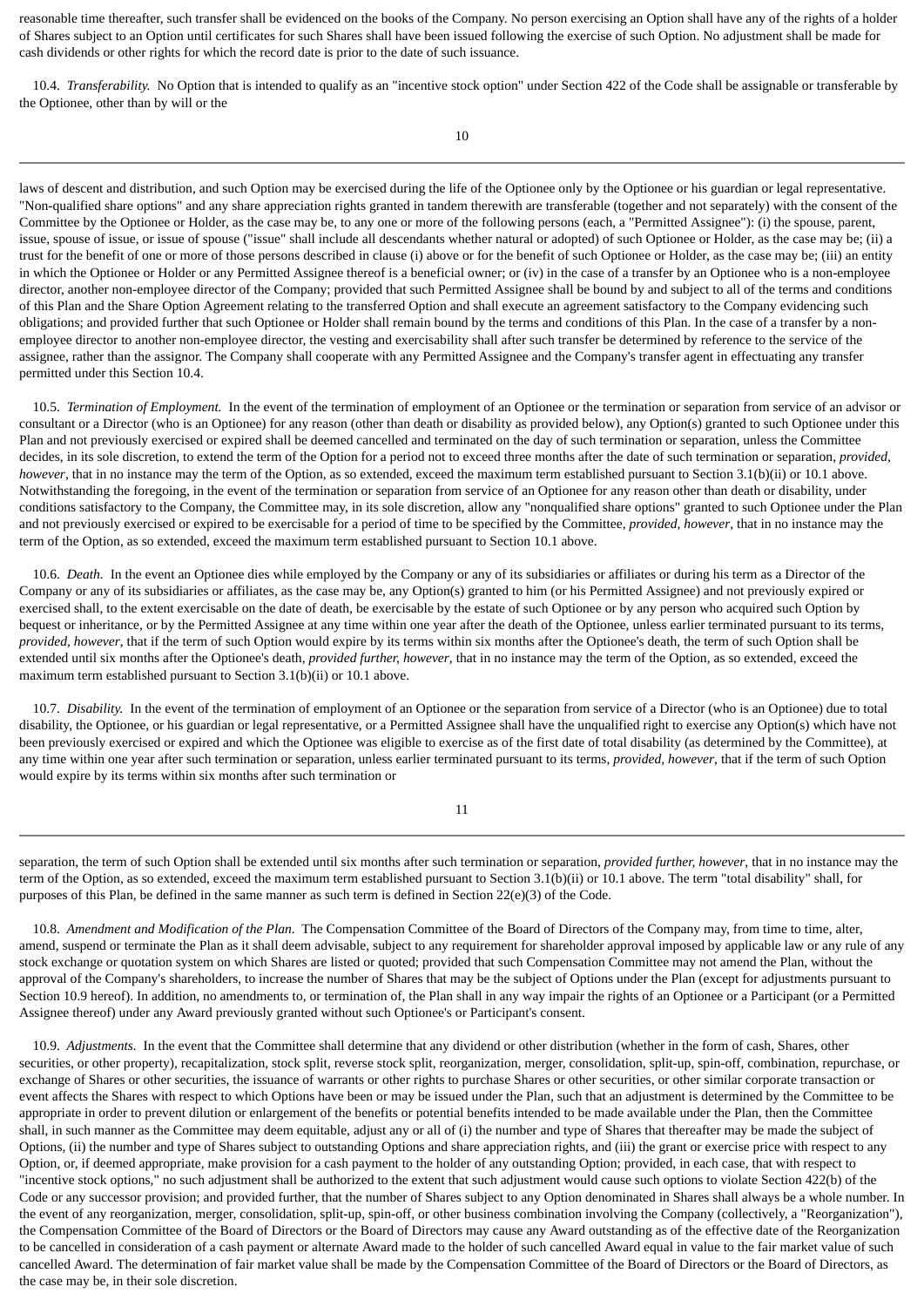10.10. *Change in Control.* The terms of any Award may provide in the Share Option Agreement, Restricted Share Agreement, Purchase Loan or other document evidencing the Award, that upon a "Change in Control" of the Company (as that term may be defined therein), (i) Options (and share appreciation rights) accelerate and become fully exercisable, (ii) restrictions on Restricted Shares lapse and the shares become fully vested, (iii) Purchase Loans are forgiven in whole or in part, and (iv) such other additional benefits as the Committee deems appropriate shall apply. For purposes of this Plan, a "Change in Control" shall mean an event described in the applicable document evidencing the Award or such other event as determined in the sole discretion of the Board of Directors of the Company. The Committee, in its discretion, may determine that, upon the occurrence of a Change in Control of the Company, each Option and share appreciation right outstanding hereunder shall terminate within a specified number of days after notice to the Participant or Holder, and such Participant or Holder shall receive, with respect to each Share subject to such Option or share appreciation right, an amount equal

to the excess of the Fair Market Value of such Shares immediately prior to the occurrence of such Change in Control over the exercise price per share of such Option or share appreciation right; such amount to be payable in cash, in one or more kinds of property (including the property, if any, payable in the transaction) or in a combination thereof, as the Committee, in its discretion, shall determine.

 10.11. *Employment Violation.* Each Share Option Agreement evidencing an Option granted on or after April 1, 2001, shall include and be subject to the following terms:

(a)

The terms of this Section 10.11 shall apply to the Option if the Optionee is or shall become subject to an employment agreement with the Company.

(b)

If the Optionee materially breaches his or her employment agreement (it being understood that any breach of the post-termination obligations contained therein shall be deemed to be material) for so long as the terms of such employment agreement shall apply to the Optionee (each, an "Employment Violation"), the Company shall have the right to require (i) the termination and cancellation of the unexercised portion of the Option, if any, whether vested or unvested, and (ii) payment by the Optionee to the Company of the Recapture Amount (as defined below). Such termination of unexercised Options and payment of the Recapture Amount, as the case may be, shall be in addition to, and not in lieu of, any other right or remedy available to the Company arising out of or in connection with any such Employment Violation including, without limitation, the right to terminate Optionee,s employment if not already terminated, seek injunctive relief and additional monetary damages.

(c)

"Recapture Amount" shall mean the gross gain realized or unrealized by the Optionee upon each exercise of his Option during the period beginning on the date which is twelve (12) months prior to the date of the Optionee's Employment Violation and ending on the date of computation (the "Look-back Period"), which gain shall be calculated as the sum of:

(i)

if the Optionee has exercised any portion of his Option during the Look-back Period and sold any of the Shares acquired on exercise thereafter, an amount equal to the product of  $(x)$  the sales price per Share sold minus the exercise price per Share times  $(y)$  the number of Shares as to which the Option was exercised and which were sold at such sales price; plus

(ii)

if the Optionee has exercised any portion of his Option during the Look-back Period and not sold any of the Shares acquired on exercise thereafter, with respect to each of such Shares an amount equal to the product of (x) the greatest of the following: (1) the Fair Market Value per Share on the date of exercise, (2) the arithmetic average of the per Share closing sales prices as reported on NASDAQ for the thirty (30) trading day period ending on the trading day immediately preceding the date of the Company's written notice of its exercise of its rights under this clause (h), or (3) the arithmetic average of the per Share closing sales prices as reported on NASDAQ for the thirty (30) trading day period ending on the trading day immediately preceding the date of computation, minus the exercise price per Share times (y) the number of Shares as to which this Option was exercised and which were not sold;

provided, however, in lieu of payment by the Optionee to the Company of the Recapture Amount determined pursuant to subclause (ii) above, the Optionee, in his or her discretion, may tender to the Company the Shares acquired upon exercise of this Option during the Look-back Period and not sold and the Optionee shall not be entitled to receive any consideration from the Company in exchange therefor.

 With respect to any other Awards granted hereunder, the terms of any Restricted Share Agreement, share appreciation right, Share Purchase Award or any other document evidencing an Award under the Plan, may include comparable provisions to those set forth in this Section 10.11.

13

 10.12. *Other Provisions.* (a) The Committee may require each Participant purchasing Shares pursuant to an Award under the Plan to represent to and agree with the Company in writing that such Participant is acquiring the Shares without a view to distribution thereof. The certificates for such Shares may include any legend which the Committee deems appropriate to reflect any restrictions on transfer.

(b)

All certificates for Shares delivered under the Plan pursuant to any Award shall be subject to such share-transfer orders and other restrictions as the Committee may deem advisable under the rules, regulations, and other restrictions of the Securities and Exchange Commission, any stock exchange upon which the Shares are then listed, and any applicable Federal or state securities law, and the Committee may cause a legend or legends to be put on any such certificates to make appropriate reference to such restrictions.

(c)

Awards granted under the Plan may, in the discretion of the Committee, be granted either alone or in addition to, in tandem with, or in substitution for, any other Awards granted under the Plan. If Awards are granted in substitution for other Awards, the Committee shall require the surrender of such other Awards in consideration for the grant of the new Awards. Awards granted in addition to or in tandem with other Awards may be granted either at the same time as or at a different time from the grant of such other Awards.

(d)

Nothing contained in this Plan shall prevent the Board of Directors from adopting other or additional compensation arrangements, subject to shareholder approval if such approval is required; and such arrangements may be either generally applicable or applicable only in specific cases.

(e)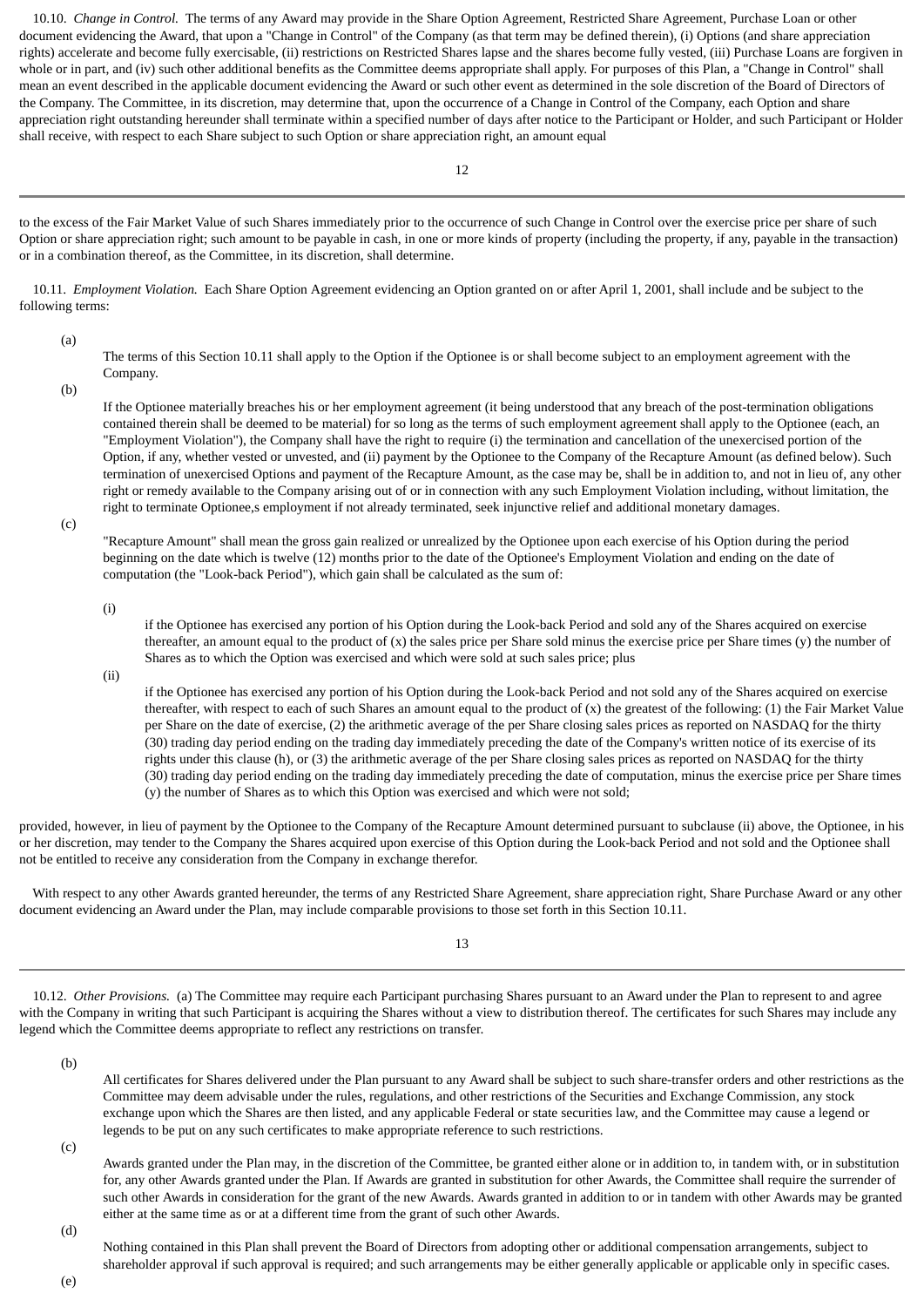<span id="page-40-0"></span>(f)

A Participant shall have no right as a shareholder until he or she becomes the holder of record.

The Company will provide to its shareholders, at least annually, reports containing financial statements and management's discussion and analysis of financial conditions and results of operations.

### **ARTICLE 11.**

### **MISCELLANEOUS**

 11.1. *Tax Withholding.* The Company shall notify an Optionee or Participant (or a Permitted Assignee thereof) of any income tax withholding requirements arising as a result of the grant of any Award, exercise of an Option or share appreciation rights or any other event occurring pursuant to this Plan. The Company shall have the right to withhold from such Optionee or Participant (or a Permitted Assignee thereof) such withholding taxes as may be required by law, or to otherwise require the Optionee or Participant (or a Permitted Assignee thereof) to pay such withholding taxes. If the Optionee or Participant (or a Permitted Assignee thereof) shall fail to make such tax payments as are required, the Company or its subsidiaries or affiliates shall, to the extent permitted by law, have the right to deduct any such taxes from any payment of any kind otherwise due to such Optionee or Participant or to take such other action as may be necessary to satisfy such withholding obligations. In satisfaction of the requirement to pay withholding taxes, the Optionee (or Permitted Assignee) make a written election, which may be accepted or rejected in the discretion of the Committee, to have withheld a portion of the Shares then issuable to the Optionee (or Permitted Assignee) pursuant to the Option having an aggregate Fair Market Value equal to the withholding taxes.

 11.2. *Right of Discharge Reserved.* Nothing in the Plan nor the grant of an Award hereunder shall confer upon any employee, Director or other individual the right to continue in the employment or service of the Company or any subsidiary or affiliate of the Company or affect any right that the Company or any subsidiary or affiliate of the Company may have to terminate the employment or service of (or to demote or to exclude from future Options under the Plan) any such employee,

Director or other individual at any time for any reason. Except as specifically provided by the Committee, the Company shall not be liable for the loss of existing or potential profit from an Award granted in the event of termination of an employment or other relationship even if the termination is in violation of an obligation of the Company or any subsidiary or affiliate of the Company to the employee or Director.

 $14$ 

 11.3. *Nature of Payments.* All Awards made pursuant to the Plan are in consideration of services performed or to be performed for the Company or any subsidiary or affiliate of the Company. Any income or gain realized pursuant to Awards under the Plan and any share appreciation rights constitutes a special incentive payment to the Optionee, Participant or Holder and shall not be taken into account, to the extent permissible under applicable law, as compensation for purposes of any of the employee benefit plans of the Company or any subsidiary or affiliate of the Company except as may be determined by the Committee or by the Directors or directors of the applicable subsidiary or affiliate of the Company.

 11.4. *Unfunded Status of the Plan.* The Plan is intended to constitute an "unfunded" plan for incentive and deferred compensation. With respect to any payments not yet made to a Participant or Optionee by the Company, nothing contained herein shall give any such Participant or Optionee any rights that are greater than those of a general creditor of the Company. In its sole discretion, the Committee may authorize the creation of trusts or other arrangements to meet the obligations created under the Plan to deliver the Shares or payments in lieu of or with respect to Awards hereunder; provided, however, that the existence of such trusts or other arrangements is consistent with the unfunded status of the Plan.

 11.5. *Severability.* If any provision of the Plan shall be held unlawful or otherwise invalid or unenforceable in whole or in part, such unlawfulness, invalidity or unenforceability shall not affect any other provision of the Plan or part thereof, each of which remain in full force and effect. If the making of any payment or the provision of any other benefit required under the Plan shall be held unlawful or otherwise invalid or unenforceable, such unlawfulness, invalidity or unenforceability shall not prevent any other payment or benefit from being made or provided under the Plan, and if the making of any payment in full or the provision of any other benefit required under the Plan in full would be unlawful or otherwise invalid or unenforceable, then such unlawfulness, invalidity or unenforceability shall not prevent such payment or benefit from being made or provided in part, to the extent that it would not be unlawful, invalid or unenforceable, and the maximum payment or benefit that would not be unlawful, invalid or unenforceable shall be made or provided under the Plan.

 11.6. *Gender and Number.* In order to shorten and to improve the understandability of the Plan document by eliminating the repeated usage of such phrases as "his or her" and any masculine terminology herein shall also include the feminine, and the definition of any term herein in the singular shall also include the plural except when otherwise indicated by the context.

 11.7. *Governing Law.* The Plan and all determinations made and actions taken thereunder, to the extent not otherwise governed by the Code or the laws of the United States, shall be governed by the laws of the State of Delaware and construed accordingly.

 11.8. *Effective Date of Plan; Termination of Plan.* The Plan shall be effective on the date of the approval of the Plan by the Board of Directors. Notwithstanding the foregoing, no Option intended to qualify as an incentive share option shall be granted hereunder until the Plan shall be approved by the holders of a majority of the shares entitled to vote thereon, provided such approval is obtained within 12 months after the date of adoption of the Plan by the Board of Directors. Awards may be granted under the Plan at any time and from time to time prior to May 31, 2009, on which date the Plan will expire except as to Awards and related share appreciation rights then outstanding under the Plan. Such outstanding Awards and share appreciation rights shall remain in effect until they have been exercised or terminated, or have expired.

<span id="page-40-1"></span> 11.9. *Captions.* The captions in this Plan are for convenience of reference only, and are not intended to narrow, limit or affect the substance or interpretation of the provisions contained herein.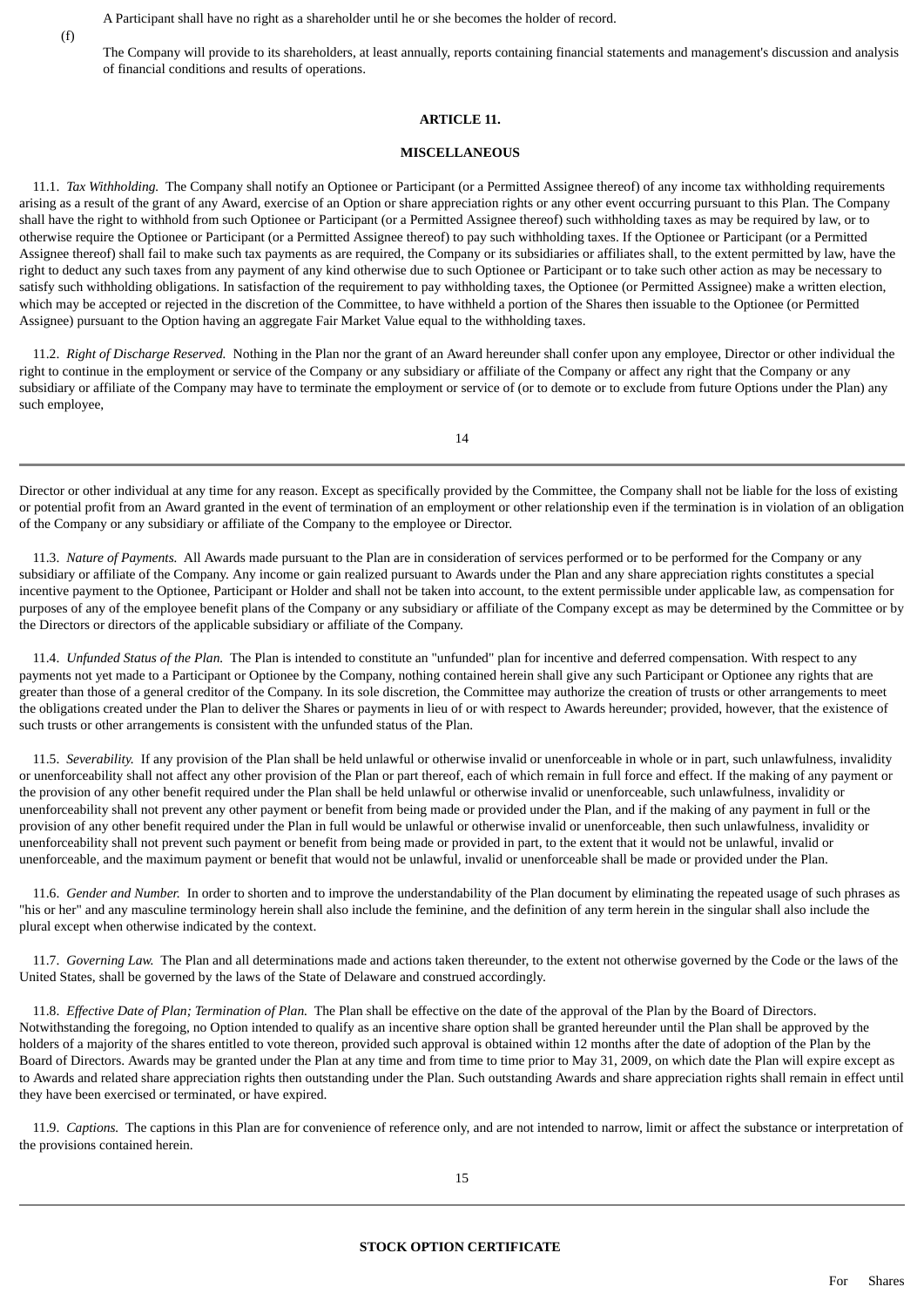### **Issued Pursuant to the 1999 Incentive Plan of ACTIVISION, INC.**

THIS CERTIFIES that on (the "Issuance Date") (the "Holder") was granted an option (the "Option") to purchase at the option price of \$ share, all or any part of fully paid and non-assessable shares ("Shares") of the Common Stock (no par value) of ACTIVISION, INC., a Delaware corporation (the "Company"), upon and subject to the following terms and conditions:

(a)

Terms of the Plan. The Option is granted pursuant to, and is subject to the terms and conditions of, the 1999 Incentive Plan of the Company (the "Plan"), the terms, conditions and definitions of which are hereby incorporated herein as though set forth at length, and the receipt of a copy of which the Holder hereby acknowledges by his signature below. Capitalized terms used herein shall have the meanings set forth in the Plan, unless otherwise defined herein.

 [The Company intends that this Option qualify as an "incentive" share option within the meaning of Section 422 of the Internal Revenue Code to the maximum extent permissible under the Internal Revenue Code. To the extent that the Option does not qualify as an incentive share option, the Option or the portion thereof which does not so qualify shall constitute a separate "nonqualified" share option.]

(b)

Expiration. This Option shall expire **, ,** unless extended or earlier terminated in accordance herewith.

(c)

Exercise. This Option may be exercised or surrendered during the Holder's lifetime only by the Holder or his/her guardian or legal representative. THIS OPTION SHALL NOT BE TRANSFERABLE BY THE HOLDER OTHERWISE THAN BY WILL OR BY THE LAWS OF DESCENT AND DISTRIBUTION, SUBJECT TO THE TERMS AND CONDITIONS OF THE PLAN.

This Option shall vest and be exercisable [commencing on the Issuance Date] [as follows: ].

 This Option shall be exercised by the Holder (or by her executors, administrators, guardian or legal representative) as to all or part of the Shares, by the giving of written notice of exercise to the Company, specifying the number of Shares to be purchased, accompanied by payment of the full purchase price for the Shares being purchased. Full payment of such purchase price shall be made [within five business days following the date of] [at the time of] exercise and shall be made (i) in cash or by certified check or bank check, (ii) with the consent of the Company, by delivery of a promissory note in favor of the Company upon such terms and conditions as determined by the Company, (iii) with the consent of the Company, by tendering previously acquired Shares (valued at its Fair Market Value (as defined in the Plan), as determined by the Company as of the date of tender), or (iv) with the consent of the Company, any combination of (i), (ii) and (iii). Such notice of exercise, accompanied by such payment, shall be delivered to the Company at its principal business office or such other office as the Company may from time to time direct, and shall be in such form, containing such further provisions as the Company may from time to time prescribe. In no event may this Option be exercised for a fraction of a Share. The Company shall effect the transfer of Shares purchased pursuant to an Option as soon as practicable, and, within a reasonable time thereafter, such transfer

shall be evidenced on the books of the Company. No person exercising this Option shall have any of the rights of a holder of Shares subject to this Option until certificates for such Shares shall have been issued following the exercise of such Option. No adjustment shall be made for cash dividends or other rights for which the record date is prior to the date of such issuance.

(d)

Termination of Employment. In the event of the termination of employment or separation from service of the Holder for any reason (other than death or disability as provided below), this Option, to the extent not previously exercised or expired, shall be deemed cancelled and terminated on the day of such termination or separation, unless the Company decides, in its sole discretion, to extend the term of this Option for a period not to exceed three months after the date of such termination or separation.

(e)

Death. In the event the Holder dies while employed by the Company or any of its subsidiaries or affiliates, or during his term as a Director of the Company or any of its subsidiaries or affiliates, as the case may be, this Option, to the extent not previously expired or exercised, shall, to the extent exercisable on the date of death, be exercisable by the estate of the Holder or by any person who acquired this Option by bequest or inheritance, at any time within one year after the death of the Holder, unless earlier terminated pursuant to its terms, *provided, however*, that if the term of this Option would expire by its terms within six months after the Holder's death, the term of this Option shall be extended until six months after the Holder's death.

(f)

Disability. In the event of the termination of employment of the Holder or the separation from service of a Director who is a Holder due to total disability, the Holder, or her guardian or legal representative, shall have the unqualified right to exercise any portion of this Option which has not been previously exercised or expired and which the Holder was eligible to exercise as of the first date of total disability (as determined by the Company), at any time within one year after such termination or separation, unless earlier terminated pursuant to its terms, *provided, however*, that if the term of such Option would expire by its terms within six months after such termination or separation, the term of such Option shall be extended until six months after such termination or separation. The term "total disability" shall, for purposes of this Option Certificate, be defined in the same manner as such term is defined in Section  $22(e)(3)$  of the Internal Revenue Code of 1986, as amended.

 $[(g)]$ 

Change in Control. In the event of the occurrence of a change in control (as defined below) of the Company, this Option and all rights granted hereunder shall immediately vest and be exercisable in accordance with its terms with respect to those Shares not already vested and exercisable pursuant to the terms of this Option. For purposes of this Option, a "change in control of the Company" shall be deemed to occur if:

<sup>16</sup>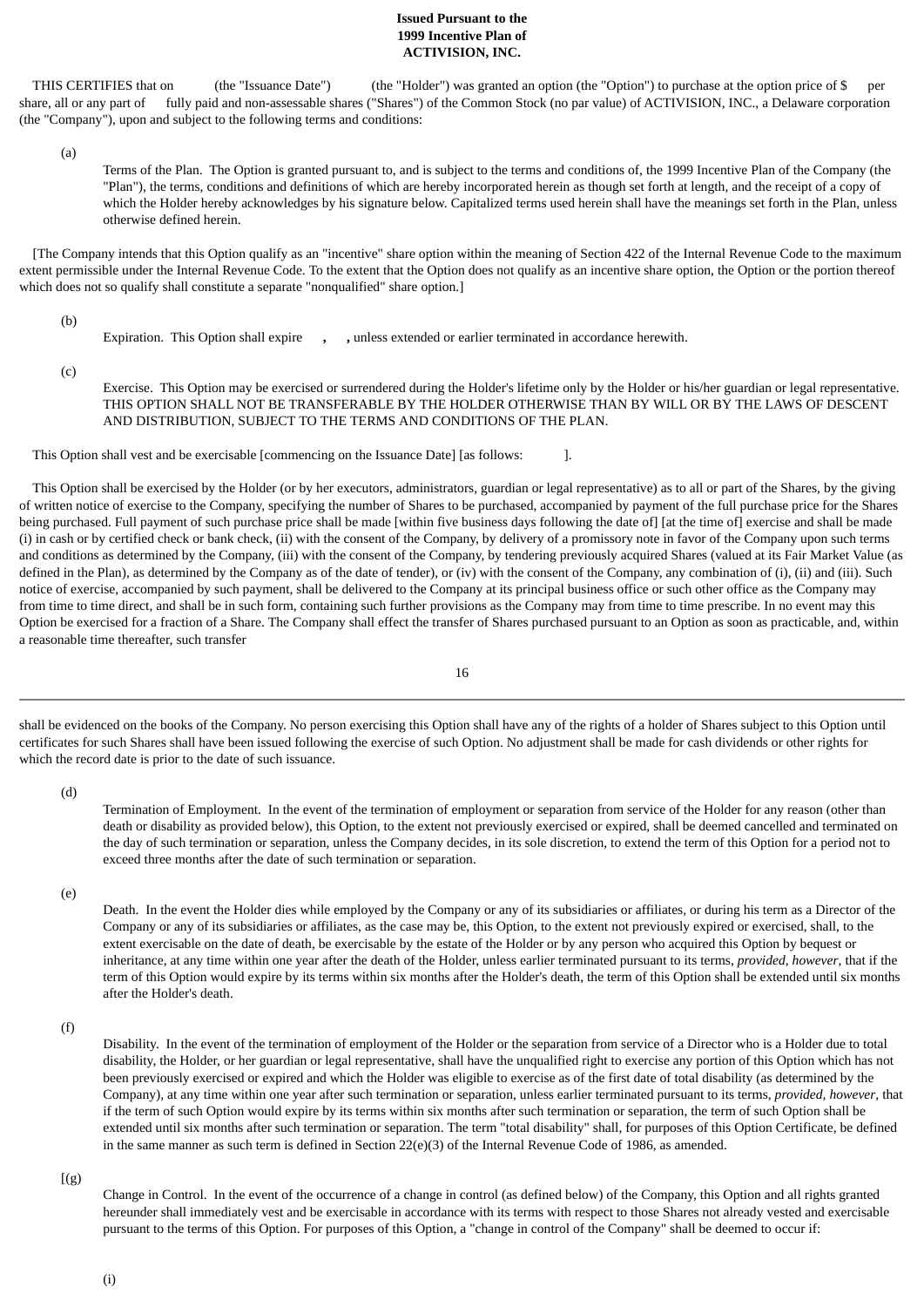there shall have occurred a change in control of a nature that would be required to be reported in response to Item 6(e) of Schedule 14A of Regulation 14A promulgated under the Securities Exchange Act of 1934, as amended (the "Exchange Act"), as in effect on the date hereof, whether or not the Company is then subject to such reporting requirement, *provided, however*, that there shall not be deemed to be a "change in control" of the Company if immediately prior to the occurrence of what would otherwise be a "change in control" of the Company (a) the Executive is the other party to the transaction (a "Control Event") that would otherwise result in a "change in control" of the Company or (b) the Executive is an executive officer, trustee, director or more than 5% equity holder of the other party to the Control Event or of any entity, directly or indirectly, controlling such other party,

(ii)

the Company merges or consolidates with, or sells all or substantially all of its assets to, another company (each, a "Transaction"), *provided, however*, that a Transaction shall not

17

be deemed to result in a "change in control" of the Company if (a) immediately prior thereto the circumstances in (i)(a) or (i)(b) above exist, or (b) (1) the shareholders of the Company, immediately before such Transaction own, directly or indirectly, immediately following such Transaction in excess of fifty percent (50%) of the combined voting power of the outstanding voting securities of the corporation or other entity resulting from such Transaction (the "Surviving Corporation") in substantially the same proportion as their ownership of the voting securities of the Company immediately before such Transaction and (2) the individuals who were members of the Company's Board of Directors immediately prior to the execution of the agreement providing for such Transaction constitute at least a majority of the members of the board of directors or the board of trustees, as the case may be, of the Surviving Corporation, or of a corporation or other entity beneficially directly or indirectly owning a majority of the outstanding voting securities of the Surviving Corporation, or

### (iii)

the Company acquires assets of another company or a subsidiary of the Company merges or consolidates with another company (each, an "Other Transaction") and (a) the shareholders of the Company, immediately before such Other Transaction own, directly or indirectly, immediately following such Other Transaction 50% or less of the combined voting power of the outstanding voting securities of the corporation or other entity resulting from such Other Transaction (the "Other Surviving Corporation") in substantially the same proportion as their ownership of the voting securities of the Company immediately before such Other Transaction or (b) the individuals who were members of the Company's Board of Directors immediately prior to the execution of the agreement providing for such Other Transaction constitute less than a majority of the members of the board of directors or the board of trustees, as the case may be, of the Other Surviving Corporation, or of a corporation or other entity beneficially directly or indirectly owning a majority of the outstanding voting securities of the Other Surviving Corporation, *provided, however*, that an Other Transaction shall not be deemed to result in a "change in control" of the Company if immediately prior thereto the circumstances in (i)(a) or (i)(b) above exist.]

### (h)

*Adjustments*. In the event that the Company shall determine that any dividend or other distribution (whether in the form of cash, shares of common stock of the Company, other securities, or other property), recapitalization, stock split, reverse stock split, reorganization, merger, consolidation, split-up, spin-off, combination, repurchase, or exchange of shares of common stock of the Company or other securities, the issuance of warrants or other rights to purchase shares of common stock of the Company, or other securities, or other similar corporate transaction or event affects the Shares, such that an adjustment is determined by the Company to be appropriate in order to prevent dilution or enlargement of the benefits or potential benefits intended to be made available to the Holder, then the Company shall, in such manner as the Company may deem equitable, adjust any or all of (i) the number and type of shares of common stock of the Company subject to this Option, and (ii) the grant or exercise price with respect to this Option, or, if deemed appropriate, make provision for a cash payment to the Holder.

(i)

*Delivery of Share Certificates*. Within a reasonable time after the exercise of this Option, the Company shall cause to be delivered to the person entitled thereto a certificate for the Shares purchased pursuant to the exercise of this Option. If this Option shall have been exercised with respect to less than all of the Shares subject to this Option, the Company shall also cause to be delivered to the person entitled thereto a new Option Certificate in replacement of this Option Certificate if surrendered at the time of the exercise of this Option, indicating the

18

number of Shares with respect to which this Option remains available for exercise, or this Option Certificate shall be endorsed to give effect to the partial exercise of this Option.

(j)

*Withholding*. In the event that the Holder elects to exercise this Option or any part thereof, and if the Company or any subsidiary or affiliate of the Company shall be required to withhold any amounts by reasons of any federal, state or local tax laws, rules or regulations in respect of the issuance of Shares to the Holder pursuant to this Option, the Company or such subsidiary or affiliate shall be entitled to deduct and withhold such amounts from any payments to be made to the Holder. In any event, the Holder shall make available to the Company or such subsidiary or affiliate, promptly when requested by the Company or such subsidiary or affiliate, sufficient funds to meet the requirements of such withholding; and the Company or such subsidiary or affiliate shall be entitled to take and authorize such steps as it may deem advisable in order to have such funds available to the Company or such subsidiary or affiliate out of any funds or property due or to become due to the Holder.

(k)

*Reservation of Shares*. The Company hereby agrees that at all times there shall be reserved for issuance and/or delivery upon exercise of this Option such number of Shares as shall be required for issuance or delivery upon exercise hereof.

(l)

*Rights of Holder*. Nothing contained herein shall be construed to confer upon the Holder any right to be continued in the employ of the Company and/or any subsidiary or affiliate of the Company or derogate from any right of the Company and/or any subsidiary or affiliate of the Company to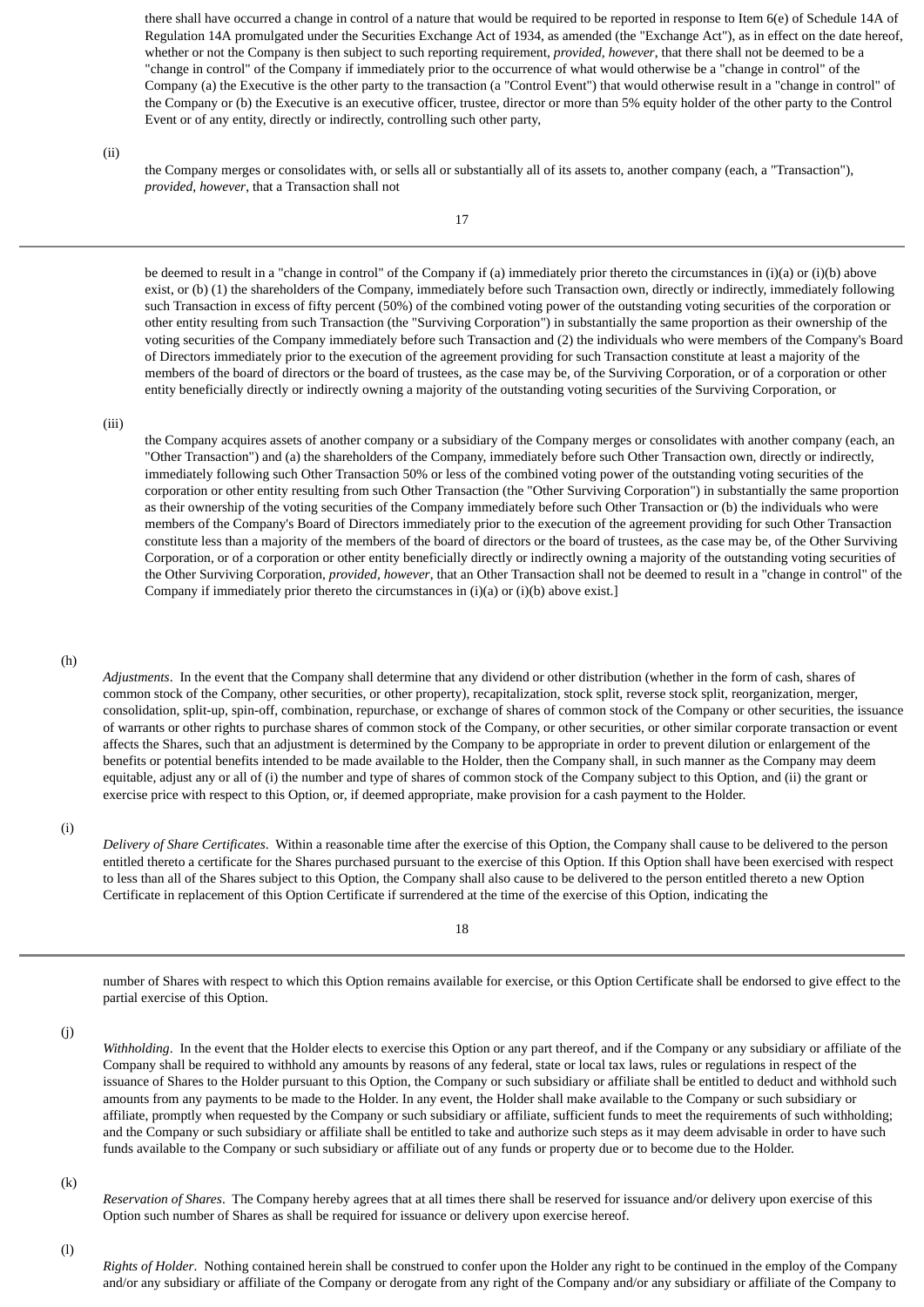retire, request the resignation of, or discharge the Holder at any time, with or without cause. The Holder shall not, by virtue hereof, be entitled to any rights of a shareholder in the Company, either at law or in equity, and the rights of the Holder are limited to those expressed herein and are not enforceable against the Company except to the extent set forth herein.

(m)

*Exclusion from Pension Computations*. By acceptance of the grant of this Option, the Holder hereby agrees that any income realized upon the receipt or exercise hereof, or upon the disposition of the Shares received upon its exercise, is special incentive compensations and, to the extent permissible under applicable law, shall not be taken into account as "wages", "salary" or "compensation" in determining the amount of any payment under any pension, retirement, incentive, profit sharing, bonus or deferred compensation plan of the Company or any of its subsidiaries or affiliates.

(n)

*Registration; Legend*. The Company may postpone the issuance and delivery of Shares upon any exercise of this Option until (a) the admission of such Shares to listing on any stock exchange or exchanges on which Shares of the Company of the same class are then listed and (b) the completion of such registration or other qualification of such Shares under any state or federal law, rule or regulation as the Company shall determine to be necessary or advisable. The Holder shall make such representations and furnish such information as may, in the opinion of counsel for the Company, be appropriate to permit the Company, in light of the then existence or non-existence with respect to such Shares of an effective Registration Statement under the Securities Act of 1933, as amended, to issue the Shares in compliance with the provisions of that or any comparable act.

 The Company may cause the following or a similar legend to be set forth on each certificate representing Shares or any other security issued or issuable upon exercise of this Option unless counsel for the Company is of the opinion as to any such certificate that such legend is unnecessary:

 THE SECURITIES REPRESENTED BY THIS CERTIFICATE MAY NOT BE OFFERED FOR SALE, SOLD OR OTHERWISE TRANSFERRED EXCEPT PURSUANT TO AN EFFECTIVE REGISTRATION STATEMENT UNDER THE SECURITIES ACT OF 1933, AS AMENDED (THE

19

"ACT"), OR PURSUANT TO AN EXEMPTION FROM REGISTRATION UNDER THE ACT, THE AVAILABILITY OF WHICH IS ESTABLISHED BY AN OPINION FROM COUNSEL TO THE COMPANY.

(o)

*Amendment*. The Company may, with the consent of the Holder, at any time or from time to time amend the terms and conditions of this Option, and may at any time or from time to time amend the terms of this Option.

(p)

*Notices*. Any notice which either party hereto may be required or permitted to give to the other shall be in writing, and may be delivered personally or by mail, postage prepaid, or overnight courier, addressed as follows: if to the Company, at its office at 3100 Ocean Park Blvd., Santa Monica, California 90405, Attn: General Counsel, or at such other address as the Company by notice to the Holder may designate in writing from time to time; and if to the Holder, at the address shown below her signature on this Option Certificate, or at such other address as the Holder by notice to the Company may designate in writing from time to time. Notices shall be effective upon receipt.

(q)

*Interpretation*. A determination of the Company as to any questions which may arise with respect to the interpretation of the provisions of this Option and of the Plan shall be final and binding. The Company may authorize and establish such rules, regulations and revisions thereof as it may deem advisable.

IN WITNESS WHEREOF, the parties have executed this Option Certificate as of the date set forth above.

ACTIVISION, INC.

Dated:

Attest: By:

Name: Title:

ACCEPTED:

Option Holder

Address

City State Zip Code

Social Security Number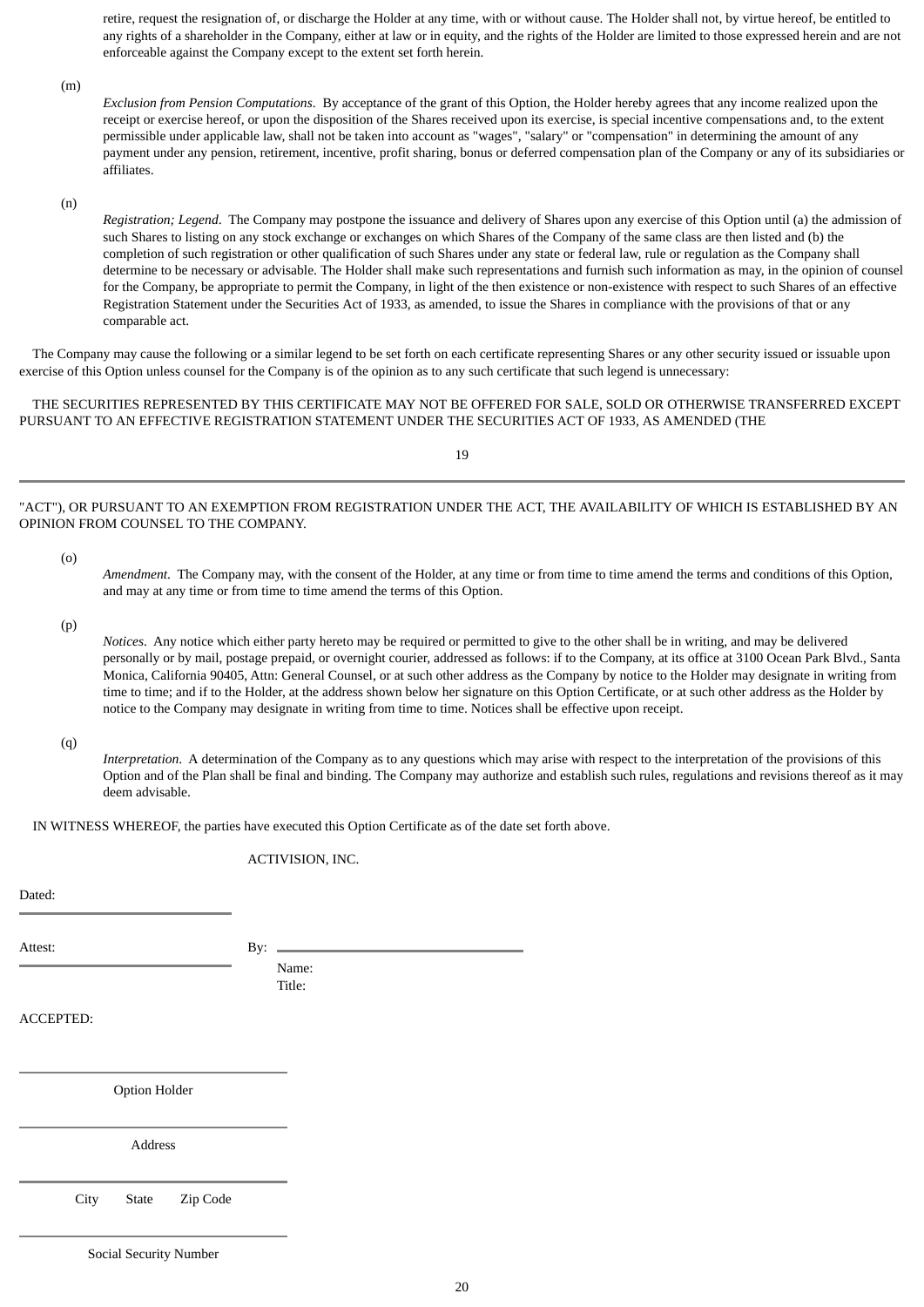### <span id="page-44-0"></span>QuickLinks

[ACTIVISION, INC. 1999 INCENTIVE PLAN](#page-32-0) **[RECITALS](#page-32-1)** [ARTICLE 1. PURPOSE OF THE PLAN](#page-32-2) [ARTICLE 2. SHARES SUBJECT TO AWARDS](#page-32-3) [ARTICLE 3. ELIGIBILITY AND ADMINISTRATION](#page-33-0) [ARTICLE 4. OPTIONS](#page-33-1) [ARTICLE 5. SHARE APPRECIATION RIGHTS](#page-34-0) [ARTICLE 6. RELOAD OPTIONS](#page-34-1) [ARTICLE 7. SHARE PURCHASE AWARDS](#page-35-0) [ARTICLE 8. RESTRICTED AWARDS](#page-36-0) [ARTICLE 9. DEFERRED SHARE AWARDS](#page-36-1) [ARTICLE 10. GENERALLY APPLICABLE PROVISIONS](#page-37-0) [ARTICLE 11. MISCELLANEOUS](#page-40-0) [STOCK OPTION CERTIFICATE](#page-40-1)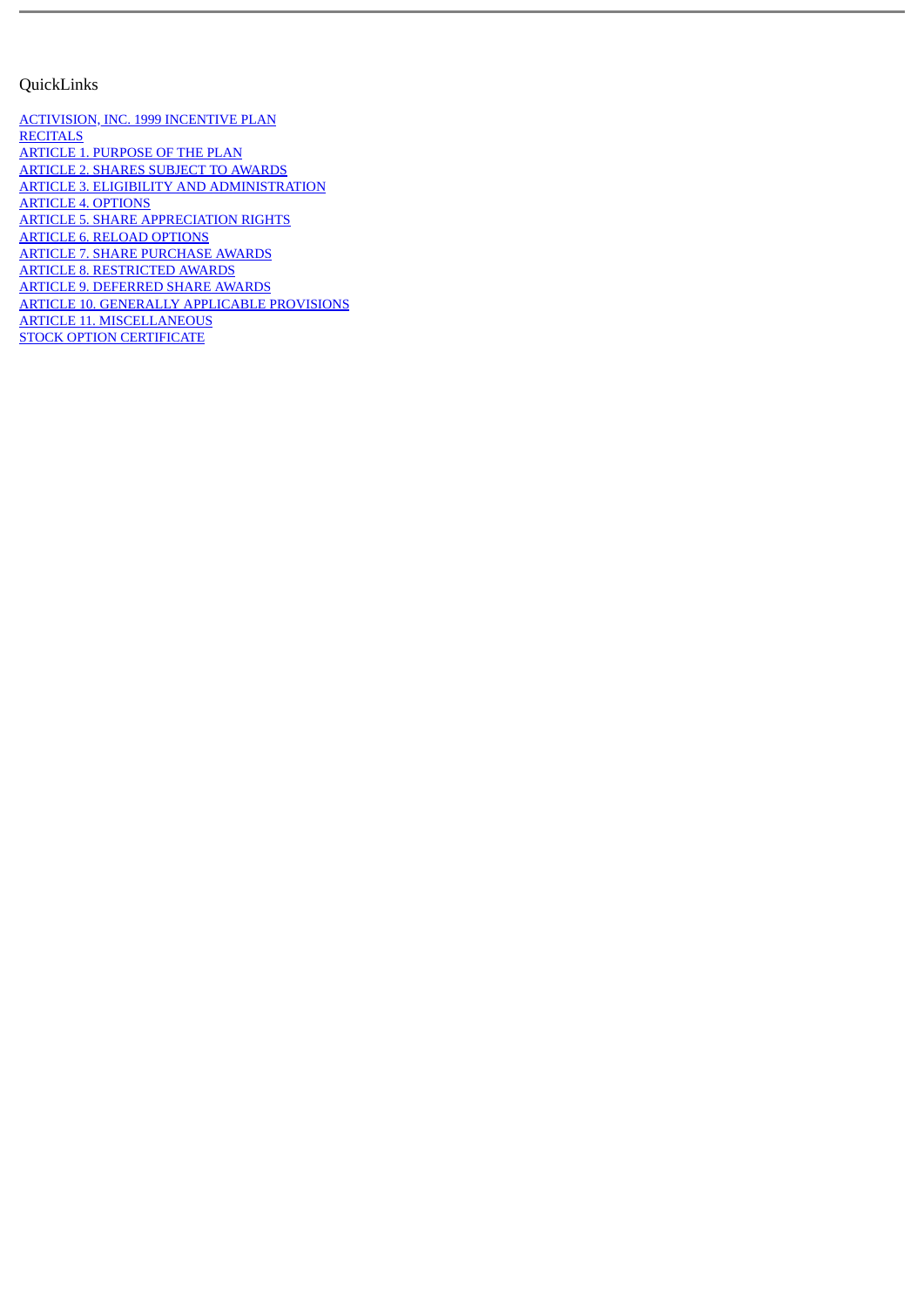#### **Exhibit 10.4**

As Adopted by the Board of Directors on June 1, 1998, and amended on April 1, 2001 and October 17, 2001

### **ACTIVISION, INC. 1998 INCENTIVE PLAN**

<span id="page-45-1"></span><span id="page-45-0"></span> ACTIVISION, INC., a corporation formed under the laws of the State of Delaware (the "Company"), hereby establishes and adopts the following 1998 Incentive Plan (the "Plan").

#### **RECITALS**

 WHEREAS, the Company desires to encourage high levels of performance by those individuals who are key to the success of the Company, to attract new individuals who are highly motivated and who will contribute to the success of the Company and to encourage such individuals to remain as directors and/or employees of the Company and its subsidiaries by increasing their proprietary interest in the Company's growth and success.

 WHEREAS, to attain these ends, the Company has formulated the Plan embodied herein to authorize the granting of incentive awards through grants of share options ("Options"), grants of share appreciation rights, grants of Share Purchase Awards (hereafter defined), grants of Restricted Share Awards (hereafter defined) and grants of Performance-Based Awards (hereafter defined) to those individuals whose judgment, initiative and efforts are or have been responsible for the success of the Company.

<span id="page-45-2"></span>NOW, THEREFORE, the Company hereby constitutes, establishes and adopts the following Plan and agrees to the following provisions:

### **ARTICLE 1.**

### **PURPOSE OF THE PLAN**

 1.1. *Purpose.* The purpose of the Plan is to assist the Company and its subsidiaries in attracting and retaining selected individuals to serve as directors, officers, consultants, advisors and other key employees of the Company and its subsidiaries who will contribute to the Company's success and to achieve longterm objectives which will inure to the benefit of all shareholders of the Company through the additional incentive inherent in the ownership or increased ownership of the Company's shares of common stock ("Shares"). Options granted under the Plan will be either "incentive share options," intended to qualify as such under the provisions of section 422 of the Internal Revenue Code of 1986, as from time to time amended (the "Code"), or "nonqualified share options." For purposes of the Plan, the term "subsidiary" shall mean "subsidiary corporation," as such term is defined in section 424(f) of the Code, and "affiliate" shall have the meaning set forth in Rule 12b-2 of the Securities Exchange Act of 1934, as amended (the "Exchange Act"). For purposes of the Plan, the term "Award" shall mean a grant of an Option, a grant of a share appreciation right, a grant of a Share Purchase Award, a grant of a Restricted Share Award, or any other award made under the terms of the Plan.

#### **ARTICLE 2.**

### **SHARES SUBJECT TO AWARDS**

<span id="page-45-3"></span> 2.1. *Number of Shares.* Subject to the adjustment provisions of Section 9.10 hereof, the aggregate number of Shares which may be issued under Awards under the Plan, whether pursuant to Options, share appreciation rights, Share Purchase Awards, Restricted Share Awards or Performance-Based Awards shall not exceed 3,000,000. No Options to purchase fractional Shares shall be granted or

issued under the Plan. For purposes of this Section 2.1, the Shares that shall be counted toward such limitation shall include all Shares:

(1)

(2)

- issued or issuable pursuant to Options that have been or may be exercised;
- issued or issuable pursuant to Share Purchase Awards; and
- (3)
- issued as, or subject to issuance as a Restricted Share Award.

 2.2. *Shares Subject to Terminated Awards.* The Shares covered by any unexercised portions of terminated Options granted under Articles 4 and 6, Shares forfeited as provided in Section 8.2(a) and Shares subject to any Awards which are otherwise surrendered by the Participant without receiving any payment or other benefit with respect thereto may again be subject to new Awards under the Plan. In the event the purchase price of an Option is paid in whole or in part through the delivery of Shares, the number of Shares issuable in connection with the exercise of the Option shall not again be available for the grant of Awards under the Plan. Shares subject to Options, or portions thereof, which have been surrendered in connection with the exercise of share appreciation rights shall not again be available for the grant of Awards under the Plan.

2.3. *Character of Shares.* Shares delivered under the Plan may be authorized and unissued Shares or Shares acquired by the Company, or both.

 2.4. *Limitations on Grants to Individual Participant.* Subject to adjustments pursuant to the provisions of Section 10.10 hereof, the maximum number of Shares with respect to which Options or stock appreciation rights may be granted hereunder to any employee during any fiscal year shall be 500,000 Shares (the "Limitation"). If an Option is cancelled, the cancelled Option shall continue to be counted toward the Limitation for the year granted. An Option (or a stock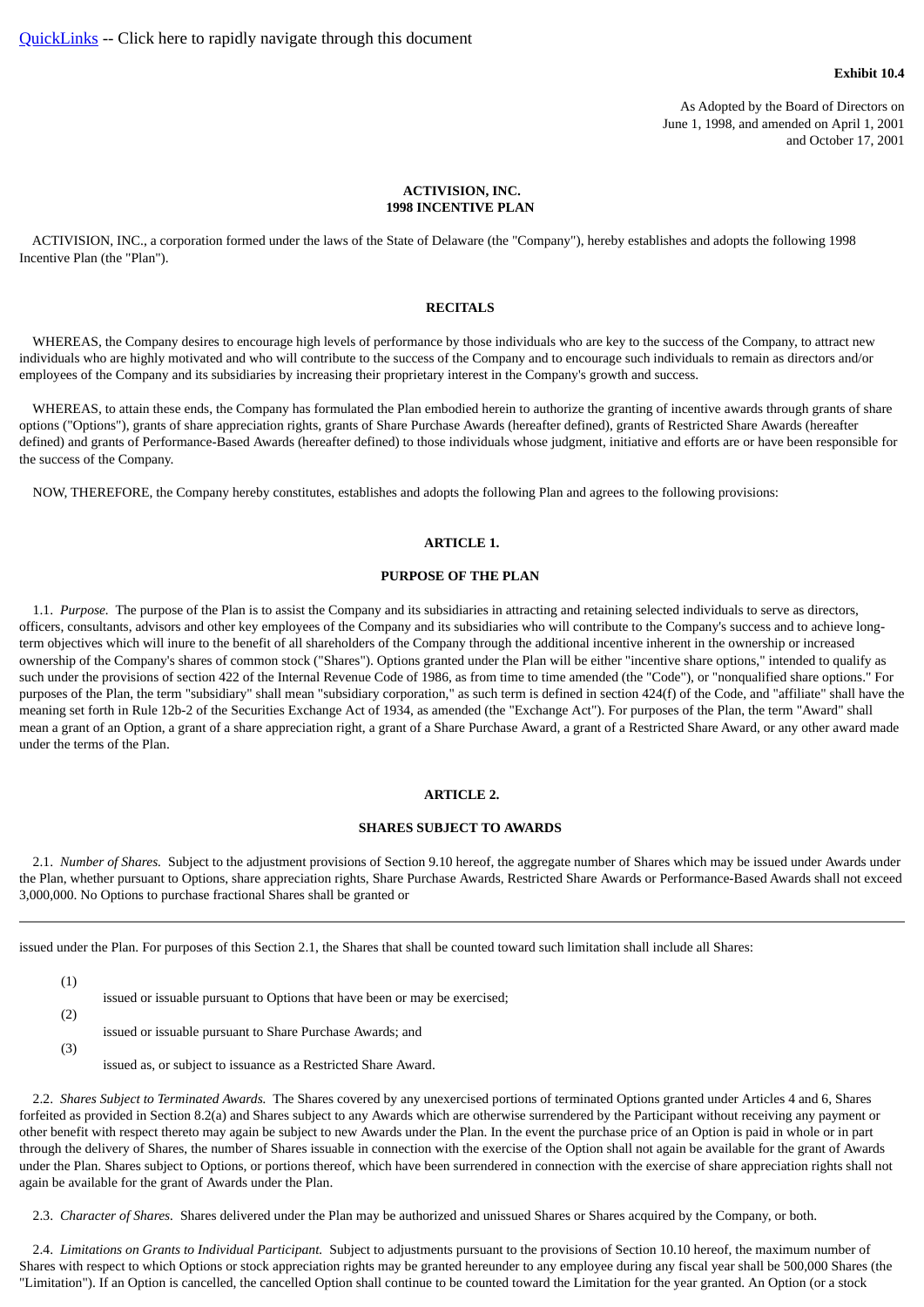<span id="page-46-0"></span>appreciation right) that is repriced during any fiscal year is treated as the cancellation of the Option (or stock appreciation right) and a grant of a new Option (or stock appreciation right) for purposes of the Limitation for that fiscal year.

#### **ARTICLE 3.**

### **ELIGIBILITY AND ADMINISTRATION**

 3.1. *Awards to Employees and Directors.* (a) Participants who receive (i) Options under Articles 4 and 6 hereof or share appreciation rights under Article 5 ("Optionees"), and (ii) Share Purchase Awards under Article 7 or Restricted Share Awards under Article 8 (in either case, a "Participant"), shall consist of such officers, key employees, consultants, representatives and other contractors and agents and Directors (hereinafter defined) of the Company or any of its subsidiaries or affiliates as the Committee shall select from time to time, *provided, however*, that an Option that is intended to qualify as an "incentive share option" may be granted only to an individual that is an employee of the Company or any of its subsidiaries. The Committee's designation of an Optionee or Participant in any year shall not require the Committee to designate such person to receive Awards or grants in any other year. The designation of an Optionee or Participant to receive Awards or grants under one portion of the Plan shall not require the Committee to include such Optionee or Participant under other portions of the Plan.

(b)

No Option which is intended to qualify as an "incentive share option" may be granted to any employee or Director who, at the time of such grant, owns, directly or indirectly (within the meaning of sections 422(b)(6) and 424(d) of the Code), shares possessing more than 10% of the total combined voting power of all classes of shares of the Company or any of its subsidiaries or affiliates, unless at the time of such grant, (i) the option price is fixed at not less than 110% of the Fair Market Value (as defined below) of the Shares subject to such Option, determined on the date of the grant, and (ii) the exercise of such Option is prohibited by its terms after the expiration of five years from the date such Option is granted.

 3.2. *Administration.* (a) The Plan shall be administered by a committee (the "Committee") consisting of not fewer than two Directors of the Company (the directors of the Company being hereinafter referred to as the "Directors"), as designated by the Directors. The Directors may remove from, add members to, or fill vacancies in the Committee. Unless otherwise determined by the Directors, each member of the Committee will be a "non-employee director" within the meaning of Rule 16b-3 (or any successor rule) of the Exchange Act and an "outside director" within the meaning of Section 162(m)(4)(C)(i) of the Code and the regulations thereunder.

 $\overline{2}$ 

 Notwithstanding any other provision of this Plan, any Award to a member of the Committee must be approved by the Board of Directors of the Company (excluding Directors who are also members of the Committee) to be effective.

(b)

The Committee is authorized, subject to the provisions of the Plan, to establish such rules and regulations as it may deem appropriate for the conduct of meetings and proper administration of the Plan. All actions of the Committee shall be taken by majority vote of its members.

(c)

Subject to the provisions of the Plan, the Committee shall have authority, in its sole discretion, to grant Awards under the Plan, to interpret the provisions of the Plan and, subject to the requirements of applicable law, including Rule 16b-3 of the Exchange Act, to prescribe, amend, and rescind rules and regulations relating to the Plan or any Award thereunder as it may deem necessary or advisable. All decisions made by the Committee pursuant to the provisions of the Plan shall be final, conclusive and binding on all persons, including the Company, its shareholders, Directors and employees, and other Plan participants.

### **ARTICLE 4.**

### **OPTIONS**

<span id="page-46-1"></span> 4.1. *Grant of Options. Directors, Officers and Other Key Employees*. The Committee shall determine, within the limitations of the Plan, those Directors, officers and other key employees of the Company and its subsidiaries and affiliates to whom Options are to be granted under the Plan, the number of Shares that may be purchased under each such Option and the option price, and shall designate such Options at the time of the grant as either "incentive share options" or "nonqualified share options"; *provided, however*, that Options granted to employees of an affiliate (that is not also a subsidiary) or to non-employees of the Company may only be "nonqualified share options."

 4.2. *Share Option Agreements; etc.* All Options granted pursuant to Article 4 and Article 6 herein (a) shall be authorized by the Committee and (b) shall be evidenced in writing by share option agreements ("Share Option Agreements") in such form and containing such terms and conditions as the Committee shall determine which are not inconsistent with the provisions of the Plan, and, with respect to any Share Option Agreement granting Options which are intended to qualify as "incentive share options," are not inconsistent with Section 422 of the Code. Granting of an Option pursuant to the Plan shall impose no obligation on the recipient to exercise such option. Any individual who is granted an Option pursuant to this Article 4 and Article 6 herein may hold more than one Option granted pursuant to such Articles at the same time and may hold both "incentive share options" and "nonqualified share options" at the same time. To the extent that any Option does not qualify as an "incentive share option" (whether because of its provisions, the time or manner of its exercise or otherwise) such Option or the portion thereof which does not so qualify shall constitute a separate "nonqualified share option."

 4.3. *Option Price.* Subject to Section 3.1(b), the option price per each Share purchasable under any "incentive share option" granted pursuant to this Article 4 and any "nonqualified share option" granted pursuant to Article 6 herein shall be determined by the Committee, but in the case of an "incentive share option" shall not be less than 100% of the Fair Market Value (as hereinafter defined) of such Share on the date of the grant of such Option. The option price per share of each Share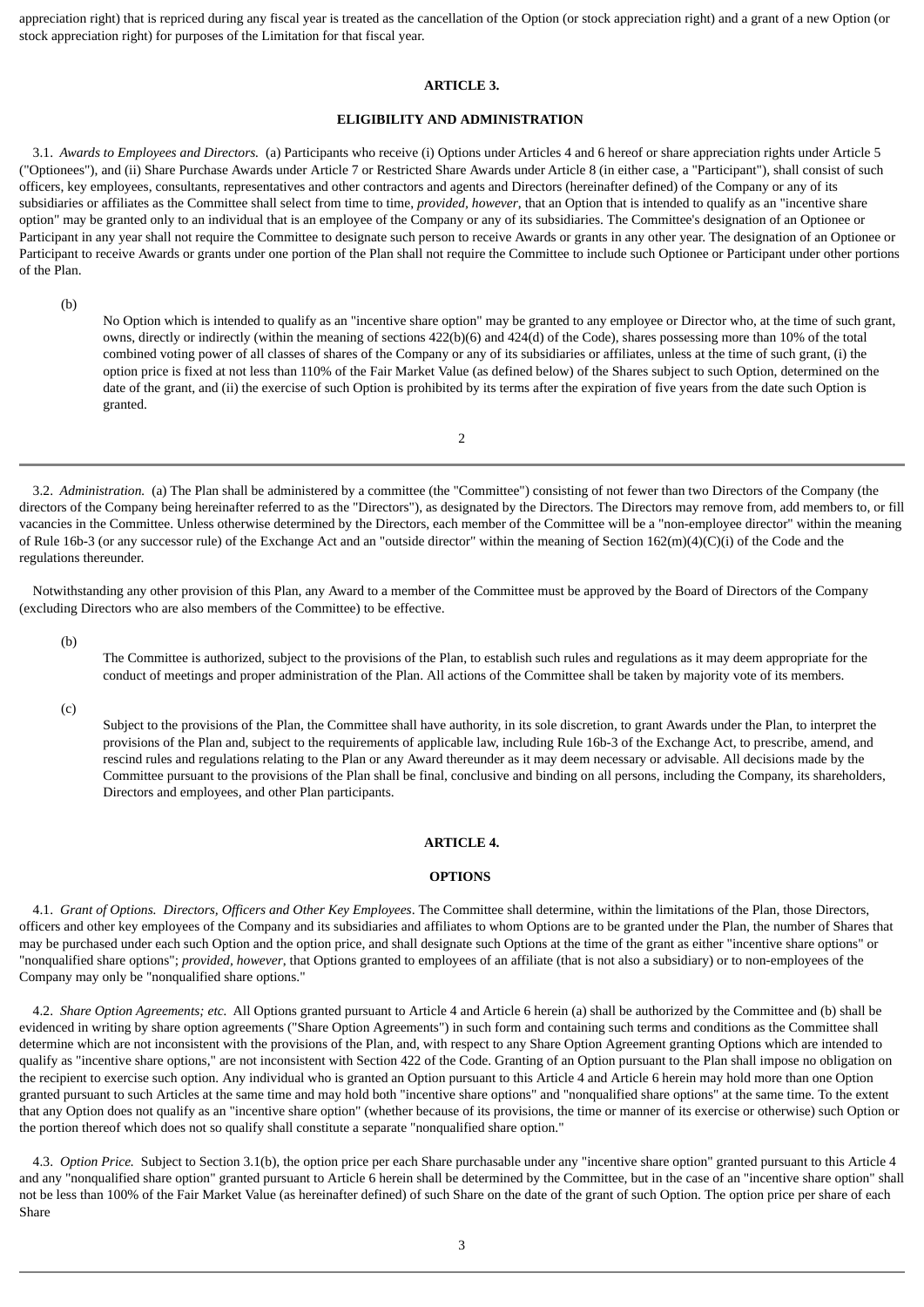purchasable under any "nonqualified share option" granted pursuant to this Article 4 shall be determined by the Committee at the time of the grant of such Option, but shall not be less than 85% of the Fair Market Value of such Share on the date of the grant of such Option.

<span id="page-47-0"></span> 4.4. *Other Provisions.* Options granted pursuant to this Article 4 shall be made in accordance with the terms and provisions of Article 10 hereof and any other applicable terms and provisions of the Plan.

### **ARTICLE 5.**

### **SHARE APPRECIATION RIGHTS**

 5.1. *Grant and Exercise.* Share appreciation rights may be granted in conjunction with all or part of any Option granted under the Plan, as follows: (i) in the case of a nonqualified share option, such rights may be granted either at the time of the grant of such option or at any subsequent time during the term of the option; and (ii) in the case of an incentive share option, such rights may be granted only at the time of the grant of such option. A "share appreciation right" is a right to receive cash or Shares, as provided in this Article 5, in lieu of the purchase of a Share under a related Option. A share appreciation right or applicable portion thereof shall terminate and no longer be exercisable upon the termination or exercise of the related Option, and a share appreciation right granted with respect to less than the full number of Shares covered by a related Option shall not be reduced until, and then only to the extent that, the exercise or termination of the related Option exceeds the number of Shares not covered by the share appreciation right. A share appreciation right may be exercised by the holder thereof (the "Holder"), in accordance with Section 5.2 of this Article 5, by giving written notice thereof to the Company and surrendering the applicable portion of the related Option. Upon giving such notice and surrender, the Holder shall be entitled to receive an amount determined in the manner prescribed in Section 5.2 of this Article 5. Options which have been so surrendered, in whole or in part, shall no longer be exercisable to the extent the related share appreciation rights have been exercised.

 5.2. *Terms and Conditions.* Share appreciation rights shall be subject to such terms and conditions, not inconsistent with the provisions of the Plan, as shall be determined from time to time by the Committee, including the following:

(a)

Share appreciation rights shall be exercisable only at such time or times and to the extent that the Options to which they relate shall be exercisable in accordance with the provisions of the Plan.

(b)

Upon the exercise of a share appreciation right, a Holder shall be entitled to receive up to, but no more than, an amount in cash or whole Shares as determined by the Committee in its sole discretion equal to the excess of the then Fair Market Value of one Share over the option price per Share specified in the related Option multiplied by the number of Shares in respect of which the share appreciation right shall have been exercised. The Holder shall specify in his written notice of exercise, whether payment shall be made in cash or in whole Shares. Each share appreciation right may be exercised only at the time and so long as a related Option, if any, would be exercisable or as otherwise permitted by applicable law.

(c)

Upon the exercise of a share appreciation right, the Option or part thereof to which such share appreciation right is related shall be deemed to have been exercised for the purpose of the limitation of the number of Shares to be issued under the Plan, as set forth in Section 2.1 of the Plan.

(d)

With respect to share appreciation rights granted in connection with an Option that is intended to be an "incentive share option," the following shall apply:

4

(i)

No share appreciation right shall be transferable by a Holder otherwise than by will or by the laws of descent and distribution, and share appreciation rights shall be exercisable, during the Holder's lifetime, only by the Holder.

(ii)

Share appreciation rights granted in connection with an Option may be exercised only when the Fair Market Value of the Shares subject to the Option exceeds the option price at which Shares can be acquired pursuant to the Option.

### **ARTICLE 6.**

### **RELOAD OPTIONS**

<span id="page-47-1"></span> 6.1. *Authorization of Reload Options.* Concurrently with the award of any Option (such Option hereinafter referred to as the "Underlying Option") to any participant in the Plan, the Committee may grant one or more reload options (each, a "Reload Option") to such participant to purchase for cash or Shares a number of Shares as specified below. A Reload Option shall be exercisable for an amount of Shares equal to (i) the number of Shares delivered by the Optionee to the Company to exercise the Underlying Option, and (ii) to the extent authorized by the Committee, the number of Shares used to satisfy any tax withholding requirement incident to the exercise of the Underlying Option, subject to the availability of Shares under the Plan at the time of such exercise. Any Reload Option may provide for the grant, when exercised, of subsequent Reload Options to the extent and upon such terms and conditions consistent with this Article 6, as the Committee in its sole discretion shall specify at or after the time of grant of such Reload Option. The grant of a Reload Option will become effective upon the exercise of an Underlying Option or Reload Option by the Optionee delivering to the Company Shares owned by the Optionee in payment of the exercise price and/or tax withholding obligations. Notwithstanding the fact that the Underlying Option may be an "incentive share option," a Reload Option is not intended to qualify as an "incentive share option" under Section 422 of the Code.

 6.2. *Reload Option Amendment.* Each Share Option Agreement shall state whether the Committee has authorized Reload Options with respect to the Underlying Option. Upon the exercise of an Underlying Option or other Reload Option, the Reload Option will be evidenced by an amendment to the underlying Share Option Agreement.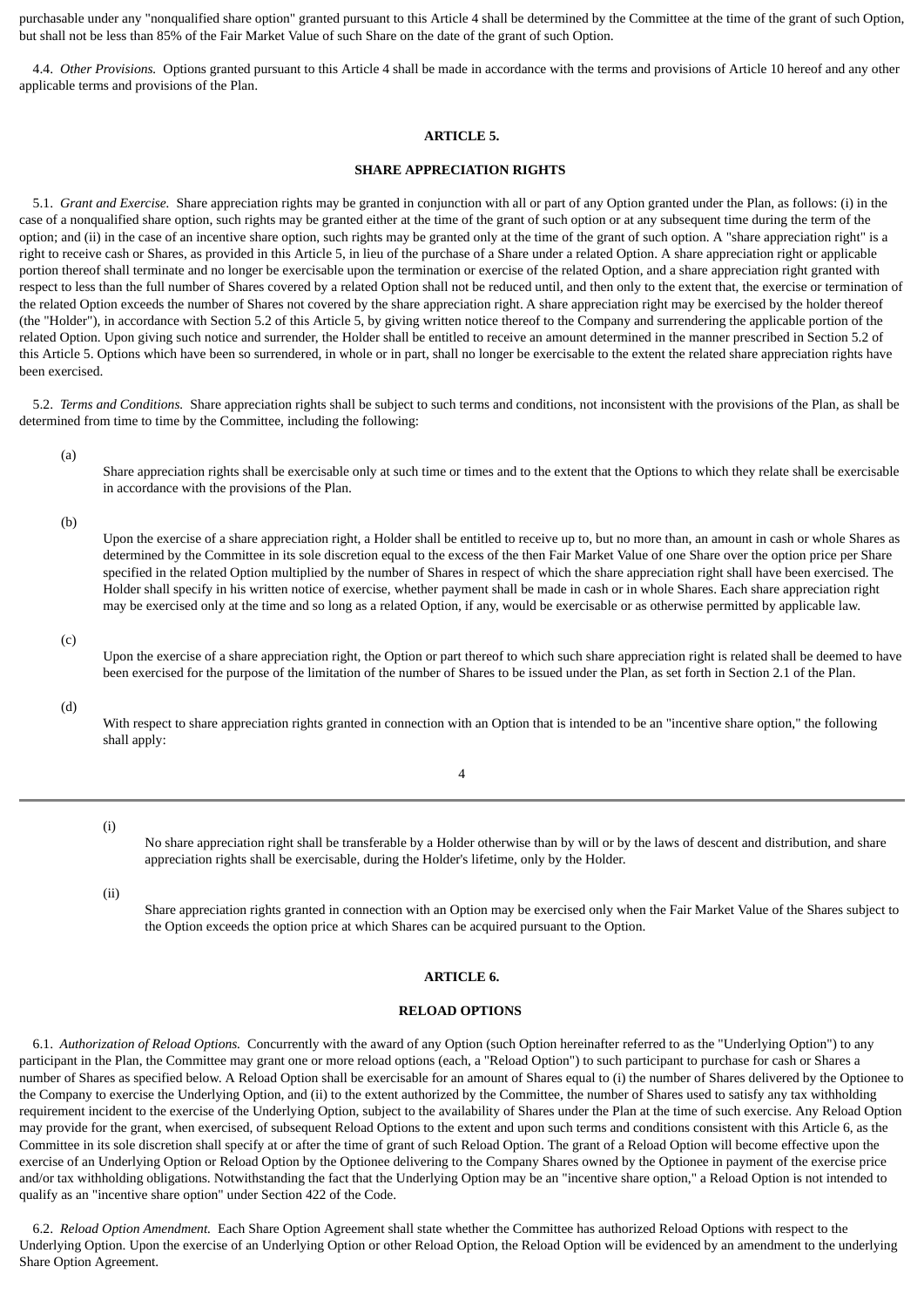6.3. *Reload Option Price.* The option price per Share payable upon the exercise of a Reload Option shall be the Fair Market Value of a Share on the date the grant of the Reload Option becomes effective.

 6.4. *Term and Exercise.* Each Reload Option is fully exercisable immediately from the effective date of grant. The term of each Reload Option shall be equal to the remaining option term of the Underlying Option.

 6.5. *Termination of Employment.* No additional Reload Options shall be granted to Optionees when Options and/or Reload Options are exercised pursuant to the terms of this Plan following termination of the Optionee's employment unless the Committee, in its sole discretion, shall determine otherwise.

<span id="page-48-0"></span> 6.6. *Applicability of Other Sections.* Except as otherwise provided in this Article 6, the provisions of Article 9 applicable to Options shall apply equally to Reload Options.

### **ARTICLE 7.**

### **SHARE PURCHASE AWARDS**

 7.1. *Grant of Share Purchase Award.* The term "Share Purchase Award" means the right to purchase Shares of the Company and to pay for such Shares through a loan made by the Company to an employee (a "Purchase Loan") as set forth in this Article 7.

5

 7.2. *Terms of Purchase Loans.* (a) *Purchase Loan*. Each Purchase Loan shall be evidenced by a promissory note. The term of the Purchase Loan shall be a period of years, as determined by the Committee, and the proceeds of the Purchase Loan shall be used exclusively by the Participant for purchase of Shares from the Company at a purchase price equal to the Fair Market Value on the date of the Share Purchase Award.

(b)

*Interest on Purchase Loan*. A Purchase Loan shall be non-interest bearing or shall bear interest at whatever rate the Committee shall determine (but not in excess of the maximum rate permissible under applicable law), payable in a manner and at such times as the Committee shall determine. Those terms and provisions as the Committee shall determine shall be incorporated into the promissory note evidencing the Purchase Loan.

(c)

*Forgiveness of Purchase Loan*. Subject to Section 7.4 hereof, the Company may forgive the repayment of up to 100% of the principal amount of the Purchase Loan, subject to such terms and conditions as the Committee shall determine and set forth in the promissory note evidencing the Purchase Loan. A Participant's Purchase Loan can be prepaid at any time, and from time to time, without penalty.

 7.3. *Security for Loans. (a) Stock Power and Pledge*. Purchase Loans granted to Participants shall be secured by a pledge of the Shares acquired pursuant to the Share Purchase Award. Such pledge shall be evidenced by a pledge agreement (the "Pledge Agreement") containing such terms and conditions as the Committee shall determine. Purchase Loans shall be recourse or non-recourse with respect to a Participant, as determined from time to time by the Committee. The share certificates for the Shares purchased by a Participant pursuant to a Share Purchase Award shall be issued in the Participant's name, but shall be held by the Company as security for repayment of the Participant's Purchase Loan together with a stock power executed in blank by the Participant (the execution and delivery of which by the Participant shall be a condition to the issuance of the Share Purchase Award). The Participant shall be entitled to exercise all rights applicable to such Shares, including, but not limited to, the right to vote such Shares and the right to receive dividends and other distributions made with respect to such Shares. When the Purchase Loan and any accrued but unpaid interest thereon has been repaid or otherwise satisfied in full, the Company shall deliver to the Participant the share certificates for the Shares purchased by a Participant under the Share Purchase Award.

(b)

*Release and Delivery of Share Certificates During the Term of the Purchase Loan*. The Company shall release and deliver to each Participant certificates for Shares purchased by a Participant pursuant to a Share Purchase Award, in such amounts and on such terms and conditions as the Committee shall determine, which shall be set forth in the Pledge Agreement.

(c)

*Release and Delivery of Share Certificates Upon Repayment of the Purchase Loan*. The Company shall release and deliver to each Participant certificates for the Shares purchased by the Participant under the Share Purchase Award and then held by the Company, provided the Participant has paid or otherwise satisfied in full the balance of the Purchase Loan and any accrued but unpaid interest thereon. In the event the balance of the Purchase Loan is not repaid, forgiven or otherwise satisfied within 90 days after (i) the date repayment of the Purchase Loan is due (whether in accordance with its term, by reason of acceleration or otherwise), or (ii) such longer time as the Committee, in its discretion, shall provide for repayment or satisfaction, the Company shall retain those Shares then held by the Company in accordance with the Pledge Agreement.

(d)

*Recourse Purchase Loans*. Notwithstanding Sections 7.3(a), (b) and (c) above, in the case of a recourse Purchase Loan, the Committee may make such Purchase Loan on such terms as it determines, including without limitation, not requiring a pledge of the acquired Shares.

 7.4. *Termination of Employment.* (a) *Termination of Employment by Death, Disability or by the Company Without Cause; Change of Control*. In the event of a Participant's termination of employment

by reason of death, "disability" or by the Company without "cause," or in the event of a "change of control," the Committee shall have the right (but shall not be required) to forgive the remaining unpaid amount (principal and interest) of the Purchase Loan in whole or in part as of the date of such occurrence. "Change of Control," "disability" and "cause" shall have the respective meanings as set forth in the promissory note evidencing the Purchase Loan.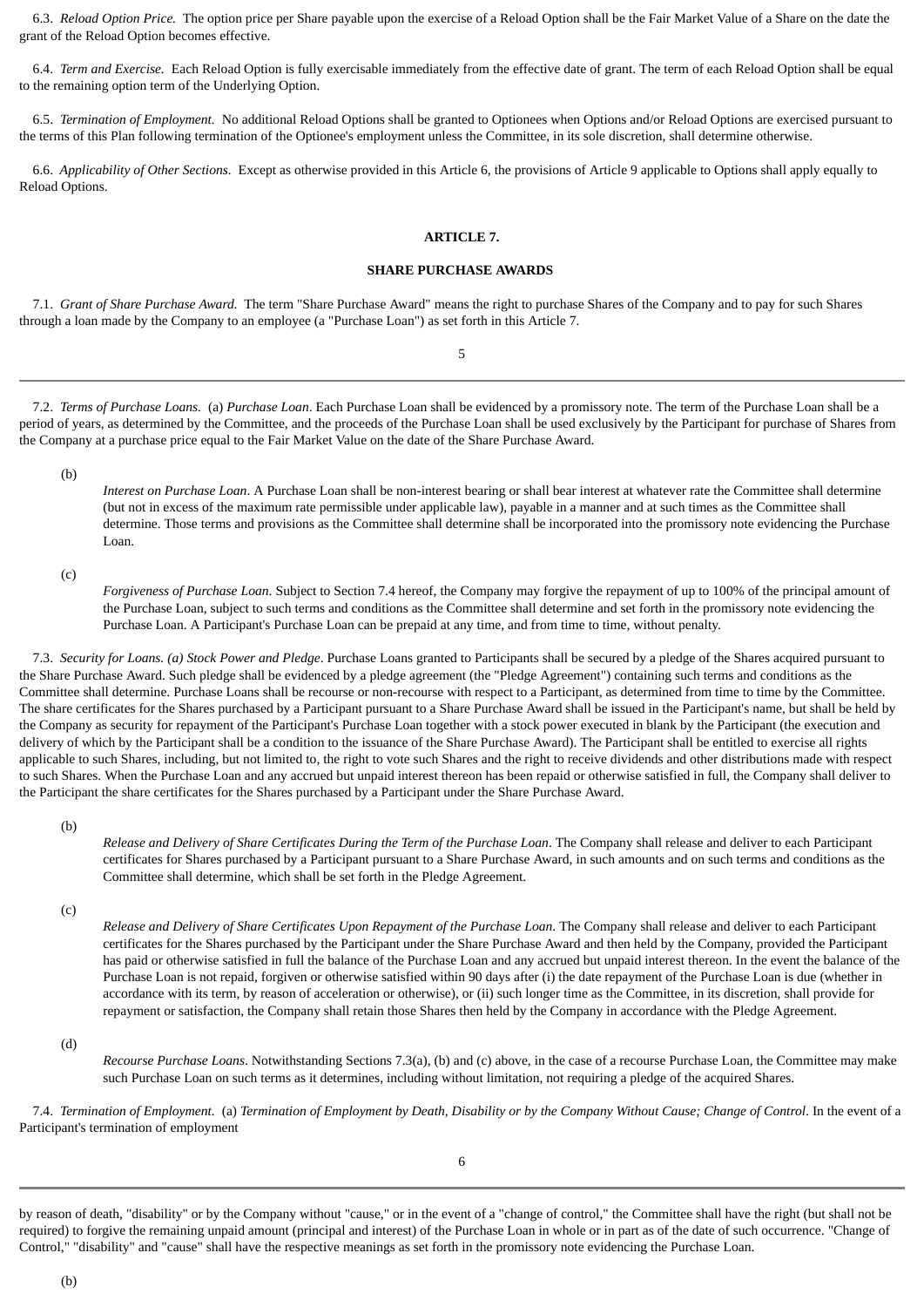*Other Termination of Employment*. Subject to Section 7.4(a) above, in the event of a Participant's termination of employment for any reason, the Participant shall repay to the Company the entire balance of the Purchase Loan and any accrued but unpaid interest thereon, which amounts shall become immediately due and payable, unless otherwise determined by the Committee.

<span id="page-49-0"></span> 7.5. *Restrictions on Transfer.* No Share Purchase Award or Shares purchased through such an Award and pledged to the Company as collateral security for the Participant's Purchase Loan (and accrued and unpaid interest thereon) may be otherwise pledged, sold, assigned or transferred (other than by will or by the laws of descent and distribution).

### **ARTICLE 8.**

#### **RESTRICTED AWARDS**

 8.1. *Restricted Share Awards.* (a) *Grant*. A grant of Shares made pursuant to this Article 8 is referred to as a "Restricted Share Award." The Committee may grant to any employee an amount of Shares in such manner, and subject to such terms and conditions relating to vesting, forfeitability and restrictions on delivery and transfer (whether based on performance standards, periods of service or otherwise) as the Committee shall establish (such Shares, "Restricted Shares"). The terms of any Restricted Share Award granted under this Plan shall be set forth in a written agreement (a "Restricted Share Agreement") which shall contain provisions determined by the Committee and not inconsistent with this Plan. The provisions of Restricted Share Awards need not be the same for each Participant receiving such Awards.

(b)

*Issuance of Restricted Shares*. As soon as practicable after the date of grant of a Restricted Share Award by the Committee, the Company shall cause to be transferred on the books of the Company, Shares registered in the name of the Company, as nominee for the Participant, evidencing the Restricted Shares covered by the Award; provided, however, such Shares shall be subject to forfeiture to the Company retroactive to the date of grant, if a Restricted Share Agreement delivered to the Participant by the Company with respect to the Restricted Shares covered by the Award is not duly executed by the Participant and timely returned to the Company. All Restricted Shares covered by Awards under this Article 8 shall be subject to the restrictions, terms and conditions contained in the Plan and the Restricted Share Agreement entered into by and between the Company and the Participant. Until the lapse or release of all restrictions applicable to an Award of Restricted Shares, the share certificates representing such Restricted Shares shall be held in custody by the Company or its designee.

(c)

*Shareholder Rights*. Beginning on the date of grant of the Restricted Share Award and subject to execution of the Restricted Share Agreement as provided in Sections 8.1(a) and (b), the Participant shall become a shareholder of the Company with respect to all Shares subject to the Restricted Share Agreement and shall have all of the rights of a shareholder, including, but not limited to, the right to vote such Shares and the right to receive distributions made with respect to such Shares; *provided, however*, that any Shares distributed as a dividend or otherwise with respect to any Restricted Shares as to which the restrictions have not yet lapsed shall be subject to the same restrictions as such Restricted Shares and shall be represented by book entry and held as prescribed in Section 8.1(b).

7

(d)

*Restriction on Transferability*. None of the Restricted Shares may be assigned or transferred (other than by will or the laws of descent and distribution), pledged or sold prior to lapse or release of the restrictions applicable thereto.

(e)

*Delivery of Shares Upon Release of Restrictions*. Upon expiration or earlier termination of the forfeiture period without a forfeiture and the satisfaction of or release from any other conditions prescribed by the Committee, the restrictions applicable to the Restricted Shares shall lapse. As promptly as administratively feasible thereafter, subject to the requirements of Section 12.1, the Company shall deliver to the Participant or, in case of the Participant's death, to the Participant's beneficiary, one or more stock certificates for the appropriate number of Shares, free of all such restrictions, except for any restrictions that may be imposed by law.

 8.2. *Terms of Restricted Shares.* (a) *Forfeiture of Restricted Shares*. Subject to Section 8.2(b), all Restricted Shares shall be forfeited and returned to the Company and all rights of the Participant with respect to such Restricted Shares shall terminate unless the Participant continues in the service of the Company as an employee until the expiration of the forfeiture period for such Restricted Shares and satisfies any and all other conditions set forth in the Restricted Share Agreement. The Committee in its sole discretion, shall determine the forfeiture period (which may, but need not, lapse in installments) and any other terms and conditions applicable with respect to any Restricted Share Award.

(b)

*Waiver of Forfeiture Period*. Notwithstanding anything contained in this Article 8 to the contrary, the Committee may, in its sole discretion, waive the forfeiture period and any other conditions set forth in any Restricted Share Agreement under appropriate circumstances (including the death, disability or retirement of the Participant or a material change in circumstances arising after the date of an Award) and subject to such terms and conditions (including forfeiture of a proportionate number of the Restricted Shares) as the Committee shall deem appropriate.

### **ARTICLE 9.**

### **DEFERRED SHARE AWARDS**

<span id="page-49-1"></span> 9.1. *Shares and Administration.* Awards of the right to receive Shares that are not to be distributed to the Participant until after a specified deferral period (such Award and the deferred Shares delivered thereunder hereinafter as the context shall require, the "Deferred Shares") may be made either alone or in addition to share options, share appreciation rights, or Restricted Share Awards, or Other Share-based Awards (hereafter defined) granted under the Plan. The Committee shall determine the Directors, officers and other key employees of the Company and its subsidiaries to whom and the time or times at which Deferred Shares shall be awarded, the number of Deferred Shares to be awarded to any Participant, the duration of the period (the "Deferral Period") during which, and the conditions under which, receipt of the Shares will be deferred, and the terms and conditions of the award in addition to those contained in Section 9.2. In its sole discretion, the Committee may provide for a minimum payment at the end of the applicable Deferral Period based on a stated percentage of the Fair Market Value on the date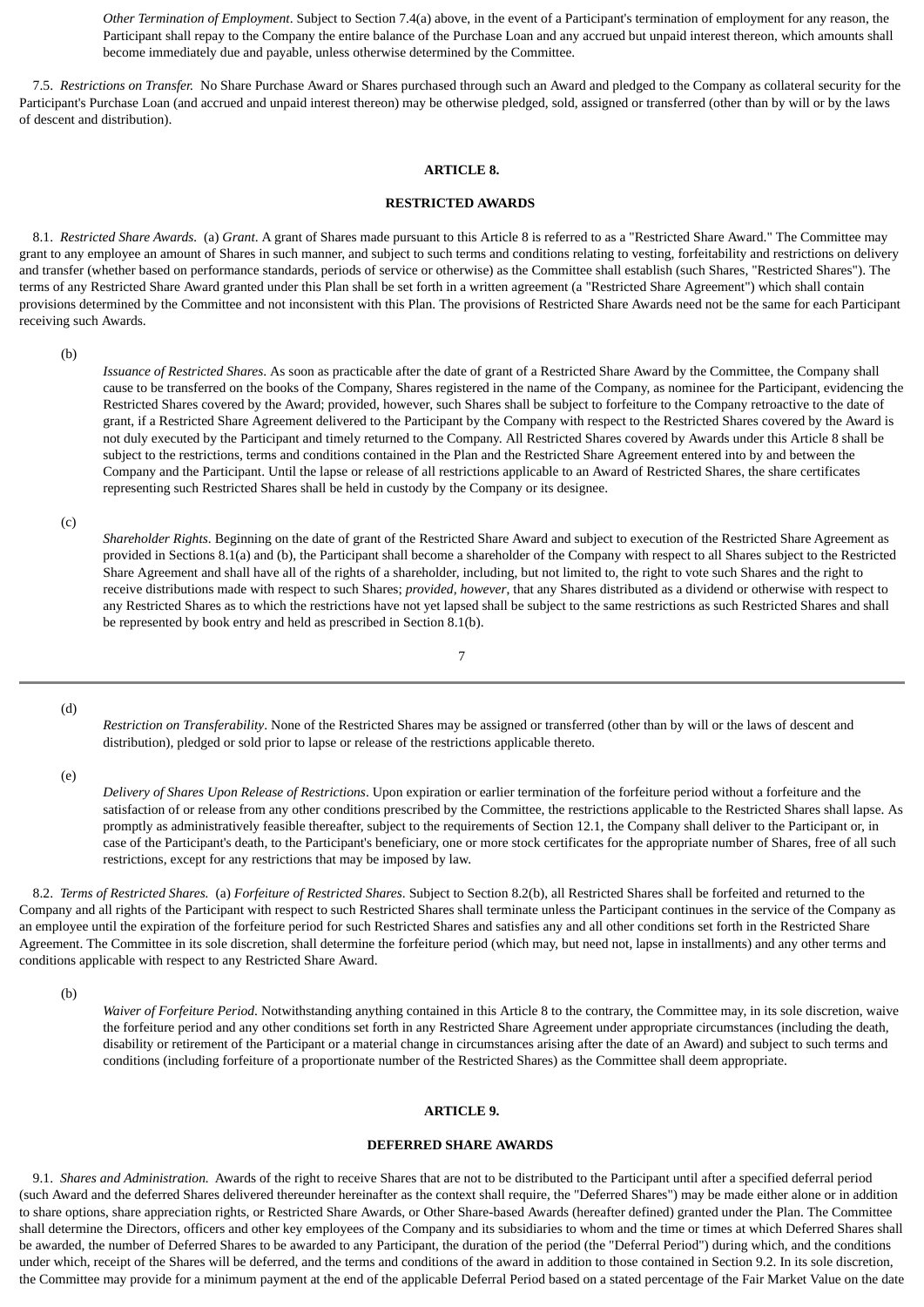of grant of the number of Shares covered by a Deferred Share award. The Committee may also provide for the grant of Deferred Shares upon the completion of a specified performance period. The provisions of Deferred Share awards need not be the same with respect to each recipient.

- 9.2. *Terms and Conditions.* Deferred Share awards made pursuant to this Article 9 shall be subject to the following terms and conditions:
	- (a)

Subject to the provisions of the Plan, the Shares to be issued pursuant to a Deferred Share award may not be sold, assigned, transferred, pledged or otherwise encumbered during the Deferral Period or Elective Deferral Period (defined below), where applicable, and may be

8

subject to a risk of forfeiture during all or such portion of the Deferral Period as shall be specified by the Committee. At the expiration of the Deferral Period and Elective Deferral Period, share certificates shall be delivered to the Participant, or the Participant's legal representative, in a number equal to the number of shares covered by the Deferred Share award.

(b)

Amounts equal to any dividends declared during the Deferral Period with respect to the number of Shares covered by a Deferred Share award will be paid to the Participant currently, or deferred and deemed to be reinvested in additional deferred Shares or otherwise reinvested, as determined at the time of the award by the Committee, in its sole discretion.

(c)

Subject to the provisions of paragraph 9.2(d) of this Article 9, upon termination of employment for any reason during the Deferral Period for a given award, the Deferred Shares in question shall be forfeited by the Participant.

### (d)

In the event of the Participant's death or permanent disability during the Deferral Period (or Elective Deferral Period, where applicable), or in cases of special circumstances, the Committee may, in its sole discretion, when it finds that a waiver would be in the best interests of the Company, waive in whole or in part any or all of the remaining deferral limitations imposed hereunder with respect to any or all of the Participant's Deferred Shares.

(e)

Prior to completion of the Deferral Period, a Participant may elect to further defer receipt of the award for a specified period or until a specified event (the "Elective Deferral Period"), subject in each case to the approval of the Committee and under such terms as are determined by the Committee, all in its sole discretion.

<span id="page-50-0"></span>(f)

Each award shall be confirmed by a Deferred Share agreement or other instrument executed by the Company and the Participant.

### **ARTICLE 10.**

### **GENERALLY APPLICABLE PROVISIONS**

 10.1. *Option Period.* Subject to Section 3.1(b), the period for which an Option is exercisable shall not exceed ten years from the date such Option is granted, *provided, however*, in the case of an Option that is not intended to be an "incentive share option," the Committee may prescribe a period in excess of ten years. After the Option is granted, the option period may not be reduced.

 10.2. *Fair Market Value.* The "Fair Market Value" of a Share shall be determined in good faith by the Committee in its sole discretion from time to time. In no case shall Fair Market Value be less than the par value of a Share. An Option shall be considered granted on the date the Committee acts to grant the Option or such later date as the Committee shall specify.

 10.3. *Exercise of Options.* Options granted under the Plan shall be exercised by the Optionee or by a Permitted Assignee thereof (or by his executors, administrators, guardian or legal representative, as provided in Sections 10.6 and 10.7 hereof) as to all or part of the Shares covered thereby, by the giving of written notice of exercise to the Company, specifying the number of Shares to be purchased, accompanied by payment of the full purchase price for the Shares being purchased. Full payment of such purchase price shall be made within five business days following the date of exercise and shall be made (i) in cash or by certified check or bank check, (ii) with the consent of the Committee, by delivery of a promissory note in favor of the Company upon such terms and conditions as determined by the Committee, (iii) with the consent of Committee, by tendering previously acquired Shares (valued at its Fair Market Value, as determined by the Committee as of the date of tender), or (iv) with the consent of the Committee, any combination of (i), (ii) and (iii). In connection with a tender of previously acquired Shares pursuant to clause (iii) above, the Committee, in its sole discretion, may permit the Optionee to constructively exchange Shares already owned by the Optionee in lieu of

actually tendering such Shares to the Company, provided that adequate documentation concerning the ownership of the Shares to be constructively tendered is furnished in form satisfactory to the Committee. The notice of exercise, accompanied by such payment, shall be delivered to the Company at its principal business office or such other office as the Committee may from time to time direct, and shall be in such form, containing such further provisions consistent with the provisions of the Plan, as the Committee may from time to time prescribe. In no event may any Option granted hereunder be exercised for a fraction of a Share. The Company shall effect the transfer of Shares purchased pursuant to an Option as soon as practicable, and, within a reasonable time thereafter, such transfer shall be evidenced on the books of the Company. No person exercising an Option shall have any of the rights of a holder of Shares subject to an Option until certificates for such Shares shall have been issued following the exercise of such Option. No adjustment shall be made for cash dividends or other rights for which the record date is prior to the date of such issuance.

 10.4. *Transferability.* No Option that is intended to qualify as an "incentive stock option" under Section 422 of the Code shall be assignable or transferable by the Optionee, other than by will or the laws of descent and distribution, and such Option may be exercised during the life of the Optionee only by the Optionee or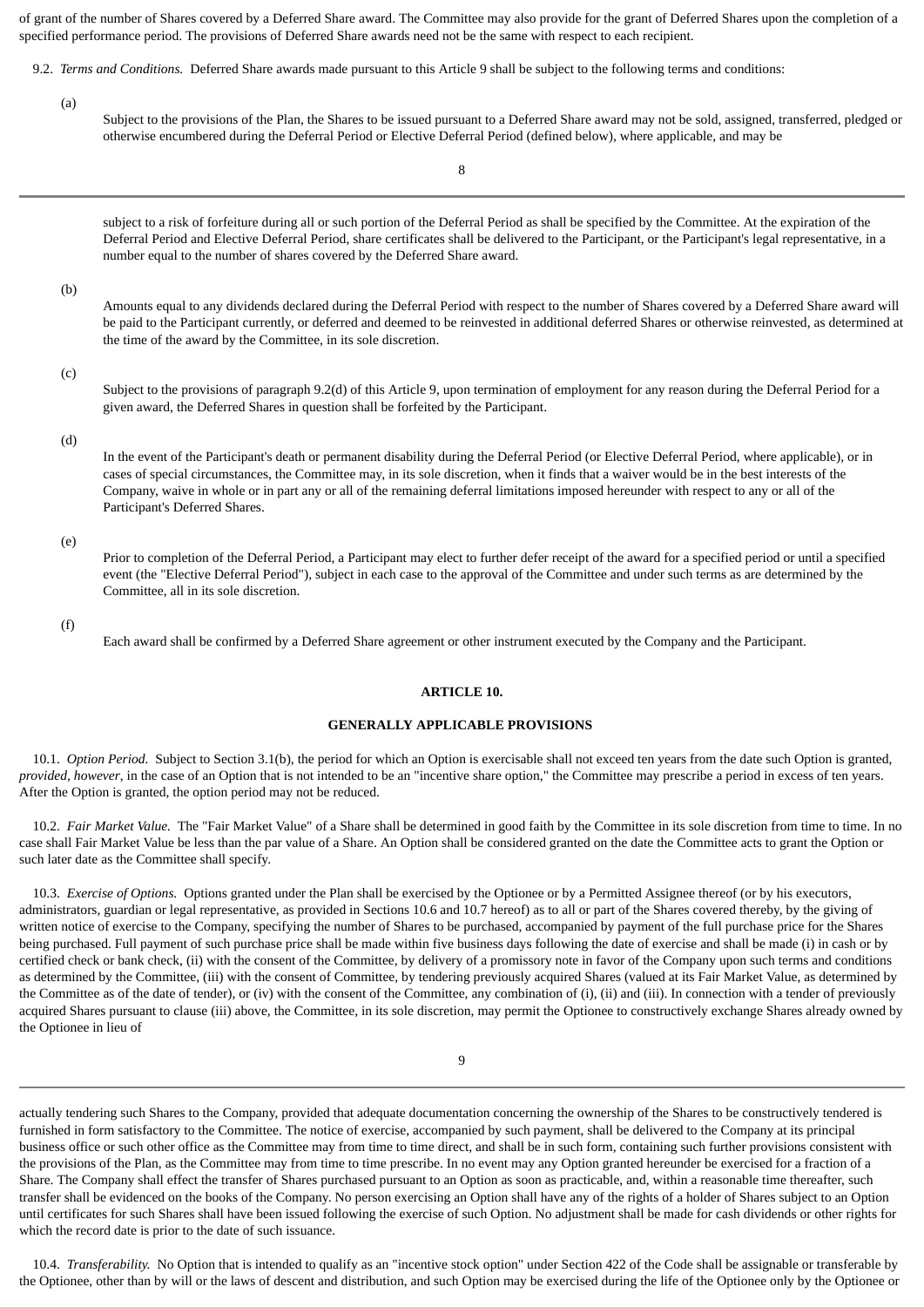his guardian or legal representative. "Non-qualified share options" and any share appreciation rights granted in tandem therewith are transferable (together and not separately) with the consent of the Committee by the Optionee or Holder, as the case may be, to any one or more of the following persons (each, a "Permitted Assignee"): (i) the spouse, parent, issue, spouse of issue, or issue of spouse ("issue" shall include all descendants whether natural or adopted) of such Optionee or Holder, as the case may be; (ii) a trust for the benefit of one or more of those persons described in clause (i) above or for the benefit of such Optionee or Holder, as the case may be; (iii) an entity in which the Optionee or Holder or any Permitted Assignee thereof is a beneficial owner; or (iv) in the case of a transfer by an Optionee who is a non-employee director, another non-employee director of the Company; provided that such Permitted Assignee shall be bound by and subject to all of the terms and conditions of this Plan and the Share Option Agreement relating to the transferred Option and shall execute an agreement satisfactory to the Company evidencing such obligations; and provided further that such Optionee or Holder shall remain bound by the terms and conditions of this Plan. In the case of a transfer by a non-employee director to another non-employee director, the vesting and exercisability shall after such transfer be determined by reference to the service of the assignee, rather than the assignor. The Company shall cooperate with any Permitted Assignee and the Company's transfer agent in effectuating any transfer permitted under this Section 10.4.

 10.5. *Termination of Employment.* In the event of the termination of employment of an Optionee or the termination or separation from service of an advisor or consultant or a Director (who is an Optionee) for any reason (other than death or disability as provided below), any Option(s) granted to such Optionee under this Plan and not previously exercised or expired shall be deemed cancelled and terminated on the day of such termination or separation, unless the Committee decides, in its sole discretion, to extend the term of the Option for a period not to exceed three months after the date of such termination or separation, *provided, however*, that in no instance may the term of the Option, as so extended, exceed the maximum term established pursuant to Section 3.1(b)(ii) or 10.1 above. Notwithstanding the foregoing, in the event of the termination or separation from service of an Optionee for any reason other than death or disability, under conditions satisfactory to the Company, the Committee may, in its sole discretion, allow any "nonqualified share options" granted to such Optionee under the Plan and not previously exercised or expired to be exercisable for a period of time to be specified by the Committee, *provided, however*, that in no instance may the term of the Option, as so extended, exceed the maximum term established pursuant to Section 10.1 above.

 10.6. *Death.* In the event an Optionee dies while employed by the Company or any of its subsidiaries or affiliates or during his term as a Director of the Company or any of its subsidiaries or affiliates, as the case may be, any Option(s) granted to him (or his Permitted Assignee) and not

previously expired or exercised shall, to the extent exercisable on the date of death, be exercisable by the estate of such Optionee or by any person who acquired such Option by bequest or inheritance, or by the Permitted Assignee at any time within one year after the death of the Optionee, unless earlier terminated pursuant to its terms, *provided, however*, that if the term of such Option would expire by its terms within six months after the Optionee's death, the term of such Option shall be extended until six months after the Optionee's death, *provided further, however*, that in no instance may the term of the Option, as so extended, exceed the maximum term established pursuant to Section 3.1(b)(ii) or 10.1 above.

 10.7. *Disability.* In the event of the termination of employment of an Optionee or the separation from service of a Director (who is an Optionee) due to total disability, the Optionee, or his guardian or legal representative, or a Permitted Assignee shall have the unqualified right to exercise any Option(s) which have not been previously exercised or expired and which the Optionee was eligible to exercise as of the first date of total disability (as determined by the Committee), at any time within one year after such termination or separation, unless earlier terminated pursuant to its terms, *provided, however*, that if the term of such Option would expire by its terms within six months after such termination or separation, the term of such Option shall be extended until six months after such termination or separation, *provided further, however*, that in no instance may the term of the Option, as so extended, exceed the maximum term established pursuant to Section 3.1(b)(ii) or 10.1 above. The term "total disability" shall, for purposes of this Plan, be defined in the same manner as such term is defined in Section 22(e) (3) of the Code.

 10.8. *Amendment and Modification of the Plan.* The Compensation Committee of the Board of Directors of the Company may, from time to time, alter, amend, suspend or terminate the Plan as it shall deem advisable, subject to any requirement for shareholder approval imposed by applicable law or any rule of any stock exchange or quotation system on which Shares are listed or quoted; provided that such Compensation Committee may not amend the Plan, without the approval of the Company's shareholders, to increase the number of Shares that may be the subject of Options under the Plan (except for adjustments pursuant to Section 10.9 hereof). In addition, no amendments to, or termination of, the Plan shall in any way impair the rights of an Optionee or a Participant (or a Permitted Assignee thereof) under any Award previously granted without such Optionee's or Participant's consent.

 10.9. *Adjustments.* In the event that the Committee shall determine that any dividend or other distribution (whether in the form of cash, Shares, other securities, or other property), recapitalization, stock split, reverse stock split, reorganization, merger, consolidation, split-up, spin-off, combination, repurchase, or exchange of Shares or other securities, the issuance of warrants or other rights to purchase Shares or other securities, or other similar corporate transaction or event affects the Shares with respect to which Options have been or may be issued under the Plan, such that an adjustment is determined by the Committee to be appropriate in order to prevent dilution or enlargement of the benefits or potential benefits intended to be made available under the Plan, then the Committee shall, in such manner as the Committee may deem equitable, adjust any or all of (i) the number and type of Shares that thereafter may be made the subject of Options, (ii) the number and type of Shares subject to outstanding Options and share appreciation rights, and (iii) the grant or exercise price with respect to any Option, or, if deemed appropriate, make provision for a cash payment to the holder of any outstanding Option; provided, in each case, that with respect to "incentive stock options," no such adjustment shall be authorized to the extent that such adjustment would cause such options to violate Section 422(b) of the Code or any successor provision; and provided further, that the number of Shares subject to any Option denominated in Shares shall always be a whole number. In the event of any reorganization, merger, consolidation, split-up, spin-off, or other business combination involving the Company (collectively, a "Reorganization"), the Compensation Committee of the Board of Directors or the Board of Directors may cause any Award outstanding as of the effective date of the Reorganization

to be cancelled in consideration of a cash payment or alternate Award made to the holder of such cancelled Award equal in value to the fair market value of such cancelled Award. The determination of fair market value shall be made by the Compensation Committee of the Board of Directors or the Board of Directors, as the case may be, in their sole discretion.

 10.10. *Change in Control.* The terms of any Award may provide in the Share Option Agreement, Restricted Share Agreement, Purchase Loan or other document evidencing the Award, that upon a "Change in Control" of the Company (as that term may be defined therein), (i) Options (and share appreciation rights) accelerate and become fully exercisable, (ii) restrictions on Restricted Shares lapse and the shares become fully vested, (iii) Purchase Loans are forgiven in whole or in part, and (iv) such other additional benefits as the Committee deems appropriate shall apply. For purposes of this Plan, a "Change in Control" shall mean an event described in the applicable document evidencing the Award or such other event as determined in the sole discretion of the Board of Directors of the Company. The Committee, in its discretion, may determine that, upon the occurrence of a Change in Control of the Company, each Option and share

10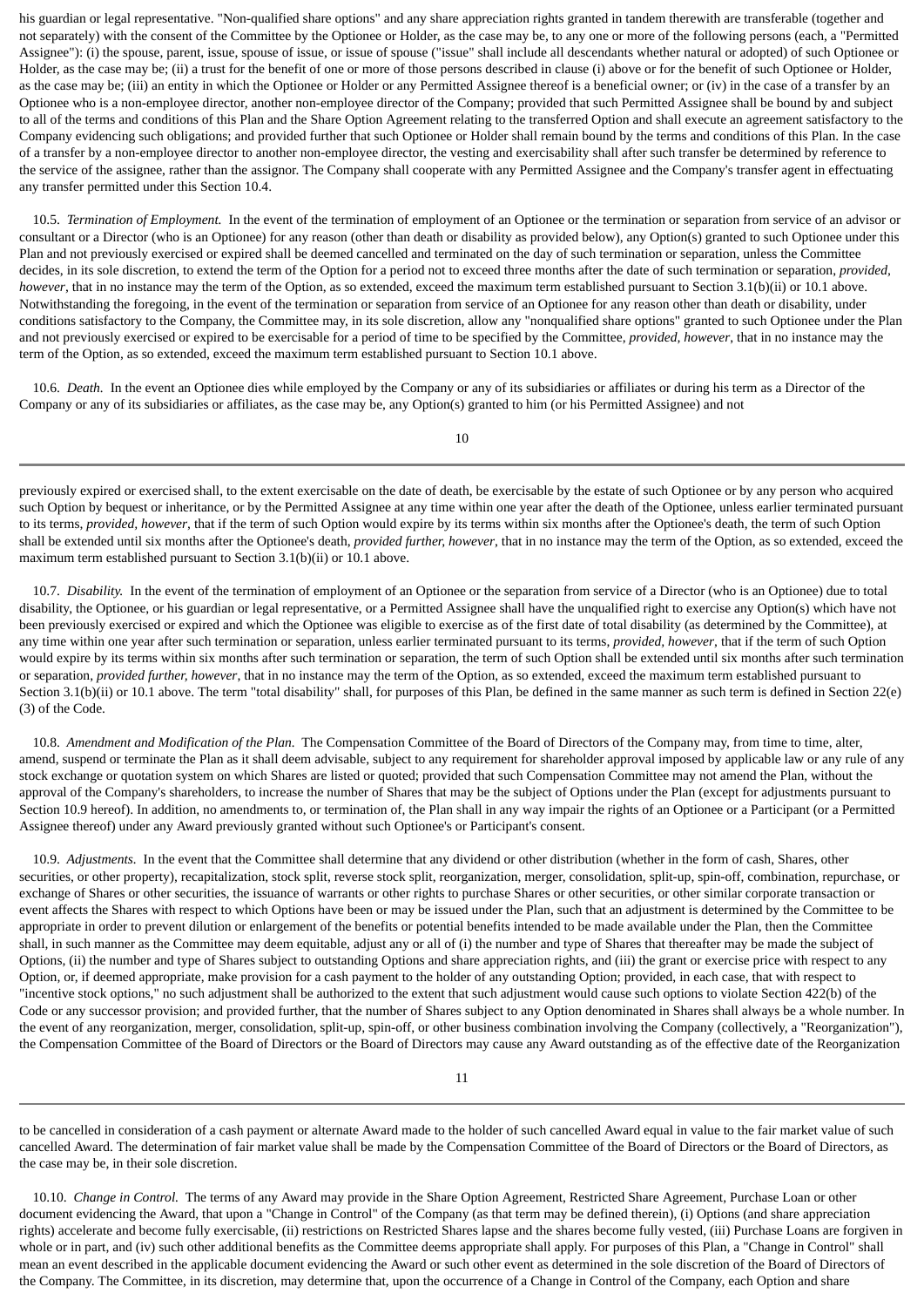appreciation right outstanding hereunder shall terminate within a specified number of days after notice to the Participant or Holder, and such Participant or Holder shall receive, with respect to each Share subject to such Option or share appreciation right, an amount equal to the excess of the Fair Market Value of such Shares immediately prior to the occurrence of such Change in Control over the exercise price per share of such Option or share appreciation right; such amount to be payable in cash, in one or more kinds of property (including the property, if any, payable in the transaction) or in a combination thereof, as the Committee, in its discretion, shall determine.

 10.11. *Employment Violation.* Each Share Option Agreement evidencing an Option granted on or after April 1, 2001, shall include and be subject to the following terms:

(a)

The terms of this Section 10.11 shall apply to the Option if the Optionee is or shall become subject to an employment agreement with the Company.

(b)

If the Optionee materially breaches his or her employment agreement (it being understood that any breach of the post-termination obligations contained therein shall be deemed to be material) for so long as the terms of such employment agreement shall apply to the Optionee (each, an "Employment Violation"), the Company shall have the right to require (i) the termination and cancellation of the unexercised portion of the Option, if any, whether vested or unvested, and (ii) payment by the Optionee to the Company of the Recapture Amount (as defined below). Such termination of unexercised Options and payment of the Recapture Amount, as the case may be, shall be in addition to, and not in lieu of, any other right or remedy available to the Company arising out of or in connection with any such Employment Violation including, without limitation, the right to terminate Optionee's employment if not already terminated, seek injunctive relief and additional monetary damages.

(c)

"Recapture Amount" shall mean the gross gain realized or unrealized by the Optionee upon each exercise of his Option during the period beginning on the date which is twelve (12) months prior to the date of the Optionee's Employment Violation and ending on the date of computation (the "Look-back Period"), which gain shall be calculated as the sum of:

### (i)

if the Optionee has exercised any portion of his Option during the Look-back Period and sold any of the Shares acquired on exercise thereafter, an amount equal to the product of  $(x)$  the sales price per Share sold minus the exercise price per Share times  $(y)$  the number of Shares as to which the Option was exercised and which were sold at such sales price; plus

(ii)

if the Optionee has exercised any portion of his Option during the Look-back Period and not sold any of the Shares acquired on exercise thereafter, with respect to each of such Shares an amount equal to the product of (x) the greatest of the following: (1) the Fair Market Value per Share on the date of exercise, (2) the arithmetic average of the per

12

Share closing sales prices as reported on NASDAQ for the thirty (30) trading day period ending on the trading day immediately preceding the date of the Company's written notice of its exercise of its rights under this clause (h), or (3) the arithmetic average of the per Share closing sales prices as reported on NASDAQ for the thirty (30) trading day period ending on the trading day immediately preceding the date of computation, minus the exercise price per Share times (y) the number of Shares as to which this Option was exercised and which were not sold;

provided, however, in lieu of payment by the Optionee to the Company of the Recapture Amount determined pursuant to subclause (ii) above, the Optionee, in his or her discretion, may tender to the Company the Shares acquired upon exercise of this Option during the Look-back Period and not sold and the Optionee shall not be entitled to receive any consideration from the Company in exchange therefor.

 With respect to any other Awards granted hereunder, the terms of any Restricted Share Agreement, share appreciation right, Share Purchase Award or any other document evidencing an Award under the Plan, may include comparable provisions to those set forth in this Section 10.11.

 10.12. *Other Provisions.* (a) The Committee may require each Participant purchasing Shares pursuant to an Award under the Plan to represent to and agree with the Company in writing that such Participant is acquiring the Shares without a view to distribution thereof. The certificates for such Shares may include any legend which the Committee deems appropriate to reflect any restrictions on transfer.

(b)

All certificates for Shares delivered under the Plan pursuant to any Award shall be subject to such share-transfer orders and other restrictions as the Committee may deem advisable under the rules, regulations, and other restrictions of the Securities and Exchange Commission, any stock exchange upon which the Shares are then listed, and any applicable Federal or state securities law, and the Committee may cause a legend or legends to be put on any such certificates to make appropriate reference to such restrictions.

(c)

Awards granted under the Plan may, in the discretion of the Committee, be granted either alone or in addition to, in tandem with, or in substitution for, any other Awards granted under the Plan. If Awards are granted in substitution for other Awards, the Committee shall require the surrender of such other Awards in consideration for the grant of the new Awards. Awards granted in addition to or in tandem with other Awards may be granted either at the same time as or at a different time from the grant of such other Awards.

(d)

Nothing contained in this Plan shall prevent the Board of Directors from adopting other or additional compensation arrangements, subject to shareholder approval if such approval is required; and such arrangements may be either generally applicable or applicable only in specific cases.

(e)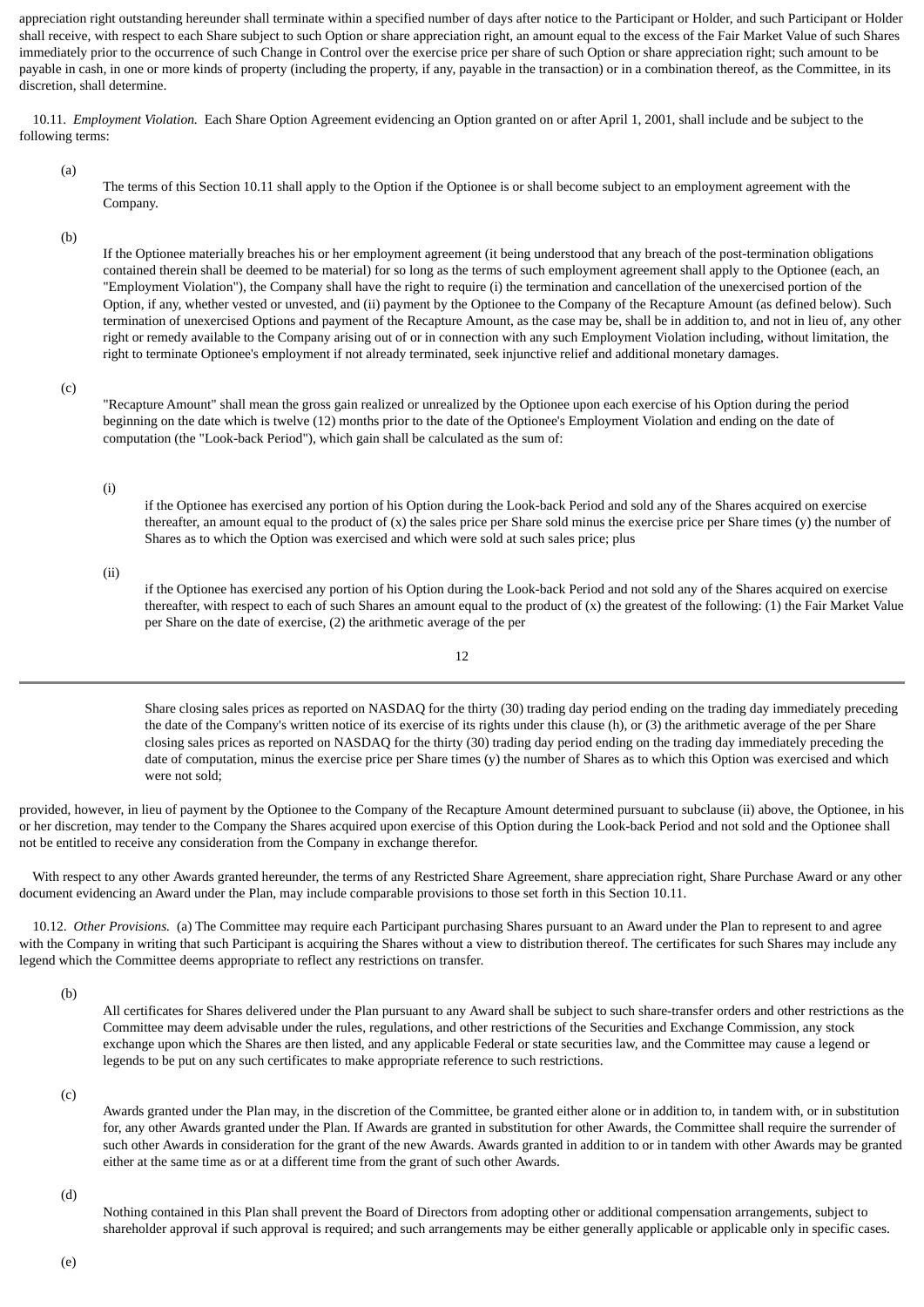A Participant shall have no right as a shareholder until he or she becomes the holder of record.

(f)

The Company will provide to its shareholders, at least annually, reports containing financial statements and management's discussion and analysis of financial conditions and results of operations.

13

### **ARTICLE 11.**

### **PERFORMANCE-BASED AWARDS.**

<span id="page-53-0"></span> 11.1. *General.* (a) Certain Awards granted under the Plan may be granted in a manner such that the Awards qualify as "performance-based compensation"(as such term is used in Section 162(m) of the Code and the regulations thereunder) and thus be exempt from the deduction limitation imposed by Section 162(m) of the Code ("Performance-Based Awards"). Awards shall only qualify as Performance-Based Awards if, among other things, at the time of grant the Committee is comprised solely of two or more "outside directors" (as such term is used in Section 162(m) of the Code and the regulations thereunder).

(b)

Performance-Based Awards may be granted to Participants at any time and from time to time, as shall be determined by the Committee. The Committee shall have complete discretion in determining the number, amount and timing of awards granted to each Participant. Such Performance-Based Awards may take the form of, without limitation, cash, Shares or any combination thereof.

(c)

The Committee shall set performance goals at its discretion which, depending on the extent to which they are met, will determine the number and/or value of such Performance-Based Awards that will be paid out to the Participants, and may attach to such Performance-Based Awards one or more restrictions. The maximum amount of Performance-Based Awards to be awarded to any employee during any fiscal year shall be \$1,000,000.

 11.2. *Options and Share Appreciation Rights.* Options and share appreciation rights granted under the Plan with an exercise price at or above the fair market value of the Shares on the date of grant should qualify as Performance-Based Awards.

 11.3. *Other Awards.* Either the granting or vesting of Performance-Based Awards granted under the Plan shall be subject to the achievement of a performance target or targets, as determined by the Committee in its sole discretion, based on one or more of the performance measures specified in Section 11.4 below. With respect to such Performance-Based Awards:

(1)

the Committee shall establish in writing  $(x)$  the objective performance-based goals applicable to a given period and  $(y)$  the individual employees or class of employees to which such performance-based goals apply no later than 90 days after the commencement of such period (but in no event after 25 percent of such period has elapsed);

(2)

no Performance-Based Awards shall be payable to or vest with respect to, as the case may be, any Participant for a given period until the Committee certifies in writing that the objective performance goals (and any other material terms) applicable to such period have been satisfied; and

(3)

after the establishment of a performance goal, the Committee shall not revise such performance goal or increase the amount of compensation payable thereunder (as determined in accordance with Section 162(m) of the Code) upon the attainment of such performance goal.

 11.4. *Performance Measures.* The Committee may use the following performance measures (either individually or in any combination) to set performance targets with respect to Awards intended to qualify as Performance-Based Awards: net sales; pretax income before allocation of corporate overhead and bonus; budget; earnings per share; net income; division, group or corporate financial goals; return on stockholders' equity; return on assets; attainment of strategic and operational initiatives; appreciation in and/or maintenance of the price of the Common Stock or any other publicly-traded securities of the Company; market share; gross profits; earnings before taxes; earnings before

14

<span id="page-53-1"></span>interest and taxes; earnings before interest, taxes, depreciation and amortization; economic value-added models; comparisons with various stock market indices; and/or reductions in costs.

### **ARTICLE 12.**

### **MISCELLANEOUS**

 12.1. *Tax Withholding.* The Company shall notify an Optionee or Participant (or a Permitted Assignee thereof) of any income tax withholding requirements arising as a result of the grant of any Award, exercise of an Option or share appreciation rights or any other event occurring pursuant to this Plan. The Company shall have the right to withhold from such Optionee or Participant (or a Permitted Assignee thereof) such withholding taxes as may be required by law, or to otherwise require the Optionee or Participant (or a Permitted Assignee thereof) to pay such withholding taxes. If the Optionee or Participant (or a Permitted Assignee thereof) shall fail to make such tax payments as are required, the Company or its subsidiaries or affiliates shall, to the extent permitted by law, have the right to deduct any such taxes from any payment of any kind otherwise due to such Optionee or Participant or to take such other action as may be necessary to satisfy such withholding obligations. In satisfaction of the requirement to pay withholding taxes, the Optionee (or Permitted Assignee) make a written election,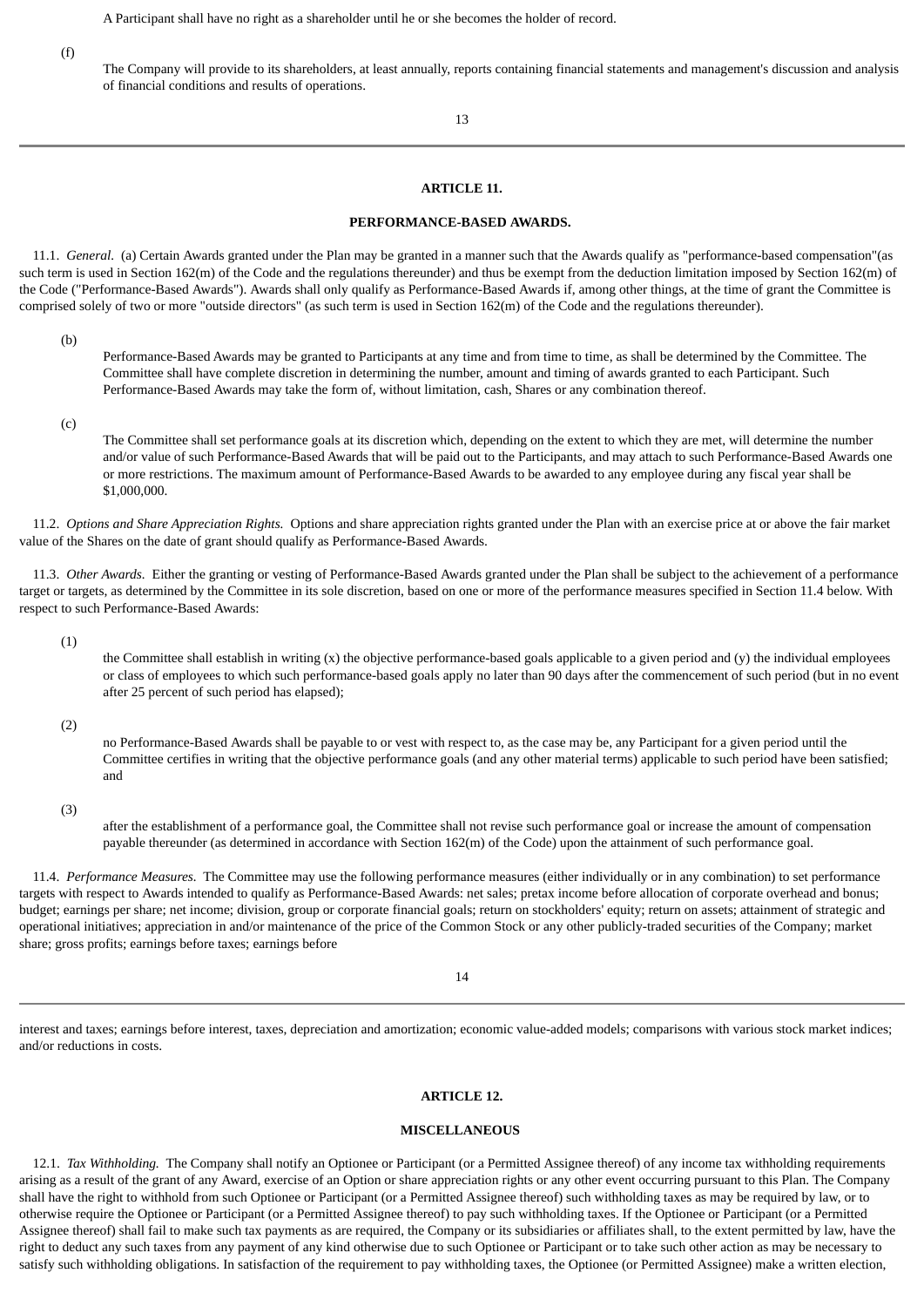which may be accepted or rejected in the discretion of the Committee, to have withheld a portion of the Shares then issuable to the Optionee (or Permitted Assignee) pursuant to the Option having an aggregate Fair Market Value equal to the withholding taxes.

 12.2. *Right of Discharge Reserved.* Nothing in the Plan nor the grant of an Award hereunder shall confer upon any employee, Director or other individual the right to continue in the employment or service of the Company or any subsidiary or affiliate of the Company or affect any right that the Company or any subsidiary or affiliate of the Company may have to terminate the employment or service of (or to demote or to exclude from future Options under the Plan) any such employee, Director or other individual at any time for any reason. Except as specifically provided by the Committee, the Company shall not be liable for the loss of existing or potential profit from an Award granted in the event of termination of an employment or other relationship even if the termination is in violation of an obligation of the Company or any subsidiary or affiliate of the Company to the employee or Director.

 12.3. *Nature of Payments.* All Awards made pursuant to the Plan are in consideration of services performed or to be performed for the Company or any subsidiary or affiliate of the Company. Any income or gain realized pursuant to Awards under the Plan and any share appreciation rights constitutes a special incentive payment to the Optionee, Participant or Holder and shall not be taken into account, to the extent permissible under applicable law, as compensation for purposes of any of the employee benefit plans of the Company or any subsidiary or affiliate of the Company except as may be determined by the Committee or by the Directors or directors of the applicable subsidiary or affiliate of the Company.

 12.4. *Unfunded Status of the Plan.* The Plan is intended to constitute an "unfunded" plan for incentive and deferred compensation. With respect to any payments not yet made to a Participant or Optionee by the Company, nothing contained herein shall give any such Participant or Optionee any rights that are greater than those of a general creditor of the Company. In its sole discretion, the Committee may authorize the creation of trusts or other arrangements to meet the obligations created under the Plan to deliver the Shares or payments in lieu of or with respect to Awards hereunder; provided, however, that the existence of such trusts or other arrangements is consistent with the unfunded status of the Plan.

 12.5. *Severability.* If any provision of the Plan shall be held unlawful or otherwise invalid or unenforceable in whole or in part, such unlawfulness, invalidity or unenforceability shall not affect any other provision of the Plan or part thereof, each of which remain in full force and effect. If the making

15

of any payment or the provision of any other benefit required under the Plan shall be held unlawful or otherwise invalid or unenforceable, such unlawfulness, invalidity or unenforceability shall not prevent any other payment or benefit from being made or provided under the Plan, and if the making of any payment in full or the provision of any other benefit required under the Plan in full would be unlawful or otherwise invalid or unenforceable, then such unlawfulness, invalidity or unenforceability shall not prevent such payment or benefit from being made or provided in part, to the extent that it would not be unlawful, invalid or unenforceable, and the maximum payment or benefit that would not be unlawful, invalid or unenforceable shall be made or provided under the Plan.

 12.6. *Gender and Number.* In order to shorten and to improve the understandability of the Plan document by eliminating the repeated usage of such phrases as "his or her" and any masculine terminology herein shall also include the feminine, and the definition of any term herein in the singular shall also include the plural except when otherwise indicated by the context.

 12.7. *Governing Law.* The Plan and all determinations made and actions taken thereunder, to the extent not otherwise governed by the Code or the laws of the United States, shall be governed by the laws of the State of Delaware and construed accordingly.

 12.8. *Effective Date of Plan; Termination of Plan.* The Plan shall be effective on the date of the approval of the Plan by the Board of Directors. Notwithstanding the foregoing, no Option intended to qualify as an incentive share option shall be granted hereunder until the Plan shall be approved by the holders of a majority of the shares entitled to vote thereon, provided such approval is obtained within 12 months after the date of adoption of the Plan by the Board of Directors. Awards may be granted under the Plan at any time and from time to time prior to May 31, 2008, on which date the Plan will expire except as to Awards and related share appreciation rights then outstanding under the Plan. Such outstanding Awards and share appreciation rights shall remain in effect until they have been exercised or terminated, or have expired.

 12.9. *Captions.* The captions in this Plan are for convenience of reference only, and are not intended to narrow, limit or affect the substance or interpretation of the provisions contained herein.

16

### **STOCK OPTION CERTIFICATE (Non-Transferable)**

<span id="page-54-0"></span>Stock Option #9800xxxx For x,xxx Shares For x,xxx Shares For x,xxx Shares For x,xxx Shares

### **Issued Pursuant to the 1998 Incentive Plan of ACTIVISION, INC.**

 THIS CERTIFIES that on (the "Issuance Date") (the "Holder") was granted an option (the "Option") to purchase at the option price of \$xx.xxx per share, all or any part of fully paid and non-assessable shares ("Shares") of the Common Stock (no par value) of ACTIVISION, INC., a Delaware corporation (the "Company"), upon and subject to the following terms and conditions:

 1. *Terms of the Plan.* The Option is granted pursuant to, and is subject to the terms and conditions of, the 1998 Incentive Plan of the Company (the "Plan"), the terms, conditions and definitions of which are hereby incorporated herein as though set forth at length, and the receipt of a copy of which the Holder hereby acknowledges by his signature below. Capitalized terms used herein shall have the meanings set forth in the Plan, unless otherwise defined herein.

2. *Expiration.* This Option shall expire on , unless extended or earlier terminated in accordance herewith.

 3. *Exercise.* This Option may be exercised or surrendered during the Holder's lifetime only by the Holder or his/her guardian or legal representative. THIS OPTION SHALL NOT BE TRANSFERABLE BY THE HOLDER OTHERWISE THAN BY WILL OR BY THE LAWS OF DESCENT AND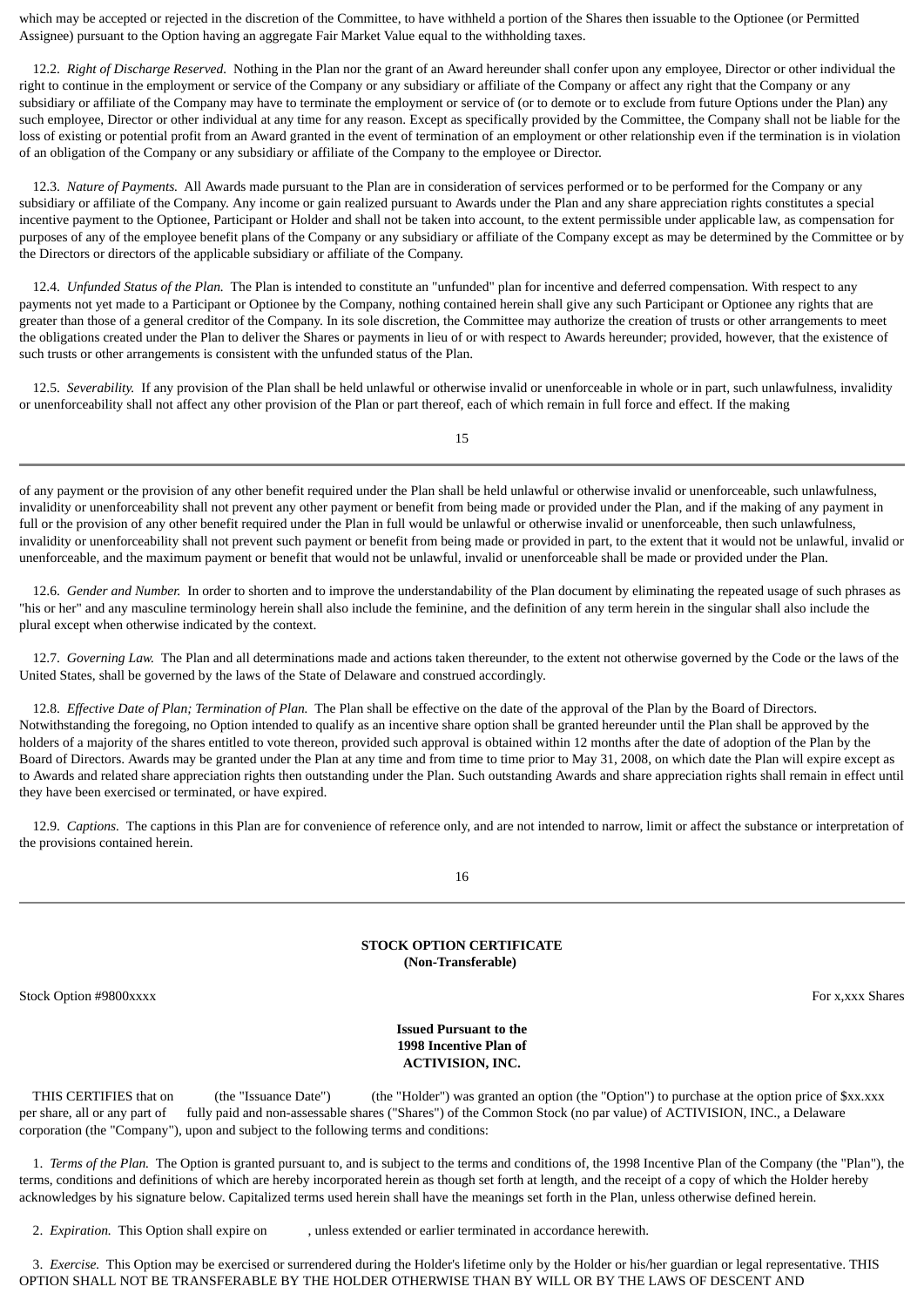This Option shall vest and be exercisable as follows:

**Vesting Date Shares Vested at Vesting Date**

**Cumulative Shares Vested at Vesting Date**

 This Option shall be exercised by the Holder (or by his or her executors, administrators, guardian or legal representative) as to all or part of the Shares, by the giving of written notice of exercise to the Company, specifying the number of Shares to be purchased, accompanied by payment of the full purchase price for the Shares being purchased. Full payment of such purchase price shall be made at the time of exercise and shall be made (i) in cash or by certified check or bank check, (ii) with the consent of the Company, by tendering previously acquired Shares (valued at its Fair Market Value (as defined in the Plan), as determined by the Company as of the date of tender), or (iii) with the consent of the Company, combination of (i) and (ii). Such notice of exercise, accompanied by such payment, shall be delivered to the Company at its principal business office or such other office as the Company may from time to time direct, and shall be in such form, containing such further provisions as the Company may from time to time prescribe. In no event may this Option be exercised for a fraction of a Share. The Company shall effect the transfer of Shares purchased pursuant to an Option as soon as practicable, and, within a reasonable time thereafter, such transfer shall be evidenced on the books of the Company. No person exercising this Option shall have any of the rights of a holder of Shares subject to this Option until certificates for such Shares shall have been issued following the exercise of

17

such Option. No adjustment shall be made for cash dividends or other rights for which the record date is prior to the date of such issuance.

 4. *Termination of Employment.* In the event of the termination of employment or separation from service of the Holder for any reason (other than death or disability as provided below), this Option, to the extent not previously exercised or expired, shall be deemed cancelled and terminated 30 days after the day of such termination or separation.

 5. *Death.* In the event the Holder dies while employed by the Company or any of its subsidiaries or affiliates, or during his term as a Director of the Company or any of its subsidiaries or affiliates, as the case may be, this Option, to the extent not previously expired or exercised, shall, to the extent exercisable on the date of death, be exercisable by the estate of the Holder or by any person who acquired this Option by bequest or inheritance, at any time within one year after the death of the Holder, unless earlier terminated pursuant to its terms, provided, however, that if the term of this Option would expire by its terms within six months after the Holder's death, the term of this Option shall be extended until six months after the Holder's death.

 6. *Disability.* In the event of the termination of employment of the Holder or the separation from service of a Director who is a Holder due to total disability, the Holder, or his or her guardian or legal representative, shall have the unqualified right to exercise any portion of this Option which has not been previously exercised or expired and which the Holder was eligible to exercise as of the first date of total disability (as determined by the Company), at any time within one year after such termination or separation, unless earlier terminated pursuant to its terms, provided, however, that if the term of such Option would expire by its terms within six months after such termination or separation, the term of such Option shall be extended until six months after such termination or separation. The term "total disability" shall, for purposes of this Option Certificate, be defined in the same manner as such term is defined in Section 22(e)(3) of the Internal Revenue Code of 1986, as amended.

 7. *Change of Control.* If the Holder is an active employee of the Company or any of its subsidiaries at the time there occurs a "Change of Control" of the Company (as defined below) and the Holder's employment is terminated by the Company or any of its subsidiaries other than for Cause (as defined below) within twelve (12) months following such Change of Control, or such longer period as the Committee may determine, the portion, if any, of this Option with respect to which the right to exercise has not yet accrued, shall immediately vest and be exercisable in full, effective upon such termination, for a period of 30 days thereafter, or such longer period as the Committee may determine. For purposes of this Option, a "Change of Control" of the Company shall be deemed to occur if:

(i)

there shall have occurred a Change of Control of a nature that would be required to be reported in response to Item 6(e) of Schedule 14A of Regulation 14A promulgated under the Securities Exchange Act of 1934, as amended (the "Exchange Act"), as in effect on the date hereof, whether or not the Company is then subject to such reporting requirement, provided, however, that there shall not be deemed to be a Change of Control of the Company if immediately prior to the occurrence of what would otherwise be a Change of Control of the Company (a) the Holder is the other party to the transaction (a "Control Event") that would otherwise result in a Change of Control of the Company or (b) the Holder is an executive officer, trustee, director or more than 5% equity holder of the other party to the Control Event or of any entity, directly or indirectly, controlling such other party;

(ii)

the Company merges or consolidates with, or sells all or substantially all of its assets to, another company (each, a "Transaction"), provided, however, that a Transaction shall not be deemed to result in a Change of Control of the Company if (a) immediately prior thereto the circumstances in (i)(a) or (i)(b) above exist, or (b) (1) the shareholders of the Company, immediately before such Transaction own, directly or indirectly, immediately

following such Transaction in excess of fifty percent (50%) of the combined voting power of the outstanding voting securities of the corporation or other entity resulting from such Transaction (the "Surviving Corporation") in substantially the same proportion as their ownership of the voting securities of the Company immediately before such Transaction and (2) the individuals who were members of the Company's Board of Directors immediately prior to the execution of the agreement providing for such Transaction constitute at least a majority of the members of the board of directors or the board of trustees, as the case may be, of the Surviving Corporation, or of a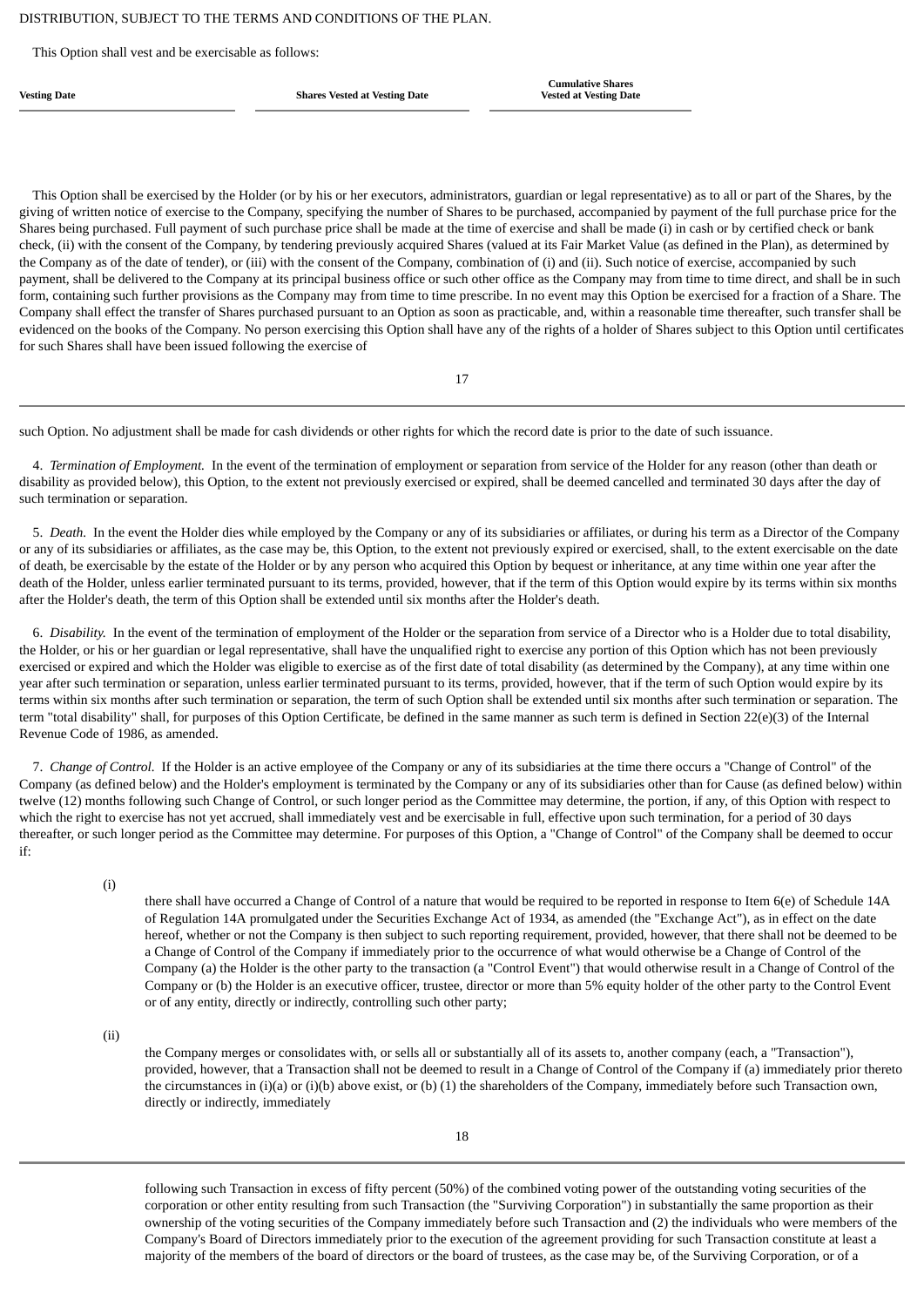corporation or other entity beneficially directly or indirectly owning a majority of the outstanding voting securities of the Surviving Corporation; or

(iii)

the Company acquires assets of another company or a subsidiary of the Company merges or consolidates with another company (each, an "Other Transaction") and (a) the shareholders of the Company, immediately before such Other Transaction own, directly or indirectly, immediately following such Other Transaction 50% or less of the combined voting power of the outstanding voting securities of the corporation or other entity resulting from such Other Transaction (the "Other Surviving Corporation") in substantially the same proportion as their ownership of the voting securities of the Company immediately before such Other Transaction or (b) the individuals who were members of the Company's Board of Directors immediately prior to the execution of the agreement providing for such Other Transaction constitute less than a majority of the members of the board of directors or the board of trustees, as the case may be, of the Other Surviving Corporation, or of a corporation or other entity beneficially directly or indirectly owning a majority of the outstanding voting securities of the Other Surviving Corporation, provided, however, that an Other Transaction shall not be deemed to result in a Change of Control of the Company if immediately prior thereto the circumstances in (i)(a) or (i)(b) above exist.

 For purposes of this Option, "Cause" shall mean (unless a different definition is used in the Holder's written employment agreement with the Company, if any, in which case such different definition shall apply to the Holder) any of the following:

(i)

material breach by the Holder of his or her employment agreement, if any, or material failure by the Holder to perform his or her duties (other than as a result of incapacity due to physical or mental illness) during his or her employment with the Company after written notice of such breach or failure and the Holder failed to cure such breach or failure to the Company's reasonable satisfaction within five (5) days after receiving such written notice;

(ii)

material breach by the Holder of his or her Employee Proprietary Information Agreement or other similar arrangement entered into by the Holder in connection with his or her employment by the Company; or

(iii)

any act of fraud, misappropriation, misuse, embezzlement or any other material act of dishonesty in respect of the Company or its funds, properties, assets or other employees.

 8. *Employment Violation.* In consideration of the granting of this Option, the Holder hereby agrees that the terms of this paragraph (h) shall apply to the Option. The Holder acknowledges and agrees that each exercise of this Option and each written notice of exercise delivered to the Company and executed by the Holder shall serve as a reaffirmation of and continuing agreement by the Holder to comply with the terms contained in this paragraph (h).

 The Company and the Holder acknowledge and agree that if the Holder is or shall become subject to an employment agreement with the Company and the Holder materially breaches his or her

19

employment agreement (it being understood that any breach of the post-termination obligations contained therein shall be deemed to be material) for so long as the terms of such employment agreement shall apply to the Holder (each, an "Employment Violation"), the Company shall have the right to require (i) the termination and cancellation of the unexercised portion of this Option, if any, whether vested or unvested, and (ii) payment by the Holder to the Company of the Recapture Amount (as defined below). The Company and the Holder further agree that such termination of unexercised Options and payment of the Recapture Amount, as the case may be, shall be in addition to, and not in lieu of, any other right or remedy available to the Company arising out of or in connection with any such Employment Violation including, without limitation, the right to terminate the Holder's employment if not already terminated, seek injunctive relief and additional monetary damages.

 For purposes of this Option, the "Recapture Amount" shall mean the gross gain realized or unrealized by the Holder upon each exercise of this Option during the period beginning on the date which is twelve (12) months prior to the date of the Holder's Employment Violation and ending on the date of computation (the "Look-back Period"), which gain shall be calculated as the sum of:

(i)

if the Holder has exercised any portion of this Option during the Look-back Period and sold any of the Shares acquired on exercise thereafter, an amount equal to the product of  $(x)$  the sales price per Share sold less the exercise price per Share times  $(y)$  the number of Shares as to which this Option was exercised and which were sold at such sales price; plus

(ii)

if the Holder has exercised any portion of this Option during the Look-back Period and not sold any of the Shares acquired on exercise thereafter, with respect to each of such Shares an amount equal to the product of (x) the greatest of the following: (1) the Fair Market Value per Share on the date of exercise, (2) the arithmetic average of the per Share closing sales prices as reported on NASDAQ for the thirty (30) trading day period ending on the trading day immediately preceding the date of the Company's written notice of its exercise of its rights under this paragraph (h), or (3) the arithmetic average of the per Share closing sales prices as reported on NASDAQ for the thirty (30) trading day period ending on the trading day immediately preceding the date of computation, minus the exercise price per Share times (y) the number of Shares as to which this Option was exercised and which were not sold;

provided, however, in lieu of payment by the Holder to the Company of the Recapture Amount determined pursuant to clause (ii) above, the Holder, in his or her discretion, may tender to the Company the Shares acquired upon exercise of this Option during the Look-back Period and not sold and the Holder shall not be entitled to receive any consideration from the Company in exchange therefor.

 9. *Adjustments.* In the event that the Company shall determine that any dividend or other distribution (whether in the form of cash, shares of common stock of the Company, other securities, or other property), recapitalization, stock split, reverse stock split, reorganization, merger, consolidation, split-up, spin-off, combination, repurchase, or exchange of shares of common stock of the Company or other securities, the issuance of warrants or other rights to purchase shares of common stock of the Company, or other securities, or other similar corporate transaction or event affects the Shares, such that an adjustment is determined by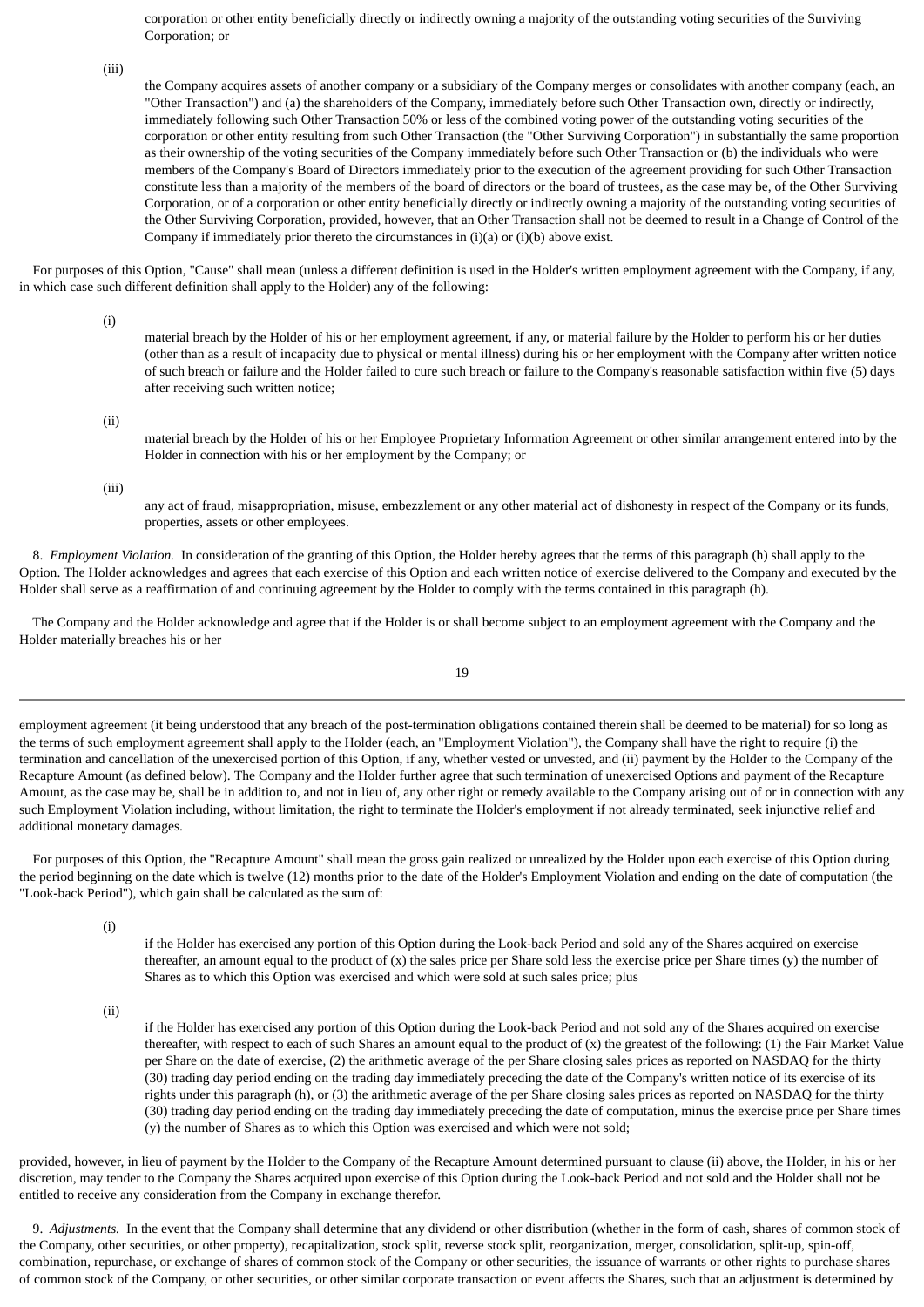the Company to be appropriate in order to prevent dilution or enlargement of the benefits or potential benefits intended to be made available to the Holder, then the Company shall, in such manner as the Company may deem equitable, adjust any or all of (i) the number and type of shares of common stock of the Company subject to this Option, and (ii) the grant or exercise price with respect to this Option, or, if deemed appropriate, make provision for a cash payment to the Holder.

 $20$ 

 10. *Delivery of Share Certificates.* Within a reasonable time after the exercise of this Option, the Company shall cause to be delivered to the person entitled thereto a certificate for the Shares purchased pursuant to the exercise of this Option. If this Option shall have been exercised with respect to less than all of the Shares subject to this Option, the Company shall also cause to be delivered to the person entitled thereto a new Option Certificate in replacement of this Option Certificate if surrendered at the time of the exercise of this Option, indicating the number of Shares with respect to which this Option remains available for exercise, or the Company shall make a notation in its books and records to reflect the partial exercise of this Option.

 11. *Withholding.* In the event that the Holder elects to exercise this Option or any part thereof, and if the Company or any subsidiary or affiliate of the Company shall be required to withhold any amounts by reasons of any federal, state or local tax laws, rules or regulations in respect of the issuance of Shares to the Holder pursuant to this Option, the Company or such subsidiary or affiliate shall be entitled to deduct and withhold such amounts from any payments to be made to the Holder. In any event, the Holder shall make available to the Company or such subsidiary or affiliate, promptly when requested by the Company or such subsidiary or affiliate, sufficient funds to meet the requirements of such withholding; and the Company or such subsidiary or affiliate shall be entitled to take and authorize such steps as it may deem advisable in order to have such funds available to the Company or such subsidiary or affiliate out of any funds or property due or to become due to the Holder.

12. Reservation of Shares. The Company hereby agrees that at all times there shall be reserved for issuance and/or delivery upon exercise of this Option such number of Shares as shall be required for issuance or delivery upon exercise hereof.

 13. *Rights of Holder.* Nothing contained herein shall be construed to confer upon the Holder any right to be continued in the employ of the Company and/or any subsidiary or affiliate of the Company or derogate from any right of the Company and/or any subsidiary or affiliate of the Company to retire, request the resignation of, or discharge the Holder at any time, with or without cause. The Holder shall not, by virtue hereof, be entitled to any rights of a shareholder in the Company, either at law or in equity, and the rights of the Holder are limited to those expressed herein and are not enforceable against the Company except to the extent set forth herein.

 14. *Exclusion from Pension Computations.* By acceptance of the grant of this Option, the Holder hereby agrees that any income realized upon the receipt or exercise hereof, or upon the disposition of the Shares received upon its exercise, is special incentive compensations and, to the extent permissible under applicable law, shall not be taken into account as "wages", "salary" or "compensation" in determining the amount of any payment under any pension, retirement, incentive, profit sharing, bonus or deferred compensation plan of the Company or any of its subsidiaries or affiliates.

 15. *Registration; Legend.* The Company may postpone the issuance and delivery of Shares upon any exercise of this Option until (a) the admission of such Shares to listing on any stock exchange or exchanges on which Shares of the Company of the same class are then listed and (b) the completion of such registration or other qualification of such Shares under any state or federal law, rule or regulation as the Company shall determine to be necessary or advisable. The Holder shall make such representations and furnish such information as may, in the opinion of counsel for the Company, be appropriate to permit the Company, in light of the then existence or non-existence with respect to such Shares of an effective Registration Statement under the Securities Act of 1933, as amended, to issue the Shares in compliance with the provisions of that or any comparable act.

21

 The Company may cause the following or a similar legend to be set forth on each certificate representing Shares or any other security issued or issuable upon exercise of this Option unless counsel for the Company is of the opinion as to any such certificate that such legend is unnecessary:

THE SECURITIES REPRESENTED BY THIS CERTIFICATE MAY NOT BE OFFERED FOR SALE, SOLD OR OTHERWISE TRANSFERRED EXCEPT PURSUANT TO AN EFFECTIVE REGISTRATION STATEMENT UNDER THE SECURITIES ACT OF 1933, AS AMENDED (THE "ACT"), OR PURSUANT TO AN EXEMPTION FROM REGISTRATION UNDER THE ACT, THE AVAILABILITY OF WHICH IS ESTABLISHED BY AN OPINION FROM COUNSEL TO THE COMPANY.

 16. *Amendment.* The Company may, with the consent of the Holder, at any time or from time to time amend the terms and conditions of this Option, and may at any time or from time to time amend the terms of this Option.

 17. *Notices.* Any notice which either party hereto may be required or permitted to give to the other shall be in writing, and may be delivered personally or by mail, postage prepaid, or overnight courier, addressed as follows: if to the Company, at its office at 3100 Ocean Park Blvd., Santa Monica, California 90405, Attn: General Counsel, or at such other address as the Company by notice to the Holder may designate in writing from time to time; and if to the Holder, at the address shown below his or her signature on this Option Certificate, or at such other address as the Holder by notice to the Company may designate in writing from time to time. Notices shall be effective upon receipt.

 18. *Interpretation.* A determination of the Company as to any questions which may arise with respect to the interpretation of the provisions of this Option and of the Plan shall be final and binding. The Company may authorize and establish such rules, regulations and revisions thereof as it may deem advisable.

IN WITNESS WHEREOF, the parties have executed this Option Certificate as of the date set forth above.

ACTIVISION, INC.

By:

Dated: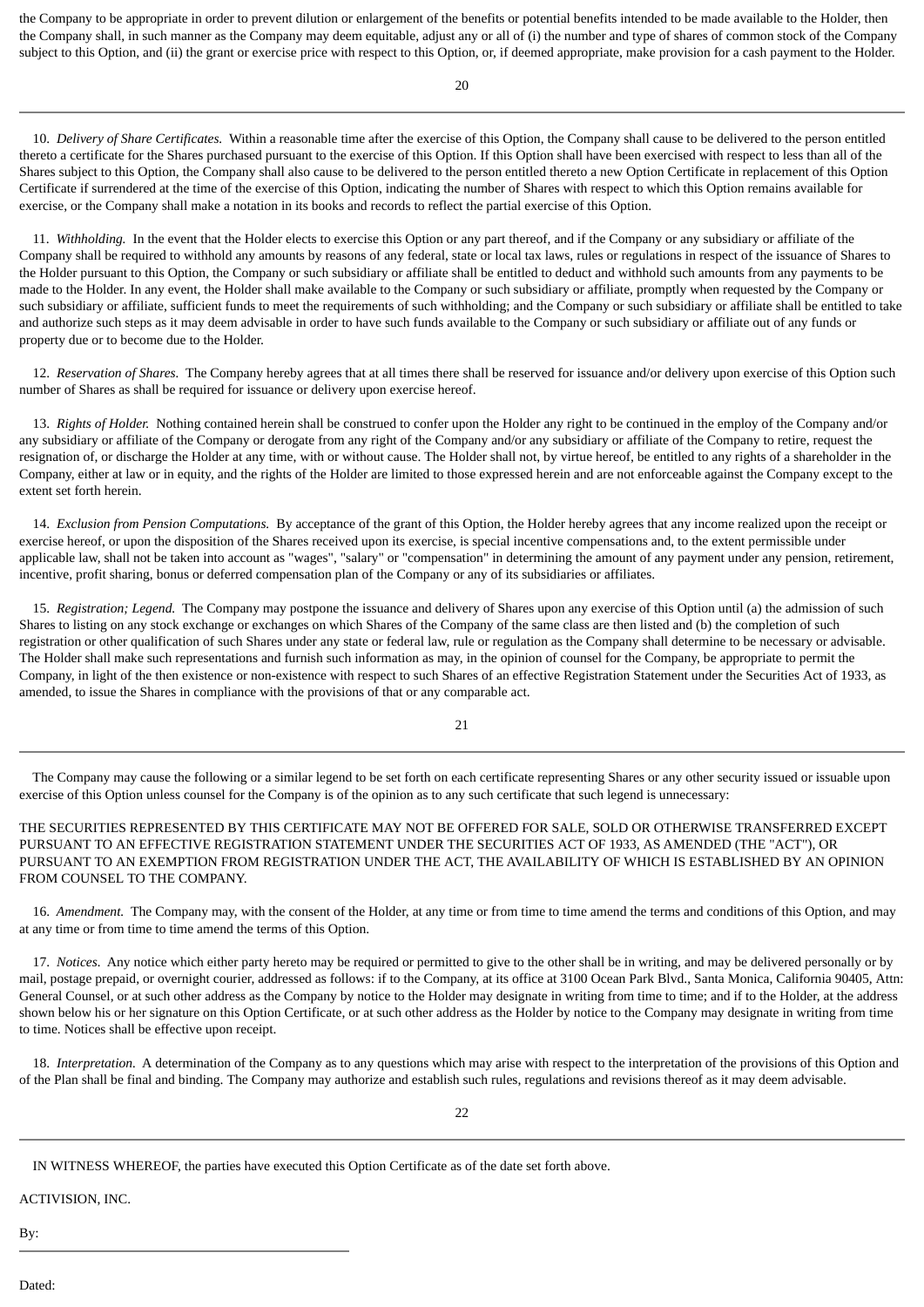| Attest:                |
|------------------------|
| <b>ACCEPTED:</b>       |
| <b>Address</b>         |
| City<br>State Zip Code |
| Social Security Number |

23

### <span id="page-58-0"></span>QuickLinks

[ACTIVISION, INC. 1998 INCENTIVE PLAN](#page-45-0) **[RECITALS](#page-45-1)** [ARTICLE 1. PURPOSE OF THE PLAN](#page-45-2) [ARTICLE 2. SHARES SUBJECT TO AWARDS](#page-45-3) [ARTICLE 3. ELIGIBILITY AND ADMINISTRATION](#page-46-0) [ARTICLE 4. OPTIONS](#page-46-1) [ARTICLE 5. SHARE APPRECIATION RIGHTS](#page-47-0) [ARTICLE 6. RELOAD OPTIONS](#page-47-1) [ARTICLE 7. SHARE PURCHASE AWARDS](#page-48-0) [ARTICLE 8. RESTRICTED AWARDS](#page-49-0) [ARTICLE 9. DEFERRED SHARE AWARDS](#page-49-1) [ARTICLE 10. GENERALLY APPLICABLE PROVISIONS](#page-50-0) [ARTICLE 11. PERFORMANCE-BASED AWARDS.](#page-53-0) [ARTICLE 12. MISCELLANEOUS](#page-53-1) [STOCK OPTION CERTIFICATE \(Non-Transferable\)](#page-54-0)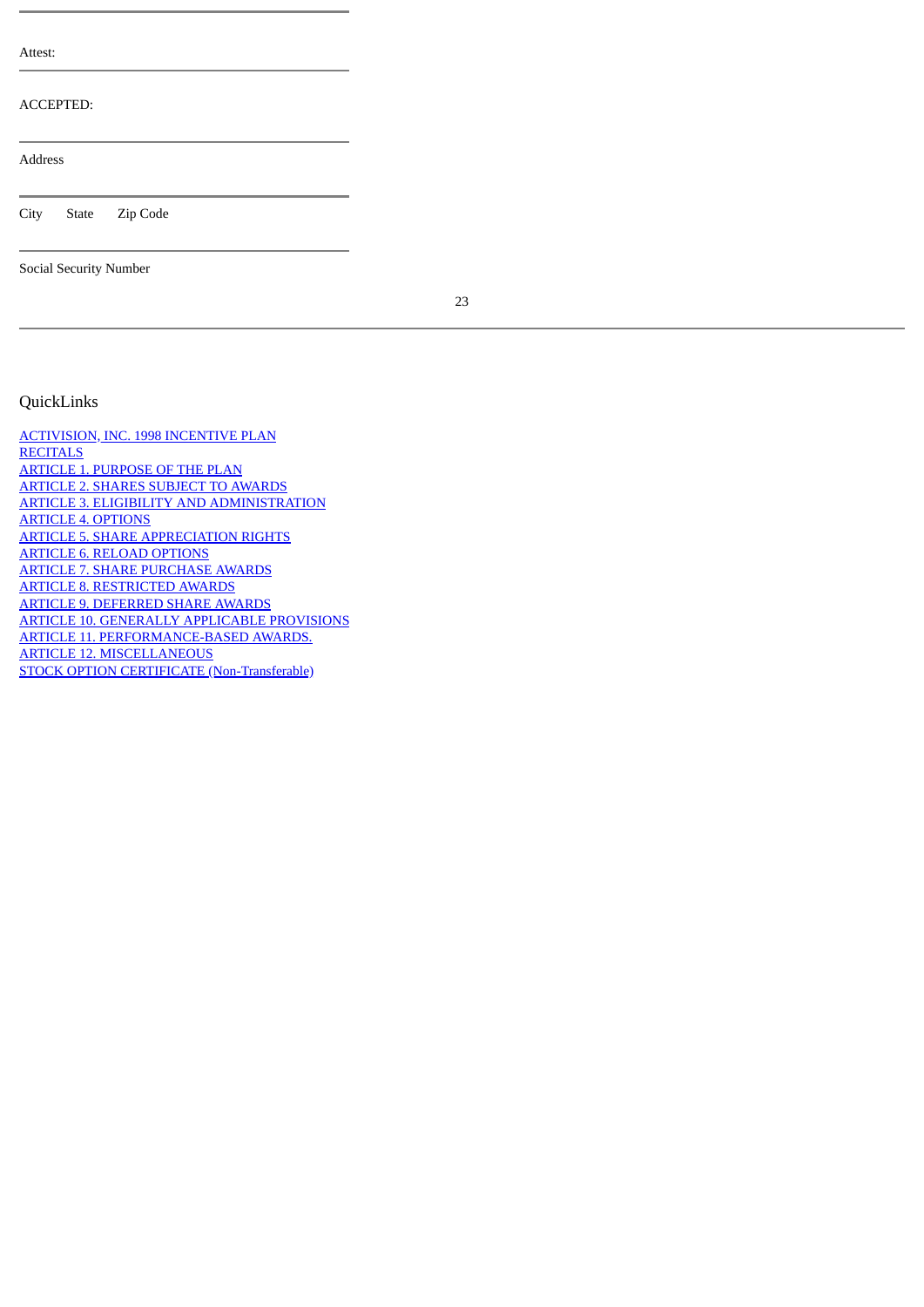<span id="page-59-0"></span>As adopted by the Board of Directors on 11/26/91 and amended on 6/24/92, 12/15/92, 1/27/95, 9/19/95, 8/22/96, 9/24/97, 4/1/01 and 10/17/01

### **ACTIVISION, INC. 1991 STOCK OPTION AND STOCK AWARD PLAN**

 SECTION 1. **Purpose of the Plan.** The purpose of the 1991 Stock Option and Stock Award Plan (the "Plan") is to aid Activision, Inc. (the "Corporation") and its subsidiaries in securing and retaining officers and other key employees of outstanding ability and to motivate such employees to exert their best efforts on behalf of the Corporation and its subsidiaries. In addition, the Corporation expects that it will benefit from the added interest which the respective optionees and participants will have in the welfare of the Corporation as a result of their ownership or increased ownership of the Common Stock of the Corporation.

 SECTION 2. **Administration.** (a) The Board of Directors of the Corporation (the "Board") shall designate a Committee of not less than two Directors (the "Committee") who shall serve at the pleasure of the Board. No member of the Committee shall be eligible to participate in the Plan while serving on the Committee, and each member of the Committee shall be a "Disinterested Person" as defined under Rule 16b-3 under the Securities Exchange Act of 1934, as amended (the "Exchange Act"). The Committee shall have full power and authority, subject to such resolutions not inconsistent with the provisions of the Plan as may from time to time be issued or adopted by the Board (provided the majority of the Board acting on the matter are Disinterested Persons), to grant to eligible employees pursuant to the provisions of the Plan: (i) stock options to purchase shares, (ii) stock appreciations rights, (iii) restricted stock, (iv) deferred stock, or (v) any other Stock-based awards permitted hereunder (each of the foregoing being an "AWARD" and collectively, the "AWARDS"). The Committee shall also interpret the provisions of the Plan and any AWARD issued under the Plan (and any agreements relating thereto) and supervise the administration of the Plan.

 (b) The Committee shall: (i) select the officers and other key employees of the Corporation and its subsidiaries to whom AWARDS may from time to time be granted hereunder; (ii) determine whether incentive stock options (under Section 422 of the Internal Revenue Code of 1986, as the same may be amended from time to time, hereinafter referred to as the "Code"), nonqualified stock options, stock appreciation rights, restricted stock, deferred stock, or other Stock-based awards, or a combination of the foregoing, are to be granted hereunder; (iii) determine the number of shares to be covered by each AWARD granted hereunder; (iv) determine the terms and conditions, not inconsistent with the provisions of the Plan, of any AWARD granted hereunder (including but not limited to any restriction and forfeiture condition on such AWARD and/or the shares of stock relating thereto); (v) determine whether, to what extent and under what circumstances AWARDS may be settled in cash; (vi) determine whether, to what extent and under what circumstances stock and other amounts payable with respect to an AWARD under this Plan shall be deferred either automatically or at the election of the participant; and (vii) determine whether, to what extent and under what circumstances options grants and/or other AWARDS under the Plan are to be made, and operate, on a tandem basis.

 (c) All decisions made by the Committee pursuant to the provisions of the Plan and related orders or resolutions of the Board (as and to the extent permitted hereunder) shall be final, conclusive and binding on all persons, including the Corporation, its shareholders, employees and Plan participants.

 SECTION 3. **Stock Subject to the Plan.** Except as otherwise provided by this Section 3, the total number of shares of Common Stock of the Corporation (the "Stock") available for distribution under the Plan is 7,566,667. Such shares may consist, in whole or in part, of authorized and unissued shares or treasury shares, except that treasury shares must be used in the case of restricted stock. If any shares that have been optioned cease to be subject to option because the option has terminated, expired or been cancelled without having been exercised, or if any shares subject to any restricted

stock, deferred stock or other Stock-based award granted hereunder are forfeited or such award otherwise terminates without the actual or deemed delivery of such shares, such shares shall again be available for distribution under the Plan.

 In the event of any merger, reorganization, consolidation, recapitalization, stock split, stock dividend, extraordinary cash dividend, or other change in corporate structure affecting the Stock, such adjustment shall be made in the aggregate number of shares which may be delivered under the Plan, in the number and/or option price of shares subject to outstanding options granted under the Plan, and/or in the number of shares subject to restricted stock, deferred stock, or other Stock-based awards granted under the Plan as may be determined to be appropriate by the Committee, in its sole discretion; provided that the number of shares subject to any AWARD shall always be a whole number; and provided further that, with respect to incentive stock options, no such adjustment shall be authorized to the extent that such adjustment would cause the Plan to violate Section 422(b)(1) of the Code or any successor provision thereto. Such adjusted option price shall also be used to determine the amount payable by the Corporation upon the exercise of any stock appreciation right associated with any option. In addition, subject to the limitations provided in Section 10, the Committee is authorized to make adjustments in the terms and conditions of, and performance criteria relating to, AWARDS in recognition of unusual or nonrecurring events (including, without limitation, events described in this paragraph) affecting the Corporation or the financial statements of the Corporation, or in response to changes in applicable laws, regulations or accounting principles.

### SECTION 4. **Eligibility.**

 (a)**Employees and Others.** Officers, employees, consultants, representatives and other contractors and agents of the Corporation and its subsidiaries (but excluding members of the Committee and any person who serves only as a Director) who are responsible for the management, growth, profitability and protection of the business of the Corporation and its subsidiaries are eligible to be granted AWARDS under the Plan. The participants under the Plan shall be selected from time to time by the Committee, in its sole discretion, from among those eligible, and the Committee shall determine, it its sole discretion, the number of shares covered by each stock option, the number of stock appreciation rights (if any) granted to each optionee, and the number of shares (if any) subject to restricted stock, deferred stock or other Stock-based awards granted to each participant.

 (b)**Ten Percent Stockholders.** No stock options may be granted under the Plan to any person who owns, directly or indirectly (within the meaning of sections 422(b)(6) and 424(d) of the Code), at the time the stock option is granted, stock possessing more than 10% of the total combined voting power or value of all classes of stock of the Corporation or any of its subsidiaries, unless the option prices is at least 110% of the "Fair Market Value" (as defined below) of the shares subject to the option, determined on the date of the grant, and the option by its terms is not exercisable after the expiration of five years from the date such option is granted.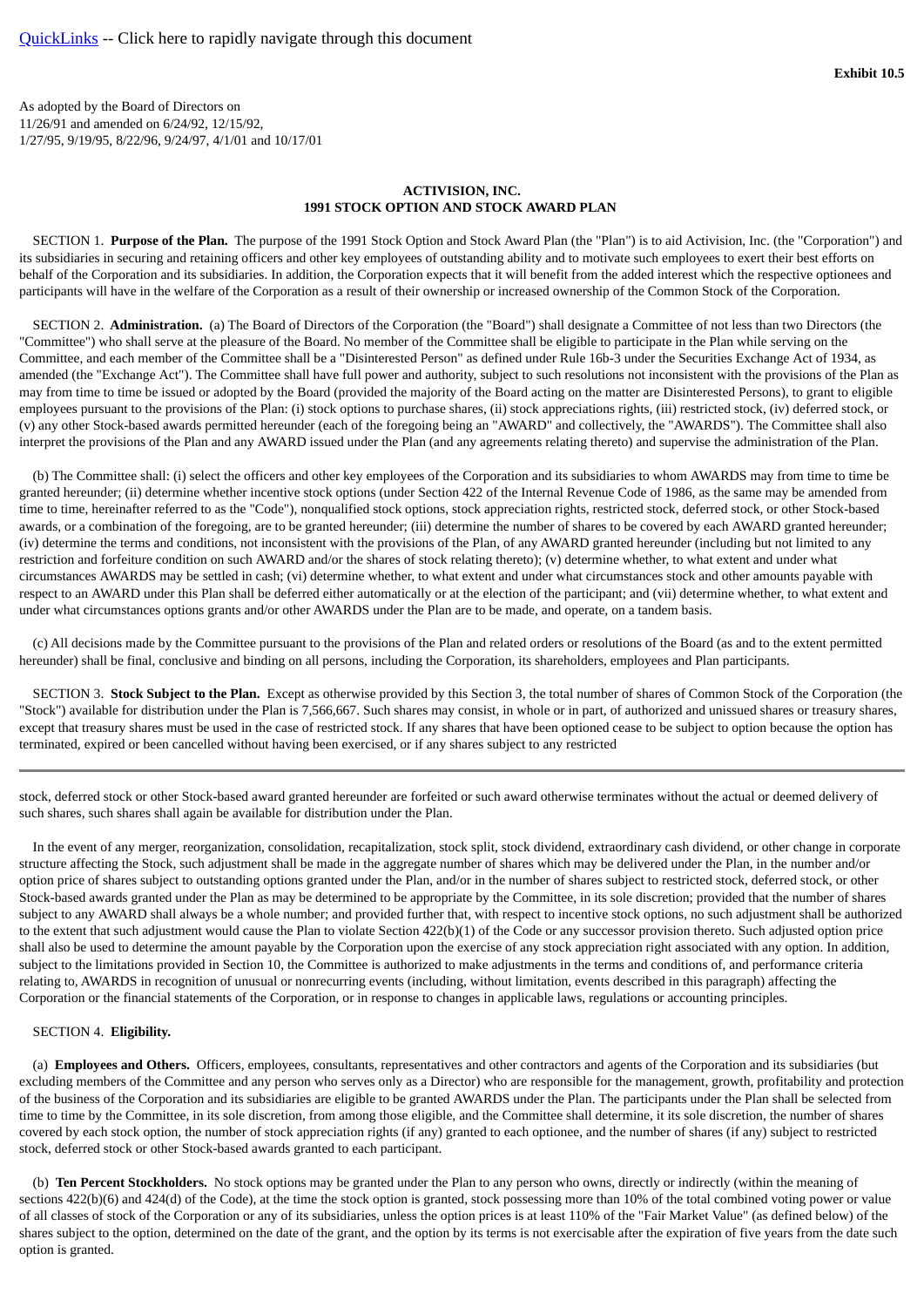For purposes of the Plan, a subsidiary of the Corporation shall be any corporation which at the time qualifies as a subsidiary thereof under the definition of "subsidiary corporation" in Section 424(f) of the Code.

 SECTION 5. **Stock Options.** Any stock option granted under the Plan shall be in such form as the Committee may from time to time approve. Any such option shall be subject to the following terms and conditions and shall contain such additional terms and conditions, not inconsistent with the provisions of the Plan, as the Committee shall deem desirable. The Committee shall designate stock options at the time of the grant thereof as either "incentive stock options" or "nonqualified stock options."

 (a)**Option Price**. Subject to Section 4(b) hereof, the purchase price per share of the Stock purchasable under an incentive stock option shall be determined by the Committee, but will not be less

than 100% of the Fair Market Value of such Stock on the date of the grant of such option. The purchase price per share of the Stock purchasable under a nonqualified stock option shall be determined by the Committee, but will not be less than 85% of the Fair Market Value of such Stock on the date of the grant of such option.

 The "Fair Market Value" of a share of Stock as of a specified date shall be determined in good faith by the Committee in its sole discretion. In no case shall Fair Market Value be less than the par value of a share of Stock.

 (b)**Option Period**. Subject to Section 4(b) hereof, the term of each stock option shall be fixed by the Committee, provided, however, no stock option shall be exercisable after the expiration of 10 years from the date the option is granted.

 (c)**Exercisability**. Stock options shall be exercisable at such time or times as determined by the Committee at or subsequent to grant; provided, however, all stock options granted hereunder shall be exercisable at the rate of at least 20% per year over five years from the date such option is granted.

(d) Method of Exercise. Stock options may be exercised, in whole or in part, by giving written notice of exercise to the Corporation specifying the number of shares to be purchased. Such notice shall be accompanied by payment in full of the purchase price, either by certified or bank check. The Committee may, in its sole discretion, authorize payment in whole or in part of the purchase price to be made in unrestricted stock already owned by the optionee, or, in the case of a nonqualified stock option, in restricted stock, or deferred stock subject to an AWARD hereunder (based upon the Fair Market Value of the Stock on the date the option is exercised as determined by the Committee). The Committee may authorize such payment at or after grant, except that in the case of an incentive stock option, any right to make payment in unrestricted stock already owned must be included in the option at the time of grant. No shares of Stock shall be issued until full payment therefor has been made. Subject to paragraph (j) of this Section 5, an optionee shall have the rights to dividends or other rights of a shareholder with respect to shares subject to the option when the optionee has given written notice of exercise, has paid in full for such shares, and, if requested, has given the representation described in paragraph (a) of Section 12.

 (e)**Transferability of Options**. No stock option shall be transferable by the optionee otherwise than by will or the laws of descent and distribution, and such options shall be exercisable during the optionee's lifetime only by the optionee (or his guardian or legal representative); provided, however, stock options shall be transferable, with the consent of the Committee, by an optionee who is a non-employee director to another non-employee director of the Corporation; provided that such assignee shall be bound by and subject to all of the terms and conditions of this Plan and the stock option agreement relating to the transferred option and shall execute an agreement satisfactory to the Corporation evidencing such obligations; and provided further that such optionee shall remain bound by the terms and conditions of this Plan. In the case of a transfer by an optionee who is a non-employee director to another non-employee director, the vesting and exercisability shall after such transfer be determined by reference to the service of the assignee, rather than the assignor. The Corporation shall cooperate with any permitted assignee and the Corporation's transfer agent in effectuating any transfer permitted under this paragraph (e) of Section 5.

 (f)**Termination by Death.** Except to the extent otherwise provided by the Committee at or after the time of grant, if an optionee's employment by the Corporation and/or any of its subsidiaries terminates by reason of death, the stock option may thereafter be exercised, to the extent such stock option was exercisable at the time of the death of the optionee, by the legal representative of the estate or by the legatee of the optionee under the will of the optionee, for a period of six months from the date of such death, unless earlier terminated pursuant to its terms.

3

 (g)**Termination by Reason of Retirement or Permanent Disability.** Except to the extent otherwise provided by the Committee at or after the time of grant, if an optionee's employment by the Corporation and/or any of its subsidiaries terminates by reason of retirement or permanent disability, any stock option held by such optionee may thereafter be exercised, to the extent such stock option was exercisable at the time of the permanent disability of the optionee, unless earlier terminated pursuant to its terms, but may not be exercised after six months from the date of such termination of employment; provided, however, that if the optionee dies within such six-month period, any unexercised stock option held by such optionee shall thereafter be exercisable to the extent to which it was exercisable at the time of death for a period of six months from the date of the optionee's death, unless earlier terminated pursuant to its term. In the event of termination of service by reason of retirement or permanent disability, if an incentive stock option is exercised after the expiration of the exercise periods that apply for purposes of Section 422 of the Code, the option will thereafter be treated as a nonqualified stock option.

 (h)**Other Termination.** Unless otherwise determined by the Committee at or after grant, if an optionee's employment terminates for any reason other than death, permanent disability, or retirement, any stock options held by the optionee may be exercised by the optionee until 30 days after such termination to the extent such stock options were exercisable at the time of such termination, unless earlier terminated pursuant to its term.

 (i)**Option Buyout.** The Committee may at any time offer to repurchase an option (other than an option which has been held for less than six months by an optionee who is subject to Section 16 of the Exchange Act) based on such terms and conditions as the Committee shall establish and communicate to the optionee at the time that such offer is made; provided, however, if applicable, the repurchase price must be "reasonable" as determined in accordance with Rule 260.140.41(k) of the California Code of Regulation, Title 10., Ch.3.

 (j)**Form of Settlement.** In its sole discretion, the Committee may provide, at the time of grant, that the shares to be issued upon an option's exercise shall be in the form of restricted stock or deferred stock, or may reserve other than with respect to incentive stock options the right to so provide after the time of grant.

(k)**Employment Violation.** Each stock option awarded pursuant to the Plan on or after April 1, 2001, shall include and be subject to the following terms: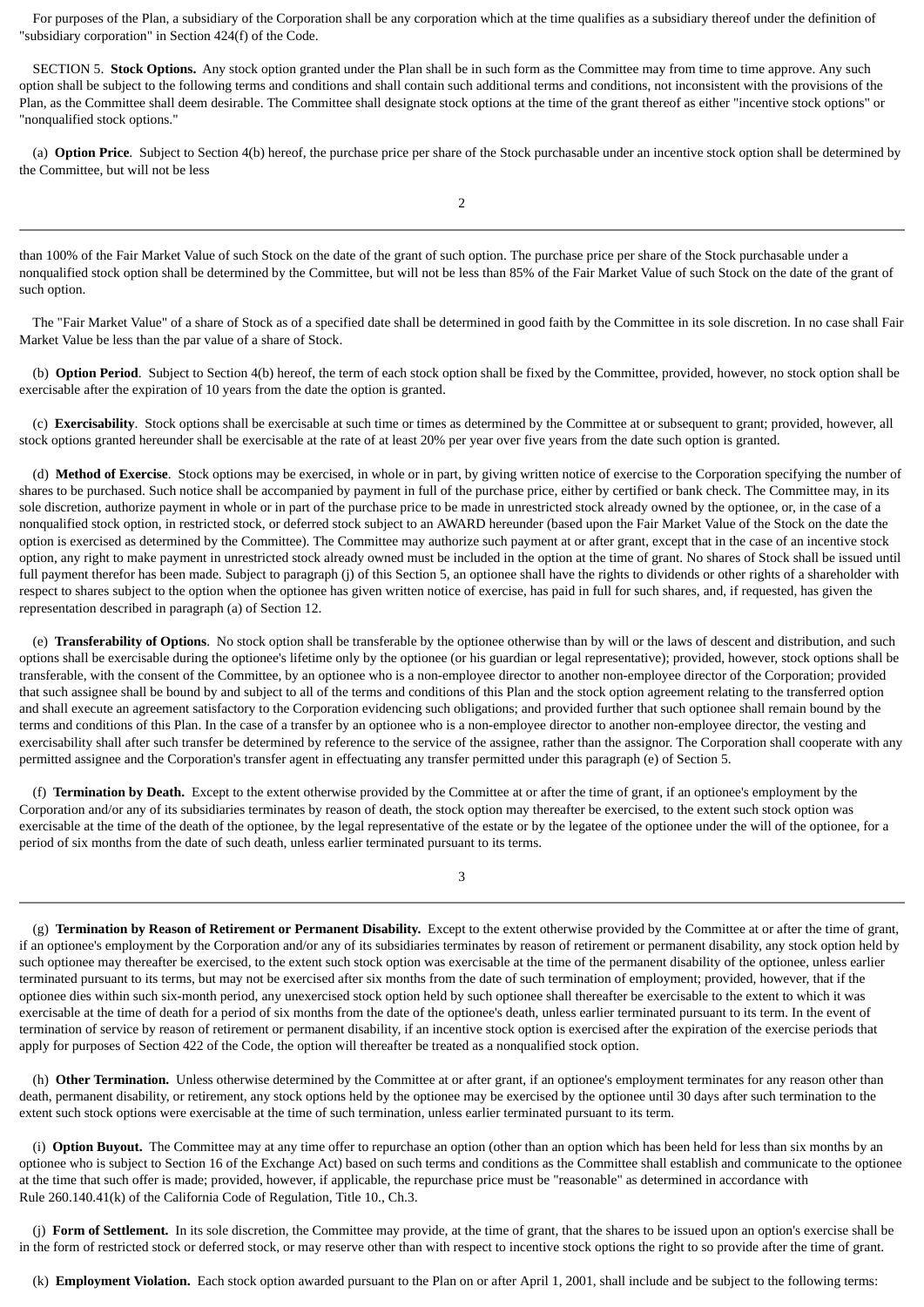(i)

The terms of this paragraph (k) shall apply to the stock option if the optionee is or shall become subject to an employment agreement with the Corporation.

(ii)

If the optionee materially breaches his or her employment agreement (it being understood that any breach of the post-termination obligations contained therein shall be deemed to be material) for so long as the terms of such employment agreement shall apply to the optionee (each an "Employment Violation"), the Corporation shall have the right to require (i) the termination and cancellation of the unexercised portion of the option, if any, whether vested or unvested, and (ii) payment by the optionee to the Corporation of the Recapture Amount (as defined below). Such termination of unexercised options and payment of the Recapture Amount, as the case may be, shall be in addition to, and not in lieu of, any other right or remedy available to the Corporation arising out of or in connection with any such Employment Violation including, without limitation, the right to terminate optionee's employment if not already terminated, seek injunctive relief and additional monetary damages.

(iii)

"Recapture Amount" shall mean the gross gain realized or unrealized by the optionee upon each exercise of his option during the period beginning on the date which is twelve

4

(12) months prior to the date of the optionee's Employment Violation and ending on the date of computation (the "Look-back Period"), which gain shall be calculated as the sum of:

 $(A)$ 

if the optionee has exercised any portion of his option during the Look-back Period and sold any of the Shares acquired on exercise thereafter, an amount equal to the product of  $(x)$  the sales price per Share sold minus the exercise price per Share times  $(y)$  the number of Shares as to which the option was exercised and which were sold at such sales price; plus

(B)

if the optionee has exercised any portion of his option during the Look-back Period and not sold any of the Shares acquired on exercise thereafter, with respect to each of such Shares an amount equal to the product of (x) the greatest of the following: (1) the Fair Market Value per Share on the date of exercise, (2) the arithmetic average of the per Share closing sales prices as reported on NASDAQ for the thirty (30) trading day period ending on the trading day immediately preceding the date of the Corporation's written notice of its exercise of its rights under this paragraph (k), or (3) the arithmetic average of the per Share closing sales prices as reported on NASDAQ for the thirty (30) trading day period ending on the trading day immediately preceding the date of computation, minus the exercise price per Share times (y) the number of Shares as to which this option was exercised and which were not sold;

provided, however, in lieu of payment by the optionee to the Corporation of the Recapture Amount determined pursuant to subparagraph (B) above, the optionee, in his discretion, may tender to the Corporation the Shares acquired upon exercise of this option during the Look-back Period and the optionee shall not be entitled to receive any consideration from the Corporation in exchange therefor.

 With respect to any other AWARDS granted hereunder, the terms of any stock appreciation right, restricted stock, deferred stock or any other Stock-based award, may include comparable provisions to those set forth above in this paragraph (k) of Section 5.

 (l)**Change of Control.** The terms of any AWARD may provide in the stock option agreement, restricted stock agreement or other document evidencing the AWARD, that upon a "Change in Control" of the Company (as that term may be defined therein), (i) options (and share appreciation rights) accelerate and become fully exercisable, (ii) restrictions on restricted stock lapse and the shares become fully vested and (iii) such other additional benefits as the Committee deems appropriate shall apply. For purposes of this Plan, a "Change in Control" shall mean an event described in the applicable document evidencing the AWARD or such other event as determined in the sole discretion of the Board of Directors of the Company. The Committee, in its discretion, may determine that, upon the occurrence of a Change in Control of the Company, each Option and stock appreciation right outstanding hereunder shall terminate within a specified number of days after notice to the participant or holder, and such participant or holder shall receive, with respect to each share of Stock subject to such option or stock appreciation right, an amount equal to the excess of the Fair Market Value of such shares of Stock immediately prior to the occurrence of such Change in Control over the exercise price per share of such stock option or stock appreciation right; such amount to be payable in cash, in one or more kinds of property (including the property, if any, payable in the transaction) or in a combination thereof, as the Committee, in its discretion, shall determine.

### SECTION 6. **Stock Appreciation Rights**.

 (a)**Grant and Exercise.** Stock appreciation rights may be granted in conjunction with (or, in accordance with Section 9, separate from) all or part of any stock option granted under the Plan, as follows: (i) in the case of a nonqualified stock option, such rights may be granted either at the time of the grant of such option or at any subsequent time during the term of the option; and (ii) in the case of an incentive stock option, such rights may be granted only at the time of the grant of the option.

A "stock appreciation right" is a right to receive cash or Stock, as provided in this Section 6, in lieu of the purchase of a share under a related option. A stock appreciation right or applicable portion thereof shall terminate and no longer be exercisable upon the termination or exercise of the related stock option, except that a stock appreciation right granted with respect to less than the full number of shares covered by a related stock option shall not be reduced until the exercise or termination of the related stock option exceeds the number of shares not covered by the stock appreciation right. A stock appreciation right may be exercised by an optionee, in accordance with paragraph (b) of this Section 6, by surrendering the applicable portion of the related stock option. Upon such exercise and surrender, the optionee shall be entitled to receive an amount determined in the manner prescribed in paragraph (b) of this Section 6. Options which have been so surrendered, in whole or in part, shall no longer be exercisable to the extent the related stock appreciation rights have been exercised.

 (b)**Terms and Conditions.** Stock appreciation rights shall be subject to such terms and conditions, not inconsistent with the provisions of the Plan, as shall be determined from time to time by the Committee, including the following: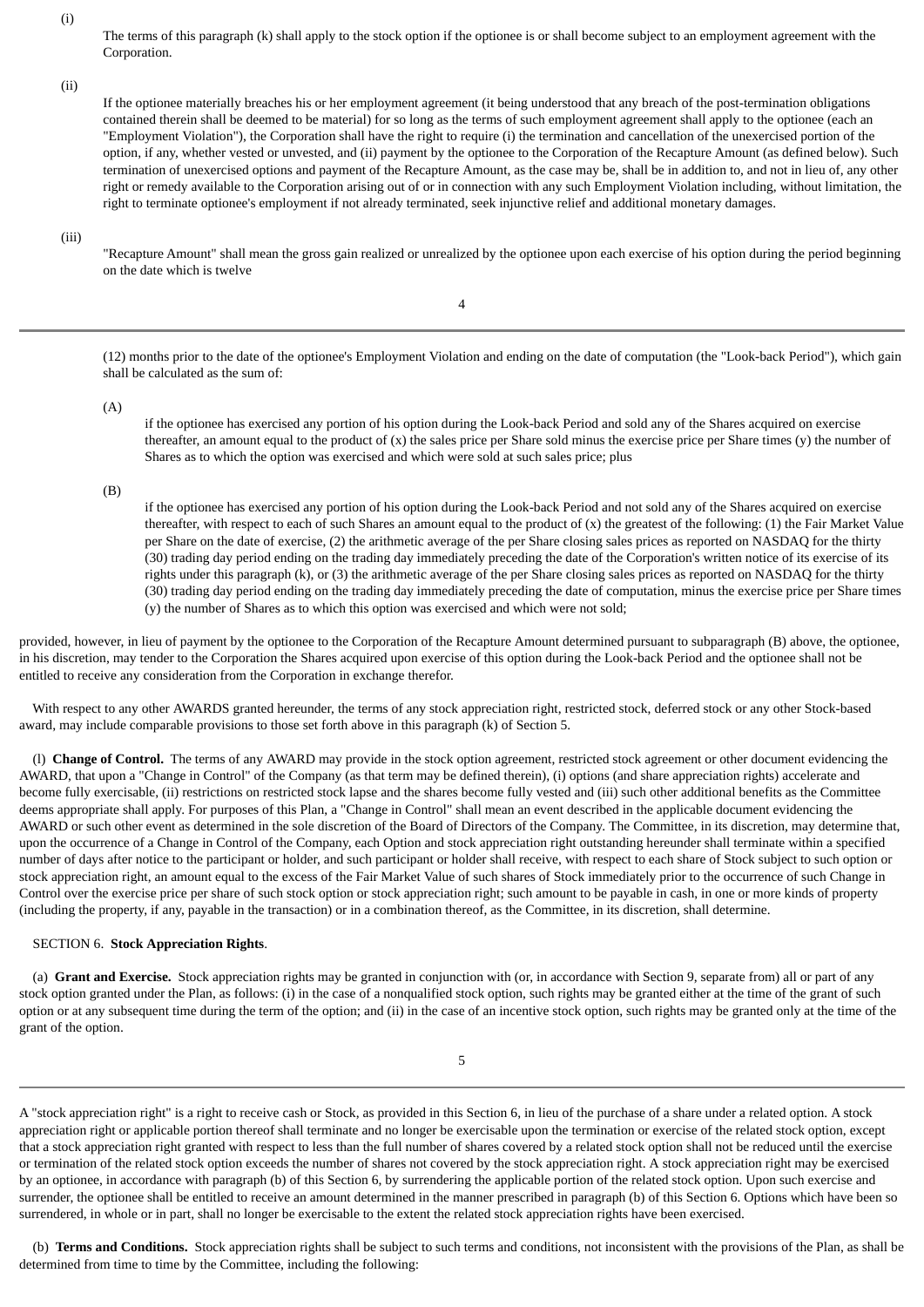(i)

Stock appreciation rights shall be exercisable only at such time or times and to the extent that the stock options to which they relate shall be exercisable in accordance with the provisions of Section 5 and this Section 6 of the Plan; provided, however, that any such appreciation right granted subsequent to the grant of the related stock option shall not be exercisable during the first six months of its term by an optionee who is subject to Section 16 of the Exchange Act, except that this limitation shall not apply in the event of death or permanent disability of the optionee prior to the expiration of the six month period.

(ii)

Upon the exercise of a stock appreciation right, an optionee shall be entitled to receive up to, but no more than, an amount in cash or whole shares of the Stock as determined by the Committee in its sole discretion equal to the excess of the Fair Market Value of one share of Stock over the option price per share specified in the related stock option multiplied by the number of shares in respect of which the stock appreciation right shall have been exercised. Each stock appreciation right may be exercised only at the time and so long as a related option, if any, would be exercisable or as otherwise permitted by applicable law; provided, however, that no stock appreciation right granted under the Plan to a person then subject to Section 16 of the Exchange Act shall be exercised during the first six months of its term for cash.

(iii)

No stock appreciation right shall be transferable by a participant otherwise than by will or by the laws of descent and distribution, and stock appreciation rights shall be exercisable, during the participant's lifetime, only by the participant.

(iv)

Upon the exercise of a stock appreciation right, the Stock option or part thereof to which such stock appreciation right is related shall be deemed to have been exercised for the purpose of the limitation of the number of shares of the Stock to be issued under the Plan, as set forth in Section 3 of the Plan.

(v)

Stock appreciation rights granted in connection with the incentive stock options may be exercised only when the market price of the Stock subject to the incentive stock option exceeds the option price of the incentive stock option.

### SECTION 7. **Restricted Stock**.

 (a)**Stock and Administration.** Shares of restricted stock may be issued either alone or in addition to stock options, stock appreciation rights, deferred stock or other Stock-based awards granted under the Plan. The Committee shall determine the officers and key employees of the Corporation and its subsidiaries to whom, and the time or times at which, grants of restricted stock will be made, the number of shares to be awarded, the time or times within which such awards may be subject

6

to forfeiture, and all other conditions of the awards. The provisions of restricted stock awards need not be the same with respect to each recipient.

 (b)**Awards and Certificates.** The prospective recipient of an award of shares of restricted stock shall not, with respect to such award, be deemed to have become a participant, or to have any rights with respect to such award, until and unless such recipient shall have executed an agreement or other instrument evidencing the award and delivered a fully executed copy thereof to the Corporation, and otherwise complied with the then applicable terms and conditions.

(i)

Each participant shall be issued a stock certificate in respect of shares of restricted stock awarded under the Plan. Such certificate shall be registered in the name of the participant, and shall bear an appropriate legend referring to the terms, conditions, and restrictions applicable to such award, substantially in the following form:

 "The transferability of this certificate and the shares of stock represented hereby are subject to the terms and conditions (including forfeiture) of the Activision, Inc. 1991 Stock Option and Stock Award Plan and an Agreement entered into between the registered owner and Activision, Inc. Copies of such Plan and Agreement are on file in the offices of Activision, Inc., 3100 Ocean Park Boulevard, Santa Monica, California 90405."

(ii)

The Committee shall require that the stock certificates evidencing such shares be held in custody by the Corporation until the restrictions thereon shall have lapsed, and shall require, as a condition of any restricted stock award, that the participant shall have delivered a stock power, endorsed in blank, relating to the Stock covered by such award.

(c)**Restrictions and Conditions.** The shares of restricted stock awarded pursuant to the Plan shall be subject to the following restrictions and conditions:

(i)

Subject to the provisions of this Plan, during a period set by the Committee commencing with the date of such award (the "restriction period"), the participant shall not be permitted to sell, transfer, pledge, or assign shares of restricted stock awarded under the Plan. Within these limits the Committee may provide for the lapse of such restrictions in installments where deemed appropriate.

(ii)

Except as provided in paragraph (c) of this Section 7, the participant shall have, with respect to the shares of restricted stock, all of the rights of a shareholder of the Corporation, including the right to receive any cash dividends. The Committee, in its sole discretion, may permit or require the payment of cash dividends to be deferred and, if the Committee so determines, reinvested in additional restricted stock or otherwise reinvested. Certificates for shares of unrestricted stock shall be delivered to the participant promptly after, and only after, the period of forfeiture shall expire without forfeiture in respect of such shares of restricted stock.

### (iii)

Subject to the provisions of paragraph (c)(iv) of this Section 7, upon termination of employment for any reason during the restriction period, all shares still subject to restriction shall be forfeited by the participant and reacquired by the Corporation.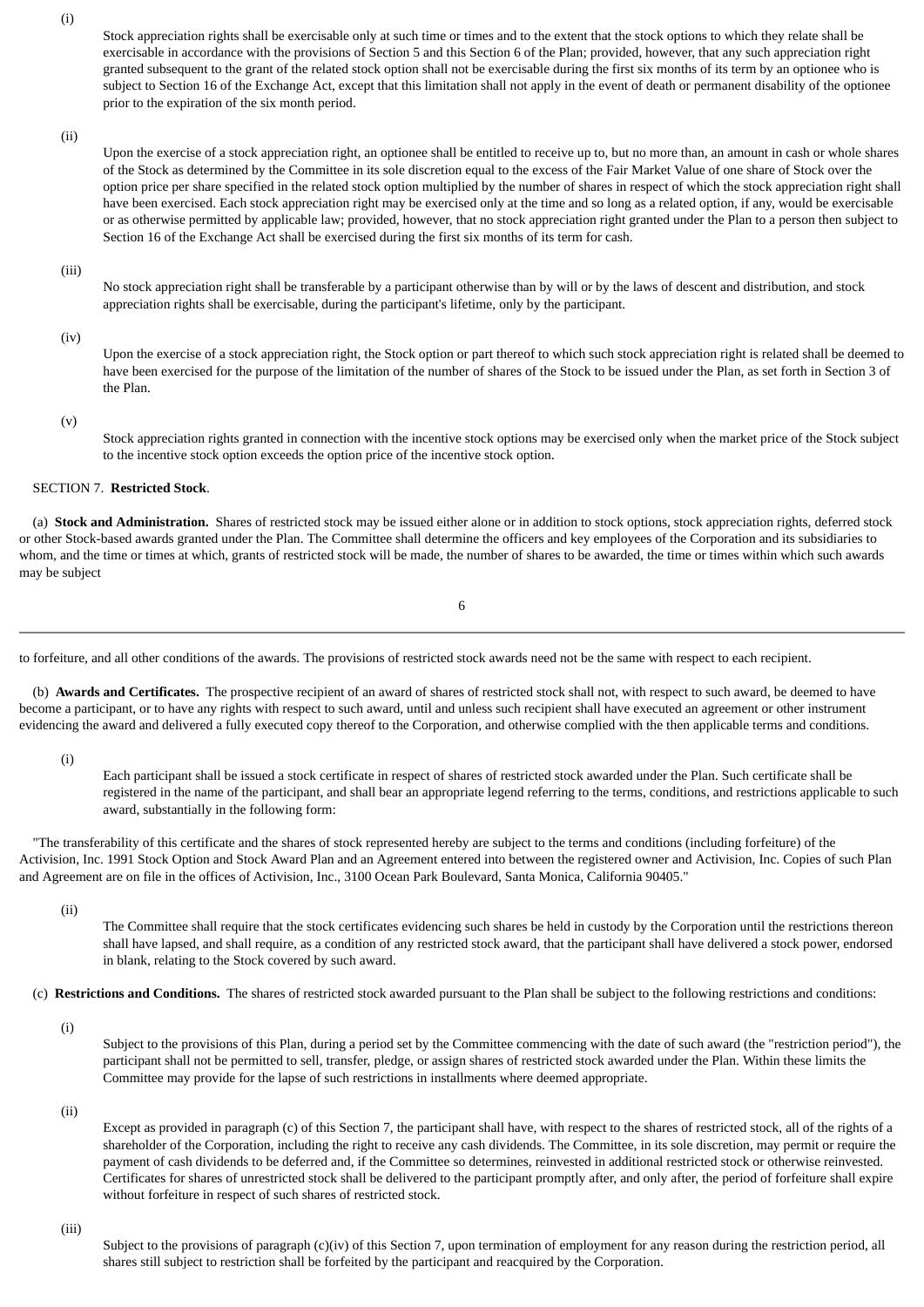(iv)

In the event of a participant's retirement, permanent disability, or death, or in cases of special circumstances, the Committee may, in its sole discretion, when it finds that a waiver would be in the best interests of the Corporation, waive in whole or in part any or all remaining restrictions with respect to such participant's shares of restricted stock.

### SECTION 8. **Deferred Stock Awards**.

 (a)**Stock and Administration.** Awards of the right to receive Stock that is not to be distributed to the participant until after a specified deferral period (such AWARD and the deferred stock

7

delivered thereunder hereinafter as the context shall require, the "deferred stock") may be made either alone or in addition to stock options, stock appreciation rights, or restricted stock, or other Stock-based awards granted under the Plan. The Committee shall determine the officers and key employees of the Corporation and its subsidiaries to whom and the time or times at which deferred stock shall be awarded, the number of shares of deferred stock to be awarded to any participant, the duration of the period (the "Deferral Period") during which, and the conditions under which, receipt of the Stock will be deferred, and the terms and conditions of the award in addition to those contained in paragraph (b) of this Section 8. In its sole discretion, the Committee may provide for a minimum payment at the end of the applicable Deferral Period based on a stated percentage of the Fair Market Value on the date of grant of the number of shares covered by a deferred stock award. The Committee may also provide for the grant of deferred stock upon the completion of a specified performance period. The provisions of deferred stock awards need not be the same with respect to each recipient.

(b)**Terms and Conditions.** Deferred stock awards made pursuant to this Section 8 shall be subject to the following terms and conditions:

(i)

Subject to the provisions of the Plan, the shares to be issued pursuant to a deferred stock award may not be sold, assigned, transferred, pledged or otherwise encumbered during the Deferral Period or Elective Deferral Period (defined below), where applicable, and may be subject to a risk of forfeiture during all or such portion of the Deferral Period as shall be specified by the Committee. At the expiration of the Deferral Period and Elective Deferral Period, share certificates shall be delivered to the participant, or the participant's legal representative, in a number equal to the number of shares covered by the deferred stock award.

(ii)

Amounts equal to any dividends declared during the Deferral Period with respect to the number of shares covered by a deferred stock award will be paid to the participant currently, or deferred and deemed to be reinvested in additional deferred stock or otherwise reinvested, as determined at the time of the award by the Committee, in its sole discretion.

(iii)

Subject to the provisions of paragraph (b)(iv) of this Section 8, upon termination of employment for any reason during the Deferral Period for a given award, the deferred stock in question shall be forfeited by the participant.

(iv)

In the event of the participant's retirement, permanent disability or death during the Deferral Period (or Elective Deferral Period, where applicable), or in cases of special circumstances, the Committee may, in its sole discretion, when it finds that a waiver would be in the best interests of the Corporation, waive in whole or in part any or all of the remaining deferral limitations imposed hereunder with respect to any or all of the participant's deferred stock.

(v)

Prior to completion of the Deferral Period, a participant may elect to further defer receipt of the award for a specified period or until a specified event (the "Elective Deferral Period"), subject in each case to the approval of the Committee and under such terms as are determined by the Committee, all in its sole discretion.

(vi)

Each award shall be confirmed by a deferred stock agreement or other instrument executed by the Corporation and the participant.

### SECTION 9. **Other Stock-Based Awards**.

 (a)**Stock and Administration.** Other awards of the Stock and other awards that are valued in whole or in part by reference to, or are otherwise based on the Stock ("Other Stock-based awards"), including (without limitation) performance shares and convertible debentures, may be granted either alone or in addition to other AWARDS granted under the Plan. Subject to the provisions of the Plan, the Committee shall have sole and complete authority to determine the officers and key employees of

8

the Corporation and/or any of its subsidiaries to whom and the time or times at which such other Stock-based awards shall be made, and the number of shares of the Stock to be awarded pursuant to such other Stock-based awards. The Committee may also provide for the grant of the Stock upon the completion of a specified performance period. The provisions of other Stock-based awards need not be the same with respect to each recipient.

(b)**Terms and Conditions.** Other Stock-based awards made pursuant to this Section 9 shall be subject to the following terms and conditions:

(i)

Subject to the provisions of this Plan, shares or interests in shares subject to AWARDS made under this Section 9 may not be sold, assigned, transferred, pledged or otherwise encumbered prior to the date on which the shares are issued, or, if later, the date on which any applicable restriction, performance or deferral period lapses.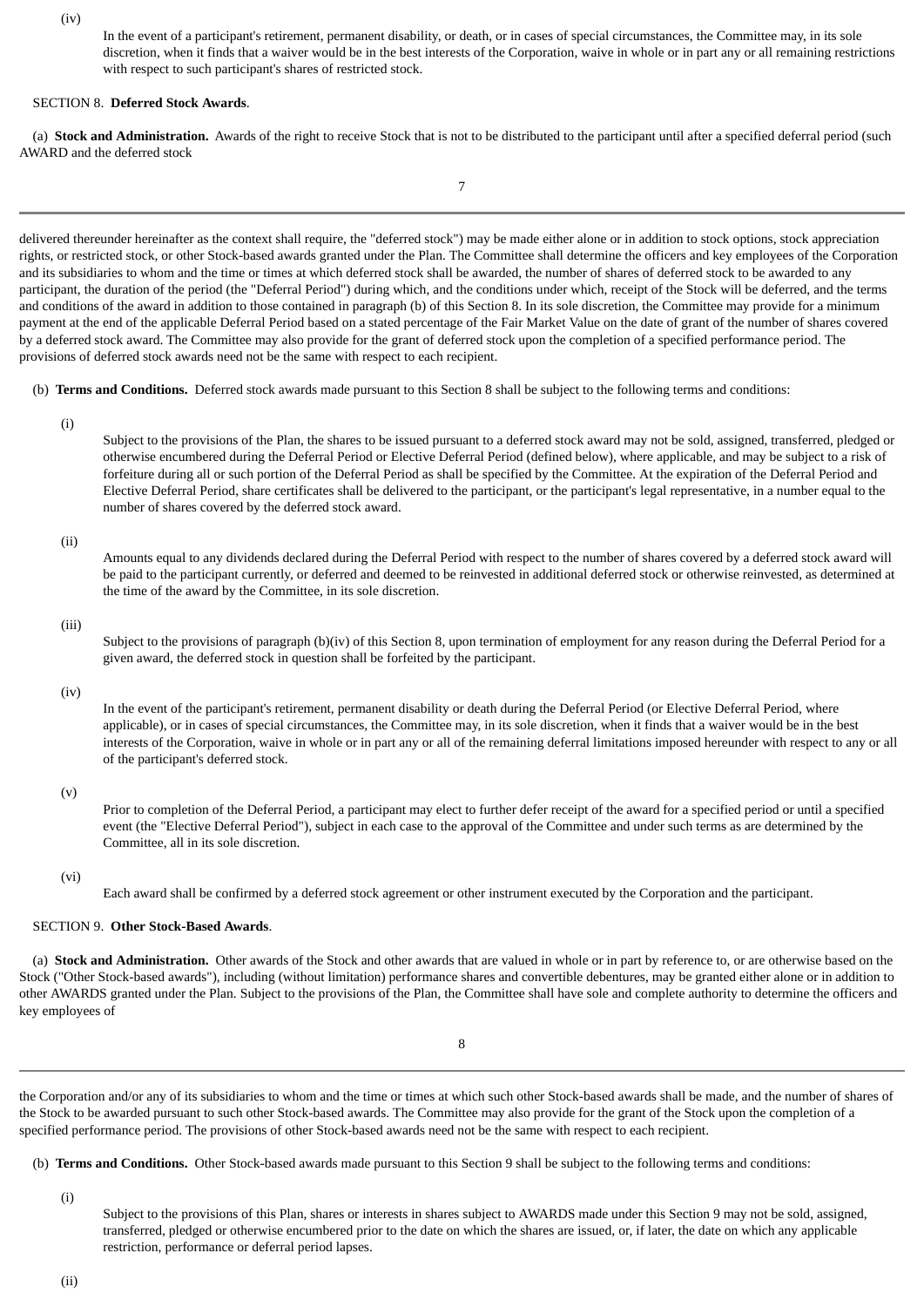Subject to the provisions of this Plan and the award agreement, the recipient of AWARDS under this Section 9 shall be entitled to receive, currently or on a deferred basis, interest or dividends or interest or dividend equivalents with respect to the number of shares or interests therein covered by the AWARDS, as determined at the time of the AWARDS by the Committee, in its sole discretion, and the Committee may provide that such amounts (if any) shall be deemed to have been reinvested in additional Stock or otherwise reinvested.

(iii)

Any AWARDS under this Section 9 and any Stock covered by any such award may be forfeited to the extent so provided in the award agreement, as determined by the Committee, in its sole discretion.

(iv)

In the event of the participant's retirement, permanent disability or death, or in cases of special circumstances, the Committee may, in its sole discretion, when it finds that a waiver would be in the best interests of the Corporation, waive in whole or in part any or all of the remaining limitations imposed hereunder (if any) with respect to any or all AWARDS under this Section 9.

(v)

Each AWARD under this Section 9 shall be confirmed by an agreement or other instrument executed by the Corporation and by the participant.

(vi)

The Stock or interests therein (including securities convertible into the Stock) paid or awarded on a bonus basis under this Section 9 shall be issued for no cash consideration; the Stock or interests therein (including securities convertible into the Stock) purchased pursuant to a purchase right awarded under this Section 9 shall be priced at least (50%) of the Fair Market Value of the Stock on the date of grant.

(vii)

No other Stock-based award in the nature of a purchase right shall be transferable by the participant otherwise than by will or by the laws of descent and distribution, and such purchase rights shall be exercisable during the participant's lifetime only by the participant.

 SECTION 10. **Amendments and Termination.** The Board may amend, alter, or discontinue the Plan, but no amendment, alteration, or discontinuation shall be made which would impair the rights of an optionee or participant under an AWARD theretofore granted, without the optionee's or participants' consent, or which without the approval of the shareholders would:

(a) except as is provided in Section 3 of the Plan, increase the total number of shares available for the purpose of the Plan.

(b) subsequent to the date of grant decrease the option price of any stock option;

(c) extend the maximum option period under Section 5(b) of the Plan; and

9

(d) otherwise materially increase the benefits accruing to participants under, or materially modify the requirements as to eligibility for participation in, the Plan.

 The Committee may amend the terms of any AWARD theretofore granted, prospectively or retroactively, but no such amendment shall impair the rights of any holder without such holder's consent. Notwithstanding the foregoing, the Board or the Committee may, in its discretion, amend the Plan or terms of any outstanding AWARD held by a person then subject to Section 16 of the Exchange Act without the consent of any holder in order to preserve exemptions under said Section 16 which are or become available from time to time under rules of the Securities and Exchange Commission.

 SECTION 11. **Unfunded Status of the Plan.** The Plan is intended to constitute an "unfunded" plan for incentive and deferred compensation. With respect to any payments not yet made to a participant or optionee by the Corporation, nothing contained herein shall give any such participant or optionee any rights that are greater than those of a general creditor of the Corporation. In its sole discretion, the Committee may authorize the creation of trusts or other arrangements to meet the obligations created under the Plan to deliver the Stock or payments in lieu of or with respect to AWARDS hereunder; provided, however, that the existence of such trusts or other arrangements is consistent with the unfunded status of the Plan.

### SECTION 12. **General Provisions**.

 (a) The Committee may require each participant purchasing shares pursuant to an AWARD under the Plan to represent to and agree with the Corporation in writing that such participant is acquiring the shares without a view to distribution thereof. The certificates for such shares may include any legend which the Committee deems appropriate to reflect any restrictions on transfer.

 (b) All certificates for shares of Stock delivered under the Plan pursuant to any AWARD shall be subject to such stock-transfer orders and other restrictions as the Committee may deem advisable under the rules, regulations, and other restrictions as the Committee may deem advisable under the rules, regulations and requirements of the Securities and Exchange Commission, any stock exchange upon which the Stock is then listed, and any applicable Federal or state securities law, and the Committee may cause a legend or legends to be put on any such certificates to make appropriate reference to such restrictions.

 (c) Recipients of shares of restricted stock, deferred stock and other Stock-based awards under the Plan (other than options) shall not be required to make any payment or provide consideration other than the rendering of services.

 (d) AWARDS granted under the Plan may, in the discretion of the Committee, be granted either alone or in addition to, in tandem with, or in substitution for, any other AWARDS granted under the Plan. If AWARDS are granted in substitution for other AWARDS, the Committee shall require the surrender of such other AWARDS in consideration for the grant of the new AWARDS. AWARDS granted in addition to or in tandem with other AWARDS may be granted either at the same time as or at a different time from the grant of such other AWARDS. The exercise price of any option or the purchase price of any other Stock-based award in the nature of a purchase right:

(i)

granted in substitution for outstanding AWARDS or in lieu of any other right to payment by the Corporation shall be the fair market value of shares at the date such substitute AWARDS are granted or shall be such Fair Market Value at that date reduced to reflect the Fair Market Value of the AWARDS or other right to payment required to be surrendered by the participant as a condition to receipt of the substitute AWARD; or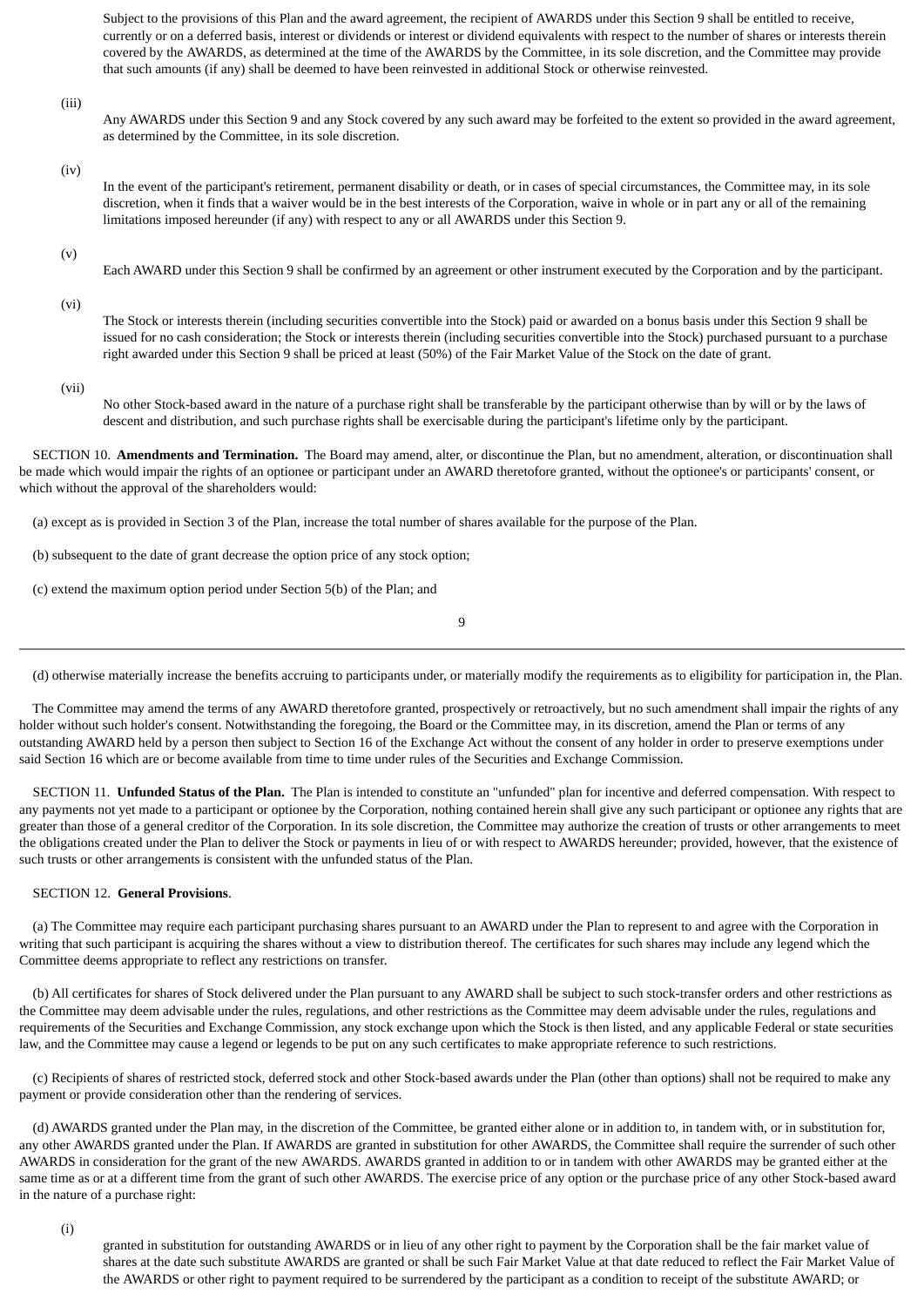(ii)

retroactively granted in tandem with outstanding AWARDS shall be either the Fair Market Value of shares at the date of grant of later AWARDS of the Fair Market Value of shares at the date of grant of earlier AWARDS.

 (e) Nothing contained in this Plan shall prevent the Board of Directors from adopting other or additional compensation arrangements, subject to shareholder approval if such approval is required; and such arrangements may be either generally applicable or applicable only in specific cases.

10

 (f) Nothing in the Plan shall confer upon any employee the right to continue in the employment of the Corporation or any of its subsidiaries or affect any right that the Corporation or any of its subsidiaries may have to terminate the employment (or to demote or to exclude from future AWARDS under the Plan) to any such employee.

(g) A participant shall have no right as a shareholder until he or she becomes the holder of record.

 (h) The Company will provide to its shareholders, at least annually, reports containing financial statements and management's discussion and analysis of financial conditions and results of operations.

### SECTION 13. **Taxes**.

 (a) If any participant properly elects, within 30 days of the date on which an AWARD is granted, to include in gross income for Federal income tax purposes an amount equal to the Fair Market Value (on the date of grant of the AWARD) of the Stock subject to the AWARD, such participant shall make arrangements satisfactory to the Committee to pay to the Corporation, in the calendar quarter of such AWARD, any Federal, state or local taxes required to be withheld with respect to such shares. If such employee shall fail to make such tax payments as are required, the Corporation and its subsidiaries shall, to the extent permitted by law, have the right to deduct any such taxes from any payment of any kind otherwise due to the participant.

 (b) Any participant who does not or cannot make the election described in paragraph (a) of this Section 13 with respect to an AWARD, shall, no later than the date as of which the value of the AWARD first becomes includible in the gross income of the participant for Federal income tax purposes, pay to the Corporation, or make arrangements satisfactory to the Committee regarding payment of, any Federal, state, or local taxes of any kind required by law to be withheld with respect to the Stock subject to such AWARD and the Corporation and its subsidiaries shall, to the extent permitted by law, have the right to deduct any such taxes from any payment of any kind otherwise due to the participant. Anything contained herein to the contrary notwithstanding, the Committee may, in its sole discretion, authorize acceptance of Stock received in connection with the AWARD or option being taxed or otherwise previously acquired in satisfaction of withholding requirements.

 (c) If and to the extent authorized by the Committee, the Corporation or any of its subsidiaries are authorized to withhold from any distribution of stock relating to any AWARD granted under the plan, or to receive shares from the participant, and to pay the value of such stock to the appropriate taxing authority, in order to satisfy obligations of the participant for the payment of Federal, state and local taxes in connection with such AWARD (including but not necessarily limited to amounts required to be withheld by the Corporation).

 SECTION 14. **Effective Date of the Plan.** The Plan shall be effective on the date it is approved by the Board of Directors, but its continuance shall be subject to the approval, obtained in accordance with Rule 16b-3(b) of the Securities and Exchange Act of 1934, as amended, of the holders of a majority of all outstanding shares of Common Stock within twelve months after the date the Plan is adopted by the Board. Any stock option granted hereunder and exercised by the optionee before shareholder approval is obtained must be rescinded if shareholder approval is not obtained within twelve months after the Plan is adopted by the Board. The shares of Common Stock relating to such stock option shall not be counted in determining whether shareholder approval is obtained.

 SECTION 15. **Governing Law.** The validity, construction and effect of the Plan and any action taken or relating to the Plan shall be determined in accordance with the laws of the state of California and applicable Federal law.

 SECTION 16. **Term of the Plan.** No AWARDS shall be granted pursuant to the Plan after the tenth anniversary of the earlier of either the date the Plan is adopted by the Board or the date the Plan is approved by the shareholders of the Corporation as provided for in Section 14 above, but AWARDS theretofore granted may extend beyond that date.

11

### **STOCK OPTION CERTIFICATE (Non-Transferable)**

<span id="page-65-0"></span>Stock Option #0000xxxx x, xxx Shares x,xxx Shares x,xxx Shares x,xxx Shares x,xxx Shares x,xxx Shares x,xxx Shares x,xxx Shares x,xxx Shares x,xxx Shares x,xxx Shares x,xxx Shares x,xxx Shares x,xxx Shares x,xxx Shares x,x

### **Issued Pursuant to the 1991 Stock Option and Stock Award Plan of ACTIVISION, INC.**

 THIS CERTIFIES that on ("Issuance Date") (the "Holder") was granted an option (the "Option") to purchase, at the option price of \$xx.xxx per share, all or any part of fully paid and non-assessable shares ("Shares") of the Common Stock (par value of \$.000001) of ACTIVISION, INC., a Delaware corporation (the "Company"), upon and subject to the following terms and conditions:

 1. *Terms of the Plan.* This Option is granted pursuant to, and is subject to the terms and conditions of, the 1991 Stock Option and Stock Award Plan of the Company (the "Plan"), the terms, conditions and definitions of which are hereby incorporated herein as though set forth at length, and the receipt of a copy of which the Holder hereby acknowledges by his signature below. Capitalized terms used herein shall have the meanings set forth in the Plan, unless otherwise defined herein.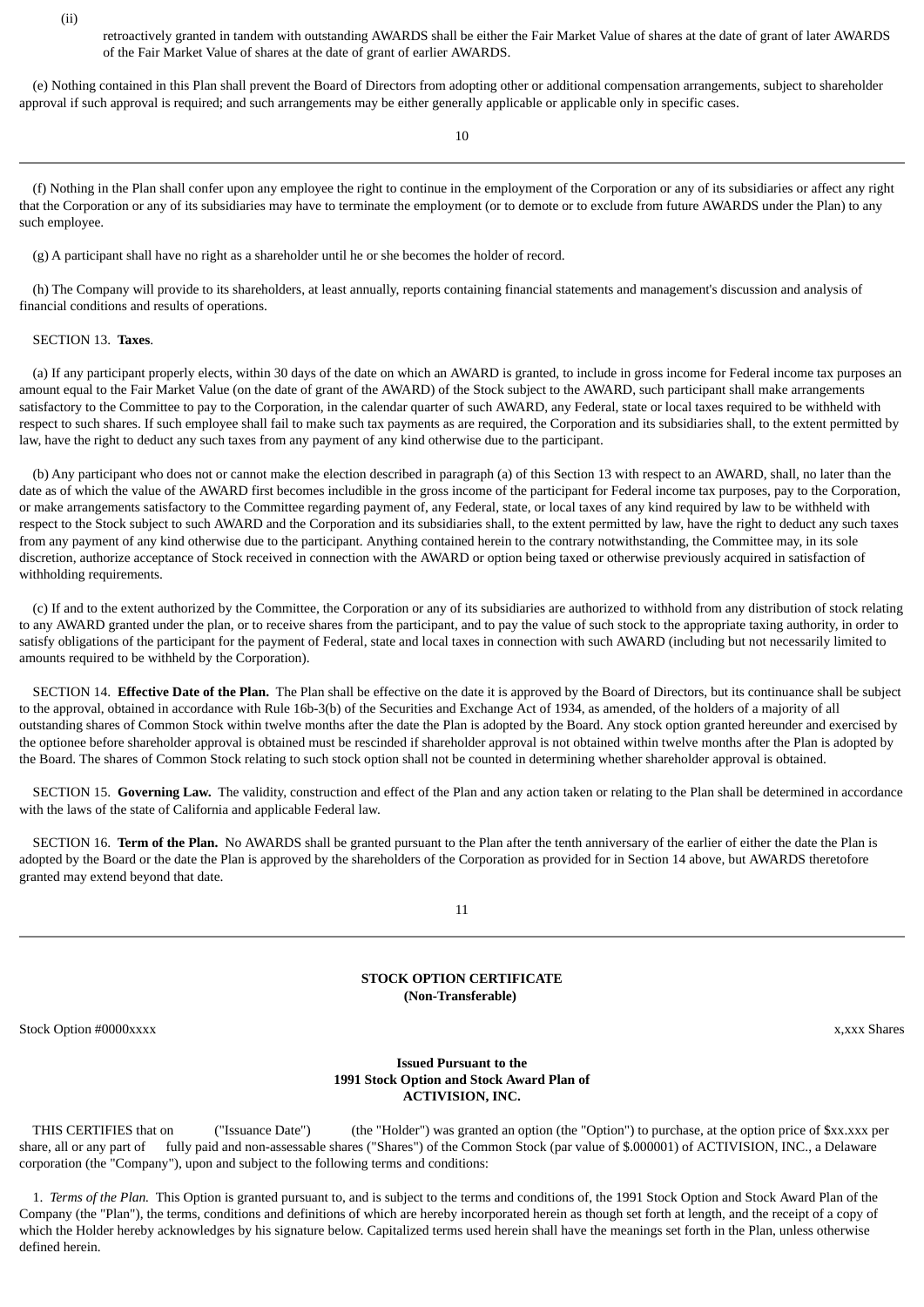2. *Expiration.* This Option shall expire ("expiration date"), unless earlier terminated in accordance with the terms of the Plan in the event of the death, retirement, disability, or termination of employment of the Holder.

 3. *Exercise.* This Option may be exercised or surrendered during the Holder's lifetime only by the Holder. THIS OPTION SHALL NOT BE TRANSFERABLE BY THE HOLDER OTHERWISE THAN BY WILL OR BY THE LAWS OF DESCENT AND DISTRIBUTION, SUBJECT TO THE TERMS AND CONDITIONS OF THE PLAN.

This Option shall vest and be exercisable as follows:

**Vesting Date Shares Vested at Vesting Date**

**Cumulative Shares Vested at Vesting Date**

 Payment for the Shares purchased pursuant to the exercise of this Option shall be made in full at the time of the exercise of the Option by one or more of the following methods: (i) in cash or by check payable to the order of the Company for the full exercise price, or (ii) by delivery of Shares having a fair market value (determined in accordance with the Plan as of the date the Option is exercised) equal to all or part of the exercise price and, if applicable, cash or a check payable to the order of the Company for any remaining portion of the purchase price.

 4. *Termination of Employment.* In the event of the termination of employment or separation from service of the Holder for any reason (other than death or disability as provided below), this Option, to the extent not previously exercised or expired, shall be deemed cancelled and terminated 30 days after the day of such termination or separation.

 5. *Death.* In the event the Holder dies while employed by the Company or any of its subsidiaries or affiliates, or during the term as a Director of the Company or any of its subsidiaries or affiliates, as the case may be, this Option, to the extent not previously expired or exercised, shall, to the extent exercisable on the date of death, be exercisable by the estate of the Holder or by any person who acquired this Option by bequest or inheritance, at any time within six months after the death of the Holder, unless earlier terminated pursuant to its terms.

12

 6. *Disability.* In the event of the termination of employment of the Holder or the separation from service of a Director who is a Holder due to permanent disability, the Holder, or his or her guardian or legal representative, shall have the unqualified right to exercise any portion of this Option which has not been previously exercised or expired and which the Holder was eligible to exercise as of the first date of permanent disability (as determined by the Company), at any time within six months after such termination or separation, unless earlier terminated pursuant to its terms, provided, however, that if the Holder dies within such six month period, any unexercised portion of this Option shall thereafter be exercisable, to the extent exercisable on the date of death, at any time within six months from the date of the Holder's death, unless earlier terminated pursuant to its terms.

 7. *Change of Control.* If the Holder is an active employee of the Company or any of its subsidiaries at the time there occurs a "Change of Control" of the Company (as defined below) and the Holder's employment is terminated by the Company or any of its subsidiaries other than for Cause (as defined below) within twelve (12) months following such Change of Control, or such longer period as the Committee may determine, the portion, if any, of this Option with respect to which the right to exercise has not yet accrued, shall immediately vest and be exercisable in full, effective upon such termination, for a period of 30 days thereafter, or such longer period as the Committee may determine. For purposes of this Option, a "Change of Control" of the Company shall be deemed to occur if:

(i)

there shall have occurred a Change of Control of a nature that would be required to be reported in response to Item 6(e) of Schedule 14A of Regulation 14A promulgated under the Securities Exchange Act of 1934, as amended (the "Exchange Act"), as in effect on the date hereof, whether or not the Company is then subject to such reporting requirement, provided, however, that there shall not be deemed to be a Change of Control of the Company if immediately prior to the occurrence of what would otherwise be a Change of Control of the Company (a) the Holder is the other party to the transaction (a "Control Event") that would otherwise result in a Change of Control of the Company or (b) the Holder is an executive officer, trustee, director or more than 5% equity holder of the other party to the Control Event or of any entity, directly or indirectly, controlling such other party;

(ii)

the Company merges or consolidates with, or sells all or substantially all of its assets to, another company (each, a "Transaction"), provided, however, that a Transaction shall not be deemed to result in a Change of Control of the Company if (a) immediately prior thereto the circumstances in (i)(a) or (i)(b) above exist, or (b) (1) the shareholders of the Company, immediately before such Transaction own, directly or indirectly, immediately following such Transaction in excess of fifty percent (50%) of the combined voting power of the outstanding voting securities of the corporation or other entity resulting from such Transaction (the "Surviving Corporation") in substantially the same proportion as their ownership of the voting securities of the Company immediately before such Transaction and (2) the individuals who were members of the Company's Board of Directors immediately prior to the execution of the agreement providing for such Transaction constitute at least a majority of the members of the board of directors or the board of trustees, as the case may be, of the Surviving Corporation, or of a corporation or other entity beneficially directly or indirectly owning a majority of the outstanding voting securities of the Surviving Corporation; or

(iii)

the Company acquires assets of another company or a subsidiary of the Company merges or consolidates with another company (each, an "Other Transaction") and (a) the shareholders of the Company, immediately before such Other Transaction own, directly or indirectly, immediately following such Other Transaction 50% or less of the combined voting power of the outstanding voting securities of the corporation or other entity resulting from such Other Transaction (the "Other Surviving Corporation") in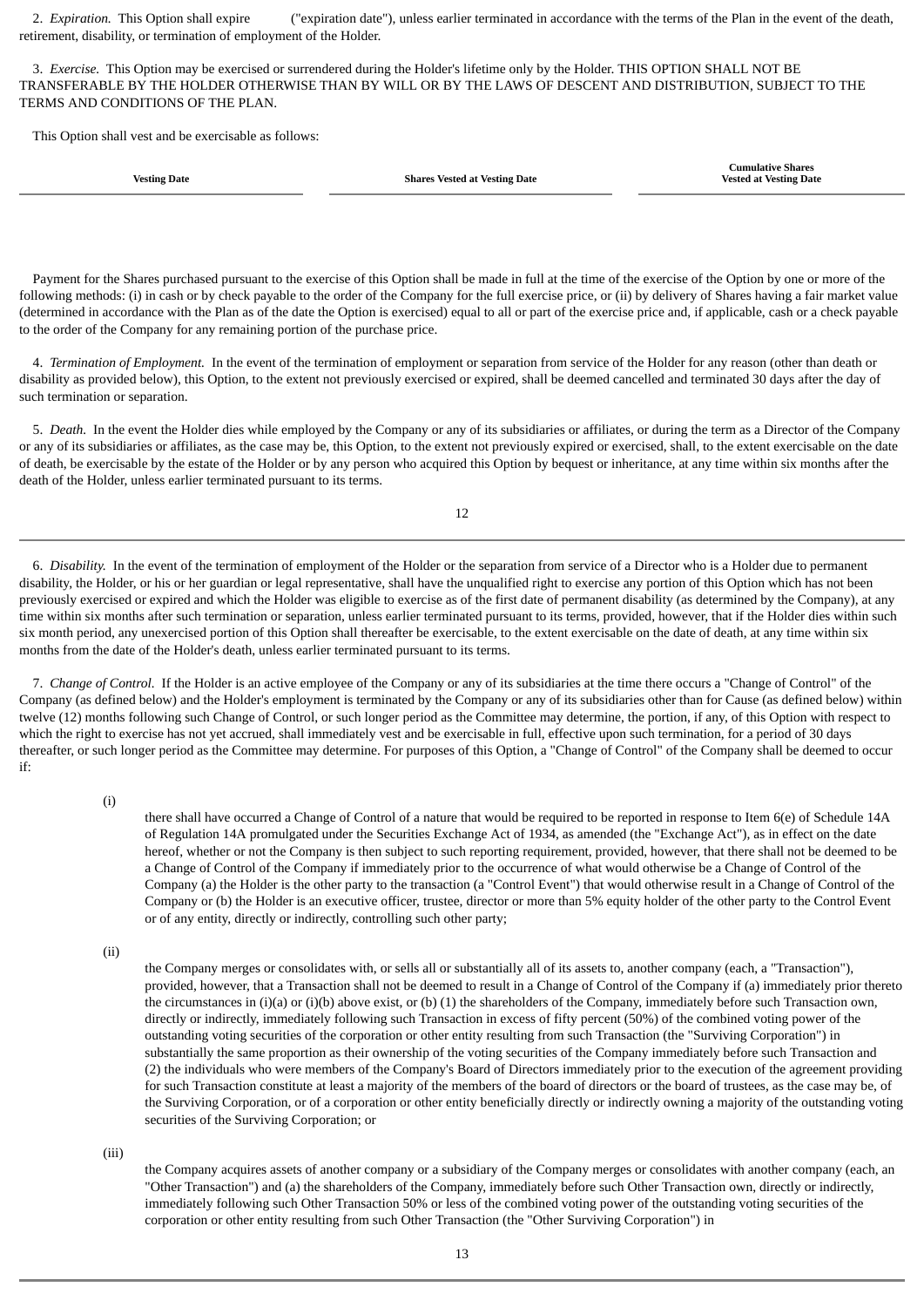substantially the same proportion as their ownership of the voting securities of the Company immediately before such Other Transaction or (b) the individuals who were members of the Company's Board of Directors immediately prior to the execution of the agreement providing for such Other Transaction constitute less than a majority of the members of the board of directors or the board of trustees, as the case may be, of the Other Surviving Corporation, or of a corporation or other entity beneficially directly or indirectly owning a majority of the outstanding voting securities of the Other Surviving Corporation, provided, however, that an Other Transaction shall not be deemed to result in a Change of Control of the Company if immediately prior thereto the circumstances in (i)(a) or (i)(b) above exist.

 For purposes of this Option, "Cause" shall mean (unless a different definition is used in the Holder's written employment agreement with the Company, if any, in which case such different definition shall apply to the Holder) any of the following:

(i)

material breach by the Holder of his or her employment agreement, if any, or material failure by the Holder to perform his or her duties (other than as a result of incapacity due to physical or mental illness) during his or her employment with the Company after written notice of such breach or failure and the Holder failed to cure such breach or failure to the Company's reasonable satisfaction within five (5) days after receiving such written notice;

(ii)

material breach by the Holder of his or her Employee Proprietary Information Agreement or other similar arrangement entered into by the Holder in connection with his or her employment by the Company; or

(iii)

any act of fraud, misappropriation, misuse, embezzlement or any other material act of dishonesty in respect of the Company or its funds, properties, assets or other employees.

 8. *Employment Violation.* In consideration of the granting of this Option, the Holder hereby agrees that the terms of this Section 4 shall apply to the Option. The Holder acknowledges and agrees that each exercise of this Option and each written notice of exercise delivered to the Company and executed by the Holder shall serve as a reaffirmation of and continuing agreement by the Holder to comply with the terms contained in this Section 4.

 The Company and the Holder acknowledge and agree that if the Holder is or shall become subject to an employment agreement with the Company and the Holder materially breaches his or her employment agreement (it being understood that any breach of the post-termination obligations contained therein shall be deemed to be material) for so long as the terms of such employment agreement shall apply to the Holder (each, an "Employment Violation"), the Company shall have the right to require (i) the termination and cancellation of the unexercised portion of this Option, if any, whether vested or unvested, and (ii) payment by the Holder to the Company of the Recapture Amount (as defined below). The Company and the Holder further agree that such termination of unexercised Options and payment of the Recapture Amount, as the case may be, shall be in addition to, and not in lieu of, any other right or remedy available to the Company arising out of or in connection with any such Employment Violation including, without limitation, the right to terminate the Holder's employment if not already terminated, seek injunctive relief and additional monetary damages.

 For purposes of this Option, the "Recapture Amount" shall mean the gross gain realized or unrealized by the Holder upon each exercise of this Option during the period beginning on the date which is twelve (12) months prior to the date of the Holder's Employment Violation and ending on the date of computation (the "Look-back Period"), which gain shall be calculated as the sum of:

(i)

if the Holder has exercised any portion of this Option during the Look-back Period and sold any of the Shares acquired on exercise thereafter, an amount equal to the product of

14

(x) the sales price per Share sold less the exercise price per Share times (y) the number of Shares as to which this Option was exercised and which were sold at such sales price; plus

(ii)

if the Holder has exercised any portion of this Option during the Look-back Period and not sold any of the Shares acquired on exercise thereafter, with respect to each of such Shares an amount equal to the product of (x) the greatest of the following: (1) the Fair Market Value per Share on the date of exercise, (2) the arithmetic average of the per Share closing sales prices as reported on NASDAQ for the thirty (30) trading day period ending on the trading day immediately preceding the date of the Company's written notice of its exercise of its rights under this Section 4, or (3) the arithmetic average of the per Share closing sales prices as reported on NASDAQ for the thirty (30) trading day period ending on the trading day immediately preceding the date of computation, minus the exercise price per Share times (y) the number of Shares as to which this Option was exercised and which were not sold;

*provided, however*, in lieu of payment by the Holder to the Company of the Recapture Amount determined pursuant to clause (ii) above, the Holder, in his or her discretion, may tender to the Company the Shares acquired upon exercise of this Option during the Look-back Period and not sold and the Holder shall not be entitled to receive any consideration from the Company in exchange therefor.

 9. *Delivery of Share Certificates.* Within a reasonable time after the exercise of the Option, the Company shall cause to be delivered to the person entitled thereto a certificate for the Shares purchased pursuant to the exercise of the Option. If the Option shall have been exercised with respect to less than all of the Shares subject to the Option, the Company shall also cause to be delivered to the person entitled thereto a new Option Certificate in replacement of this Option Certificate if surrendered at the time of the exercise of the Option, indicating the number of Share with respect to which this Option remains available for exercise, or this Option Certificate shall be endorsed to give effect to the partial exercise of the Option.

 10. *Withholding.* In the event that the Holder elects to exercise this Option or any part thereof, and if the Company or any subsidiary of the Company shall be required to withhold any amounts by reason of any federal, state or local tax rules or regulations in respect of the issuance of Shares to the Holder pursuant to the Option, the Company or such subsidiary shall be entitled to deduct and withhold such amounts from any payments to be made to the Holder. In any event, the Holder shall make available to the Company or such subsidiary, promptly when requested by the Company or such subsidiary, sufficient funds to meet the requirements of such withholding; and the Company or such subsidiary shall be entitled to take and authorize such steps as it may deem advisable in order to have such funds available to the Company or such subsidiary out of any funds or property due or to become due to the Holder.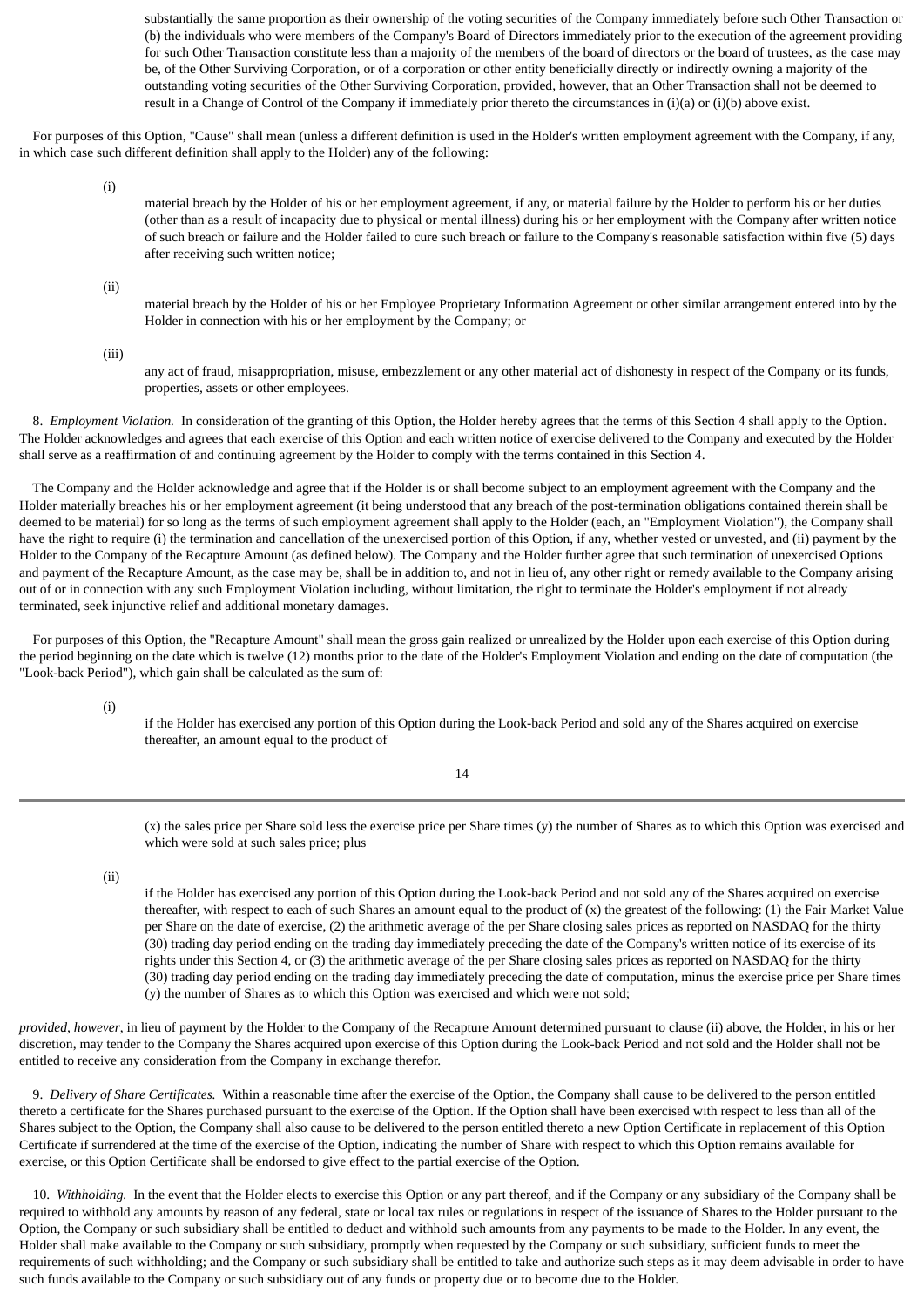11. *Reservation of Shares.* The Company hereby agrees that at all times there shall be reserved for issuance and/or delivery upon exercise of the Option such number of Shares as shall be required for issuance or delivery upon exercise hereof.

12. *Adjustments.* The number of Shares subject to this Option, and the exercise price, shall be subject to adjustment in accordance with Section 3 of the Plan.

 13. *Rights of Holder.* Nothing contained herein shall be construed to confer upon the Holder any right to be continued in the employ of the Company and/or any subsidiary of the Company or derogate from any right of the Company an/or a subsidiary to retire, request the resignation of, or discharge the Holder at any time, with or without cause. The Holder shall not, by virtue hereof, be entitled to any rights of a shareholder in the Company, either at law or equity, and the rights of the Holder are

15

limited to those expressed herein and in the Plan and are not enforceable against the Company except to the extent set forth herein.

 14. *Exclusion from Pension Computations.* By acceptance of the grant of this Option, the Holder hereby agrees that any income realized upon the receipt or exercise hereof, or upon the disposition of the Shares received upon its exercise, is special incentive compensation and shall not be taken into account as "wages," "salary" or "compensation" in determining the amount of any payment under any pension, retirement, incentive, profit sharing, bonus or deferred compensation plan of the Company or any of its subsidiaries or parents.

 15. *Registration; Legend.* The Company may postpone the issuance and delivery of Shares upon any exercise of the Option until (a) the admission of such Shares to listing on any stock exchange or exchanges on which Shares of the Company of the same class are then listed and (b) the completion of such registration or other qualification of such Shares under any state or federal law, rule or regulation as the Company shall determine to be necessary or advisable. The Holder shall make such representations and furnish such information as may, in the opinion of counsel for the Company, be appropriate to permit the Company, in the light of the then existence or non-existence with respect to such Shares of an effective Registration Statement under the Act, to issue the shares in compliance with the provisions of that or any comparable act.

 The Company may cause the following legend to be set forth on each certificate representing Shares or any other security issued or issuable upon exercise of the Option unless counsel for the Company is of the opinion as to any such certificate that such legend is unnecessary:

 THE SECURITIES REPRESENTED BY THIS CERTIFICATE MAY NOT BE OFFERED FOR SALE, SOLD OR OTHERWISE TRANSFERRED EXCEPT PURSUANT TO AN EFFECTIVE REGISTRATION STATEMENT UNDER THE SECURITIES ACT OF 1933, AS AMENDED (THE "ACT"), OR PURSUANT TO AN EXEMPTION FROM REGISTRATION UNDER THE ACT, THE AVAILABILITY OF WHICH IS ESTABLISHED BY AN OPINION FROM COUNSEL TO THE COMPANY.

 16. *Amendment.* The Board of Directors or the Committee may, with the consent of the Holder, at any time or from time to time amend the terms and conditions of the Option, and may at any time or from time to time amend the terms of this Option in accordance with the Plan.

 17. *Notices.* Any notice which either party hereto may be required or permitted to give to the other shall be in writing, and may be delivered personally or by mail, postage prepaid, addressed as follows: to the Company, at its office at 11601 Wilshire Boulevard, Los Angeles, California 90025, or at such other address as the Company by notice to the Holder may designate in writing from time to time; to the Holder, at the address shown below his signature on this Option Certificate, or at such other address as the Holder by notice to the Company may designate in writing from time to time. Notices shall be effective upon receipt.

 18. *Interpretation.* A determination of the Committee as to any questions which may arise with respect to the interpretation of the provisions of this Option and of the Plan shall be final and binding. The Committee may authorize and establish such rules, regulations and revisions thereof not inconsistent with the provisions of the Plan, as it may deem advisable.

16

IN WITNESS WHEREOF, the parties have executed this Option Certificate as of the date set forth below.

ACTIVISION, INC.

By:

Dated:

Attest:

ACCEPTED:

Date

Address

City State Zip Code